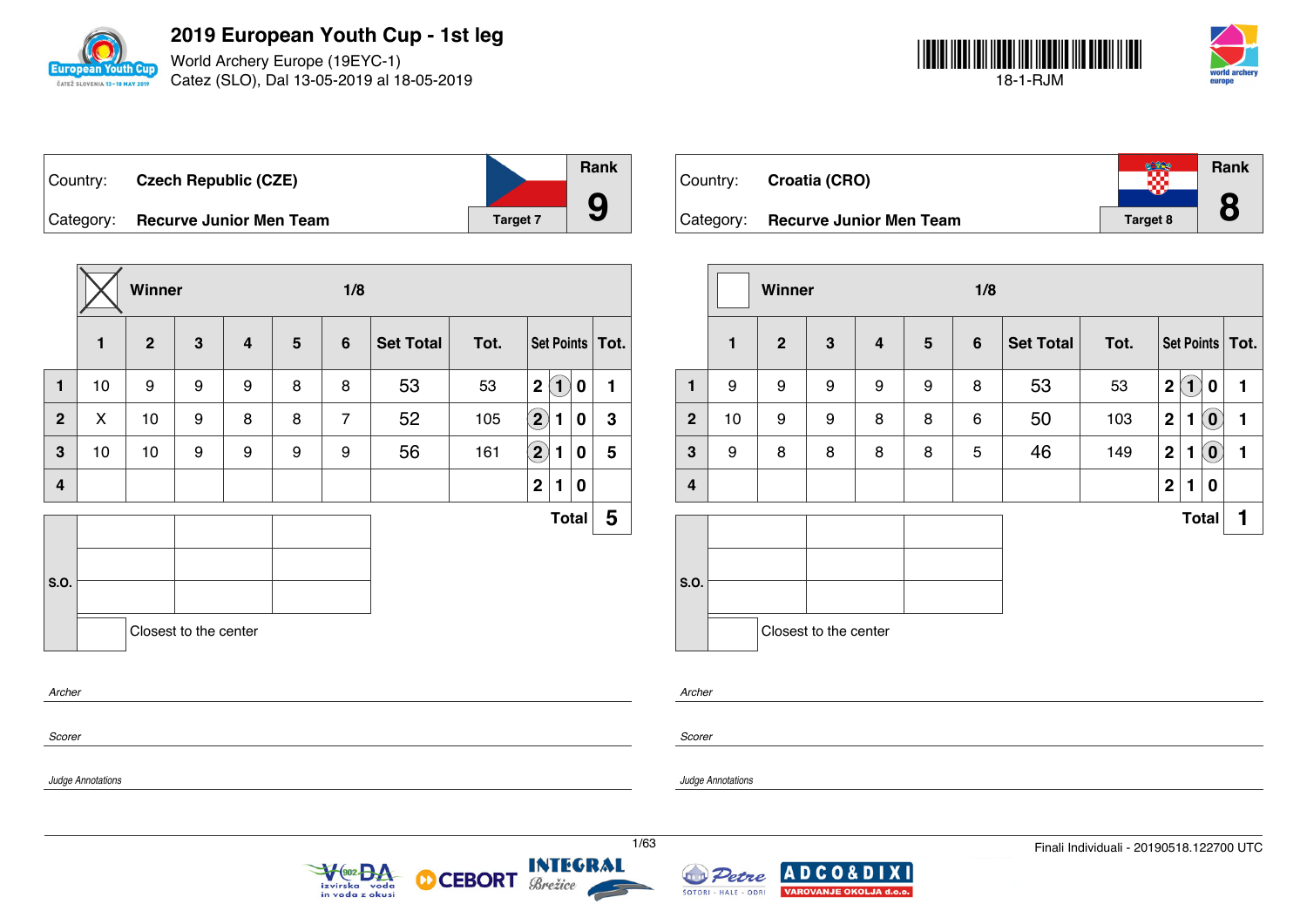

World Archery Europe (19EYC-1) Catez (SLO), Dal 13-05-2019 al 18-05-2019



|           | Country: Great Britain (GBR)   | <b>No. 7 Rank</b>            |  |
|-----------|--------------------------------|------------------------------|--|
|           |                                | $\sum_{\text{Target 10}}$ 11 |  |
| Category: | <b>Recurve Junior Men Team</b> | Target 10                    |  |

**Winner 1/8 1 2 3 4 5 6 Set Total Tot. Set Points Tot. 1** 9 9 8 8 8 3 45 45 **2 1 0 0 2** X X X 8 5 4 47 92 **2 1 0 0 3** X 10 10 9 8 7 54 146 **2 1 0 1 4 2 1 0 S.O. Total 1** Closest to the center *Archer*

 $902<sub>0</sub>$ 

izvirska voda<br>in voda z okusi

| Country:  | Slovenia (SLO)                 |           | Rank |
|-----------|--------------------------------|-----------|------|
| Category: | <b>Recurve Junior Men Team</b> | Target 11 |      |

|                  |              | Winner       |                       |                         |                | 1/8            |                  |      |              |              |          |                   |
|------------------|--------------|--------------|-----------------------|-------------------------|----------------|----------------|------------------|------|--------------|--------------|----------|-------------------|
|                  | $\mathbf{1}$ | $\mathbf{2}$ | $\mathbf{3}$          | $\overline{\mathbf{4}}$ | $5\phantom{1}$ | $6\phantom{1}$ | <b>Set Total</b> | Tot. |              |              |          | Set Points   Tot. |
| $\mathbf{1}$     | X            | 9            | 9                     | 9                       | 8              | 8              | 53               | 53   | $\mathbf{2}$ | 1            | 0        | $\mathbf 2$       |
| $\overline{2}$   | 10           | 10           | 10                    | 9                       | 8              | 6              | 53               | 106  | $\Large 2$   | 1            | 0        | 4                 |
| $\mathbf{3}$     | X            | 9            | 9                     | 9                       | 9              | 8              | 54               | 160  | $\mathbf 2$  | $\boxed{1}$  | 0        | 5                 |
| $\boldsymbol{4}$ |              |              |                       |                         |                |                |                  |      | $\mathbf 2$  | 1            | $\bf{0}$ |                   |
|                  |              |              |                       |                         |                |                |                  |      |              | <b>Total</b> |          | 5                 |
| S.O.             |              |              | Closest to the center |                         |                |                |                  |      |              |              |          |                   |

*Archer*

*Judge Annotations*

*Scorer*

*Judge Annotations*

*Scorer*

**INTEGRAL** 

Brežice

**CEBORT** 

М

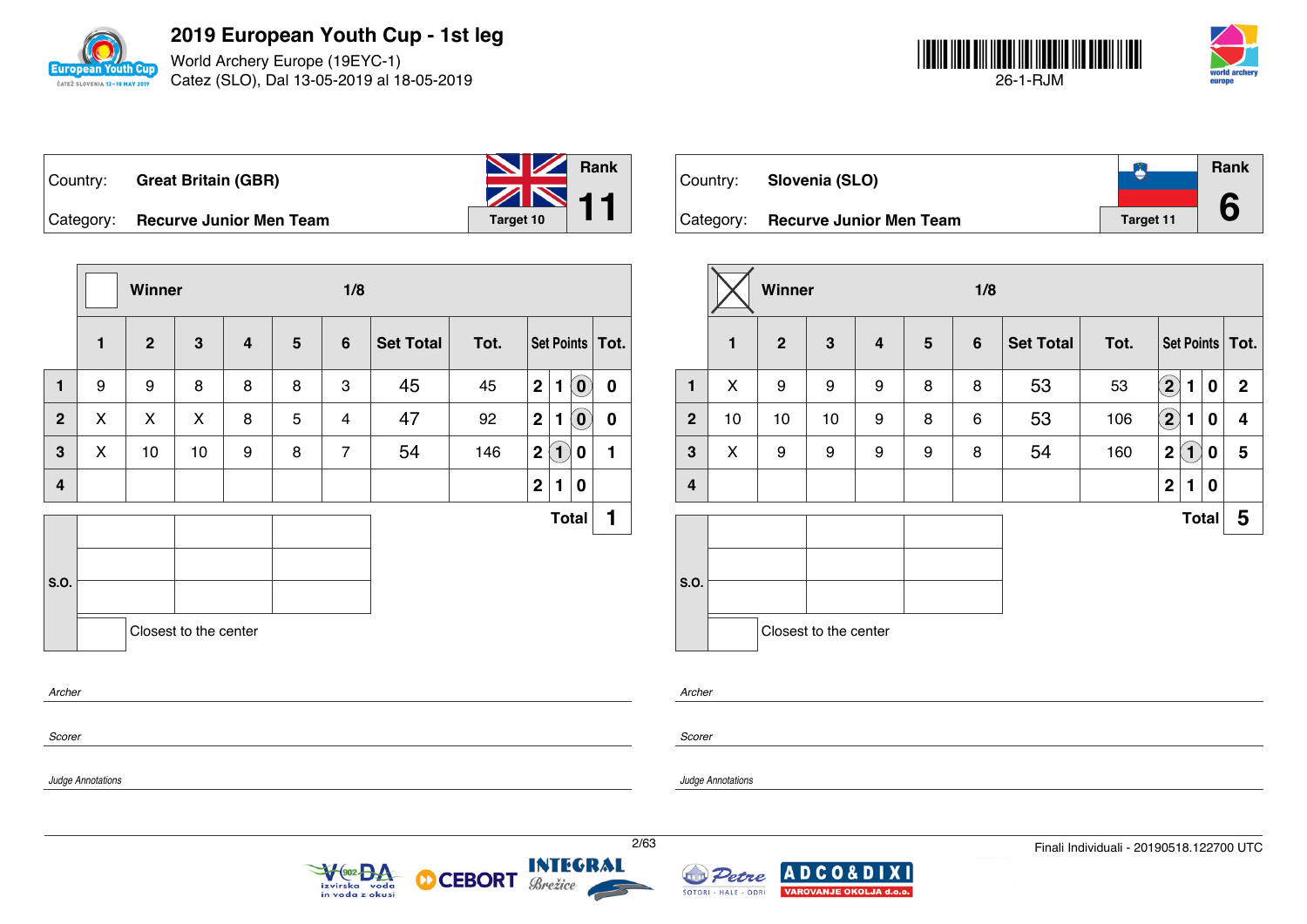

World Archery Europe (19EYC-1) Catez (SLO), Dal 13-05-2019 al 18-05-2019



| ∣Country: | Poland (POL)                   |           | Rank |
|-----------|--------------------------------|-----------|------|
|           |                                |           |      |
| Category: | <b>Recurve Junior Men Team</b> | Target 13 |      |

|                |    | Winner         |                       |   |                | 1/8            |                  |      |                            |                   |              |                   |
|----------------|----|----------------|-----------------------|---|----------------|----------------|------------------|------|----------------------------|-------------------|--------------|-------------------|
|                | 1  | $\overline{2}$ | 3                     | 4 | $5\phantom{1}$ | $6\phantom{1}$ | <b>Set Total</b> | Tot. |                            |                   |              | Set Points   Tot. |
| $\mathbf{1}$   | 10 | 10             | 9                     | 8 | 8              | $\overline{7}$ | 52               | 52   | $\overline{2}$             | $\left( 1\right)$ | 0            | 1                 |
| $\overline{2}$ | 10 | 10             | 9                     | 9 | 8              | 6              | 52               | 104  | $\left( \mathbf{2}\right)$ | 1                 | 0            | 3                 |
| 3              | 10 | 9              | 9                     | 9 | 8              | 8              | 53               | 157  | $\left( 2\right)$          | 1                 | 0            | 5                 |
| 4              |    |                |                       |   |                |                |                  |      | $\mathbf{2}$               | 1                 | 0            |                   |
|                |    |                |                       |   |                |                |                  |      |                            |                   | <b>Total</b> | 5                 |
|                |    |                |                       |   |                |                |                  |      |                            |                   |              |                   |
| S.O.           |    |                |                       |   |                |                |                  |      |                            |                   |              |                   |
|                |    |                | Closest to the center |   |                |                |                  |      |                            |                   |              |                   |
| Archer         |    |                |                       |   |                |                |                  |      |                            |                   |              |                   |
|                |    |                |                       |   |                |                |                  |      |                            |                   |              |                   |

V<sub>(902</sub> BA

izvirska voda<br>in voda z okusi

| Country:  | Slovakia (SVK)                 | 丰                | Rank |
|-----------|--------------------------------|------------------|------|
| Category: | <b>Recurve Junior Men Team</b> | <b>Target 14</b> |      |

|                |              | Winner         |                       |                         |                | 1/8            |                  |      |              |              |                            |                   |  |
|----------------|--------------|----------------|-----------------------|-------------------------|----------------|----------------|------------------|------|--------------|--------------|----------------------------|-------------------|--|
|                | $\mathbf{1}$ | $\overline{2}$ | $\mathbf{3}$          | $\overline{\mathbf{4}}$ | $5\phantom{1}$ | $6\phantom{1}$ | <b>Set Total</b> | Tot. |              |              |                            | Set Points   Tot. |  |
| 1              | X            | 10             | 9                     | 8                       | 8              | $\overline{7}$ | 52               | 52   | $\mathbf{2}$ | $\mathbf{1}$ | $\mathbf 0$                | 1                 |  |
| $\overline{2}$ | 10           | 8              | 8                     | 8                       | 8              | 6              | 48               | 100  | $\mathbf{2}$ | 1            | $\left( \textbf{0}\right)$ | 1                 |  |
| $\mathbf{3}$   | 10           | 10             | 9                     | 8                       | 8              | $\overline{7}$ | 52               | 152  | $\mathbf{2}$ | 1            | $\left( \textbf{0}\right)$ | 1                 |  |
| 4              |              |                |                       |                         |                |                |                  |      | $\mathbf{2}$ | 1            | 0                          |                   |  |
|                |              |                |                       |                         |                |                |                  |      |              |              | <b>Total</b>               | 1                 |  |
|                |              |                |                       |                         |                |                |                  |      |              |              |                            |                   |  |
| S.O.           |              |                |                       |                         |                |                |                  |      |              |              |                            |                   |  |
|                |              |                |                       |                         |                |                |                  |      |              |              |                            |                   |  |
|                |              |                | Closest to the center |                         |                |                |                  |      |              |              |                            |                   |  |

*Archer*

*Judge Annotations*

*Scorer*

*Judge Annotations*

*Scorer*

**INTEGRAL** 

Brežice

**CEBORT** 

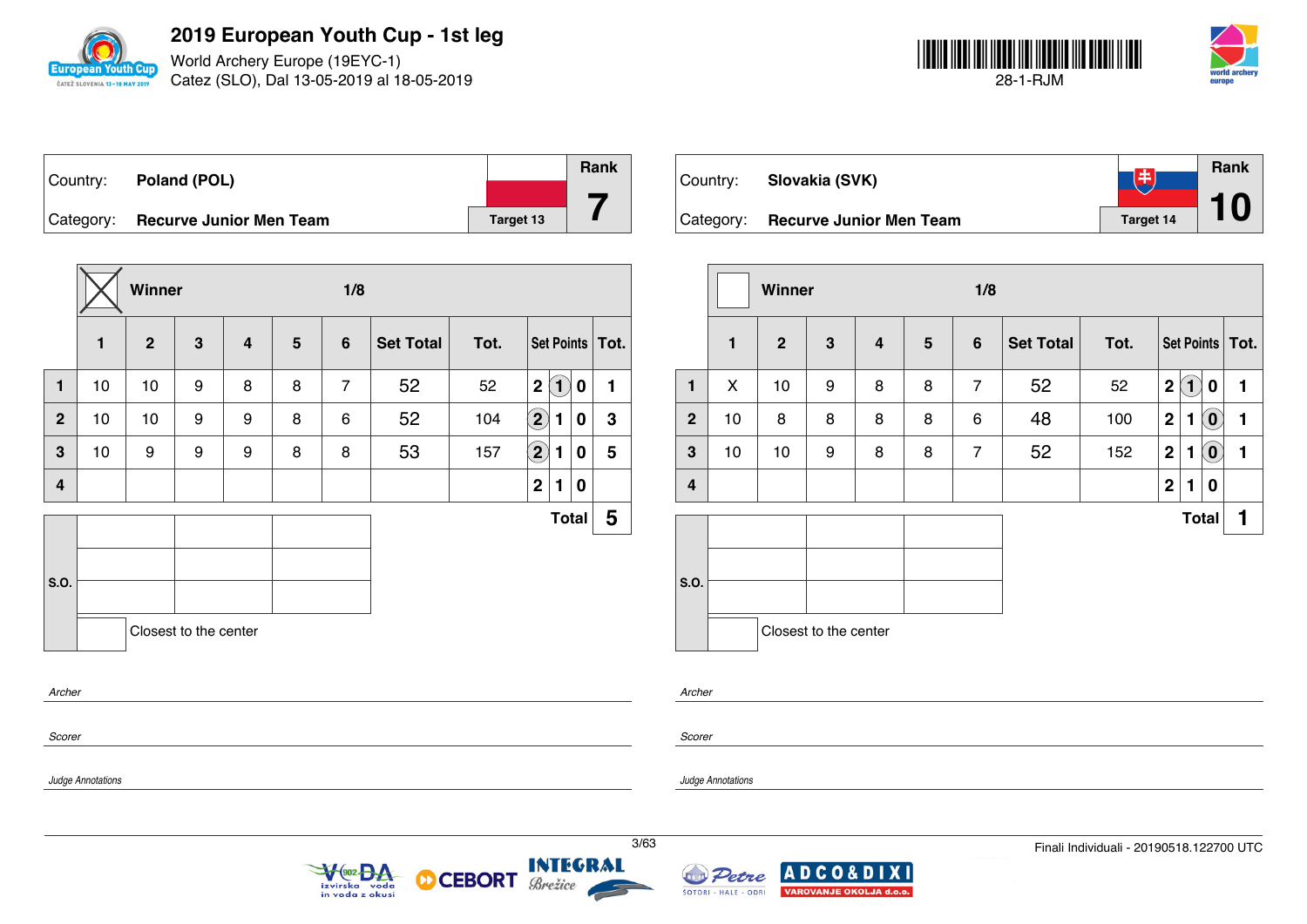

World Archery Europe (19EYC-1) Catez (SLO), Dal 13-05-2019 al 18-05-2019



| Country:  | <b>France (FRA)</b>            |           | <b>Rank</b> |
|-----------|--------------------------------|-----------|-------------|
| Category: | <b>Recurve Junior Men Team</b> | Target 10 |             |

|                |              | Winner         |                       |                         | 1/4            |                |                  |      |                   |              |                                                         |                         |                |
|----------------|--------------|----------------|-----------------------|-------------------------|----------------|----------------|------------------|------|-------------------|--------------|---------------------------------------------------------|-------------------------|----------------|
|                | $\mathbf{1}$ | $\overline{2}$ | $\mathbf{3}$          | $\overline{\mathbf{4}}$ | $5\phantom{1}$ | $6\phantom{1}$ | <b>Set Total</b> | Tot. |                   |              |                                                         | Set Points   Tot.       |                |
| $\mathbf{1}$   | 10           | 9              | 9                     | 8                       | 8              | 8              | 52               | 52   | $\mathbf 2$       | $\mathbf{1}$ | $\left( \begin{matrix} \textbf{0} \end{matrix} \right)$ | $\mathbf 0$             | $\mathbf{1}$   |
| $\overline{2}$ | 10           | 10             | 9                     | 9                       | 8              | 8              | 54               | 106  | $\left( 2\right)$ | 1            | $\bf{0}$                                                | $\mathbf 2$             | $\overline{2}$ |
| $\mathbf{3}$   | 10           | 10             | 9                     | 9                       | 9              | 8              | 55               | 161  | $\boxed{2}$       | 1            | 0                                                       | $\overline{\mathbf{4}}$ | 3              |
| 4              | X            | 10             | 9                     | 8                       | 8              | 8              | 53               | 214  | $\mathbf{2}$      | $\mathbf{1}$ | $\left( \mathbf{0}\right)$                              | $\overline{\mathbf{4}}$ | 4              |
| S.O.           |              | 10             |                       | $\boldsymbol{9}$        |                | 8              |                  |      |                   |              | <b>Total</b>                                            | 4                       | S.O.           |
|                |              |                | Closest to the center |                         |                |                |                  |      |                   |              |                                                         |                         |                |
| Archer         |              |                |                       |                         |                |                |                  |      |                   |              |                                                         |                         | Archer         |

VeozBA

izvirska voda<br>in voda z okusi

| ∣Country: | <b>Czech Republic (CZE)</b>    |                  | Rank |
|-----------|--------------------------------|------------------|------|
| Category: | <b>Recurve Junior Men Team</b> | <b>Target 11</b> |      |

|                |    | Winner         |                       |    |    | 1/4            |                  |                     |                   |   |                            |                   |
|----------------|----|----------------|-----------------------|----|----|----------------|------------------|---------------------|-------------------|---|----------------------------|-------------------|
|                | 1  | $\overline{2}$ | 3                     | 4  | 5  | 6              | <b>Set Total</b> | Tot.                |                   |   |                            | Set Points   Tot. |
| 1              | 10 | 9              | 9                     | 9  | 9  | $\overline{7}$ | 53               | 53                  | $\left( 2\right)$ | 1 | $\mathbf 0$                | $\mathbf{2}$      |
| $\overline{2}$ | 10 | 9              | 9                     | 9  | 8  | 8              | 53               | 106                 | $\mathbf 2$       | 1 | $(\mathbf{0})$             | $\mathbf 2$       |
| 3              | 9  | 9              | 9                     | 8  | 8  | $\overline{7}$ | 50               | 156                 | $\mathbf 2$       | 1 | $\left( \mathbf{0}\right)$ | $\mathbf 2$       |
| 4              | X  | 10             | 10                    | 10 | 10 | $\overline{7}$ | 57               | 213                 | $\left( 2\right)$ | 1 | 0                          | 4                 |
|                |    | 10             | 9                     |    |    | 9              | <b>Total</b>     |                     |                   |   |                            | 5                 |
|                |    |                |                       |    |    |                |                  | <b>Signed Total</b> |                   |   |                            | 5                 |
| S.O.           |    |                |                       |    |    |                |                  |                     |                   |   |                            |                   |
|                |    |                | Closest to the center |    |    |                |                  |                     |                   |   |                            |                   |

*Scorer*

*Scorer*

*Judge Annotations*

*Judge Annotations*

**INTEGRAL** 

Brežice

**CEBORT** 

М

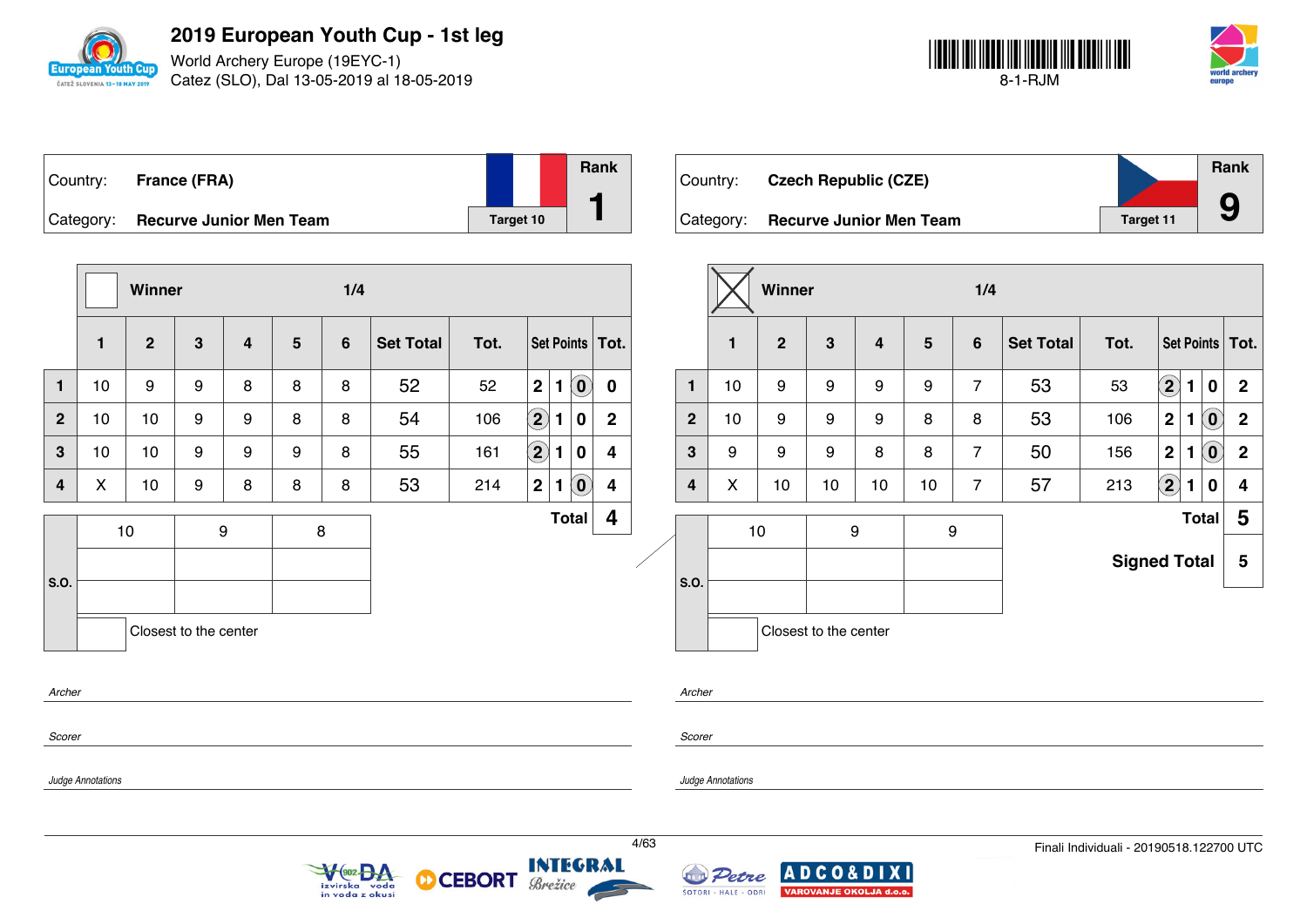

World Archery Europe (19EYC-1) Catez (SLO), Dal 13-05-2019 al 18-05-2019



| Country: | Ukraine (UKR)                     |           | <b>Rank</b> |
|----------|-----------------------------------|-----------|-------------|
|          | Category: Recurve Junior Men Team | Target 13 | C           |

|                |              | Winner       |                       |                |                | 1/4            |                  |      |             |              |                                   |                   |
|----------------|--------------|--------------|-----------------------|----------------|----------------|----------------|------------------|------|-------------|--------------|-----------------------------------|-------------------|
|                | $\mathbf{1}$ | $\mathbf{2}$ | $\mathbf{3}$          | $\overline{4}$ | $5\phantom{1}$ | $6\phantom{1}$ | <b>Set Total</b> | Tot. |             |              |                                   | Set Points   Tot. |
| $\mathbf{1}$   | X            | 9            | 9                     | 8              | 8              | 6              | 50               | 50   | $\mathbf 2$ | 1            | $\left( \mathbf{0}\right)$        | $\mathbf 0$       |
| $\mathbf{2}$   | 10           | 10           | 9                     | 9              | 8              | $\overline{7}$ | 53               | 103  | $\mathbf 2$ | $\bf(1)$     | 0                                 | 1                 |
| 3              | 10           | 9            | 9                     | 9              | 9              | $\overline{7}$ | 53               | 156  | $\mathbf 2$ | 1            | $\left  \mathbf{0} \right\rangle$ | 1                 |
| $\overline{4}$ |              |              |                       |                |                |                |                  |      | $\mathbf 2$ | 1            | $\bf{0}$                          |                   |
|                |              |              |                       |                |                |                |                  |      |             | <b>Total</b> |                                   | 1                 |
| S.O.           |              |              |                       |                |                |                |                  |      |             |              |                                   |                   |
|                |              |              | Closest to the center |                |                |                |                  |      |             |              |                                   |                   |
|                | Archer       |              |                       |                |                |                |                  |      |             |              |                                   |                   |
| Scorer         |              |              |                       |                |                |                |                  |      |             |              |                                   |                   |

V<sub>(902</sub> BA

izvirska voda<br>in voda z okusi

**CEBORT** 

Brežice

М

|           |                                |                  | Rank |
|-----------|--------------------------------|------------------|------|
| Country:  | <b>Russia (RUS)</b>            |                  |      |
| Category: | <b>Recurve Junior Men Team</b> | <b>Target 14</b> |      |

|                         |              | Winner         |                       |                         |                | 1/4            |                  |      |                                 |              |                   |  |  |  |
|-------------------------|--------------|----------------|-----------------------|-------------------------|----------------|----------------|------------------|------|---------------------------------|--------------|-------------------|--|--|--|
|                         | $\mathbf{1}$ | $\overline{2}$ | 3                     | $\overline{\mathbf{4}}$ | $5\phantom{1}$ | $6\phantom{1}$ | <b>Set Total</b> | Tot. |                                 |              | Set Points   Tot. |  |  |  |
| $\mathbf{1}$            | 10           | 9              | 9                     | 9                       | 9              | 8              | 54               | 54   | $\mathbf{2}$<br>1               | $\mathbf 0$  | $\mathbf{2}$      |  |  |  |
| 2 <sup>2</sup>          | 10           | 9              | 9                     | 9                       | 8              | 8              | 53               | 107  | $\mathbf{1}$<br>$\mathbf 2$     | 0            | $\mathbf 3$       |  |  |  |
| $\mathbf{3}$            | X            | X              | 10                    | 9                       | 9              | $\overline{7}$ | 55               | 162  | $\left( \mathbf{2}\right)$<br>1 | 0            | 5                 |  |  |  |
| $\overline{\mathbf{4}}$ |              |                |                       |                         |                |                |                  |      | $\mathbf 2$<br>1                | 0            |                   |  |  |  |
|                         |              |                |                       |                         |                |                |                  |      |                                 | <b>Total</b> | 5                 |  |  |  |
| S.O.                    |              |                |                       |                         |                |                |                  |      |                                 |              |                   |  |  |  |
|                         |              |                | Closest to the center |                         |                |                |                  |      |                                 |              |                   |  |  |  |

*Archer*

*Scorer*

*Judge Annotations*

*Judge Annotations*



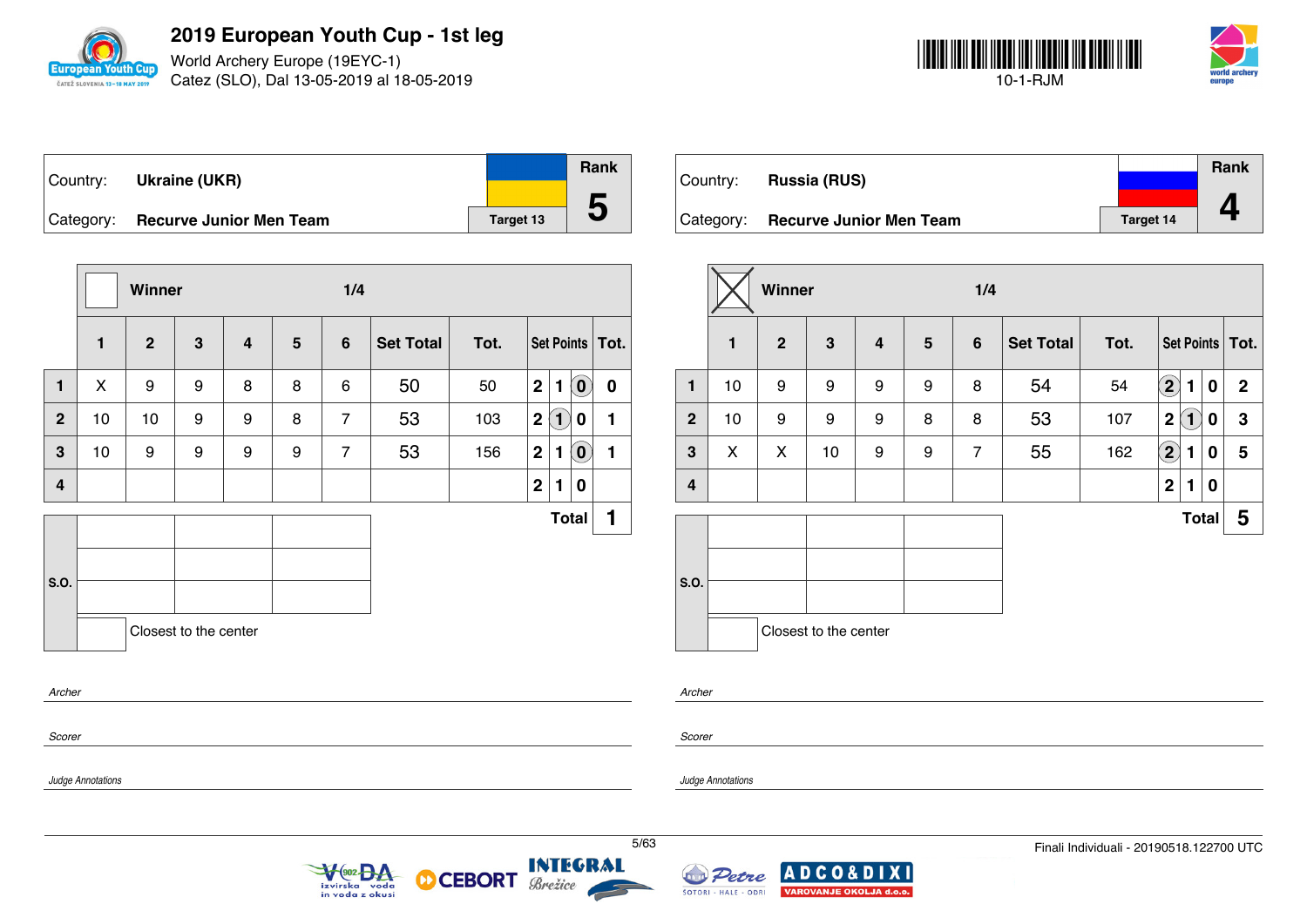

World Archery Europe (19EYC-1) Catez (SLO), Dal 13-05-2019 al 18-05-2019



| Country: | <b>Germany (GER)</b>              |                  | Rank |
|----------|-----------------------------------|------------------|------|
|          |                                   |                  |      |
|          | Category: Recurve Junior Men Team | <b>Target 16</b> |      |

|                |                | Winner         |                       |                  |                | 1/4             |                  |      |                      |    |                            |                   |  |                |              | Winn             |
|----------------|----------------|----------------|-----------------------|------------------|----------------|-----------------|------------------|------|----------------------|----|----------------------------|-------------------|--|----------------|--------------|------------------|
|                | $\mathbf{1}$   | $\overline{2}$ | $\mathbf{3}$          | $\overline{4}$   | $5\phantom{.}$ | $6\phantom{1}6$ | <b>Set Total</b> | Tot. |                      |    |                            | Set Points   Tot. |  |                | $\mathbf{1}$ | $\overline{2}$   |
| $\blacksquare$ | X              | 9              | 9                     | 9                | $\overline{7}$ | $\overline{7}$  | 51               | 51   | $\boldsymbol{2}$     | 1  | $\mathbf{O}^{\prime}$      | 0                 |  | 1              | X            | X                |
| $\overline{2}$ | X              | 10             | 10                    | 10               | 9              | 9               | 58               | 109  | $\Large{\textbf{2}}$ | 1. | $\bf{0}$                   | $\mathbf{2}$      |  | $\overline{2}$ | 10           | $\boldsymbol{9}$ |
| 3              | 9              | 9              | 9                     | 8                | 8              | $\overline{7}$  | 50               | 159  | $\mathbf 2$          | 1  | $\left( \mathbf{0}\right)$ | $\mathbf 2$       |  | $\mathbf{3}$   | 10           | 10               |
| 4              | 10             | 10             | 10                    | 9                | 8              | $\overline{7}$  | 54               | 213  | $\left( 2\right)$    | 1. | $\bf{0}$                   | 4                 |  | 4              | X            | X                |
|                | $\pmb{\times}$ |                |                       | $\boldsymbol{9}$ |                | $\,8\,$         |                  |      |                      |    | <b>Total</b>               | 4                 |  |                |              | $\pmb{\times}$   |
| .0.            |                |                |                       |                  |                |                 |                  |      |                      |    |                            |                   |  | S.O.           |              |                  |
|                |                |                | Closest to the center |                  |                |                 |                  |      |                      |    |                            |                   |  |                |              | Closes           |

 $\sqrt{\frac{602}{2}}$ 

izvirska voda<br>in voda z okusi

| Country:  | Slovenia (SLO)                 |                  | Rank |
|-----------|--------------------------------|------------------|------|
| Category: | <b>Recurve Junior Men Team</b> | <b>Target 17</b> |      |

|              |    | Winner         |                       |                |                | 1/4            |                  |                     |                   |   |                |                   |
|--------------|----|----------------|-----------------------|----------------|----------------|----------------|------------------|---------------------|-------------------|---|----------------|-------------------|
|              | 1  | $\overline{2}$ | 3                     | $\overline{4}$ | 5              | 6              | <b>Set Total</b> | Tot.                |                   |   |                | Set Points   Tot. |
| 1            | X  | X              | 9                     | 8              | 8              | $\overline{7}$ | 52               | 52                  | $\mathbf{2)}$     | 1 | $\mathbf 0$    | $\mathbf 2$       |
| $\mathbf{2}$ | 10 | 9              | 8                     | 8              | $\overline{7}$ | 6              | 48               | 100                 | $\mathbf 2$       | 1 | $(\mathbf{0})$ | $\mathbf 2$       |
| 3            | 10 | 10             | 10                    | 9              | 8              | 8              | 55               | 155                 | $\left( 2\right)$ | 1 | $\bf{0}$       | 4                 |
| 4            | X  | X              | 9                     | 8              | 8              | $\overline{7}$ | 52               | 207                 | $\mathbf 2$       | 1 | $(\mathbf{0})$ | 4                 |
|              |    | X              |                       | 10             |                | 9              |                  |                     |                   |   | <b>Total</b>   | 5                 |
| S.O.         |    |                |                       |                |                |                |                  | <b>Signed Total</b> |                   |   |                | 5                 |
|              |    |                | Closest to the center |                |                |                |                  |                     |                   |   |                |                   |

*Archer*

**S.O.**

*Scorer*

*Scorer*

*Archer*

*Judge Annotations*

*Judge Annotations*

**INTEGRAL** 

Brežice

**CEBORT** 

D

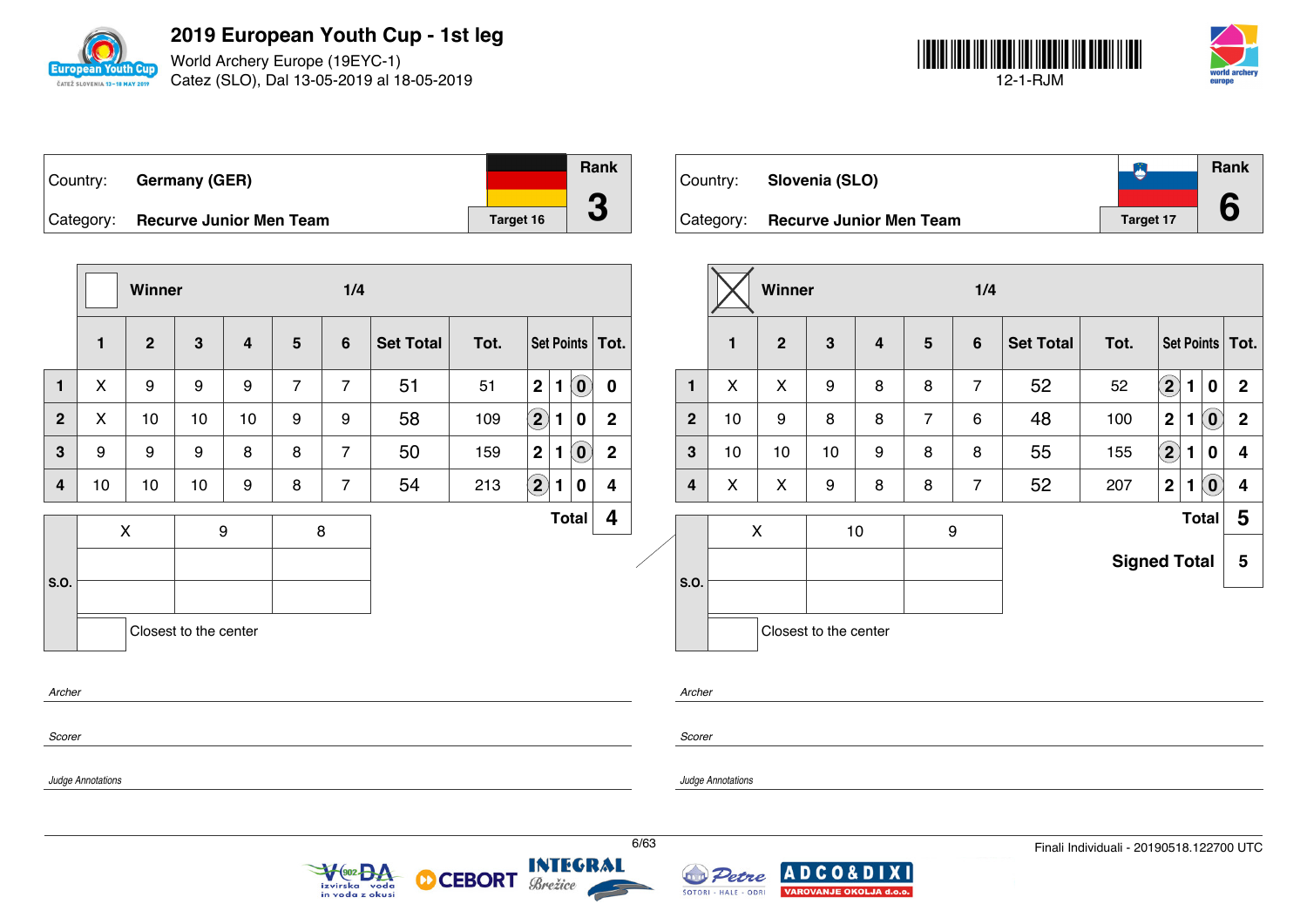

*Judge Annotations*

**2019 European Youth Cup - 1st leg**

World Archery Europe (19EYC-1) Catez (SLO), Dal 13-05-2019 al 18-05-2019



| Country: | Poland (POL)                      |           | <b>Rank</b> |
|----------|-----------------------------------|-----------|-------------|
|          |                                   |           |             |
|          | Category: Recurve Junior Men Team | Target 19 |             |

|                |              | Winner         |                       |    |                | 1/4            |                  |      |                   |              |                                   |                |  |  |
|----------------|--------------|----------------|-----------------------|----|----------------|----------------|------------------|------|-------------------|--------------|-----------------------------------|----------------|--|--|
|                | $\mathbf{1}$ | $\overline{2}$ | $\mathbf{3}$          | 4  | 5              | $6\phantom{1}$ | <b>Set Total</b> | Tot. | Set Points   Tot. |              |                                   |                |  |  |
| $\mathbf{1}$   | X            | 10             | 10                    | 10 | 9              | 8              | 57               | 57   | $\left( 2\right)$ | 1            | $\boldsymbol{0}$                  | $\overline{2}$ |  |  |
| $\overline{2}$ | X            | 10             | 9                     | 8  | 8              | $\overline{7}$ | 52               | 109  | $\mathbf{2}$      | 1            | $\left  \mathbf{0} \right\rangle$ | $\mathbf 2$    |  |  |
| 3              | X            | 9              | 9                     | 9  | $\overline{7}$ | $\overline{7}$ | 51               | 160  | $\overline{2}$    | $\mathbf{1}$ | $\left( 0\right)$                 | $\overline{2}$ |  |  |
| 4              | X            | 9              | 9                     | 8  | 8              | $\overline{7}$ | 51               | 211  | $\mathbf{2}$      | 1            | $\left  \mathbf{0} \right\rangle$ | $\mathbf 2$    |  |  |
|                |              |                |                       |    |                |                |                  |      |                   |              | <b>Total</b>                      | $\mathbf{2}$   |  |  |
| S.O.           |              |                |                       |    |                |                |                  |      |                   |              |                                   |                |  |  |
|                |              |                | Closest to the center |    |                |                |                  |      |                   |              |                                   |                |  |  |
| Archer         |              |                |                       |    |                |                |                  |      |                   |              |                                   |                |  |  |
| Scorer         |              |                |                       |    |                |                |                  |      |                   |              |                                   |                |  |  |

Country: **Italy (ITA)** Category: **Recurve Junior Men Team Target 20 Rank 2**

|                |    | Winner         |                       |   |                 | 1/4            |                  |      |                      |   |                            |                   |
|----------------|----|----------------|-----------------------|---|-----------------|----------------|------------------|------|----------------------|---|----------------------------|-------------------|
|                | 1  | $\overline{2}$ | $\mathbf{3}$          | 4 | $5\phantom{.0}$ | $6\phantom{1}$ | <b>Set Total</b> | Tot. |                      |   |                            | Set Points   Tot. |
| $\mathbf{1}$   | X  | 10             | 9                     | 9 | 9               | 6              | 53               | 53   | $\mathbf 2$          | 1 | $\left( \mathbf{0}\right)$ | 0                 |
| $\overline{2}$ | X  | 10             | 9                     | 9 | 8               | 8              | 54               | 107  | $\Large{\textbf{2}}$ | 1 | 0                          | $\mathbf{2}$      |
| 3              | 10 | 9              | 9                     | 9 | 8               | 8              | 53               | 160  | $\bf \overline{2}$   | 1 | 0                          | 4                 |
| 4              | X  | 9              | 9                     | 9 | 9               | 8              | 54               | 214  | $\bf(2)$             | 1 | 0                          | 6                 |
|                |    |                |                       |   |                 |                |                  |      |                      |   | <b>Total</b>               | 6                 |
|                |    |                |                       |   |                 |                |                  |      |                      |   |                            |                   |
| S.O.           |    |                |                       |   |                 |                |                  |      |                      |   |                            |                   |
|                |    |                | Closest to the center |   |                 |                |                  |      |                      |   |                            |                   |

*Scorer*

*Archer*

*Judge Annotations*





**CEBORT** 

М

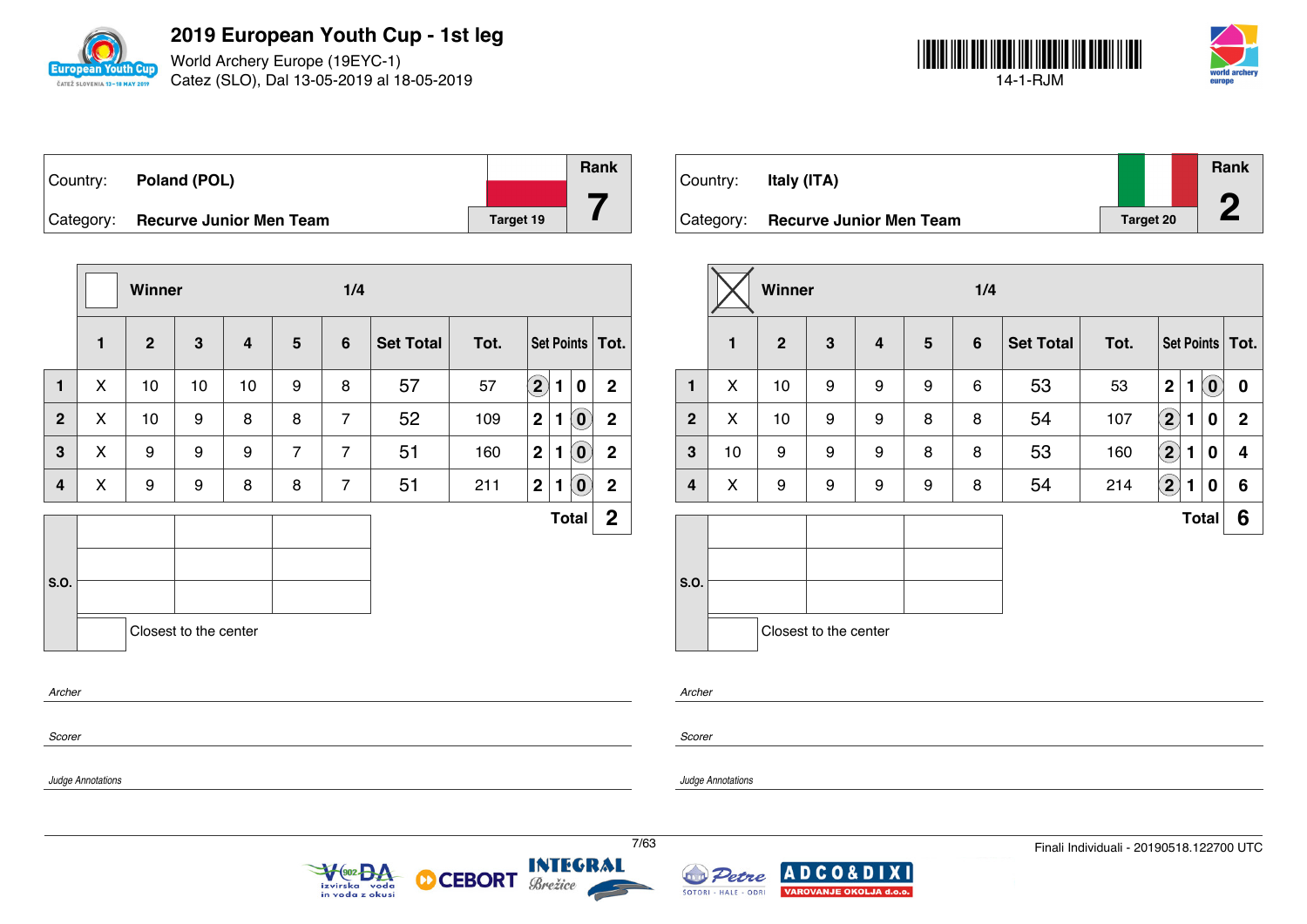

World Archery Europe (19EYC-1) Catez (SLO), Dal 13-05-2019 al 18-05-2019



| Country:  | <b>Czech Republic (CZE)</b>    |           | <b>Rank</b> |
|-----------|--------------------------------|-----------|-------------|
| Category: | <b>Recurve Junior Men Team</b> | Target 13 |             |

|              |    | Winner       |                       |                |                |                |                  |      |                            |              |          |                   |
|--------------|----|--------------|-----------------------|----------------|----------------|----------------|------------------|------|----------------------------|--------------|----------|-------------------|
|              | 1  | $\mathbf{2}$ | 3                     | $\overline{4}$ | 5              | $6\phantom{1}$ | <b>Set Total</b> | Tot. |                            |              |          | Set Points   Tot. |
| $\mathbf{1}$ | 10 | 10           | 10                    | 10             | 10             | 9              | 59               | 59   | $\left( 2\right)$          | 1            | 0        | $\mathbf{2}$      |
| $\mathbf{2}$ | X  | X            | 10                    | 9              | 8              | 8              | 55               | 114  | $\left( \mathbf{2}\right)$ | 1            | 0        | 4                 |
| 3            | X  | 9            | 9                     | 8              | $\overline{7}$ | 6              | 49               | 163  | $\mathbf 2$                | 1            | $\bm{0}$ | 4                 |
| 4            | 10 | 9            | 9                     | 9              | 8              | 8              | 53               | 216  | $\bigcirc$                 | 1            | 0        | 6                 |
|              |    |              |                       |                |                |                |                  |      |                            | <b>Total</b> |          | 6                 |
| S.O.         |    |              |                       |                |                |                |                  |      |                            |              |          |                   |
|              |    |              | Closest to the center |                |                |                |                  |      |                            |              |          |                   |
| Archer       |    |              |                       |                |                |                |                  |      |                            |              |          |                   |
| Scorer       |    |              |                       |                |                |                |                  |      |                            |              |          |                   |

 $\sqrt{\frac{602}{902}}$ 

izvirska voda<br>in voda z okusi

**CEBORT** 

М

|           |                                |                  | Rank |
|-----------|--------------------------------|------------------|------|
| Country:  | <b>Russia (RUS)</b>            |                  |      |
|           |                                |                  |      |
| Category: | <b>Recurve Junior Men Team</b> | <b>Target 14</b> |      |

|                         |              | <b>Winner</b>  |                       |                         |                | 1/2            |                  |      |                   |   |                            |                 |  |  |
|-------------------------|--------------|----------------|-----------------------|-------------------------|----------------|----------------|------------------|------|-------------------|---|----------------------------|-----------------|--|--|
|                         | $\mathbf{1}$ | $\overline{2}$ | 3                     | $\overline{\mathbf{4}}$ | $5\phantom{1}$ | $6\phantom{1}$ | <b>Set Total</b> | Tot. |                   |   |                            | Set Points Tot. |  |  |
| $\mathbf{1}$            | 10           | 9              | 9                     | 9                       | 8              | 8              | 53               | 53   | $\mathbf 2$       | 1 | $\left( \mathbf{0}\right)$ | $\bf{0}$        |  |  |
| $\mathbf{2}$            | X            | 9              | 9                     | 9                       | 8              | 8              | 53               | 106  | $\mathbf 2$       | 1 | $\left( \mathbf{0}\right)$ | $\bf{0}$        |  |  |
| $\mathbf{3}$            | X            | X              | X                     | 9                       | 9              | 8              | 56               | 162  | $\left( 2\right)$ | 1 | 0                          | $\mathbf 2$     |  |  |
| $\overline{\mathbf{4}}$ | 10           | 9              | 9                     | 9                       | 8              | $\overline{7}$ | 52               | 214  | $\mathbf 2$       | 1 | $\left( \mathbf{0}\right)$ | $\mathbf 2$     |  |  |
|                         |              |                |                       |                         |                |                |                  |      |                   |   | <b>Total</b>               | $\mathbf{2}$    |  |  |
|                         |              |                |                       |                         |                |                |                  |      |                   |   |                            |                 |  |  |
| S.O.                    |              |                |                       |                         |                |                |                  |      |                   |   |                            |                 |  |  |
|                         |              |                | Closest to the center |                         |                |                |                  |      |                   |   |                            |                 |  |  |
|                         |              |                |                       |                         |                |                |                  |      |                   |   |                            |                 |  |  |

*Archer*

*Scorer*

*Judge Annotations*

*Judge Annotations*



Brežice

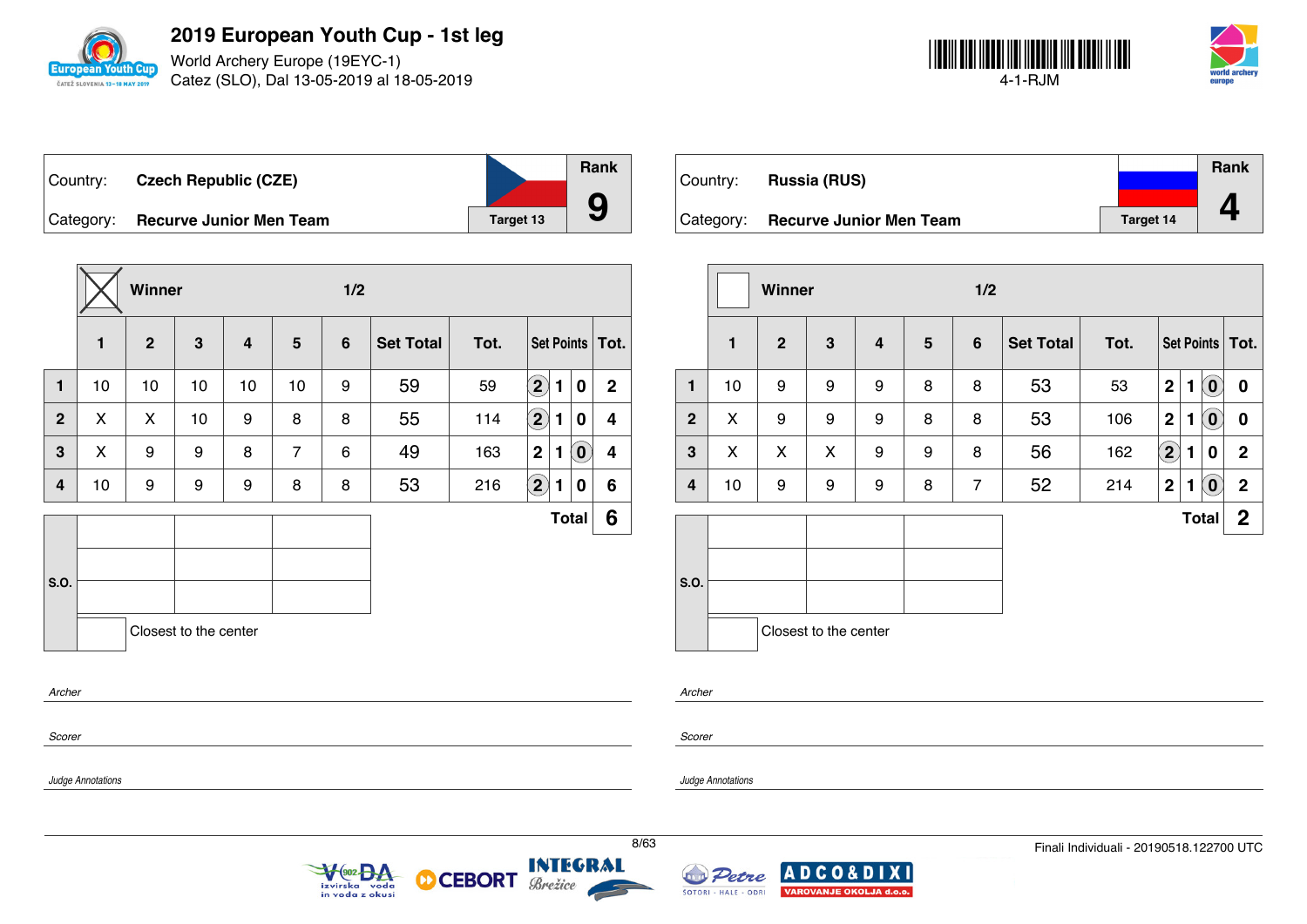

World Archery Europe (19EYC-1) Catez (SLO), Dal 13-05-2019 al 18-05-2019



**Rank**

**2**

|                                   |           | Ra |
|-----------------------------------|-----------|----|
| Country: Slovenia (SLO)           |           |    |
|                                   |           |    |
| Category: Recurve Junior Men Team | Target 16 |    |

**Rank 6** Country: **Italy (ITA)** Category: **Recurve Junior Men Team Target 17** Target 17

|                         |                   | Winner       |                       |                         |                 | 1/2                        |                  |                         |                   |              |                                                         |                       |      |                |                      | Winner       |                       |                                            |                | 1/2            |                  |                                          |           |                     |   |                         |
|-------------------------|-------------------|--------------|-----------------------|-------------------------|-----------------|----------------------------|------------------|-------------------------|-------------------|--------------|---------------------------------------------------------|-----------------------|------|----------------|----------------------|--------------|-----------------------|--------------------------------------------|----------------|----------------|------------------|------------------------------------------|-----------|---------------------|---|-------------------------|
|                         | 1                 | $\mathbf{2}$ | 3                     | $\overline{\mathbf{4}}$ | $5\phantom{.0}$ | $6\phantom{1}$             | <b>Set Total</b> | Tot.                    |                   |              |                                                         | Set Points   Tot.     |      |                | $\mathbf 1$          | $\mathbf{2}$ | $\mathbf{3}$          | $\overline{\mathbf{4}}$                    | $5\phantom{1}$ | $6\phantom{1}$ | <b>Set Total</b> | Tot.                                     |           |                     |   | Set Points   Tot.       |
| $\mathbf{1}$            | 10                | 9            | 8                     | 8                       | 8               | $\overline{7}$             | 50               | 50                      | 2                 | $\mathbf{1}$ | $\left( \begin{matrix} \textbf{0} \end{matrix} \right)$ | $\mathbf 0$           |      | $\mathbf{1}$   | 10                   | 10           | 9                     | 9                                          | $\overline{7}$ | 6              | 51               | 51                                       | $\odot$ 1 |                     | 0 | $\overline{2}$          |
| $\overline{2}$          | X                 | 10           | 10                    | 9                       | 9               | 8                          | 56               | 106                     | $\bigcircled{2}$  | 1            | $\mathbf 0$                                             | $\mathbf{2}$          |      | $\overline{2}$ | 10                   | 9            | 9                     | 9                                          | 9              | 8              | 54               | 105                                      |           | 2 1 0               |   | $\mathbf{2}$            |
| $\mathbf{3}$            | 10                | 10           | 10                    | 9                       | 9               | 8                          | 56               | 162                     | $\bigcirc \!\! 2$ | 1            | 0                                                       | 4                     |      | 3              | X                    | 10           | 9                     | 9                                          | 9              | 4              | 51               | 156                                      | 2         | $\vert$ 1 $\vert$ 0 |   | $\overline{2}$          |
| $\overline{\mathbf{4}}$ | 10                | 10           | 9                     | 9                       | 8               | 8                          | 54               | 216                     | 2                 | 1            | $\left( \begin{matrix} \textbf{0} \end{matrix} \right)$ | 4                     |      | $\overline{4}$ | X                    | 10           | 9                     | 9                                          | 9              | 8              | 55               | 211                                      | $\odot$ 1 |                     | 0 | 4                       |
|                         |                   | 9            |                       | 9                       |                 | 9                          |                  |                         |                   |              |                                                         | Total $\vert 5 \vert$ |      |                |                      | 10           |                       | 8                                          |                | $\overline{7}$ |                  |                                          |           | Total               |   | $\overline{\mathbf{4}}$ |
| S.O.                    |                   |              |                       |                         |                 |                            |                  |                         |                   |              |                                                         |                       |      | <b>S.O.</b>    |                      |              |                       |                                            |                |                |                  | <b>Signed Total</b>                      |           |                     |   | 4                       |
|                         |                   |              | Closest to the center |                         |                 |                            |                  |                         |                   |              |                                                         |                       |      |                |                      |              | Closest to the center |                                            |                |                |                  |                                          |           |                     |   |                         |
| Archer                  |                   |              |                       |                         |                 |                            |                  |                         |                   |              |                                                         |                       |      | Archer         |                      |              |                       |                                            |                |                |                  |                                          |           |                     |   |                         |
| Scorer                  |                   |              |                       |                         |                 |                            |                  |                         |                   |              |                                                         |                       |      | Scorer         |                      |              |                       |                                            |                |                |                  |                                          |           |                     |   |                         |
|                         | Judge Annotations |              |                       |                         |                 |                            |                  |                         |                   |              |                                                         |                       |      |                | Judge Annotations    |              |                       |                                            |                |                |                  |                                          |           |                     |   |                         |
|                         |                   |              |                       |                         |                 | VOO2 DA<br>in voda z okusi |                  | <b>O CEBORT Brezice</b> |                   |              |                                                         |                       | 9/63 |                | ŠOTORI - HALE - ODRI |              |                       | Petre ADCO&DIXI<br>VAROVANJE OKOLJA d.o.o. |                |                |                  | Finali Individuali - 20190518.122700 UTC |           |                     |   |                         |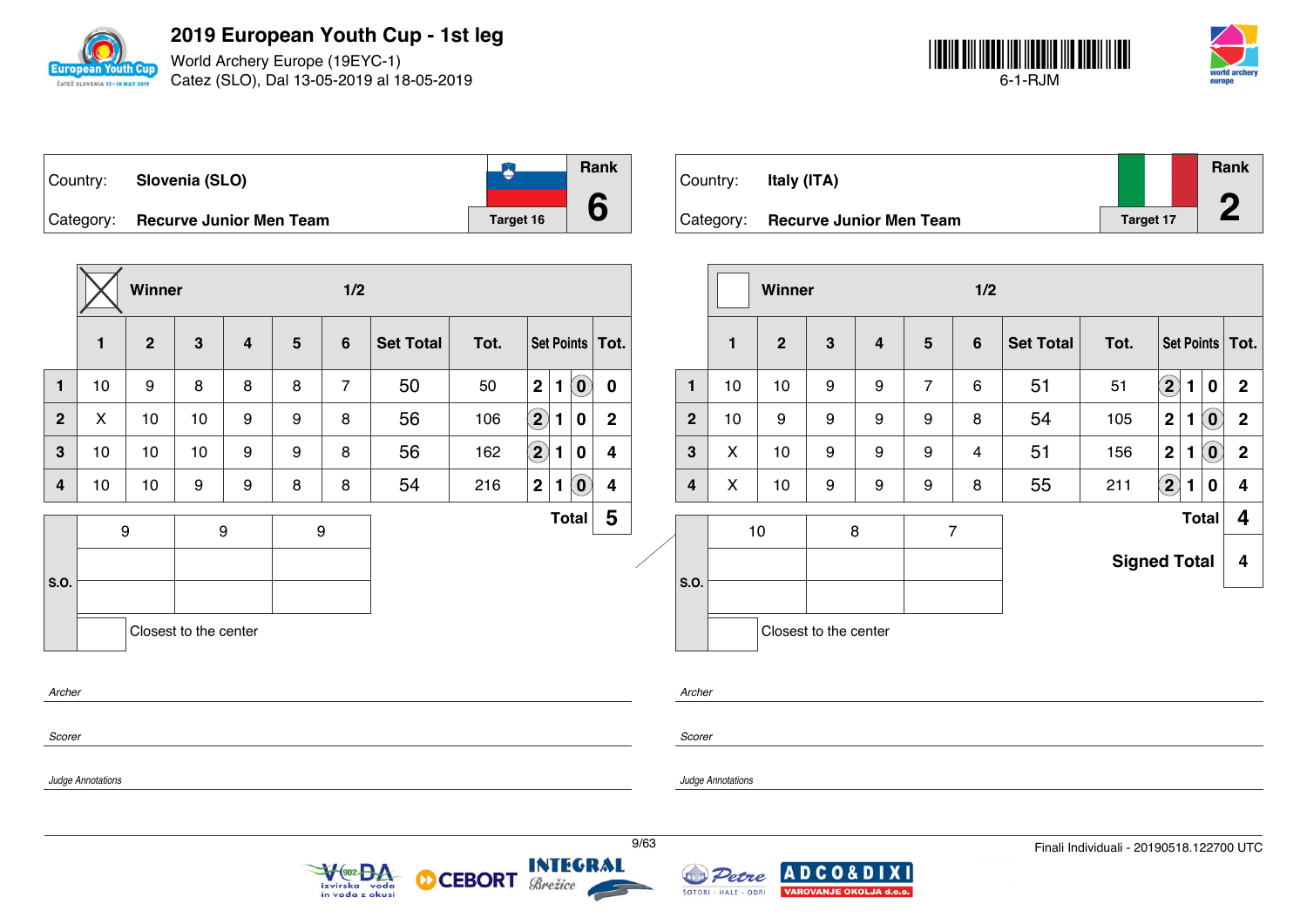

World Archery Europe (19EYC-1) Catez (SLO), Dal 13-05-2019 al 18-05-2019



| Country: | <b>Russia (RUS)</b>               |                 | <b>Rank</b> |
|----------|-----------------------------------|-----------------|-------------|
|          |                                   |                 |             |
|          | Category: Recurve Junior Men Team | <b>Target 1</b> |             |

|                |              | Winner         |                       |                |    | <b>Bronze</b> |                  |      |                            |                |                            |                   |
|----------------|--------------|----------------|-----------------------|----------------|----|---------------|------------------|------|----------------------------|----------------|----------------------------|-------------------|
|                | $\mathbf{1}$ | $\overline{2}$ | 3                     | $\overline{4}$ | 5  | 6             | <b>Set Total</b> | Tot. |                            |                |                            | Set Points   Tot. |
| 1              | 8            | 10             | $\overline{7}$        | 9              | 9  | 10            | 53               | 53   | $\left( \mathbf{2}\right)$ | $\blacksquare$ | $\boldsymbol{0}$           | $\overline{2}$    |
| $\overline{2}$ | 8            | 8              | 9                     | 9              | 9  | 9             | 52               | 105  | $\mathbf 2$                | 1              | $\left( \mathbf{0}\right)$ | $\mathbf 2$       |
| 3              | 8            | 8              | 10                    | 8              | 10 | 9             | 53               | 158  | $\left( 2\right)$          | 1              | 0                          | 4                 |
| 4              | 9            | 9              | 9                     | 10             | 9  | 10            | 56               | 214  | $\mathbf 2$                | $\mathbf{1}$   | 0                          | 5                 |
|                |              |                |                       |                |    |               |                  |      |                            | <b>Total</b>   |                            | 5                 |
|                |              |                |                       |                |    |               |                  |      |                            |                |                            |                   |
| S.O.           |              |                |                       |                |    |               |                  |      |                            |                |                            |                   |
|                |              |                | Closest to the center |                |    |               |                  |      |                            |                |                            |                   |
| Archer         |              |                |                       |                |    |               |                  |      |                            |                |                            |                   |
|                |              |                |                       |                |    |               |                  |      |                            |                |                            |                   |

 $\sqrt{\frac{902}{904}}$ 

izvirska voda<br>in voda z okusi

**CEBORT** 

Brežice

М

| Country:  | Italy (ITA)                    |                 | Rank |
|-----------|--------------------------------|-----------------|------|
| Category: | <b>Recurve Junior Men Team</b> | <b>Target 2</b> |      |

|                |                | <b>Winner</b> |                       |    |    | <b>Bronze</b>  |                  |      |                            |              |                            |                   |
|----------------|----------------|---------------|-----------------------|----|----|----------------|------------------|------|----------------------------|--------------|----------------------------|-------------------|
|                | $\mathbf{1}$   | $\mathbf{2}$  | 3                     | 4  | 5  | $6\phantom{1}$ | <b>Set Total</b> | Tot. |                            |              |                            | Set Points   Tot. |
| $\mathbf{1}$   | 8              | 6             | $\overline{7}$        | 5  | 6  | $\overline{7}$ | 39               | 39   | $\overline{2}$             | 1            | $\left( \mathbf{0}\right)$ | $\bf{0}$          |
| $\overline{2}$ | $\overline{7}$ | 9             | 10                    | 10 | 10 | 9              | 55               | 94   | $\left( \mathbf{2}\right)$ | 1            | 0                          | $\mathbf 2$       |
| 3              | $\overline{7}$ | 10<br>9       |                       | 8  | 8  | 10             | 52               | 146  | $\overline{2}$             | 1            | $\left( \mathbf{0}\right)$ | $\mathbf 2$       |
| 4              | 9              | 9             | 10                    | 8  | 10 | 10             | 56               | 202  | $\mathbf 2$                | $\mathbf{1}$ | 0                          | $\mathbf 3$       |
|                |                |               |                       |    |    |                |                  |      |                            |              | <b>Total</b>               | 3                 |
| S.O.           |                |               |                       |    |    |                |                  |      |                            |              |                            |                   |
|                |                |               | Closest to the center |    |    |                |                  |      |                            |              |                            |                   |

*Archer*

*Scorer*

*Judge Annotations*

*Scorer*

*Judge Annotations*



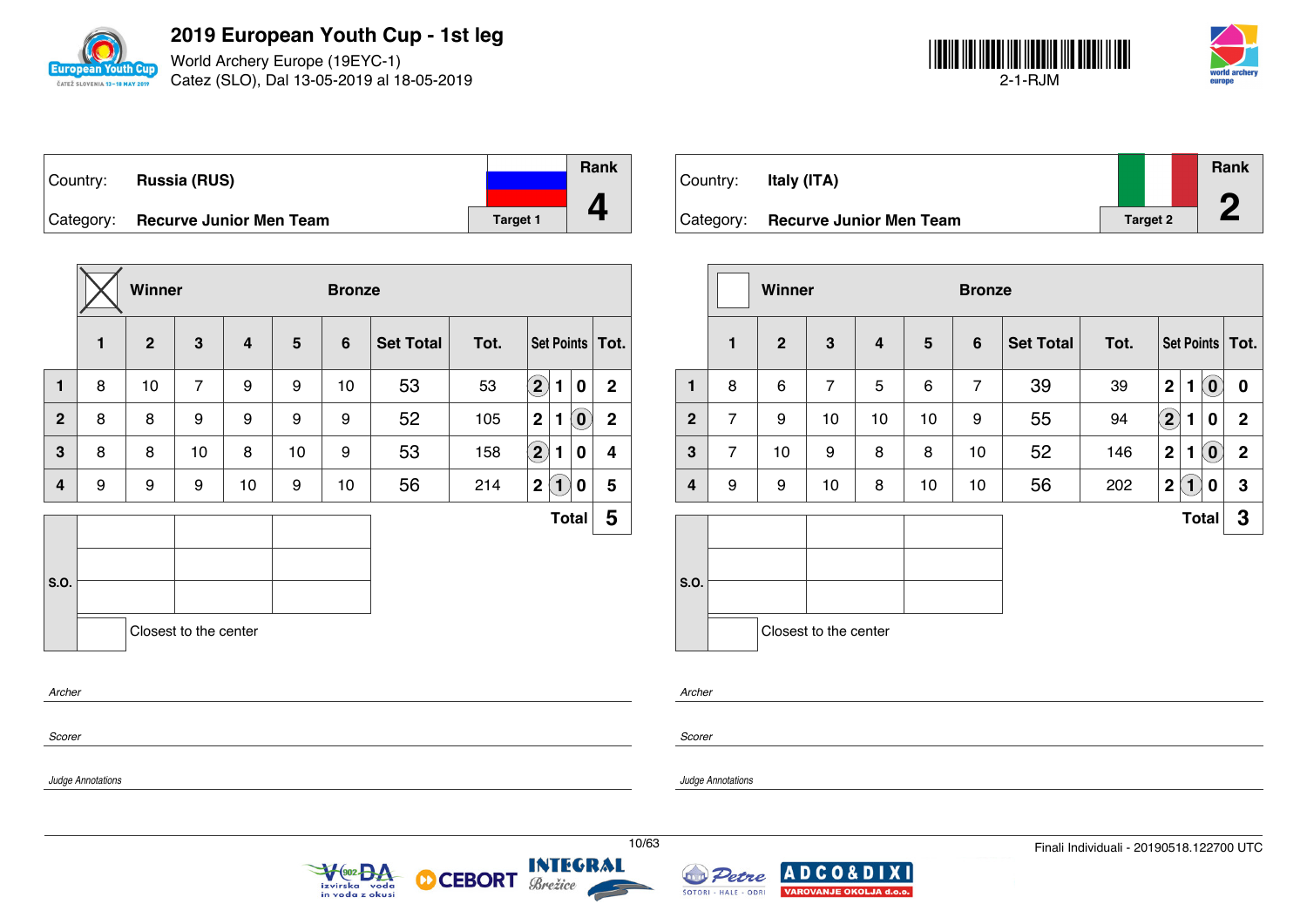

*Judge Annotations*

**2019 European Youth Cup - 1st leg**

World Archery Europe (19EYC-1) Catez (SLO), Dal 13-05-2019 al 18-05-2019



| ⊺Country: | <b>Czech Republic (CZE)</b>    |                 | <b>Rank</b> |
|-----------|--------------------------------|-----------------|-------------|
| Category: | <b>Recurve Junior Men Team</b> | <b>Target 1</b> |             |

|                  |   | Winner         |                       |   |                | Gold |                  |      |             |   |                            |                   |
|------------------|---|----------------|-----------------------|---|----------------|------|------------------|------|-------------|---|----------------------------|-------------------|
|                  | 1 | $\mathbf 2$    | $\mathbf 3$           | 4 | $5\phantom{1}$ | 6    | <b>Set Total</b> | Tot. |             |   |                            | Set Points   Tot. |
| $\mathbf{1}$     | 9 | $\overline{7}$ | 9                     | 9 | $\overline{7}$ | 6    | 47               | 47   | $\mathbf 2$ | 1 | $\mathbf{O}$               | $\pmb{0}$         |
| $\overline{2}$   | 8 | 8              | $\overline{7}$        | 9 | 8              | 8    | 48               | 95   | $\mathbf 2$ | 1 | $\left( \mathbf{0}\right)$ | $\bf{0}$          |
| 3                | 8 | 9              | 8                     | 8 | 8              | 9    | 50               | 145  | $\mathbf 2$ | 1 | $\left( \mathbf{0}\right)$ | $\boldsymbol{0}$  |
| $\boldsymbol{4}$ |   |                |                       |   |                |      |                  |      | $\mathbf 2$ | 1 | 0                          |                   |
|                  |   |                |                       |   |                |      |                  |      |             |   | <b>Total</b>               | $\boldsymbol{0}$  |
|                  |   |                |                       |   |                |      |                  |      |             |   |                            |                   |
| S.O.             |   |                |                       |   |                |      |                  |      |             |   |                            |                   |
|                  |   |                | Closest to the center |   |                |      |                  |      |             |   |                            |                   |
| Archer           |   |                |                       |   |                |      |                  |      |             |   |                            |                   |
| Scorer           |   |                |                       |   |                |      |                  |      |             |   |                            |                   |

| Country: | Slovenia (SLO)                    |                 | <b>Rank</b> |
|----------|-----------------------------------|-----------------|-------------|
|          | Category: Recurve Junior Men Team | <b>Target 2</b> |             |

|                |              | Winner         |                       |                         |                |                |                  |      |                      |                |                  |                   |
|----------------|--------------|----------------|-----------------------|-------------------------|----------------|----------------|------------------|------|----------------------|----------------|------------------|-------------------|
|                | $\mathbf{1}$ | $\overline{2}$ | $\mathbf{3}$          | $\overline{\mathbf{4}}$ | $5\phantom{1}$ | $6\phantom{1}$ | <b>Set Total</b> | Tot. |                      |                |                  | Set Points   Tot. |
| 1              | 8            | $\overline{7}$ | 8                     | 8                       | 9              | 10             | 50               | 50   | $\mathbf{2}$         | $\blacksquare$ | $\boldsymbol{0}$ | $\mathbf{2}$      |
| $\overline{2}$ | 10           | 8              | 8                     | 9                       | 10             | 10             | 55               | 105  | $\Large{\textbf{2}}$ | 1              | $\bf{0}$         | 4                 |
| $\mathbf{3}$   | 10           | 9              | 8                     | 8                       | 10             | 10             | 55               | 160  | $\boxed{2}$          | 1              | $\bf{0}$         | 6                 |
| 4              |              |                |                       |                         |                |                |                  |      | $\mathbf 2$          | 1              | $\bf{0}$         |                   |
|                |              |                |                       |                         |                |                |                  |      |                      |                | <b>Total</b>     | 6                 |
|                |              |                |                       |                         |                |                |                  |      |                      |                |                  |                   |
| S.O.           |              |                |                       |                         |                |                |                  |      |                      |                |                  |                   |
|                |              |                | Closest to the center |                         |                |                |                  |      |                      |                |                  |                   |
|                |              |                |                       |                         |                |                |                  |      |                      |                |                  |                   |

*Scorer*

*Archer*

*Judge Annotations*



**CEBORT** 



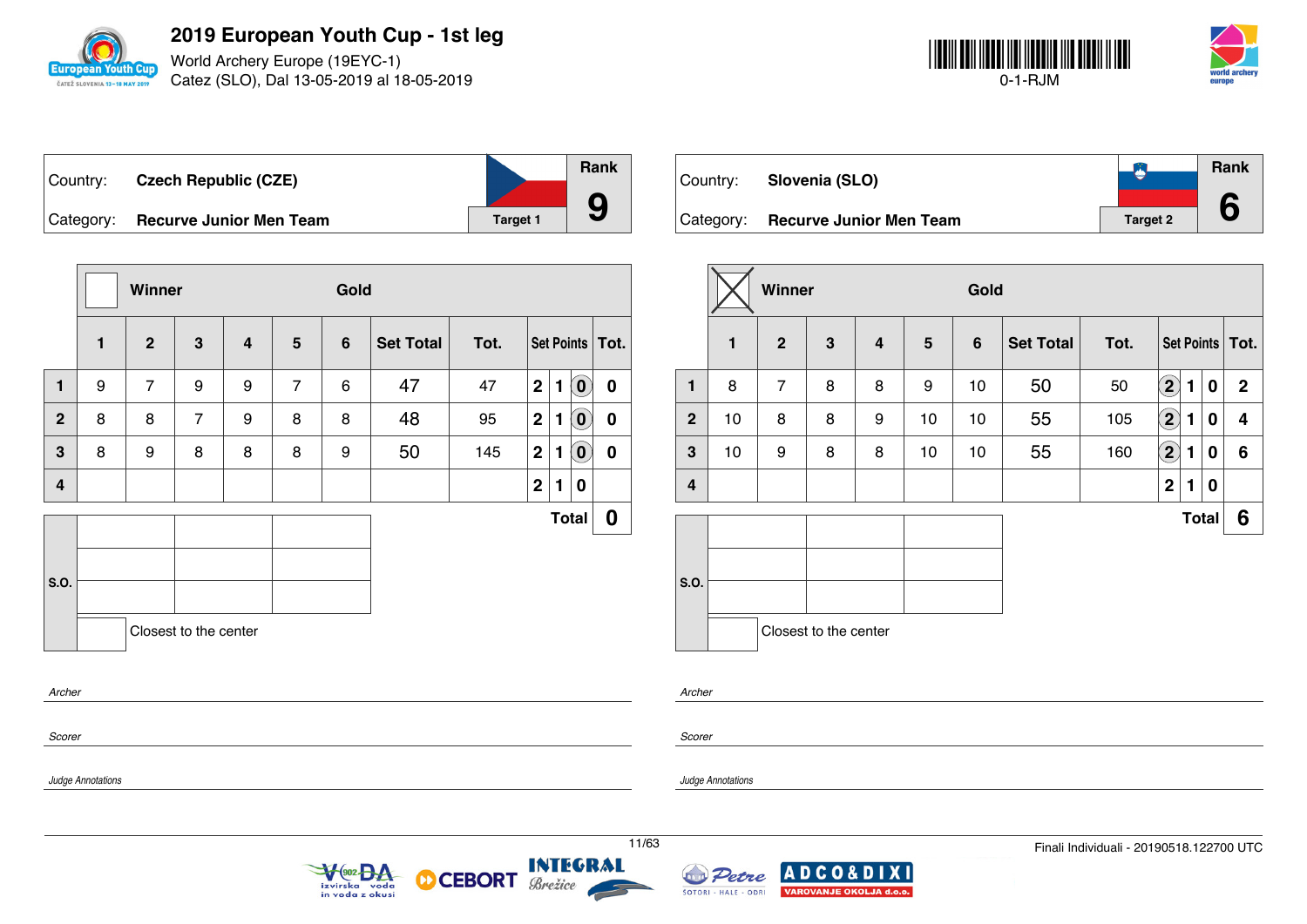

World Archery Europe (19EYC-1) Catez (SLO), Dal 13-05-2019 al 18-05-2019



|               |                                  |                  | Rank |
|---------------|----------------------------------|------------------|------|
| Country:      | <b>Russia (RUS)</b>              |                  |      |
| $ $ Category: | <b>Recurve Junior Women Team</b> | <b>Target 22</b> |      |

|                               |              | Winner         |              |   |                | 1/2            |                  |      |                            |              |                            |                         |  |
|-------------------------------|--------------|----------------|--------------|---|----------------|----------------|------------------|------|----------------------------|--------------|----------------------------|-------------------------|--|
|                               | $\mathbf{1}$ | $\overline{2}$ | $\mathbf{3}$ | 4 | $5\phantom{1}$ | $6\phantom{1}$ | <b>Set Total</b> | Tot. |                            |              |                            | Set Points   Tot.       |  |
| $\mathbf{1}$                  | 10           | 9              | 9            | 8 | $\overline{7}$ | 6              | 49               | 49   | $\mathbf 2$                | $\mathbf{1}$ | $\left( \mathbf{0}\right)$ | $\mathbf 0$             |  |
| $\overline{2}$                | X.           | 9              | 9            | 9 | 8              | 7              | 52               | 101  | $\left( \mathbf{2}\right)$ | 1            | 0                          | $\mathbf{2}$            |  |
| 3                             | 9            | 9              | 9            | 8 | $\overline{7}$ | 6              | 48               | 149  | $\bf \overline{2}$         | 1            | $\bf{0}$                   | $\overline{\mathbf{4}}$ |  |
| $\overline{\mathbf{4}}$       | 10           | 9              | 8            | 8 | $\overline{7}$ | $\overline{7}$ | 49               | 198  | $\mathbf 2$                | $\mathbf{1}$ | $\left( \mathbf{0}\right)$ | 4                       |  |
| 9<br>8                        |              |                |              |   |                | 8              |                  |      |                            |              | <b>Total</b>               | 4                       |  |
| S.O.<br>Closest to the center |              |                |              |   |                |                |                  |      |                            |              |                            |                         |  |
| Archer                        |              |                |              |   |                |                |                  |      |                            |              |                            |                         |  |
| Scorer                        |              |                |              |   |                |                |                  |      |                            |              |                            |                         |  |

 $\sqrt{\frac{902}{2}}$ 

izvirska voda<br>in voda z okusi



|                |              | <b>Winner</b>  |                       |         | 1/2            |                 |                  |                     |                            |              |                            |                   |
|----------------|--------------|----------------|-----------------------|---------|----------------|-----------------|------------------|---------------------|----------------------------|--------------|----------------------------|-------------------|
|                | $\mathbf{1}$ | $\overline{2}$ | $\mathbf{3}$          | 4       | $5\phantom{1}$ | $6\phantom{1}6$ | <b>Set Total</b> | Tot.                |                            |              |                            | Set Points   Tot. |
| $\mathbf{1}$   | 10           | 10             | 9                     | 8       | $\overline{7}$ | 6               | 50               | 50                  | $\left( \mathbf{2}\right)$ | 1            | $\bf{0}$                   | $\mathbf{2}$      |
| $\overline{2}$ | 9            | 9              | 8                     | 8       | $\overline{7}$ | 5               | 46               | 96                  | $\mathbf{2}$               | 1            | $\left( \mathbf{0}\right)$ | $\mathbf 2$       |
| 3              | 9            | 9              | 8                     | 8       | 6              | 6               | 46               | 142                 | $\mathbf{2}$               | 1            | $\left( \mathbf{0}\right)$ | $\mathbf 2$       |
| 4              | 10           | 10             | 9                     | 9       | $\overline{7}$ | $\overline{7}$  | 52               | 194                 | $\bf(2)$                   | $\mathbf{1}$ | $\bf{0}$                   | 4                 |
|                |              | 10             |                       | 8<br>10 |                |                 |                  |                     |                            |              | <b>Total</b>               | 5                 |
|                |              |                |                       |         |                |                 |                  | <b>Signed Total</b> |                            |              |                            | 5                 |
| S.O.           |              |                |                       |         |                |                 |                  |                     |                            |              |                            |                   |
|                |              |                | Closest to the center |         |                |                 |                  |                     |                            |              |                            |                   |

*Archer*

*Scorer*

*Judge Annotations*

*Judge Annotations*

**INTEGRAL** 

Brežice

**CEBORT** 

М

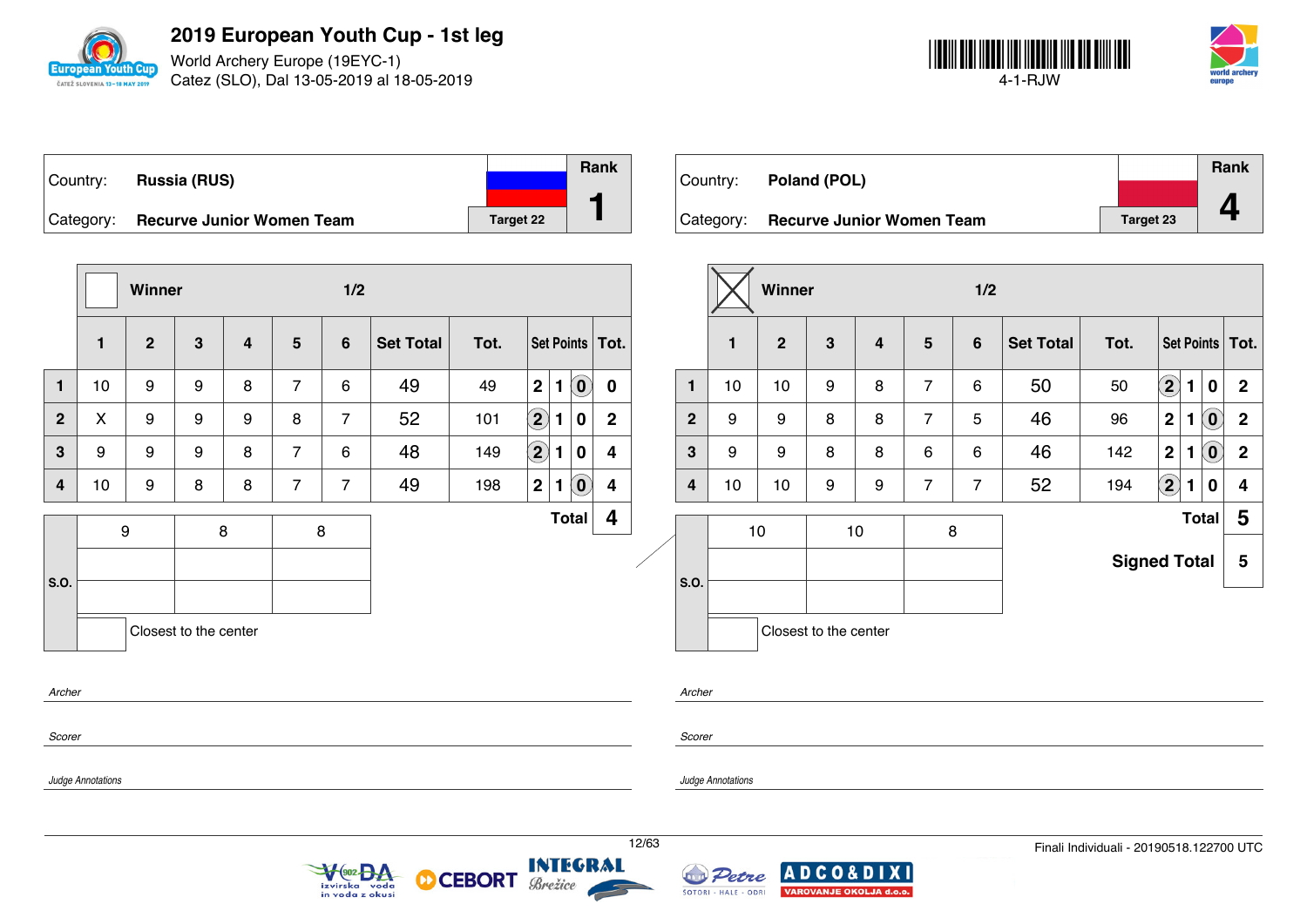

World Archery Europe (19EYC-1) Catez (SLO), Dal 13-05-2019 al 18-05-2019



| Country: _ | <b>Great Britain (GBR)</b>       | <b>No. 7 Rank</b> |  |
|------------|----------------------------------|-------------------|--|
|            |                                  | $\mathbb{Z}$ 3    |  |
| Category:  | <b>Recurve Junior Women Team</b> | Target 25         |  |

**Winner 1/2 1 2 3 4 5 6 Set Total Tot. Set Points Tot. 1** 10 9 8 8 6 6 47 47 **2 1 0 0 2** X 9 9 8 8 7 51 98 **2 1 0 0 3** X 9 9 8 8 7 51 149 **2 1 0 0 4 2 1 0 S.O. Total 0** Closest to the center

| Country:  | Ukraine (UKR)                    |                  | Rank |
|-----------|----------------------------------|------------------|------|
| Category: | <b>Recurve Junior Women Team</b> | <b>Target 26</b> |      |

|                  |              | Winner       |                       |   |                 | 1/2            |                  |      |                            |              |          |                   |
|------------------|--------------|--------------|-----------------------|---|-----------------|----------------|------------------|------|----------------------------|--------------|----------|-------------------|
|                  | $\mathbf{1}$ | $\mathbf{2}$ | $\mathbf{3}$          | 4 | $5\phantom{.0}$ | 6              | <b>Set Total</b> | Tot. |                            |              |          | Set Points   Tot. |
| 1                | 9            | 9            | 9                     | 8 | 8               | $\overline{7}$ | 50               | 50   | $\left( \mathbf{2}\right)$ | 1            | $\bf{0}$ | $\mathbf 2$       |
| $\overline{2}$   | X            | 9            | 9                     | 9 | 8               | $\overline{7}$ | 52               | 102  | $\left( \bf{2}\right)$     | 1            | 0        | 4                 |
| $\mathbf{3}$     | X            | 10           | 9                     | 9 | 9               | 8              | 55               | 157  | $\bigcirc$                 | 1            | 0        | 6                 |
| $\boldsymbol{4}$ |              |              |                       |   |                 |                |                  |      | $\mathbf 2$                | 1            | 0        |                   |
|                  |              |              |                       |   |                 |                |                  |      |                            | <b>Total</b> |          | 6                 |
| S.O.             |              |              | Closest to the center |   |                 |                |                  |      |                            |              |          |                   |

*Archer*

*Scorer*

*Scorer*

*Archer*

*Judge Annotations*

*Judge Annotations*





**CEBORT** 

м

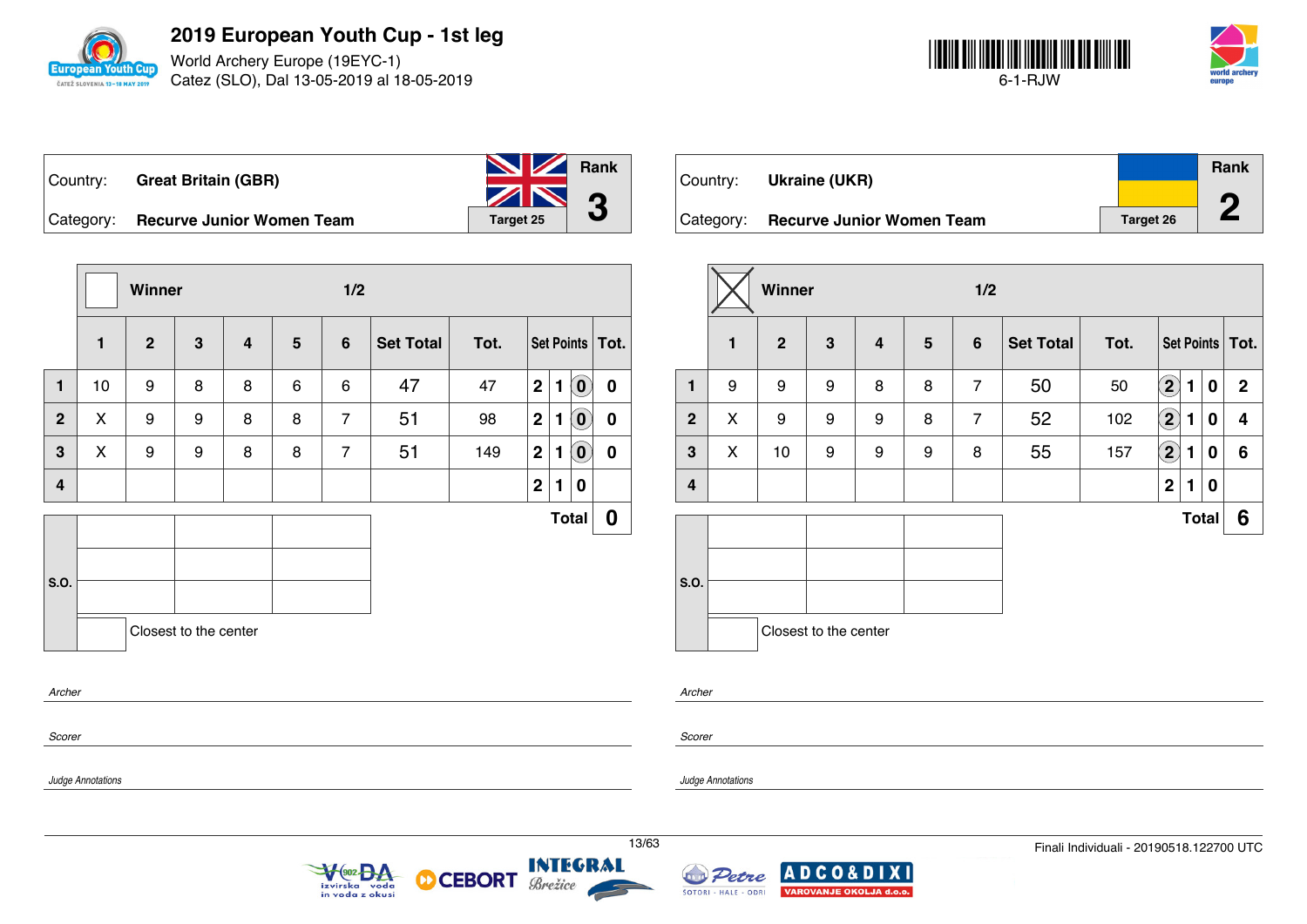

World Archery Europe (19EYC-1) Catez (SLO), Dal 13-05-2019 al 18-05-2019



| Country:  | <b>Russia (RUS)</b>              |          | <b>Rank</b> |
|-----------|----------------------------------|----------|-------------|
| Category: | <b>Recurve Junior Women Team</b> | Target 1 |             |

|                       |    | Winner       |              |                         |                | <b>Bronze</b>  |                  |      |                      |   |              |                   |
|-----------------------|----|--------------|--------------|-------------------------|----------------|----------------|------------------|------|----------------------|---|--------------|-------------------|
|                       | 1  | $\mathbf{2}$ | $\mathbf{3}$ | $\overline{\mathbf{4}}$ | 5              | $6\phantom{1}$ | <b>Set Total</b> | Tot. |                      |   |              | Set Points   Tot. |
| 1                     | 8  | 8            | 9            | 10                      | 8              | 10             | 53               | 53   | $\bf \overline{2}$   | 1 | 0            | $\mathbf{2}$      |
| $\mathbf{2}$          | 10 | 10           | 8            | 8                       | $\overline{7}$ | 8              | 51               | 104  | $\bigcirc$           | 1 | 0            | 4                 |
| 3                     | 8  | 9            | 9            | 8                       | 10             | 9              | 53               | 157  | $\Large{\textbf{2}}$ | 1 | 0            | 6                 |
| 4                     |    |              |              |                         |                |                |                  |      | $\boldsymbol{2}$     | 1 | 0            |                   |
|                       |    |              |              |                         |                |                |                  |      |                      |   | <b>Total</b> | 6                 |
| S.O.                  |    |              |              |                         |                |                |                  |      |                      |   |              |                   |
| Closest to the center |    |              |              |                         |                |                |                  |      |                      |   |              |                   |
| Archer                |    |              |              |                         |                |                |                  |      |                      |   |              |                   |
| Scorer                |    |              |              |                         |                |                |                  |      |                      |   |              |                   |

| Country: | <b>Great Britain (GBR)</b>          | <b>No. 7 Rank</b><br>ZN 0 |   |
|----------|-------------------------------------|---------------------------|---|
|          | Category: Recurve Junior Women Team | <b>Target 2</b>           | J |

|                |              | Winner       |                       |                         |                 | <b>Bronze</b>  |                  |      |             |   |                                                     |                   |
|----------------|--------------|--------------|-----------------------|-------------------------|-----------------|----------------|------------------|------|-------------|---|-----------------------------------------------------|-------------------|
|                | $\mathbf{1}$ | $\mathbf{2}$ | 3                     | $\overline{\mathbf{4}}$ | $5\phantom{.0}$ | $6\phantom{1}$ | <b>Set Total</b> | Tot. |             |   |                                                     | Set Points   Tot. |
| 1              | 4            | 4            | 8                     | $\overline{7}$          | $\overline{7}$  | 10             | 40               | 40   | $\mathbf 2$ | 1 | $\left( \begin{matrix} 0 \\ 0 \end{matrix} \right)$ | $\bf{0}$          |
| $\overline{2}$ | 8            | 8            | 9                     | 8                       | $\overline{7}$  | 8              | 48               | 88   | $\mathbf 2$ | 1 | $\left( \mathbf{0}\right)$                          | 0                 |
| $\mathbf{3}$   | 9            | 8            | 8                     | 9                       | 4               | 9              | 47               | 135  | $\mathbf 2$ | 1 | $(\mathbf{0})$                                      | $\boldsymbol{0}$  |
| $\overline{4}$ |              |              |                       |                         |                 |                |                  |      | $\mathbf 2$ | 1 | $\bf{0}$                                            |                   |
|                |              |              |                       |                         |                 |                |                  |      |             |   | <b>Total</b>                                        | 0                 |
| S.O.           |              |              | Closest to the center |                         |                 |                |                  |      |             |   |                                                     |                   |

*Archer*

*Judge Annotations*

*Scorer*

*Judge Annotations*





**CEBORT** 

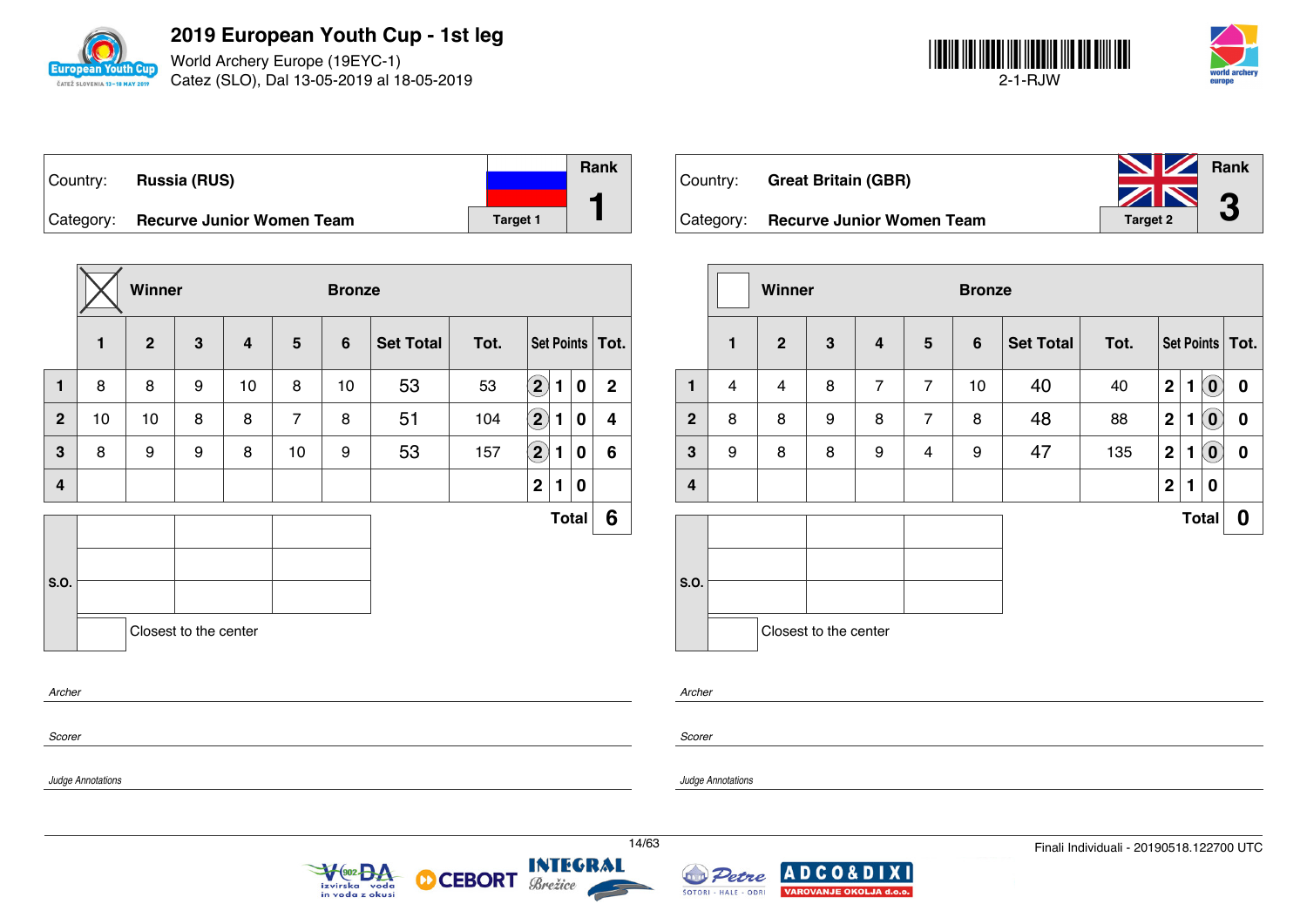

World Archery Europe (19EYC-1) Catez (SLO), Dal 13-05-2019 al 18-05-2019



| Country:  | Poland (POL)                     |          | Rank |
|-----------|----------------------------------|----------|------|
|           |                                  |          |      |
| Category: | <b>Recurve Junior Women Team</b> | Target 1 |      |

|              |    | Winner         |                       |                |   | Gold           |                  |      |                |   |                                   |                   |
|--------------|----|----------------|-----------------------|----------------|---|----------------|------------------|------|----------------|---|-----------------------------------|-------------------|
|              | 1  | $\mathbf{2}$   | 3                     | 4              | 5 | $6\phantom{1}$ | <b>Set Total</b> | Tot. |                |   |                                   | Set Points   Tot. |
| 1            | 8  | 1              | 9                     | 9              | 6 | 9              | 42               | 42   | $\overline{2}$ | 1 | $\left( \mathbf{0}\right)$        | $\boldsymbol{0}$  |
| $\mathbf{2}$ | 9  | $\overline{7}$ | 8                     | 8              | 8 | 8              | 48               | 90   | $\mathbf{2}$   | 1 | $\left  \mathbf{0} \right\rangle$ | $\boldsymbol{0}$  |
| 3            | 10 | 9              | $\overline{7}$        | 10             | 9 | $\overline{7}$ | 52               | 142  | $\boxed{2}$    | 1 | 0                                 | $\mathbf 2$       |
| 4            | 9  | $\overline{7}$ | $\overline{7}$        | $\overline{7}$ | 9 | 6              | 45               | 187  | 2              | 1 | $\left( \mathbf{0}\right)$        | $\mathbf 2$       |
|              |    |                |                       |                |   |                |                  |      |                |   | <b>Total</b>                      | $\mathbf{2}$      |
|              |    |                |                       |                |   |                |                  |      |                |   |                                   |                   |
| S.O.         |    |                |                       |                |   |                |                  |      |                |   |                                   |                   |
|              |    |                | Closest to the center |                |   |                |                  |      |                |   |                                   |                   |
| Archer       |    |                |                       |                |   |                |                  |      |                |   |                                   |                   |

*Scorer*

*Judge Annotations*

Country: **Ukraine (UKR)** Category: **Recurve Junior Women Team Target 2** Target 2 **Rank 2**

|                |              | Winner         |                       |                         |                | Gold           |                  |      |                            |              |                            |                   |
|----------------|--------------|----------------|-----------------------|-------------------------|----------------|----------------|------------------|------|----------------------------|--------------|----------------------------|-------------------|
|                | $\mathbf{1}$ | $\overline{2}$ | $\mathbf{3}$          | $\overline{\mathbf{4}}$ | 5              | $6\phantom{1}$ | <b>Set Total</b> | Tot. |                            |              |                            | Set Points   Tot. |
| $\mathbf{1}$   | 8            | 9              | $\overline{7}$        | 8                       | $\overline{7}$ | 8              | 47               | 47   | $\left( \mathbf{2}\right)$ | 1            | 0                          | $\mathbf 2$       |
| $\overline{2}$ | 8            | $\overline{7}$ | 9                     | $\overline{7}$          | 10             | 8              | 49               | 96   | $\mathbf{2}$               | 1            | 0                          | 4                 |
| 3              | 9            | 9              | 9                     | 8                       | 6              | 5              | 46               | 142  | $\overline{2}$             | 1            | $\left( \mathbf{0}\right)$ | 4                 |
| 4              | 10           | 8              | 8                     | 9                       | 9              | 10             | 54               | 196  | $\mathbf{2}$               | 1            | 0                          | 6                 |
|                |              |                |                       |                         |                |                |                  |      |                            | <b>Total</b> |                            | 6                 |
| S.O.           |              |                |                       |                         |                |                |                  |      |                            |              |                            |                   |
|                |              |                | Closest to the center |                         |                |                |                  |      |                            |              |                            |                   |

*Archer*

*Scorer*

*Judge Annotations*





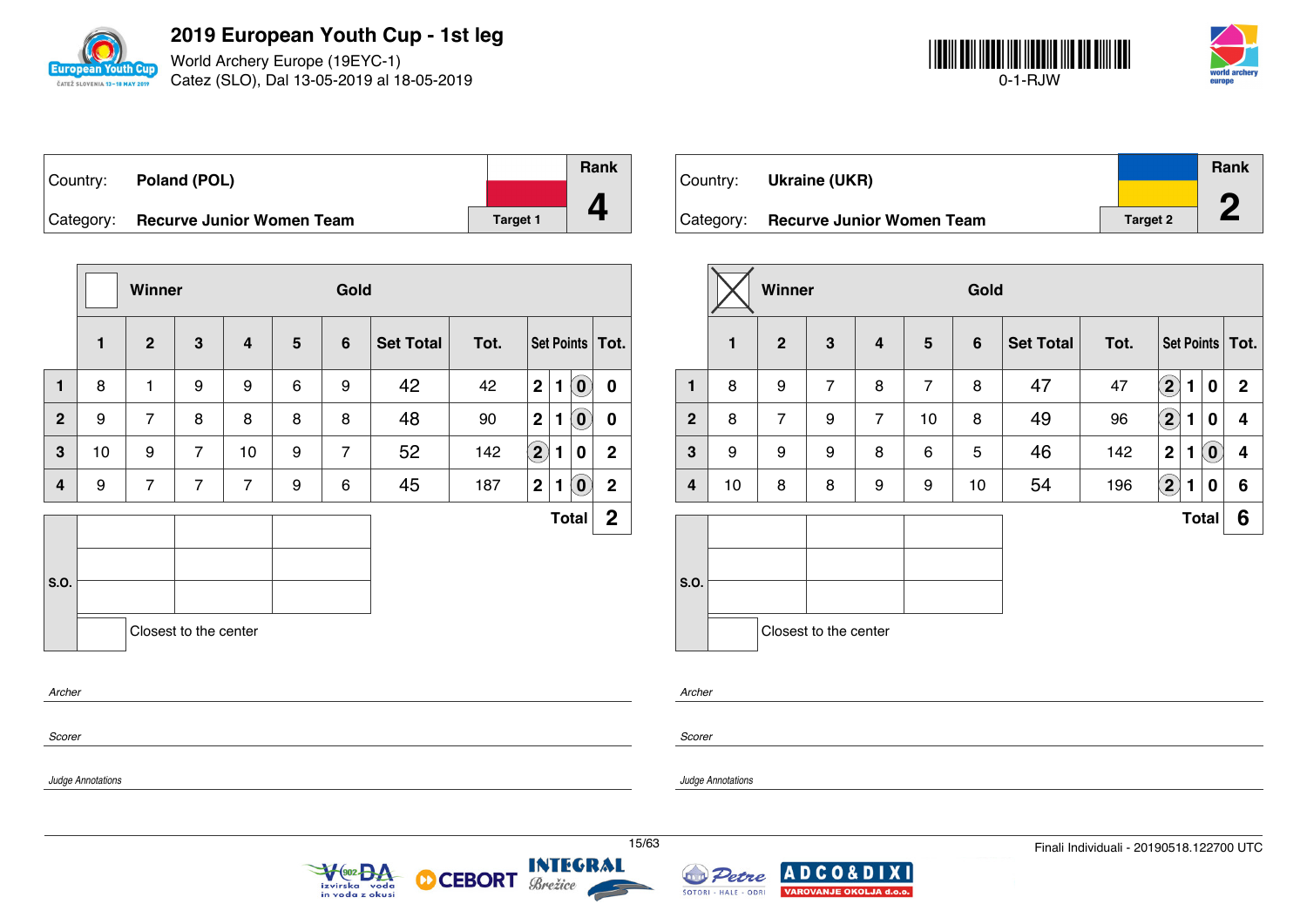

World Archery Europe (19EYC-1) Catez (SLO), Dal 13-05-2019 al 18-05-2019



| Country: Cyprus (CYP)            | $250 - 10$ | Rank |
|----------------------------------|------------|------|
| Category: Recurve Cadet Men Team | Target 7   |      |

|              |   | Winner       |                       |                |                | 1/8            |                  |      |                      |                   |                            |                   |
|--------------|---|--------------|-----------------------|----------------|----------------|----------------|------------------|------|----------------------|-------------------|----------------------------|-------------------|
|              | 1 | $\mathbf{2}$ | $\mathbf{3}$          | 4              | $5\phantom{1}$ | $6\phantom{1}$ | <b>Set Total</b> | Tot. |                      |                   |                            | Set Points   Tot. |
| 1            | X | X            | X                     | 10             | 8              | 8              | 56               | 56   | $\Large{\textbf{2}}$ | $\blacksquare$    | 0                          | $\mathbf{2}$      |
| $\mathbf{2}$ | 9 | 8            | 8                     | 8              | $\overline{7}$ | 5              | 45               | 101  | 2                    | $\left( 1\right)$ | 0                          | $\mathbf 3$       |
| 3            | 9 | 9            | 9                     | $\overline{7}$ | 6              | 5              | 45               | 146  | $\overline{2}$       | 1                 | $\left( \mathbf{0}\right)$ | 3                 |
| 4            | X | 10           | 9                     | 8              | $\overline{7}$ | 5              | 49               | 195  | $\mathbf{2}$         | 1                 | $\left( \mathbf{0}\right)$ | $\mathbf 3$       |
|              |   |              |                       |                |                |                |                  |      |                      |                   | <b>Total</b>               | 3                 |
| <b>S.O.</b>  |   |              |                       |                |                |                |                  |      |                      |                   |                            |                   |
| Archer       |   |              | Closest to the center |                |                |                |                  |      |                      |                   |                            |                   |
| Scorer       |   |              |                       |                |                |                |                  |      |                      |                   |                            |                   |

| Country: Poland (POL)            |          | Rank      |
|----------------------------------|----------|-----------|
|                                  |          | $\bullet$ |
| Category: Recurve Cadet Men Team | Target 8 | Ŏ         |

|                |              | Winner         |                       |                |                 | 1/8             |                  |      |                   |                             |                            |                   |
|----------------|--------------|----------------|-----------------------|----------------|-----------------|-----------------|------------------|------|-------------------|-----------------------------|----------------------------|-------------------|
|                | $\mathbf{1}$ | $\overline{2}$ | 3                     | 4              | $5\phantom{.0}$ | $6\phantom{1}6$ | <b>Set Total</b> | Tot. |                   |                             |                            | Set Points   Tot. |
| 1              | 10           | 9              | 9                     | 8              | 8               | $\overline{7}$  | 51               | 51   | $\mathbf 2$       | 1                           | $\left( \mathbf{0}\right)$ | $\boldsymbol{0}$  |
| $\overline{2}$ | 10           | 9              | 8                     | $\overline{7}$ | 6               | 5               | 45               | 96   | $\mathbf 2$       | $\left  \mathbf{1} \right $ | 0                          | 1                 |
| 3              | X            | 9              | 9                     | 9              | 8               | 8               | 53               | 149  | $\left( 2\right)$ | 1                           | 0                          | 3                 |
| 4              | 10           | 10             | 9                     | 9              | 9               | 8               | 55               | 204  | $\left( 2\right)$ | 1                           | 0                          | 5                 |
|                |              |                |                       |                |                 |                 |                  |      |                   | <b>Total</b>                |                            | 5                 |
| S.O.           |              |                |                       |                |                 |                 |                  |      |                   |                             |                            |                   |
|                |              |                | Closest to the center |                |                 |                 |                  |      |                   |                             |                            |                   |

| Archer |
|--------|
|        |

*Scorer*

*Judge Annotations*

*Judge Annotations*





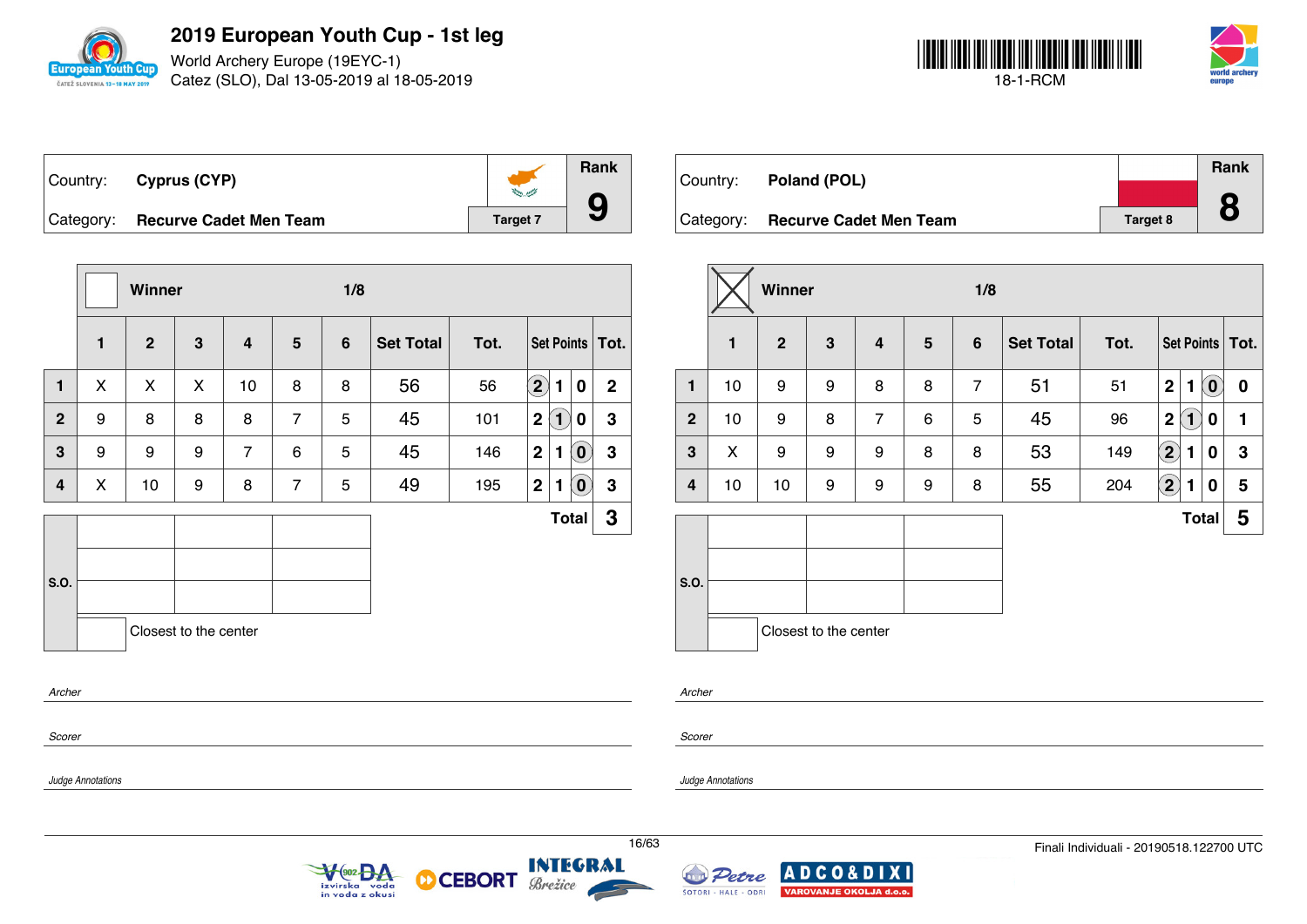

World Archery Europe (19EYC-1) Catez (SLO), Dal 13-05-2019 al 18-05-2019



| Country:  | Italy (ITA)                   |           | Rank |
|-----------|-------------------------------|-----------|------|
| Category: | <b>Recurve Cadet Men Team</b> | Target 10 |      |

|                |    | Winner         |                       |                |                | 1/4            |                  |      |                            |              |              |                   |
|----------------|----|----------------|-----------------------|----------------|----------------|----------------|------------------|------|----------------------------|--------------|--------------|-------------------|
|                | 1  | $\overline{2}$ | 3                     | $\overline{4}$ | $5\phantom{1}$ | $6\phantom{1}$ | <b>Set Total</b> | Tot. |                            |              |              | Set Points   Tot. |
| $\mathbf{1}$   | 10 | 10             | 9                     | 9              | 8              | 8              | 54               | 54   | $\left( \mathbf{2}\right)$ | $\mathbf{1}$ | $\bf{0}$     | $\mathbf{2}$      |
| $\overline{2}$ | X  | 10             | 10                    | 9              | 8              | 8              | 55               | 109  | $\left( 2\right)$          | 1            | $\bf{0}$     | 4                 |
| $\overline{3}$ | 10 | 9              | 9                     | 9              | 9              | 9              | 55               | 164  | $\overline{\mathbf{2}}$    | 1.           | $\mathbf 0$  | 6                 |
| 4              |    |                |                       |                |                |                |                  |      | $\mathbf 2$                | 1.           | 0            |                   |
| S.O.           |    |                |                       |                |                |                |                  |      |                            |              | <b>Total</b> | 6                 |
|                |    |                | Closest to the center |                |                |                |                  |      |                            |              |              |                   |
| Archer         |    |                |                       |                |                |                |                  |      |                            |              |              |                   |
| Scorer         |    |                |                       |                |                |                |                  |      |                            |              |              |                   |

| Country:  | Poland (POL)                  |                  | <b>Rank</b> |
|-----------|-------------------------------|------------------|-------------|
|           |                               |                  |             |
| Category: | <b>Recurve Cadet Men Team</b> | <b>Target 11</b> |             |

|                         |              | Winner         |                       |                         |                | 1/4            |                  |      |                |                |                       |                   |
|-------------------------|--------------|----------------|-----------------------|-------------------------|----------------|----------------|------------------|------|----------------|----------------|-----------------------|-------------------|
|                         | $\mathbf{1}$ | $\overline{2}$ | $\mathbf{3}$          | $\overline{\mathbf{4}}$ | $5\phantom{1}$ | $6\phantom{1}$ | <b>Set Total</b> | Tot. |                |                |                       | Set Points   Tot. |
| 1                       | 9            | 8              | 8                     | 8                       | 8              | $\overline{7}$ | 48               | 48   | $\overline{2}$ | 1              | $\mathbf{0}^{\prime}$ | $\mathbf 0$       |
| $\overline{2}$          | 9            | 9              | 8                     | 8                       | 8              | $\overline{7}$ | 49               | 97   | $\mathbf 2$    | 1              | $\left( 0 \right)$    | $\bf{0}$          |
| $\mathbf{3}$            | 10           | 9              | 9                     | 9                       | 8              | $\overline{7}$ | 52               | 149  | $\mathbf 2$    | 1              | $(\mathbf{0})$        | $\boldsymbol{0}$  |
| $\overline{\mathbf{4}}$ |              |                |                       |                         |                |                |                  |      | $\overline{2}$ | $\blacksquare$ | $\bf{0}$              |                   |
|                         |              |                |                       |                         |                |                |                  |      |                |                | <b>Total</b>          | 0                 |
| S.O.                    |              |                |                       |                         |                |                |                  |      |                |                |                       |                   |
|                         |              |                | Closest to the center |                         |                |                |                  |      |                |                |                       |                   |

*Archer*

*Scorer*

*Judge Annotations*



**CEBORT** 



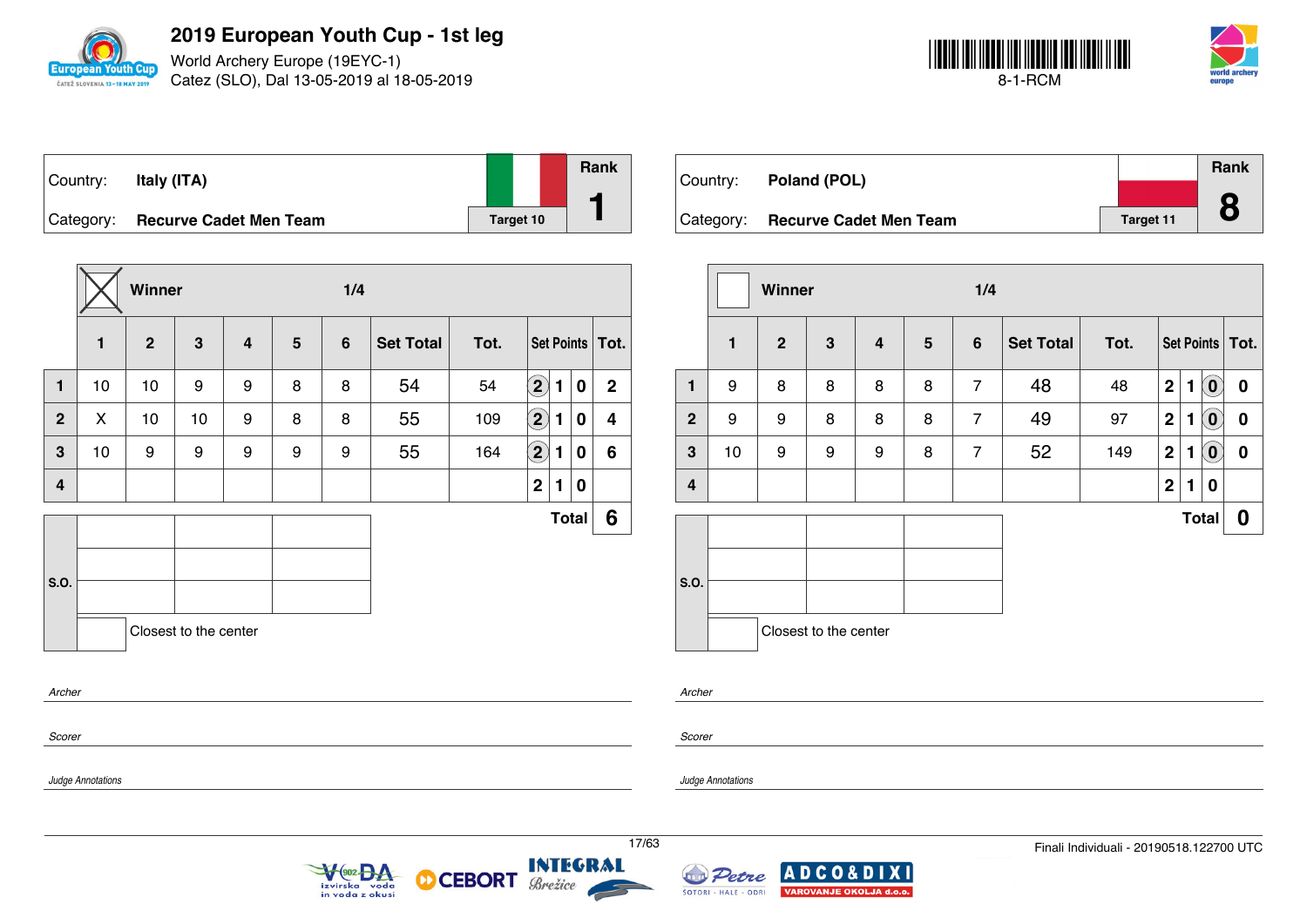

World Archery Europe (19EYC-1) Catez (SLO), Dal 13-05-2019 al 18-05-2019



| ⊺Country: | <b>Ukraine (UKR)</b>             |                  | Rank |
|-----------|----------------------------------|------------------|------|
|           | Category: Recurve Cadet Men Team | <b>Target 13</b> | IJ   |

|              |              |    |                         |                       | 1/4            |                  |      |             |   |                            |                                                                 |
|--------------|--------------|----|-------------------------|-----------------------|----------------|------------------|------|-------------|---|----------------------------|-----------------------------------------------------------------|
| $\mathbf{1}$ | $\mathbf{2}$ | 3  | $\overline{\mathbf{4}}$ | $5\phantom{1}$        | $6\phantom{1}$ | <b>Set Total</b> | Tot. |             |   |                            |                                                                 |
| X            | X            | 10 | 9                       | 9                     | 8              | 56               | 56   | $\mathbf 2$ | 1 | $\left( \mathbf{0}\right)$ | $\bf{0}$                                                        |
| 10           | 9            | 9  | 9                       | 8                     | 6              | 51               | 107  | $\mathbf 2$ | 1 |                            | 0                                                               |
| X            | 10           | 9  | 9                       | 8                     | $\overline{7}$ | 53               | 160  | $\mathbf 2$ | 1 | $\left( \mathbf{0}\right)$ | 0                                                               |
|              |              |    |                         |                       |                |                  |      | $\mathbf 2$ | 1 | 0                          |                                                                 |
|              |              |    |                         |                       |                |                  |      |             |   |                            | 0                                                               |
|              |              |    |                         |                       |                |                  |      |             |   |                            |                                                                 |
|              |              |    |                         |                       |                |                  |      |             |   |                            |                                                                 |
|              |              |    |                         |                       |                |                  |      |             |   |                            |                                                                 |
|              |              |    |                         | Closest to the center |                |                  |      |             |   |                            | Set Points   Tot.<br>$\left( \mathbf{0}\right)$<br><b>Total</b> |

 $\sqrt{\frac{602}{9}}$ A

izvirska voda<br>in voda z okusi

|           | Country: France (FRA)         |                  | <b>Rank</b> |
|-----------|-------------------------------|------------------|-------------|
| Category: | <b>Recurve Cadet Men Team</b> | <b>Target 14</b> |             |

|                         |              | Winner         |                       |                |                | 1/4            |                  |      |                            |              |          |                   |
|-------------------------|--------------|----------------|-----------------------|----------------|----------------|----------------|------------------|------|----------------------------|--------------|----------|-------------------|
|                         | $\mathbf{1}$ | $\overline{2}$ | $\mathbf{3}$          | $\overline{4}$ | $5\phantom{1}$ | $6\phantom{1}$ | <b>Set Total</b> | Tot. |                            |              |          | Set Points   Tot. |
| $\mathbf{1}$            | X            | X              | 10                    | 9              | 9              | 9              | 57               | 57   | $\left( \mathbf{2}\right)$ | 1            | $\bf{0}$ | $\mathbf{2}$      |
| $\overline{2}$          | X            | X              | 10                    | 10             | 9              | 9              | 58               | 115  | $\mathbf{2}$               | 1            | $\bf{0}$ | 4                 |
| $\mathbf{3}$            | 10           | 10             | 10                    | 10             | 9              | 8              | 57               | 172  | $\mathbf{2}$               | 1            | $\bf{0}$ | 6                 |
| $\overline{\mathbf{4}}$ |              |                |                       |                |                |                |                  |      | $\mathbf 2$                | 1            | 0        |                   |
|                         |              |                |                       |                |                |                |                  |      |                            | <b>Total</b> |          | 6                 |
|                         |              |                |                       |                |                |                |                  |      |                            |              |          |                   |
| S.O.                    |              |                |                       |                |                |                |                  |      |                            |              |          |                   |
|                         |              |                | Closest to the center |                |                |                |                  |      |                            |              |          |                   |

*Archer*

*Scorer*

*Judge Annotations*

*Judge Annotations*



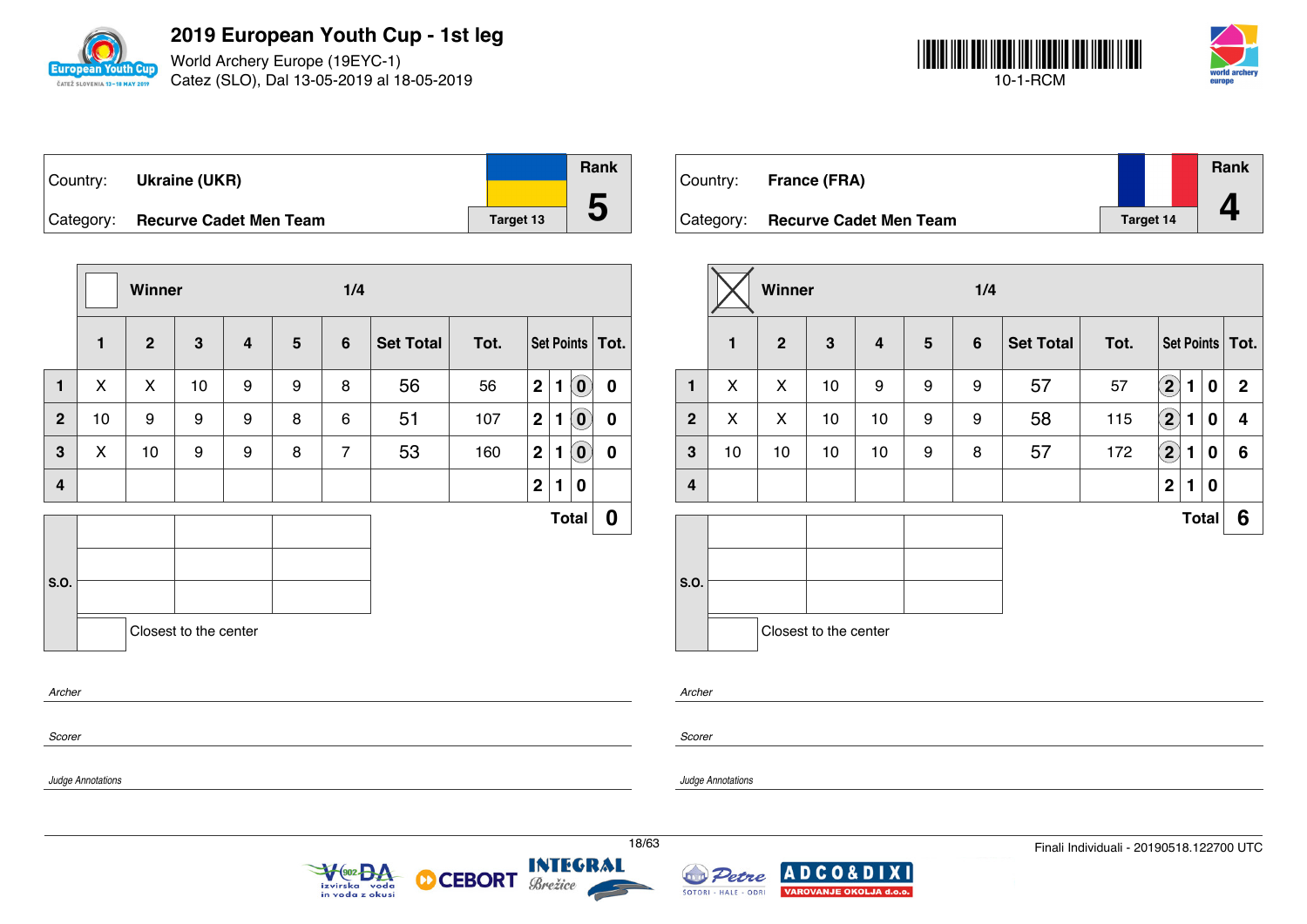

World Archery Europe (19EYC-1) Catez (SLO), Dal 13-05-2019 al 18-05-2019



| ∣Country: | <b>Germany (GER)</b>             |                  | <b>Rank</b> |
|-----------|----------------------------------|------------------|-------------|
|           | Category: Recurve Cadet Men Team | <b>Target 16</b> |             |

|                |    | Winner         |                       |                         |   | 1/4            |                  |      |                            |              |   |                         |
|----------------|----|----------------|-----------------------|-------------------------|---|----------------|------------------|------|----------------------------|--------------|---|-------------------------|
|                | 1  | $\overline{2}$ | $\mathbf 3$           | $\overline{\mathbf{4}}$ | 5 | $6\phantom{1}$ | <b>Set Total</b> | Tot. |                            |              |   | Set Points   Tot.       |
| $\mathbf{1}$   | 10 | 9              | 9                     | 9                       | 9 | 8              | 54               | 54   | $\left( \mathbf{2}\right)$ | 1            | 0 | $\mathbf{2}$            |
| $\overline{2}$ | X  | X              | 10                    | 10                      | 9 | 9              | 58               | 112  | $\bigcirc$                 | 1            | 0 | $\overline{\mathbf{4}}$ |
| 3              | 10 | 10             | 9                     | 9                       | 9 | 9              | 56               | 168  | $\left( \mathbf{2}\right)$ | 1            | 0 | 6                       |
| 4              |    |                |                       |                         |   |                |                  |      | $\mathbf 2$                | 1            | 0 |                         |
|                |    |                |                       |                         |   |                |                  |      |                            | <b>Total</b> |   | 6                       |
| S.O.           |    |                |                       |                         |   |                |                  |      |                            |              |   |                         |
|                |    |                |                       |                         |   |                |                  |      |                            |              |   |                         |
|                |    |                | Closest to the center |                         |   |                |                  |      |                            |              |   |                         |
| Archer         |    |                |                       |                         |   |                |                  |      |                            |              |   |                         |
| Scorer         |    |                |                       |                         |   |                |                  |      |                            |              |   |                         |

Veo2BA

izvirska voda<br>in voda z okusi

| Country: Great Britain (GBR)     | <b>No. 7 Rank</b><br>ZN | 6 |
|----------------------------------|-------------------------|---|
| Category: Recurve Cadet Men Team | <b>Target 17</b>        |   |

|                |              | Winner         |                       |                         |                 | 1/4            |                  |      |              |   |                            |                   |
|----------------|--------------|----------------|-----------------------|-------------------------|-----------------|----------------|------------------|------|--------------|---|----------------------------|-------------------|
|                | $\mathbf{1}$ | $\overline{2}$ | 3                     | $\overline{\mathbf{4}}$ | $5\phantom{.0}$ | $6\phantom{1}$ | <b>Set Total</b> | Tot. |              |   |                            | Set Points   Tot. |
| 1              | X            | 9              | 9                     | 9                       | 8               | M              | 45               | 45   | $\mathbf{2}$ | 1 | $\left( \mathbf{0}\right)$ | 0                 |
| $\overline{2}$ | 10           | 10             | 9                     | 8                       | 8               | $\overline{7}$ | 52               | 97   | $\mathbf{2}$ | 1 | $\left( \mathbf{0}\right)$ | 0                 |
| $\mathbf{3}$   | X            | 10             | 9                     | 8                       | 8               | 8              | 53               | 150  | $\mathbf{2}$ | 1 | $\left( \mathbf{0}\right)$ | 0                 |
| 4              |              |                |                       |                         |                 |                |                  |      | $\mathbf{2}$ | 1 | 0                          |                   |
|                |              |                |                       |                         |                 |                |                  |      |              |   | <b>Total</b>               | 0                 |
| S.O.           |              |                | Closest to the center |                         |                 |                |                  |      |              |   |                            |                   |

*Archer*

*Scorer*

*Judge Annotations*

*Judge Annotations*

**INTEGRAL** 

Brežice

**CEBORT** 

М

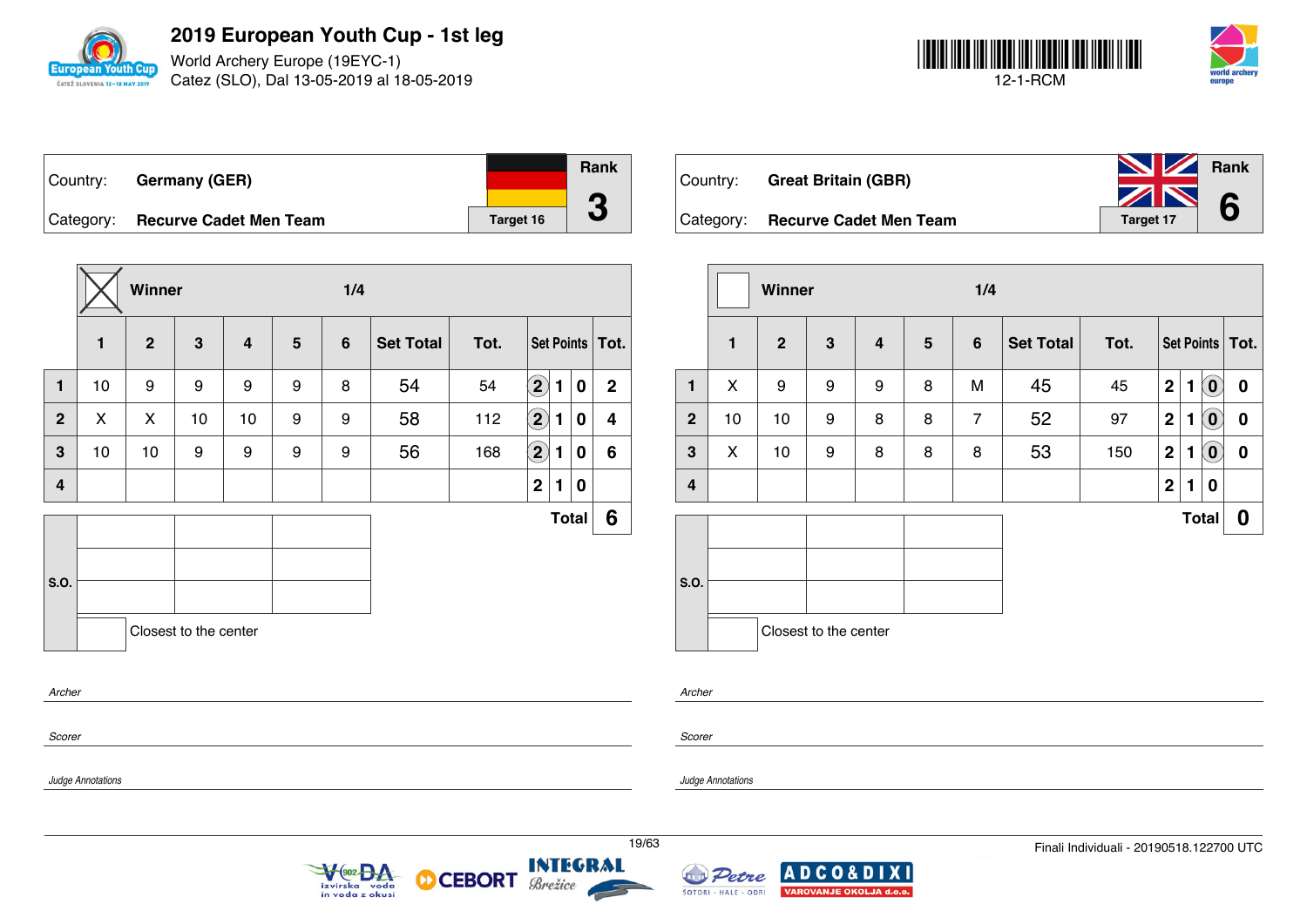

World Archery Europe (19EYC-1) Catez (SLO), Dal 13-05-2019 al 18-05-2019



| Country:  | Romania (ROU)                 |                  | <b>Rank</b> |
|-----------|-------------------------------|------------------|-------------|
| Category: | <b>Recurve Cadet Men Team</b> | <b>Target 19</b> |             |

|              |              | Winner       |                       |   |                 | 1/4            |                  |      |                         |              |                            |                   |
|--------------|--------------|--------------|-----------------------|---|-----------------|----------------|------------------|------|-------------------------|--------------|----------------------------|-------------------|
|              | $\mathbf{1}$ | $\mathbf{2}$ | $\mathbf{3}$          | 4 | $5\phantom{.0}$ | $6\phantom{1}$ | <b>Set Total</b> | Tot. |                         |              |                            | Set Points   Tot. |
| 1            | X            | X            | 9                     | 9 | 9               | M              | 47               | 47   | $\mathbf{2}$            | $\mathbf{1}$ | $\left( \mathbf{0}\right)$ | $\boldsymbol{0}$  |
| $\mathbf{2}$ | 10           | 9            | 9                     | 8 | $\overline{7}$  | $\overline{7}$ | 50               | 97   | $\mathbf{2}$            | 1            | $\mathbf{0}$               | $\mathbf 0$       |
| 3            | 9            | 9            | 9                     | 8 | 8               | 6              | 49               | 146  | 2 <sup>1</sup>          | $\mathbf{1}$ | $\left( \mathbf{0}\right)$ | 0                 |
| 4            |              |              |                       |   |                 |                |                  |      | $\overline{\mathbf{2}}$ | 1            | 0                          |                   |
|              |              |              |                       |   |                 |                |                  |      |                         |              | <b>Total</b>               | $\boldsymbol{0}$  |
|              |              |              |                       |   |                 |                |                  |      |                         |              |                            |                   |
| S.O.         |              |              |                       |   |                 |                |                  |      |                         |              |                            |                   |
|              |              |              | Closest to the center |   |                 |                |                  |      |                         |              |                            |                   |
| Archer       |              |              |                       |   |                 |                |                  |      |                         |              |                            |                   |
|              |              |              |                       |   |                 |                |                  |      |                         |              |                            |                   |

VOO2 DA

izvirska voda<br>in voda z okusi

| Country:  | <b>Russia (RUS)</b>           |                  | <b>Rank</b> |
|-----------|-------------------------------|------------------|-------------|
| Category: | <b>Recurve Cadet Men Team</b> | <b>Target 20</b> | n           |

|                         |              | Winner         |                       |                         |                | 1/4            |                  |      |                            |              |              |                   |
|-------------------------|--------------|----------------|-----------------------|-------------------------|----------------|----------------|------------------|------|----------------------------|--------------|--------------|-------------------|
|                         | $\mathbf{1}$ | $\overline{2}$ | $\mathbf{3}$          | $\overline{\mathbf{4}}$ | $5\phantom{1}$ | $6\phantom{1}$ | <b>Set Total</b> | Tot. |                            |              |              | Set Points   Tot. |
| 1                       | 10           | 9              | 9                     | 9                       | 8              | $\overline{7}$ | 52               | 52   | $\mathbf{2}$               | 1            | 0            | $\mathbf 2$       |
| $\mathbf{2}$            | X            | X              | 10                    | 10                      | 9              | 9              | 58               | 110  | $\left( \mathbf{2}\right)$ | 1            | 0            | 4                 |
| $\mathbf{3}$            | 10           | 10             | 9                     | 9                       | 8              | 8              | 54               | 164  | $\left( \mathbf{2}\right)$ | 1            | 0            | 6                 |
| $\overline{\mathbf{4}}$ |              |                |                       |                         |                |                |                  |      | $\mathbf 2$                | $\mathbf{1}$ | $\bf{0}$     |                   |
|                         |              |                |                       |                         |                |                |                  |      |                            |              | <b>Total</b> | 6                 |
|                         |              |                |                       |                         |                |                |                  |      |                            |              |              |                   |
| S.O.                    |              |                |                       |                         |                |                |                  |      |                            |              |              |                   |
|                         |              |                | Closest to the center |                         |                |                |                  |      |                            |              |              |                   |

*Archer*

*Judge Annotations*

*Scorer*

*Judge Annotations*

*Scorer*

**INTEGRAL** 

Brežice

**CEBORT** 

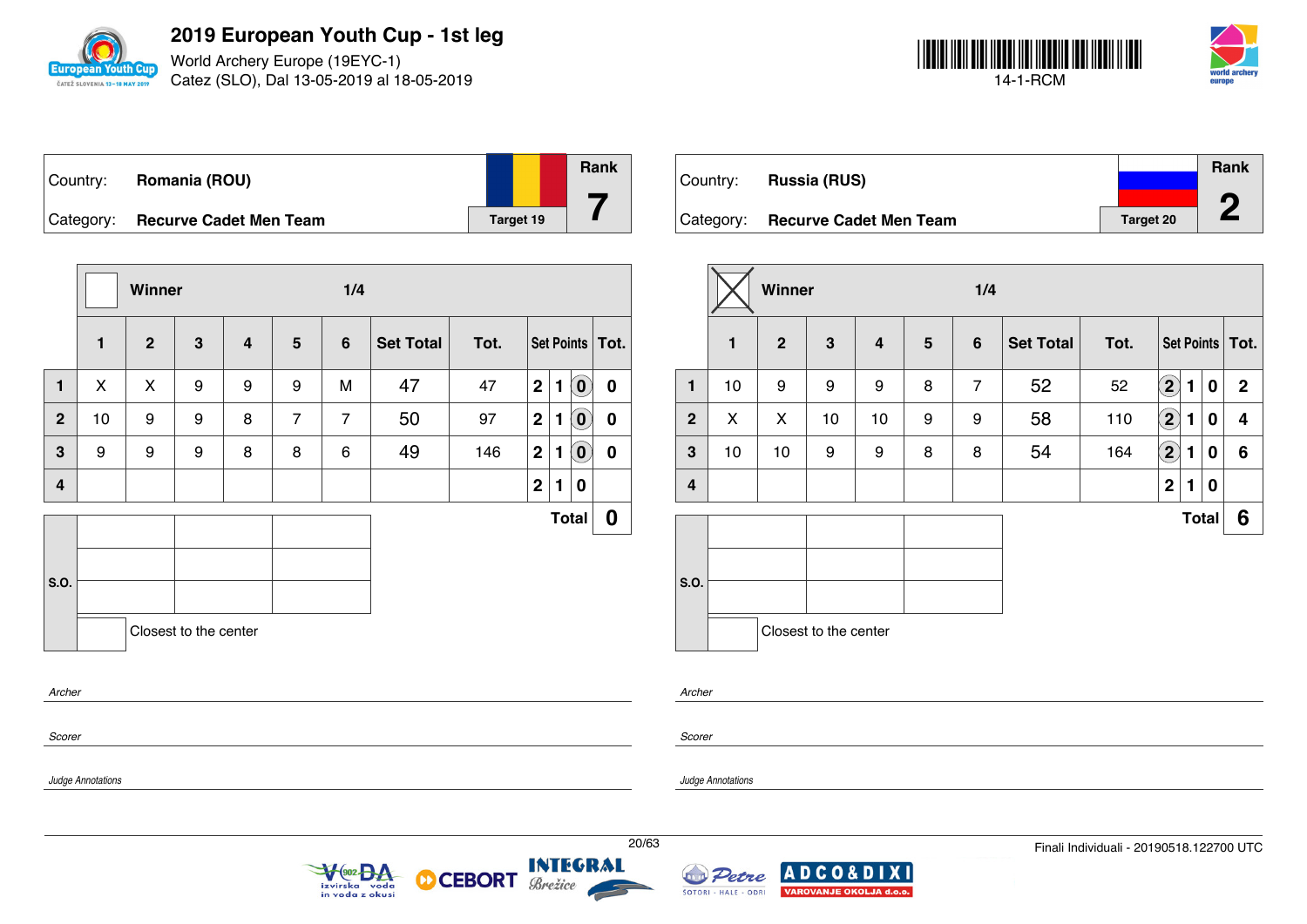

World Archery Europe (19EYC-1) Catez (SLO), Dal 13-05-2019 al 18-05-2019



| Country: | Italy (ITA)                      |                  | Rank |
|----------|----------------------------------|------------------|------|
|          | Category: Recurve Cadet Men Team | <b>Target 13</b> |      |

|              |    | Winner       |                       |                |   | 1/2            |                  |      |                            |   |                            |                   |
|--------------|----|--------------|-----------------------|----------------|---|----------------|------------------|------|----------------------------|---|----------------------------|-------------------|
|              | 1  | $\mathbf{2}$ | 3                     | $\overline{4}$ | 5 | $6\phantom{1}$ | <b>Set Total</b> | Tot. |                            |   |                            | Set Points   Tot. |
| $\mathbf{1}$ | 10 | 9            | 9                     | 9              | 9 | 8              | 54               | 54   | $\bf \overline{2}$         | 1 | 0                          | $\mathbf{2}$      |
| $\mathbf{2}$ | X  | 10           | 9                     | 9              | 8 | $\overline{7}$ | 53               | 107  | $\left( \mathbf{2}\right)$ | 1 | 0                          | 4                 |
| 3            | X  | 9            | 9                     | 9              | 9 | $\overline{7}$ | 53               | 160  | $\mathbf{2}$               | 1 | $\left( \mathbf{0}\right)$ | 4                 |
| 4            | X  | X            | 9                     | 9              | 9 | $\overline{7}$ | 54               | 214  | $\bigcirc$                 | 1 | 0                          | 6                 |
|              |    |              |                       |                |   |                |                  |      |                            |   | <b>Total</b>               | 6                 |
|              |    |              |                       |                |   |                |                  |      |                            |   |                            |                   |
| S.O.         |    |              |                       |                |   |                |                  |      |                            |   |                            |                   |
|              |    |              | Closest to the center |                |   |                |                  |      |                            |   |                            |                   |
| Archer       |    |              |                       |                |   |                |                  |      |                            |   |                            |                   |
|              |    |              |                       |                |   |                |                  |      |                            |   |                            |                   |

| Country:  | <b>France (FRA)</b>           |                  | Rank |
|-----------|-------------------------------|------------------|------|
| Category: | <b>Recurve Cadet Men Team</b> | <b>Target 14</b> |      |

|              |              | Winner         |                       |   |   | 1/2             |                  |      |                |   |                            |                   |
|--------------|--------------|----------------|-----------------------|---|---|-----------------|------------------|------|----------------|---|----------------------------|-------------------|
|              | $\mathbf{1}$ | $\overline{2}$ | $\mathbf{3}$          | 4 | 5 | $6\phantom{1}6$ | <b>Set Total</b> | Tot. |                |   |                            | Set Points   Tot. |
| 1            | X            | 10             | 10                    | 9 | 8 | 5               | 52               | 52   | $\overline{2}$ | 1 | $\left( \mathbf{0}\right)$ | $\bf{0}$          |
| $\mathbf{2}$ | 10           | 9              | 8                     | 8 | 8 | 8               | 51               | 103  | $\mathbf{2}$   | 1 | $\left( \mathbf{0}\right)$ | $\bf{0}$          |
| 3            | 10           | 10             | 9                     | 9 | 9 | 9               | 56               | 159  | $\bf \Omega$   | 1 | 0                          | $\mathbf 2$       |
| 4            | 10           | 10             | 9                     | 8 | 8 | 8               | 53               | 212  | $\overline{2}$ | 1 | $\left( \mathbf{0}\right)$ | $\overline{2}$    |
|              |              |                |                       |   |   |                 |                  |      |                |   | <b>Total</b>               | $\boldsymbol{2}$  |
| S.O.         |              |                |                       |   |   |                 |                  |      |                |   |                            |                   |
|              |              |                | Closest to the center |   |   |                 |                  |      |                |   |                            |                   |

*Scorer*

*Scorer*

*Archer*

*Judge Annotations*

*Judge Annotations*



**CEBORT** 



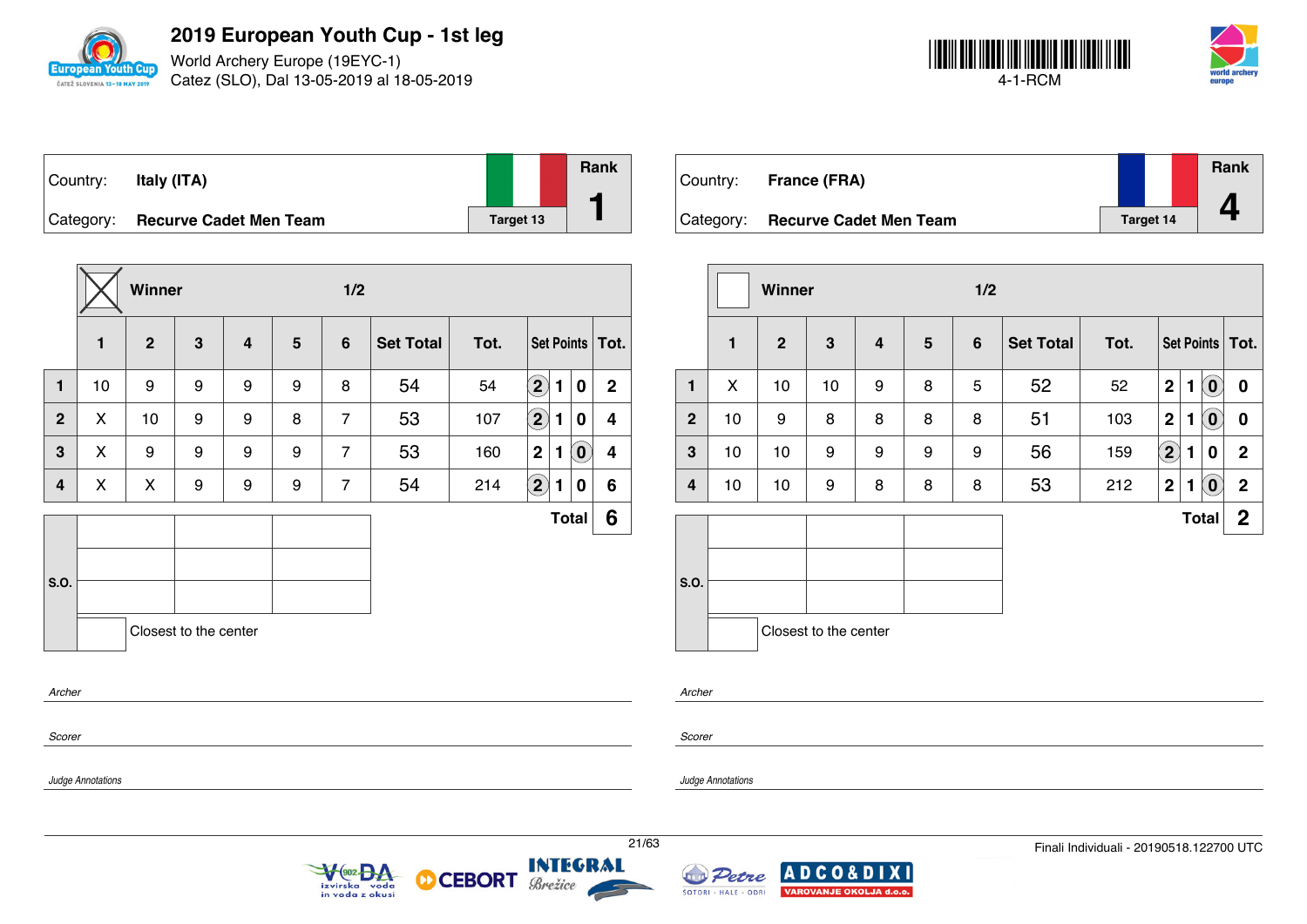

World Archery Europe (19EYC-1) Catez (SLO), Dal 13-05-2019 al 18-05-2019



| ∣Country: | <b>Germany (GER)</b>             |           | <b>Rank</b> |
|-----------|----------------------------------|-----------|-------------|
|           | Category: Recurve Cadet Men Team | Target 16 | J           |

|              |    | Winner       |                       |   |   | 1/2            |                  |      |                         |   |                            |                   |
|--------------|----|--------------|-----------------------|---|---|----------------|------------------|------|-------------------------|---|----------------------------|-------------------|
|              | 1  | $\mathbf{2}$ | 3                     | 4 | 5 | $6\phantom{1}$ | <b>Set Total</b> | Tot. |                         |   |                            | Set Points   Tot. |
| 1            | X  | 10           | 9                     | 9 | 9 | 9              | 56               | 56   | $\overline{\mathbf{2}}$ | 1 | $\overline{0}$             | $\bf{0}$          |
| $\mathbf{2}$ | 10 | 10           | 10                    | 9 | 9 | 9              | 57               | 113  | $\Large 2$              | 1 | 0                          | $\mathbf{2}$      |
| 3            | X  | 9            | 9                     | 9 | 9 | 8              | 54               | 167  | $\mathbf 2$             | 1 | $\left( \mathbf{0}\right)$ | $\mathbf 2$       |
| 4            | 9  | 9            | 9                     | 8 | 8 | 8              | 51               | 218  | $\mathbf{2}$            | 1 | $\left( \mathbf{0}\right)$ | $\mathbf{2}$      |
|              |    |              |                       |   |   |                |                  |      |                         |   | <b>Total</b>               | $\mathbf{2}$      |
| S.O.         |    |              |                       |   |   |                |                  |      |                         |   |                            |                   |
| Archer       |    |              | Closest to the center |   |   |                |                  |      |                         |   |                            |                   |
| Scorer       |    |              |                       |   |   |                |                  |      |                         |   |                            |                   |

V<sub>(902</sub> BA

izvirska voda<br>in voda z okusi

|             |                               |                  | Rank |
|-------------|-------------------------------|------------------|------|
| ∣Country: ⊥ | <b>Russia (RUS)</b>           |                  |      |
| Category:   | <b>Recurve Cadet Men Team</b> | <b>Target 17</b> | œ    |

|                |              |                |                       |    |                | 1/2            |                  |      |                    |                                 |                 |
|----------------|--------------|----------------|-----------------------|----|----------------|----------------|------------------|------|--------------------|---------------------------------|-----------------|
|                | $\mathbf{1}$ | $\overline{2}$ | 3                     | 4  | $5\phantom{1}$ | $6\phantom{1}$ | <b>Set Total</b> | Tot. |                    |                                 | Set Points Tot. |
| $\mathbf{1}$   | X            | 10             | 10                    | 10 | 9              | 8              | 57               | 57   | $\mathbf{2}$       | 1<br>0                          | $\mathbf 2$     |
| $\overline{2}$ | X            | X              | 10                    | 10 | 9              | $\overline{7}$ | 56               | 113  | $\mathbf 2$        | $\left( \mathbf{0}\right)$<br>1 | $\mathbf 2$     |
| 3              | X            | X              | 10                    | 9  | 9              | $\overline{7}$ | 55               | 168  | $\bf (2)$          | 0<br>1                          | 4               |
| 4              | 10           | 10             | 9                     | 8  | 8              | 8              | 53               | 221  | $\bf \overline{2}$ | 0<br>1                          | 6               |
|                |              |                |                       |    |                |                |                  |      |                    | <b>Total</b>                    | 6               |
| S.O.           |              |                | Closest to the center |    |                |                |                  |      |                    |                                 |                 |

*Archer*

*Scorer*

*Judge Annotations*

*Judge Annotations*

**INTEGRAL** 

Brežice

**CEBORT** 

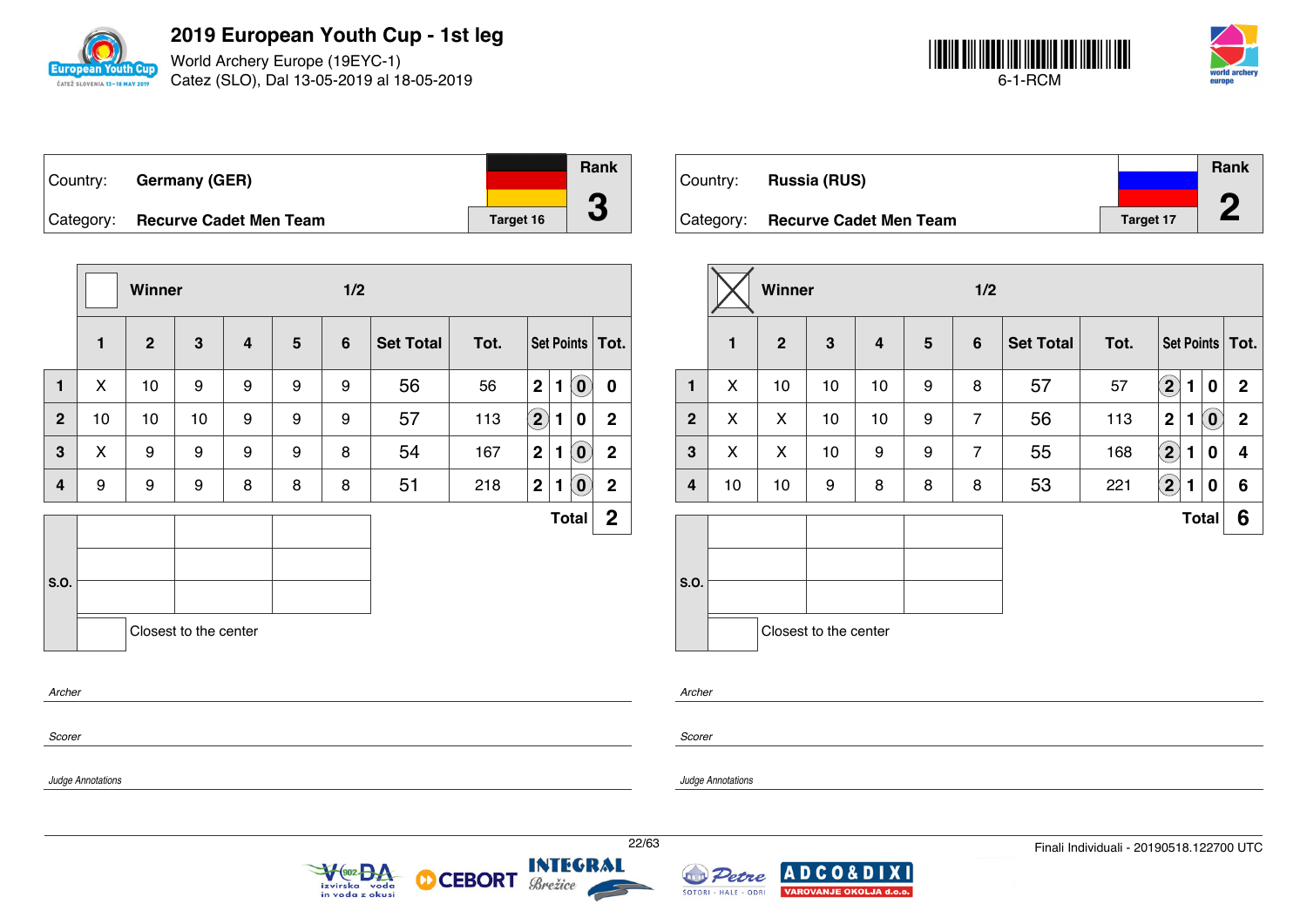

World Archery Europe (19EYC-1) Catez (SLO), Dal 13-05-2019 al 18-05-2019



|           | Country: France (FRA)         |          | Rank |
|-----------|-------------------------------|----------|------|
|           |                               |          |      |
| Category: | <b>Recurve Cadet Men Team</b> | Target 1 |      |

|              |        | Winner         |                       |                         |   | <b>Bronze</b>  |                  |      |                            |   |              |                   |
|--------------|--------|----------------|-----------------------|-------------------------|---|----------------|------------------|------|----------------------------|---|--------------|-------------------|
|              | 1      | $\overline{2}$ | $\mathbf{3}$          | $\overline{\mathbf{4}}$ | 5 | 6              | <b>Set Total</b> | Tot. |                            |   |              | Set Points   Tot. |
| $\mathbf{1}$ | 6      | 10             | 8                     | 9                       | 8 | 10             | 51               | 51   | $\left( \mathbf{2}\right)$ | 1 | 0            | $\mathbf{2}$      |
| $\mathbf{2}$ | 9      | 9              | 9                     | 8                       | 9 | 10             | 54               | 105  | $\bf (2)$                  | 1 | 0            | 4                 |
| 3            | 8      | 9              | 10                    | 8                       | 9 | $\overline{7}$ | 51               | 156  | $\bf \overline{2}$         | 1 | 0            | 6                 |
| 4            |        |                |                       |                         |   |                |                  |      | $\mathbf 2$                | 1 | 0            |                   |
|              |        |                |                       |                         |   |                |                  |      |                            |   | <b>Total</b> | 6                 |
| S.O.         |        |                |                       |                         |   |                |                  |      |                            |   |              |                   |
|              |        |                | Closest to the center |                         |   |                |                  |      |                            |   |              |                   |
| Archer       |        |                |                       |                         |   |                |                  |      |                            |   |              |                   |
|              | Scorer |                |                       |                         |   |                |                  |      |                            |   |              |                   |

| Country:  | <b>Germany (GER)</b>          |                 | <b>Rank</b> |
|-----------|-------------------------------|-----------------|-------------|
|           |                               |                 | ┏           |
| Category: | <b>Recurve Cadet Men Team</b> | <b>Target 2</b> |             |

|                         |                | Winner         |                       |                |                | <b>Bronze</b>  |                  |      |             |   |                |                   |
|-------------------------|----------------|----------------|-----------------------|----------------|----------------|----------------|------------------|------|-------------|---|----------------|-------------------|
|                         | $\mathbf{1}$   | $\mathbf{2}$   | 3                     | 4              | $5\phantom{1}$ | $6\phantom{1}$ | <b>Set Total</b> | Tot. |             |   |                | Set Points   Tot. |
| 1                       | $\overline{7}$ | 9              | 6                     | 9              | 9              | 9              | 49               | 49   | $\mathbf 2$ | 1 | $(\mathbf{0})$ | 0                 |
| $\mathbf{2}$            | 9              | 9              | 8                     | $\overline{7}$ | 8              | 7              | 48               | 97   | $\mathbf 2$ | 1 | $(\mathbf{0})$ | 0                 |
| $\mathbf{3}$            | 9              | $\overline{7}$ | $\overline{7}$        | 10             | 8              | 8              | 49               | 146  | $\mathbf 2$ | 1 | $(\mathbf{0})$ | $\boldsymbol{0}$  |
| $\overline{\mathbf{4}}$ |                |                |                       |                |                |                |                  |      | $\mathbf 2$ | 1 | 0              |                   |
|                         |                |                |                       |                |                |                |                  |      |             |   | <b>Total</b>   | 0                 |
|                         |                |                |                       |                |                |                |                  |      |             |   |                |                   |
| S.O.                    |                |                |                       |                |                |                |                  |      |             |   |                |                   |
|                         |                |                | Closest to the center |                |                |                |                  |      |             |   |                |                   |

*Archer*

*Scorer*

*Judge Annotations*



**CEBORT** 



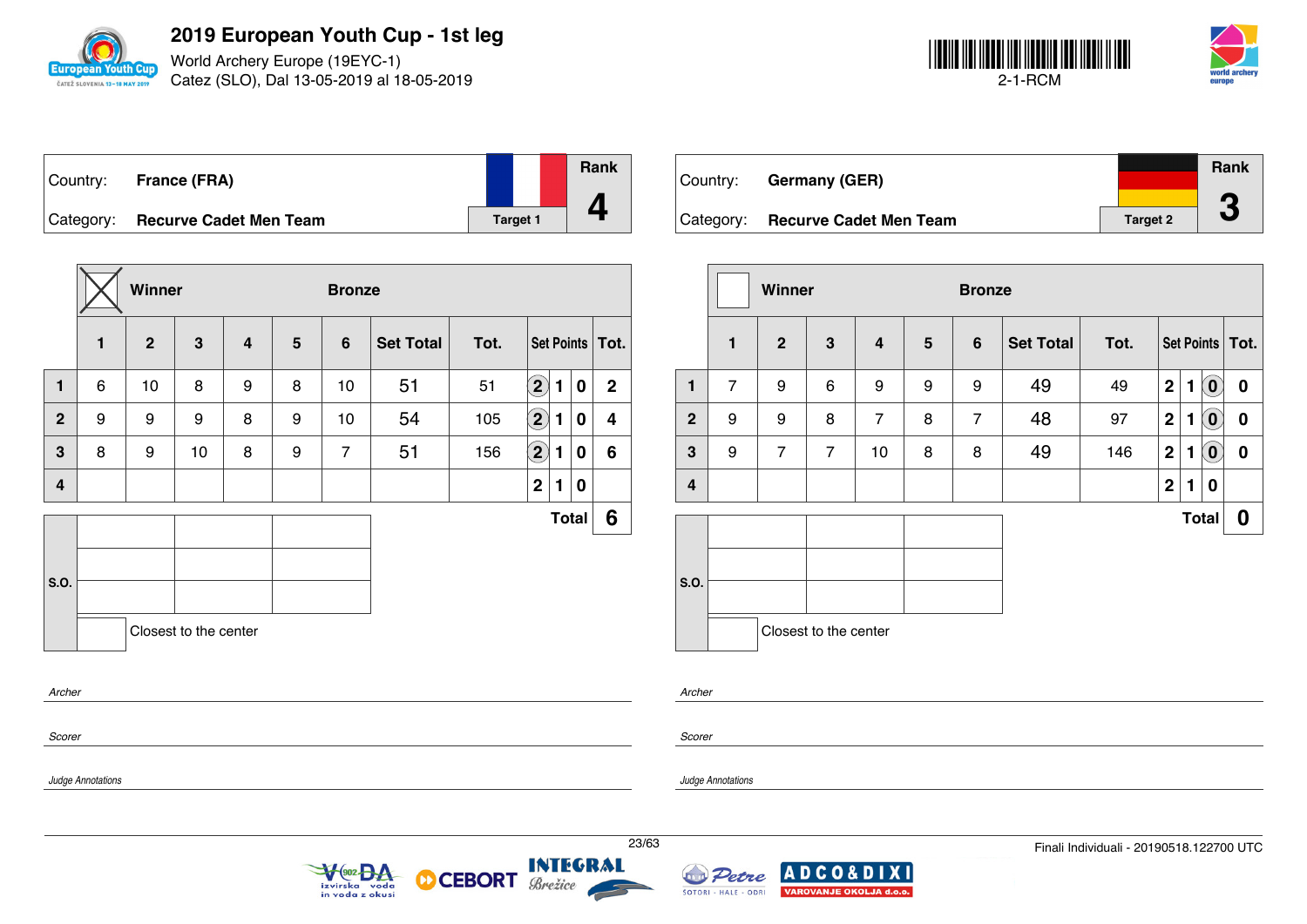

World Archery Europe (19EYC-1) Catez (SLO), Dal 13-05-2019 al 18-05-2019



| Country:  | Italy (ITA)                   |          | Rank |
|-----------|-------------------------------|----------|------|
| Category: | <b>Recurve Cadet Men Team</b> | Target 1 |      |

|              |              | Winner         |                       |                |                | Gold           |                  |      |                        |                                                |                   |  |  |
|--------------|--------------|----------------|-----------------------|----------------|----------------|----------------|------------------|------|------------------------|------------------------------------------------|-------------------|--|--|
|              | $\mathbf{1}$ | $\overline{2}$ | 3                     | $\overline{4}$ | $5\phantom{1}$ | $6\phantom{1}$ | <b>Set Total</b> | Tot. |                        |                                                | Set Points   Tot. |  |  |
| 1            | 9            | 8              | 10                    | 9              | 8              | 8              | 52               | 52   | $\bf (2)$<br>1         | 0                                              | $\mathbf{2}$      |  |  |
| $\mathbf{2}$ | 10           | $\overline{7}$ | 9                     | $\overline{7}$ | 10             | 9              | 52               | 104  | $\mathbf 2$<br>1       | $\left( \begin{matrix} 0 \end{matrix} \right)$ | $\mathbf 2$       |  |  |
| 3            | 9            | 10             | 10                    | 9              | 9              | 9              | 56               | 160  | $\bf \Omega$<br>1      | 0                                              | 4                 |  |  |
| 4            | 9            | 10             | 9                     | 9              | 9              | 10             | 56               | 216  | $\left( 2\right)$<br>1 | 0                                              | 6                 |  |  |
|              |              |                |                       |                |                |                |                  |      |                        | <b>Total</b>                                   | 6                 |  |  |
|              |              |                |                       |                |                |                |                  |      |                        |                                                |                   |  |  |
| <b>S.O.</b>  |              |                |                       |                |                |                |                  |      |                        |                                                |                   |  |  |
|              |              |                | Closest to the center |                |                |                |                  |      |                        |                                                |                   |  |  |
| Archer       |              |                |                       |                |                |                |                  |      |                        |                                                |                   |  |  |
| Scorer       |              |                |                       |                |                |                |                  |      |                        |                                                |                   |  |  |

 $\sqrt{\frac{902}{2}}$ 

izvirska voda<br>in voda z okusi

Country: **Russia (RUS)** Category: **Recurve Cadet Men Team Target 2** Target 2 **Rank 2**

|                |              | <b>Winner</b>  |                       |                         |    | Gold           |                  |      |                            |   |                            |                   |  |
|----------------|--------------|----------------|-----------------------|-------------------------|----|----------------|------------------|------|----------------------------|---|----------------------------|-------------------|--|
|                | $\mathbf{1}$ | $\overline{2}$ | 3                     | $\overline{\mathbf{4}}$ | 5  | $6\phantom{1}$ | <b>Set Total</b> | Tot. |                            |   |                            | Set Points   Tot. |  |
| $\mathbf{1}$   | 9            | 8              | 8                     | $\overline{7}$          | 9  | 10             | 51               | 51   | $\overline{2}$             | 1 | $\left( \mathbf{0}\right)$ | $\boldsymbol{0}$  |  |
| $\overline{2}$ | 10           | 9              | 9                     | 9                       | 9  | 10             | 56               | 107  | $\left( \mathbf{2}\right)$ | 1 | 0                          | $\mathbf{2}$      |  |
| $\mathbf{3}$   | 9            | 10             | 8                     | 9                       | 9  | 10             | 55               | 162  | $\mathbf 2$                | 1 | $\left( \mathbf{0}\right)$ | $\mathbf{2}$      |  |
| 4              | 10           | 9              | 8                     | 9                       | 10 | 6              | 52               | 214  | $\mathbf 2$                | 1 | $\left( \mathbf{0}\right)$ | $\mathbf 2$       |  |
|                |              |                |                       |                         |    |                |                  |      |                            |   | <b>Total</b>               | $\mathbf 2$       |  |
| S.O.           |              |                |                       |                         |    |                |                  |      |                            |   |                            |                   |  |
|                |              |                | Closest to the center |                         |    |                |                  |      |                            |   |                            |                   |  |

*Scorer*

*Judge Annotations*

*Archer*

*Judge Annotations*

**INTEGRAL** 

Brežice

**CEBORT** 

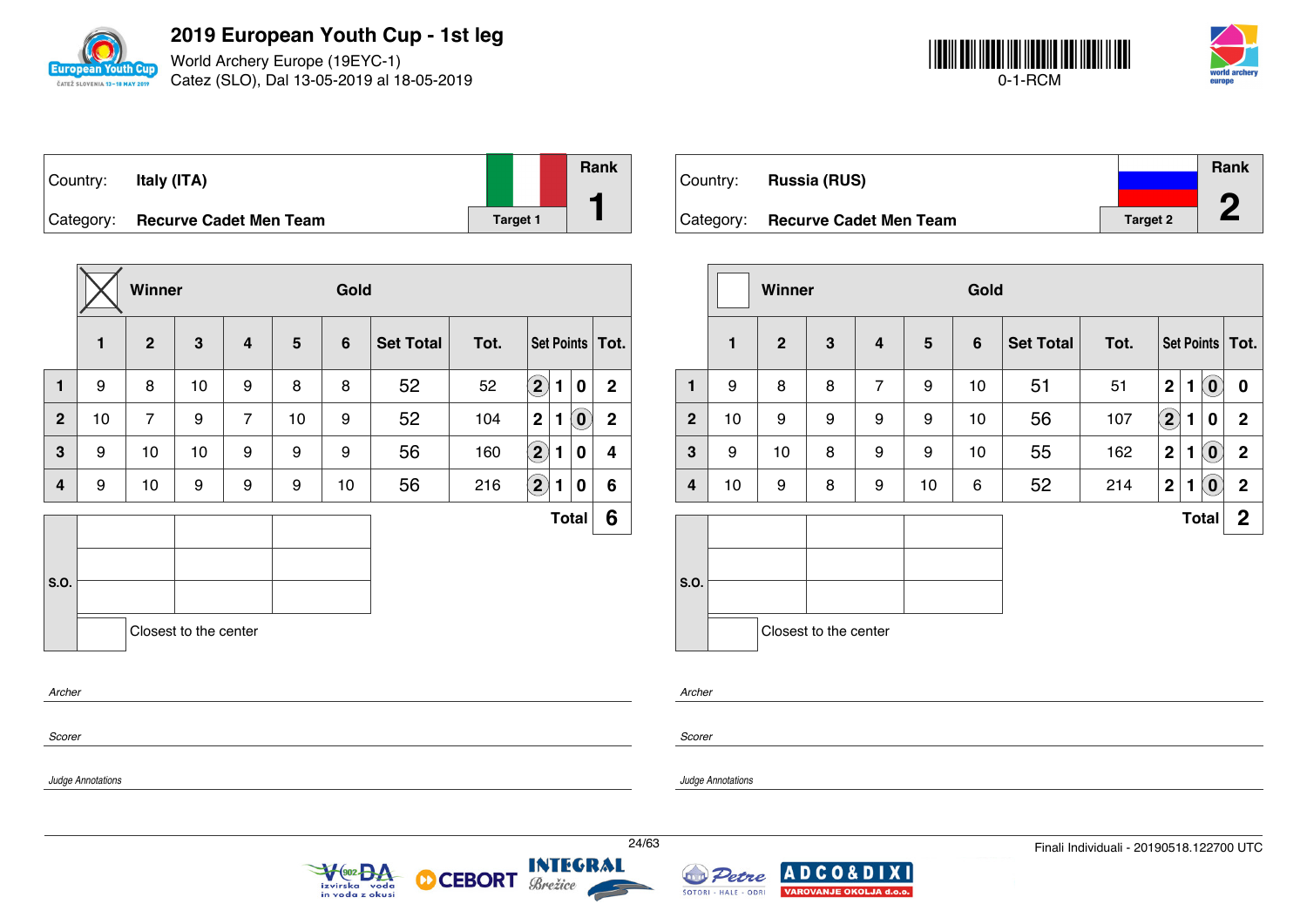

*Judge Annotations*

**2019 European Youth Cup - 1st leg**

World Archery Europe (19EYC-1) Catez (SLO), Dal 13-05-2019 al 18-05-2019



| ∣Country: | Romania (ROU)                   |                  | <b>Rank</b> |
|-----------|---------------------------------|------------------|-------------|
|           |                                 |                  |             |
| Category: | <b>Recurve Cadet Women Team</b> | <b>Target 31</b> |             |

|                |    | Winner       |                       |                |                |                 |                  |      |                    |   |                            |                   |
|----------------|----|--------------|-----------------------|----------------|----------------|-----------------|------------------|------|--------------------|---|----------------------------|-------------------|
|                | 1  | $\mathbf{2}$ | 3                     | 4              | 5              | $6\phantom{1}6$ | <b>Set Total</b> | Tot. |                    |   |                            | Set Points   Tot. |
| $\mathbf{1}$   | 9  | 9            | 8                     | $\overline{7}$ | 6              | 6               | 45               | 45   | $\mathbf{2}$       | 1 | $\left( \mathbf{0}\right)$ | $\mathbf 0$       |
| $\overline{2}$ | 10 | 9            | 9                     | 8              | 8              | 8               | 52               | 97   | $\bf \overline{2}$ | 1 | 0                          | $\mathbf 2$       |
| 3              | 9  | 8            | $\overline{7}$        | $\overline{7}$ | $\overline{7}$ | 5               | 43               | 140  | $\mathbf{2}$       | 1 | $\left( \mathbf{0}\right)$ | $\mathbf 2$       |
| 4              | 9  | 9            | 9                     | 8              | $\overline{7}$ | 3               | 45               | 185  | $\mathbf{2}$       | 1 | $\left( \mathbf{0}\right)$ | $\boldsymbol{2}$  |
|                |    |              |                       |                |                |                 |                  |      |                    |   | <b>Total</b>               | $\mathbf{2}$      |
| S.O.           |    |              |                       |                |                |                 |                  |      |                    |   |                            |                   |
| Archer         |    |              | Closest to the center |                |                |                 |                  |      |                    |   |                            |                   |
| Scorer         |    |              |                       |                |                |                 |                  |      |                    |   |                            |                   |

| Country:  | Croatia (CRO)                   |           | Rank |
|-----------|---------------------------------|-----------|------|
| Category: | <b>Recurve Cadet Women Team</b> | Target 32 |      |

|                |    | Winner         |                       |                |                 | 1/8            |                  |      |                            |   |                            |                   |  |  |
|----------------|----|----------------|-----------------------|----------------|-----------------|----------------|------------------|------|----------------------------|---|----------------------------|-------------------|--|--|
|                | 1  | $\overline{2}$ | $\mathbf{3}$          | 4              | $5\phantom{.0}$ | $6\phantom{1}$ | <b>Set Total</b> | Tot. |                            |   |                            | Set Points   Tot. |  |  |
| $\mathbf{1}$   | 10 | 9              | 9                     | $\overline{7}$ | 6               | 6              | 47               | 47   | $\left( \mathbf{2}\right)$ | 1 | $\boldsymbol{0}$           | $\mathbf{2}$      |  |  |
| $\overline{2}$ | 10 | 8              | 9                     | 8              | 8               | 8              | 51               | 98   | $\mathbf 2$                | 1 | $\left( \mathbf{0}\right)$ | $\overline{2}$    |  |  |
| $\mathbf{3}$   | 10 | 9              | 9                     | 8              | $\overline{7}$  | 6              | 49               | 147  | $\bf \overline{2}$         | 1 | 0                          | 4                 |  |  |
| 4              | 10 | 10             | 9                     | 8              | 8               | 5              | 50               | 197  | $\bf (2)$                  | 1 | $\boldsymbol{0}$           | 6                 |  |  |
|                |    |                |                       |                |                 |                |                  |      |                            |   | <b>Total</b>               | 6                 |  |  |
| S.O.           |    |                | Closest to the center |                |                 |                |                  |      |                            |   |                            |                   |  |  |
|                |    |                |                       |                |                 |                |                  |      |                            |   |                            |                   |  |  |

*Archer*

*Scorer*

**CEBORT** 

М

*Judge Annotations*



25/63 Finali Individuali - 20190518.122700 UTC



## **INTEGRAL** Brežice

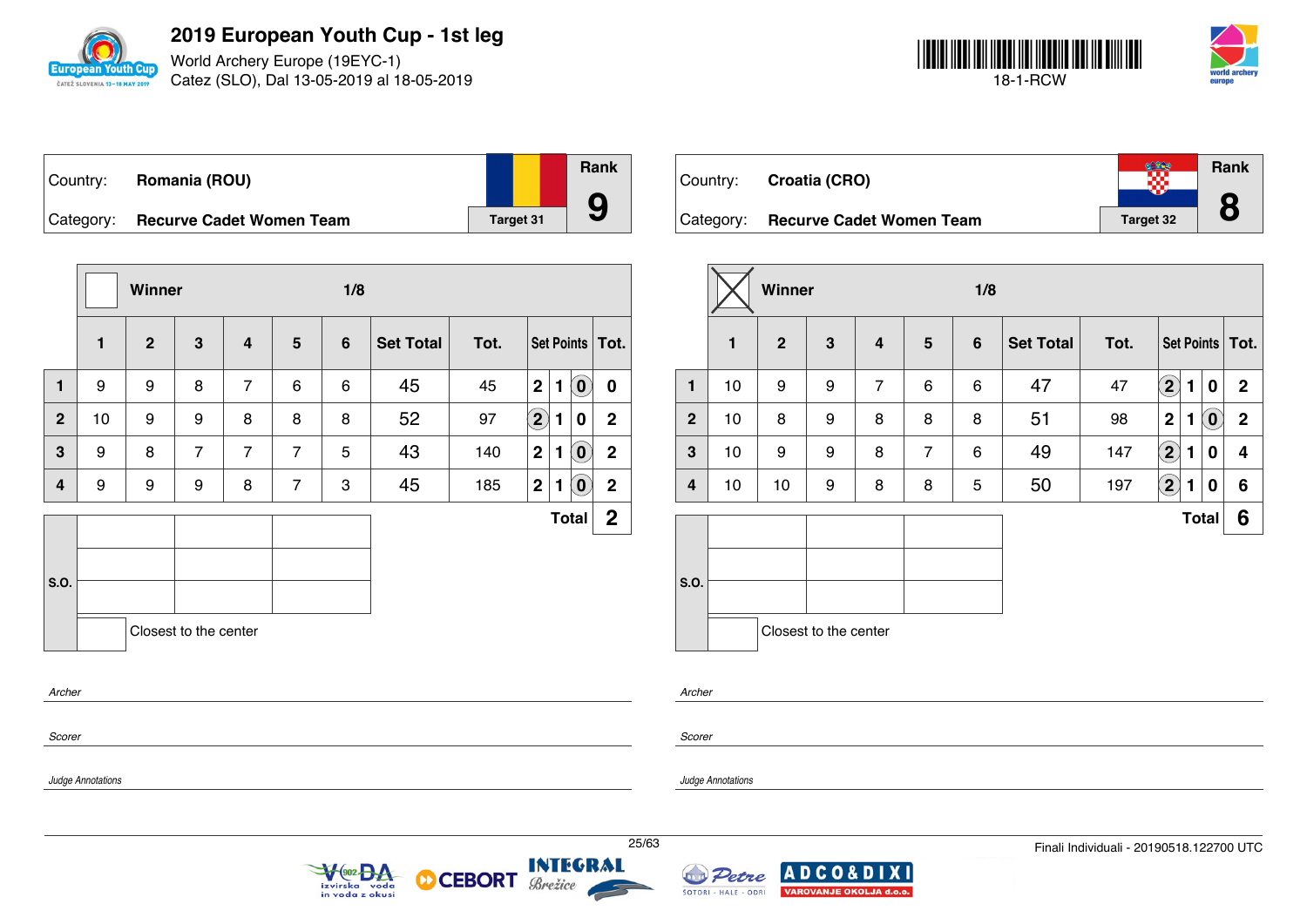

World Archery Europe (19EYC-1) Catez (SLO), Dal 13-05-2019 al 18-05-2019



| Country:  | France (FRA)                    |           | <b>Rank</b> |
|-----------|---------------------------------|-----------|-------------|
| Category: | <b>Recurve Cadet Women Team</b> | Target 22 |             |

|              |              |              | Winner                |                |                | 1/4            |                  |      |                            |              |                                   |                |  |                   |  |  |  |  |
|--------------|--------------|--------------|-----------------------|----------------|----------------|----------------|------------------|------|----------------------------|--------------|-----------------------------------|----------------|--|-------------------|--|--|--|--|
|              | $\mathbf{1}$ | $\mathbf{2}$ | 3                     | $\overline{4}$ | $5\phantom{1}$ | 6              | <b>Set Total</b> | Tot. |                            |              |                                   |                |  | Set Points   Tot. |  |  |  |  |
| $\mathbf{1}$ | X            | X            | 9                     | 8              | 8              | 8              | 53               | 53   | $\mathbf 2$                | 1            | $\left( \mathbf{0}\right)$        | $\mathbf 0$    |  |                   |  |  |  |  |
| $\mathbf{2}$ | X            | 9            | 9                     | 9              | $\overline{7}$ | $\overline{7}$ | 51               | 104  | $\left( 2\right)$          | $\mathbf{1}$ | 0                                 | $\overline{2}$ |  |                   |  |  |  |  |
| $\mathbf{3}$ | X            | 9            | 9                     | 8              | 8              | $\overline{7}$ | 51               | 155  | $\mathbf 2$                | $\mathbf{1}$ | $\left  \mathbf{0} \right\rangle$ | $\overline{2}$ |  |                   |  |  |  |  |
| 4            | X            | X            | 10                    | 10             | 9              | 8              | 57               | 212  | $\left( \mathbf{2}\right)$ | $\mathbf{1}$ | 0                                 | 4              |  |                   |  |  |  |  |
|              |              | 9            |                       | 9              |                | 8              |                  |      |                            |              | <b>Total</b>                      | 4              |  |                   |  |  |  |  |
|              |              |              |                       |                |                |                |                  |      |                            |              |                                   |                |  |                   |  |  |  |  |
| S.O.         |              |              |                       |                |                |                |                  |      |                            |              |                                   |                |  |                   |  |  |  |  |
|              |              |              | Closest to the center |                |                |                |                  |      |                            |              |                                   |                |  |                   |  |  |  |  |
|              |              |              |                       |                |                |                |                  |      |                            |              |                                   |                |  |                   |  |  |  |  |
| Archer       |              |              |                       |                |                |                |                  |      |                            |              |                                   |                |  |                   |  |  |  |  |

 $\sqrt{\frac{902}{902}}$ 

izvirska voda<br>in voda z okusi

**CEBORT** 

Brežice

М

| Country: Croatia (CRO)             |                  | <b>Rank</b> |
|------------------------------------|------------------|-------------|
| Category: Recurve Cadet Women Team | <b>Target 23</b> |             |

|                |    | Winner         |                       |    |       | 1/4            |                  |                     |              |   |                            |                   |
|----------------|----|----------------|-----------------------|----|-------|----------------|------------------|---------------------|--------------|---|----------------------------|-------------------|
|                | 1  | $\overline{2}$ | 3                     | 4  | 5     | $6\phantom{1}$ | <b>Set Total</b> | Tot.                |              |   |                            | Set Points   Tot. |
| 1              | X  | 10             | 10                    | 10 | 8     | 6              | 54               | 54                  | $\bf (2)$    | 1 | $\bf{0}$                   | $\mathbf{2}$      |
| $\overline{2}$ | 10 | 9              | 9                     | 8  | 8     | $\mathbf{2}$   | 46               | 100                 | $\mathbf{2}$ | 1 | $\left( 0\right)$          | $\mathbf{2}$      |
| 3              | 10 | 9              | 9                     | 9  | 9     | $\overline{7}$ | 53               | 153                 | $\bf \Omega$ | 1 | $\bf{0}$                   | 4                 |
| 4              | 10 | 9              | 9                     | 9  | 9     | 8              | 54               | 207                 | $\mathbf 2$  | 1 | $\left( \mathbf{0}\right)$ | 4                 |
|                |    | X              | 9                     |    | $7^*$ |                |                  |                     |              |   | <b>Total</b>               | 5                 |
|                |    |                |                       |    |       |                |                  | <b>Signed Total</b> |              |   |                            | 5                 |
| S.O.           |    |                |                       |    |       |                |                  |                     |              |   |                            |                   |
|                |    |                | Closest to the center |    |       |                |                  |                     |              |   |                            |                   |

*Scorer*

*Archer*

*Judge Annotations*

*Judge Annotations*

**INTEGRAL** 

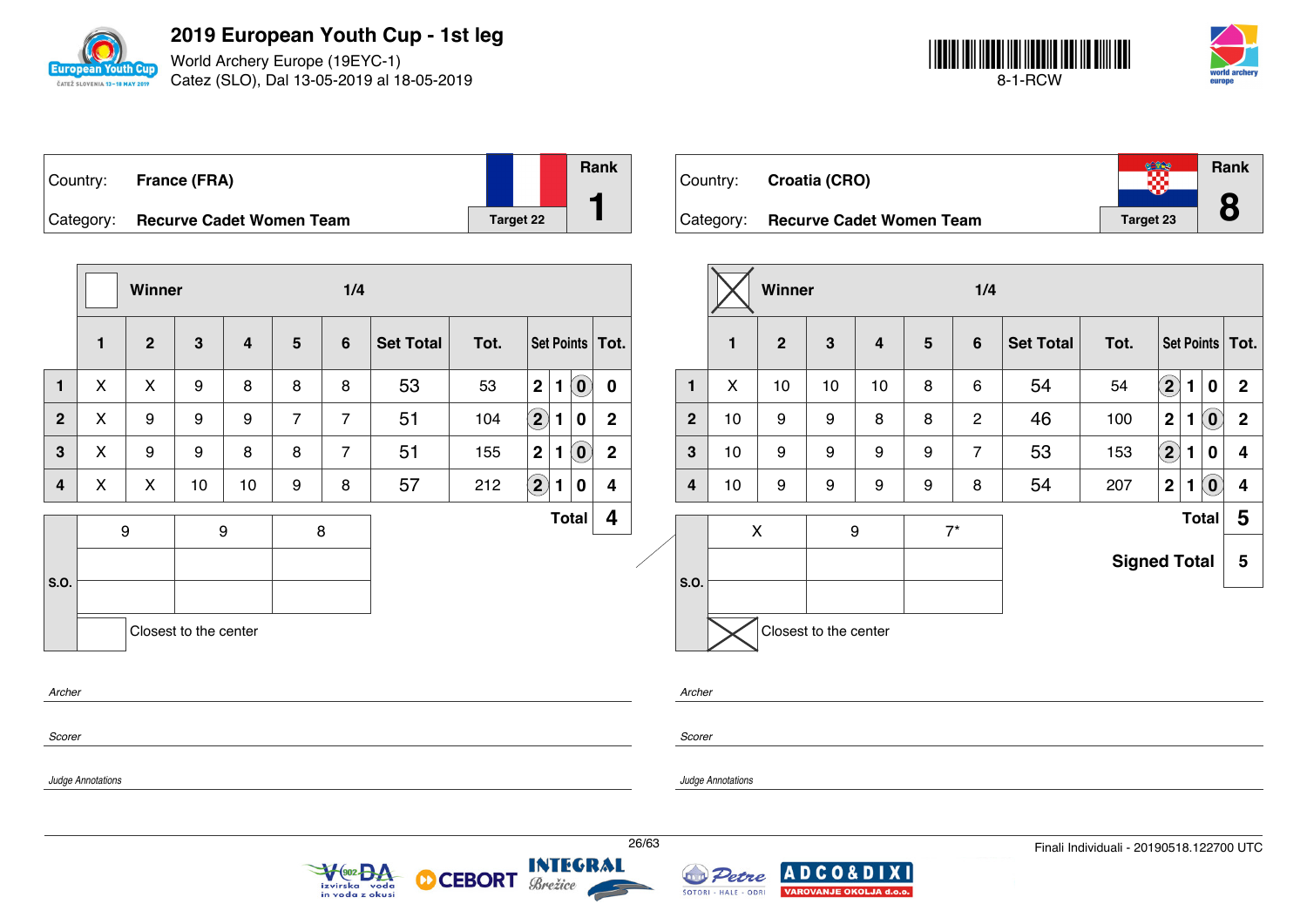

World Archery Europe (19EYC-1) Catez (SLO), Dal 13-05-2019 al 18-05-2019



| Country: Poland (POL)              |                  | Rank |
|------------------------------------|------------------|------|
|                                    |                  |      |
| Category: Recurve Cadet Women Team | <b>Target 25</b> | C    |

|                |              | Winner         |                       |   |                 | 1/4            |                  |      |                                            |                            |                   |
|----------------|--------------|----------------|-----------------------|---|-----------------|----------------|------------------|------|--------------------------------------------|----------------------------|-------------------|
|                | $\mathbf{1}$ | $\overline{2}$ | $\mathbf{3}$          | 4 | $5\phantom{.0}$ | $6\phantom{1}$ | <b>Set Total</b> | Tot. |                                            |                            | Set Points   Tot. |
| 1              | X            | 10             | 9                     | 9 | 9               | 8              | 55               | 55   | $\left  \mathbf{1} \right $<br>$\mathbf 2$ | 0                          | 1                 |
| $\overline{2}$ | 9            | 9              | 9                     | 9 | 8               | 5              | 49               | 104  | $\left( \mathbf{2}\right)$<br>1            | 0                          | 3                 |
| $\overline{3}$ | 9            | 9              | 9                     | 8 | 8               | 6              | 49               | 153  | $\mathbf{2}$<br>1                          | $\left( \mathbf{0}\right)$ | $\mathbf 3$       |
| 4              | 10           | 9              | 9                     | 8 | $\overline{7}$  | 5              | 48               | 201  | $\bf(2)$<br>1                              | 0                          | 5                 |
|                |              |                |                       |   |                 |                |                  |      |                                            | <b>Total</b>               | 5                 |
|                |              |                |                       |   |                 |                |                  |      |                                            |                            |                   |
| S.O.           |              |                |                       |   |                 |                |                  |      |                                            |                            |                   |
|                |              |                | Closest to the center |   |                 |                |                  |      |                                            |                            |                   |
| Archer         |              |                |                       |   |                 |                |                  |      |                                            |                            |                   |
|                |              |                |                       |   |                 |                |                  |      |                                            |                            |                   |

V<sub>(902</sub> BA

izvirska voda<br>in voda z okusi

| Country:  | <b>Germany (GER)</b>            |                  | <b>Rank</b> |
|-----------|---------------------------------|------------------|-------------|
| Category: | <b>Recurve Cadet Women Team</b> | <b>Target 26</b> |             |

|                |              | <b>Winner</b> |                       |                         |                | 1/4            |                  |      |                   |                   |                                                     |                   |
|----------------|--------------|---------------|-----------------------|-------------------------|----------------|----------------|------------------|------|-------------------|-------------------|-----------------------------------------------------|-------------------|
|                | $\mathbf{1}$ | $\mathbf{2}$  | 3                     | $\overline{\mathbf{4}}$ | $5\phantom{1}$ | $6\phantom{1}$ | <b>Set Total</b> | Tot. |                   |                   |                                                     | Set Points   Tot. |
| 1              | X            | X             | 10                    | 9                       | 8              | 8              | 55               | 55   | $\overline{2}$    | $\left( 1\right)$ | 0                                                   | 1                 |
| $\overline{2}$ | 10           | 9             | 9                     | $\overline{7}$          | $\overline{7}$ | 6              | 48               | 103  | $\mathbf 2$       | 1                 | $\tilde{\mathbf{0}}$                                | 1                 |
| $\mathbf{3}$   | 9            | 9             | 9                     | 8                       | 8              | 8              | 51               | 154  | $\left( 2\right)$ | 1                 | 0                                                   | 3                 |
| $\overline{4}$ | 9            | 9             | 8                     | $\overline{7}$          | $\overline{7}$ | $\overline{7}$ | 47               | 201  | $\overline{2}$    | 1                 | $\left( \begin{matrix} 0 \\ 0 \end{matrix} \right)$ | 3                 |
|                |              |               |                       |                         |                |                |                  |      |                   |                   | <b>Total</b>                                        | 3                 |
| S.O.           |              |               | Closest to the center |                         |                |                |                  |      |                   |                   |                                                     |                   |

*Scorer*

*Judge Annotations*

*Scorer*

*Archer*

**CEBORT** 

М

*Judge Annotations*



**INTEGRAL** 

Brežice

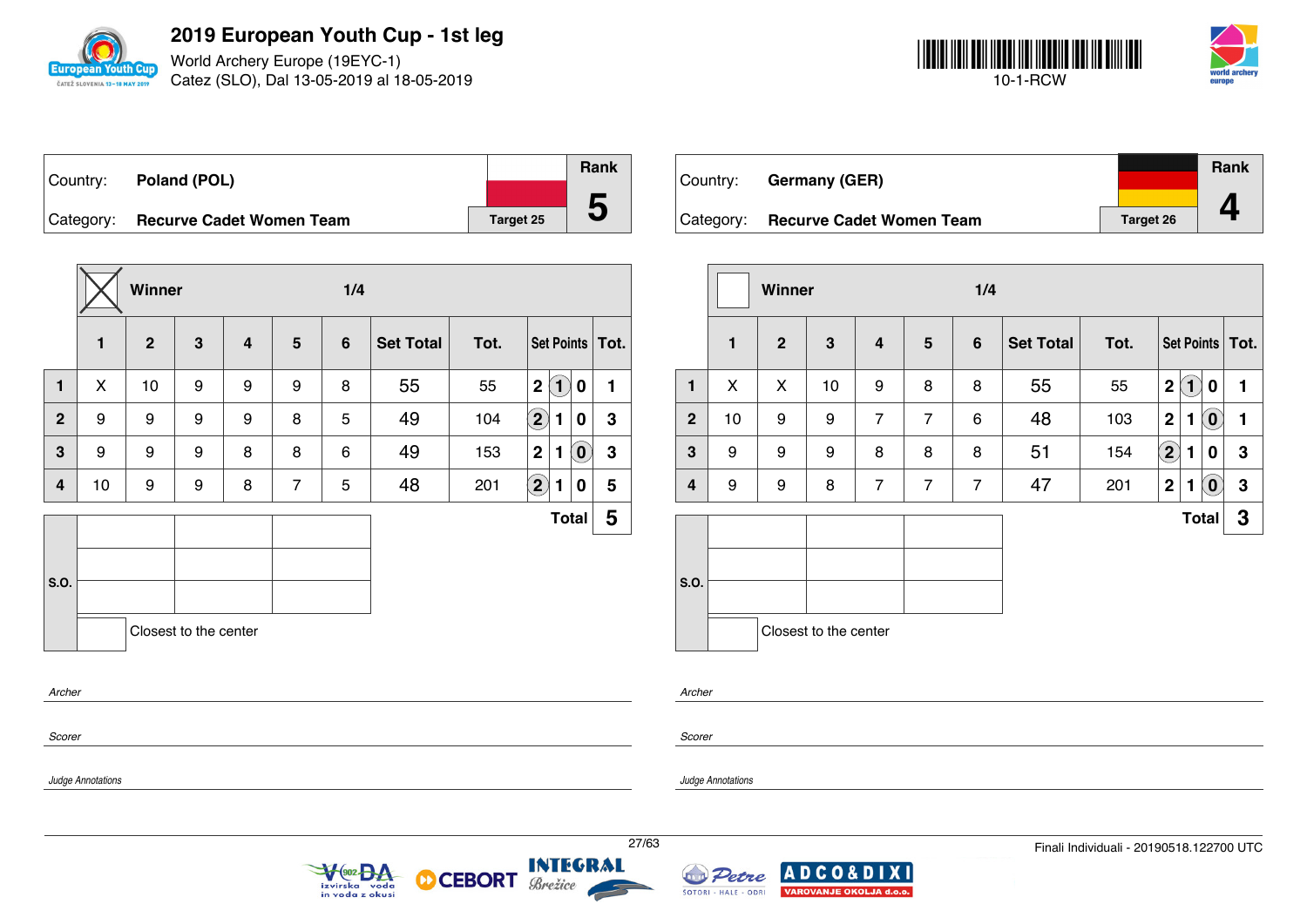

World Archery Europe (19EYC-1) Catez (SLO), Dal 13-05-2019 al 18-05-2019



Country: **Ukraine (UKR)** Category: **Recurve Cadet Women Team Target 28 Rank 3**

|              |              | Winner       |                       |                         |   | 1/4            |                  |      |                    |   |              |                         |
|--------------|--------------|--------------|-----------------------|-------------------------|---|----------------|------------------|------|--------------------|---|--------------|-------------------------|
|              | $\mathbf{1}$ | $\mathbf{2}$ | $\mathbf{3}$          | $\overline{\mathbf{4}}$ | 5 | $6\phantom{1}$ | <b>Set Total</b> | Tot. |                    |   |              | Set Points   Tot.       |
| $\mathbf{1}$ | 10           | 10           | 9                     | 9                       | 9 | 8              | 55               | 55   | $\mathbf{2}$       | 1 | $\bf{0}$     | $\overline{2}$          |
| $\mathbf{2}$ | 10           | 9            | 9                     | 9                       | 9 | 8              | 54               | 109  | $\bf \overline{2}$ | 1 | $\mathbf 0$  | $\overline{\mathbf{4}}$ |
| $\mathbf{3}$ | X            | 10           | 10                    | 10                      | 9 | $\overline{7}$ | 56               | 165  | $\bf \overline{2}$ | 1 | $\bf{0}$     | 6                       |
| 4            |              |              |                       |                         |   |                |                  |      | 2 <sup>1</sup>     | 1 | 0            |                         |
|              |              |              |                       |                         |   |                |                  |      |                    |   | <b>Total</b> | 6                       |
|              |              |              |                       |                         |   |                |                  |      |                    |   |              |                         |
| S.O.         |              |              |                       |                         |   |                |                  |      |                    |   |              |                         |
|              |              |              | Closest to the center |                         |   |                |                  |      |                    |   |              |                         |
| Archer       |              |              |                       |                         |   |                |                  |      |                    |   |              |                         |
|              |              |              |                       |                         |   |                |                  |      |                    |   |              |                         |

 $902<sub>0</sub> A$ 

izvirska voda<br>in voda z okusi

| Country:  | Italy (ITA)                     |                  | <b>Rank</b> |
|-----------|---------------------------------|------------------|-------------|
|           |                                 |                  |             |
| Category: | <b>Recurve Cadet Women Team</b> | <b>Target 29</b> |             |

|                |              | <b>Winner</b>  |                       |                         |                 | 1/4            |                  |      |              |              |                            |                   |  |
|----------------|--------------|----------------|-----------------------|-------------------------|-----------------|----------------|------------------|------|--------------|--------------|----------------------------|-------------------|--|
|                | $\mathbf{1}$ | $\overline{2}$ | $\mathbf{3}$          | $\overline{\mathbf{4}}$ | $5\phantom{.0}$ | $6\phantom{1}$ | <b>Set Total</b> | Tot. |              |              |                            | Set Points   Tot. |  |
| 1              | X            | 9              | 9                     | 8                       | 8               | $\overline{7}$ | 51               | 51   | $\mathbf 2$  | $\mathbf{1}$ | $\left( \mathbf{0}\right)$ | $\boldsymbol{0}$  |  |
| $\overline{2}$ | 10           | 10             | 9                     | 9                       | 8               | $\overline{7}$ | 53               | 104  | $\mathbf{2}$ | 1            | $\left( \mathbf{0}\right)$ | $\boldsymbol{0}$  |  |
| $\mathbf{3}$   | 10           | 9              | 9                     | 9                       | 9               | $\overline{7}$ | 53               | 157  | $\mathbf 2$  | 1            | $\left( \mathbf{0}\right)$ | $\boldsymbol{0}$  |  |
| $\overline{4}$ |              |                |                       |                         |                 |                |                  |      | $\mathbf 2$  | 1            | 0                          |                   |  |
|                |              |                |                       |                         |                 |                |                  |      |              |              | <b>Total</b>               | 0                 |  |
| S.O.           |              |                | Closest to the center |                         |                 |                |                  |      |              |              |                            |                   |  |

*Archer*

*Judge Annotations*

*Scorer*

*Judge Annotations*

**INTEGRAL** 

Brežice

**CEBORT** 

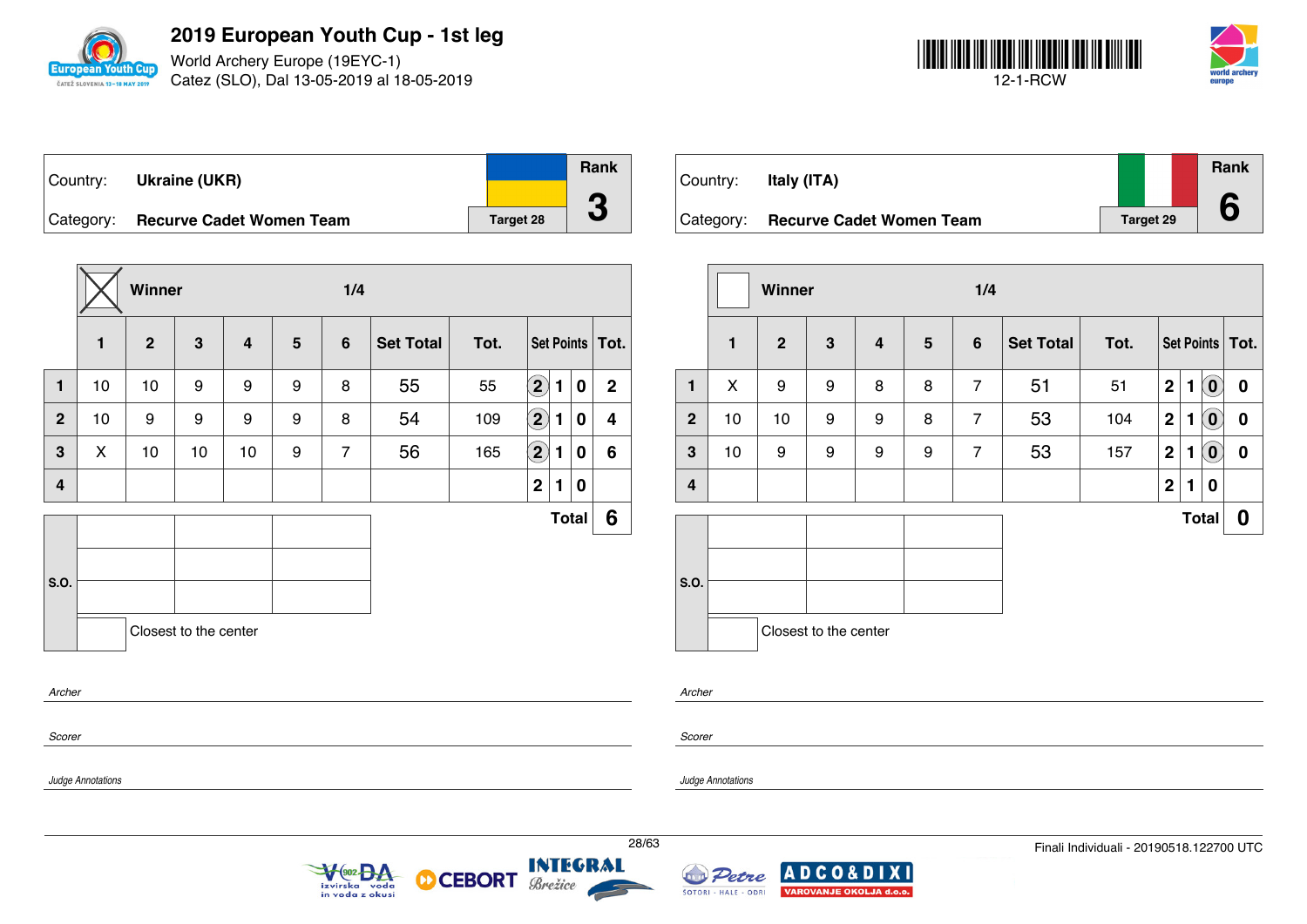

World Archery Europe (19EYC-1) Catez (SLO), Dal 13-05-2019 al 18-05-2019



| Country:  | <b>Czech Republic (CZE)</b>     |                  | <b>Rank</b> |
|-----------|---------------------------------|------------------|-------------|
| Category: | <b>Recurve Cadet Women Team</b> | <b>Target 31</b> |             |

|                |              | Winner       |                       |   |                |                |                  |      |             |   |                            |                   |
|----------------|--------------|--------------|-----------------------|---|----------------|----------------|------------------|------|-------------|---|----------------------------|-------------------|
|                | $\mathbf{1}$ | $\mathbf{2}$ | 3                     | 4 | $5\phantom{1}$ | $6\phantom{1}$ | <b>Set Total</b> | Tot. |             |   |                            | Set Points   Tot. |
| $\mathbf{1}$   | $10$         | 9            | 9                     | 9 | 8              | M              | 45               | 45   | $\mathbf 2$ | 1 | $\left( \mathbf{0}\right)$ | $\mathbf 0$       |
| $\overline{2}$ | 10           | 10           | 9                     | 9 | 8              | 6              | 52               | 97   | $\mathbf 2$ | 1 | $\left( \mathbf{0}\right)$ | 0                 |
| 3              | 10           | 9            | 9                     | 9 | 9              | 6              | 52               | 149  | $\mathbf 2$ | 1 | $\left[ \mathbf{0}\right]$ | 0                 |
| 4              |              |              |                       |   |                |                |                  |      | $\mathbf 2$ | 1 | $\bf{0}$                   |                   |
|                |              |              |                       |   |                |                |                  |      |             |   | <b>Total</b>               | 0                 |
| S.O.           |              |              |                       |   |                |                |                  |      |             |   |                            |                   |
|                |              |              | Closest to the center |   |                |                |                  |      |             |   |                            |                   |
| Archer         |              |              |                       |   |                |                |                  |      |             |   |                            |                   |
| Scorer         |              |              |                       |   |                |                |                  |      |             |   |                            |                   |

|           |                                 |                  | Rank |
|-----------|---------------------------------|------------------|------|
| Country:  | <b>Russia (RUS)</b>             |                  |      |
| Category: | <b>Recurve Cadet Women Team</b> | <b>Target 32</b> | œ    |

|                |              | Winner         |                       |                         |   | 1/4 |                  |      |                            |              |             |                   |
|----------------|--------------|----------------|-----------------------|-------------------------|---|-----|------------------|------|----------------------------|--------------|-------------|-------------------|
|                | $\mathbf{1}$ | $\overline{2}$ | $\mathbf{3}$          | $\overline{\mathbf{4}}$ | 5 | 6   | <b>Set Total</b> | Tot. |                            |              |             | Set Points   Tot. |
| 1              | X            | 10             | 9                     | 9                       | 9 | 8   | 55               | 55   | $\left( \mathbf{2}\right)$ | 1            | $\mathbf 0$ | $\mathbf{2}$      |
| $\overline{2}$ | 10           | 9              | 9                     | 9                       | 9 | 9   | 55               | 110  | $\left( \mathbf{2}\right)$ | 1            | 0           | 4                 |
| 3              | X            | 10             | 9                     | 9                       | 9 | 9   | 56               | 166  | $\boxed{2}$                | 1            | 0           | 6                 |
| 4              |              |                |                       |                         |   |     |                  |      | $\mathbf 2$                | 1            | 0           |                   |
|                |              |                |                       |                         |   |     |                  |      |                            | <b>Total</b> |             | 6                 |
| S.O.           |              |                |                       |                         |   |     |                  |      |                            |              |             |                   |
|                |              |                | Closest to the center |                         |   |     |                  |      |                            |              |             |                   |

*Archer*

*Scorer*

*Judge Annotations*

*Judge Annotations*



**CEBORT** 

М



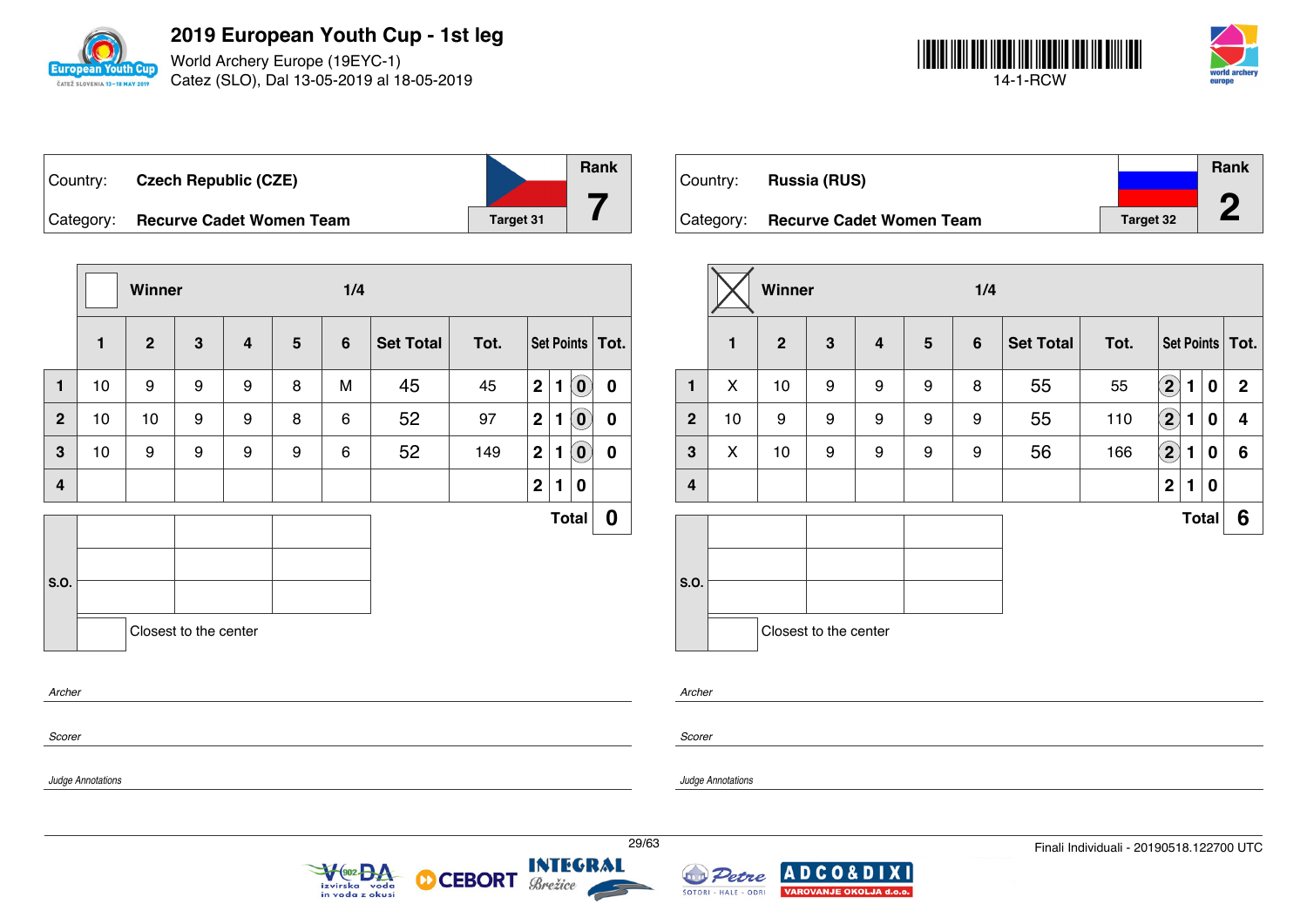

World Archery Europe (19EYC-1) Catez (SLO), Dal 13-05-2019 al 18-05-2019



|           | Country: Croatia (CRO)          |                  | <b>Rank</b> |
|-----------|---------------------------------|------------------|-------------|
| Category: | <b>Recurve Cadet Women Team</b> | <b>Target 25</b> |             |

|                |              | Winner       |                       |                         |                | 1/2             |                  |      |                            |              |                            |                   |
|----------------|--------------|--------------|-----------------------|-------------------------|----------------|-----------------|------------------|------|----------------------------|--------------|----------------------------|-------------------|
|                | $\mathbf{1}$ | $\mathbf{2}$ | $\mathbf{3}$          | $\overline{\mathbf{4}}$ | 5              | $6\phantom{1}6$ | <b>Set Total</b> | Tot. |                            |              |                            | Set Points   Tot. |
| $\mathbf{1}$   | 10           | 9            | 9                     | $\overline{7}$          | $\overline{7}$ | 6               | 48               | 48   | 2 <sup>1</sup>             | $\mathbf{1}$ | $\left( \textbf{0}\right)$ | $\mathbf 0$       |
| $\mathbf{2}$   | X            | 10           | 9                     | 9                       | 8              | 8               | 54               | 102  | $\Large{\textbf{2}}$       | 1            | 0                          | $\mathbf{2}$      |
| $\overline{3}$ | 9            | 9            | 9                     | 9                       | 9              | $\overline{7}$  | 52               | 154  | $\bf \Omega$               | 1            | 0                          | 4                 |
| 4              | 10           | 10           | 10                    | 10                      | 8              | 8               | 56               | 210  | $\left( \mathbf{2}\right)$ | 1            | 0                          | 6                 |
|                |              |              |                       |                         |                |                 |                  |      |                            |              | <b>Total</b>               | 6                 |
|                |              |              |                       |                         |                |                 |                  |      |                            |              |                            |                   |
| <b>S.O.</b>    |              |              |                       |                         |                |                 |                  |      |                            |              |                            |                   |
|                |              |              | Closest to the center |                         |                |                 |                  |      |                            |              |                            |                   |
| Archer         |              |              |                       |                         |                |                 |                  |      |                            |              |                            |                   |

*Scorer*

*Judge Annotations*

Country: **Poland (POL)** Category: **Recurve Cadet Women Team Target 26 Rank 5**

|                |              | <b>Winner</b>  |                       |   |   | 1/2            |                  |      |              |   |                            |                   |
|----------------|--------------|----------------|-----------------------|---|---|----------------|------------------|------|--------------|---|----------------------------|-------------------|
|                | $\mathbf{1}$ | $\overline{2}$ | $\mathbf{3}$          | 4 | 5 | $6\phantom{1}$ | <b>Set Total</b> | Tot. |              |   |                            | Set Points   Tot. |
| $\mathbf{1}$   | 9            | 9              | 8                     | 8 | 8 | 8              | 50               | 50   | $\mathbf{2}$ | 1 | 0                          | $\mathbf 2$       |
| $\overline{2}$ | X            | 10             | 9                     | 8 | 8 | 6              | 51               | 101  | $\mathbf 2$  | 1 | $\left( 0 \right)$         | $\mathbf 2$       |
| 3              | 9            | 9              | 9                     | 8 | 8 | 5              | 48               | 149  | $\mathbf 2$  | 1 | $\left( \mathbf{0}\right)$ | $\overline{2}$    |
| 4              | X            | 10             | 9                     | 9 | 8 | $\overline{7}$ | 53               | 202  | $\mathbf 2$  | 1 | $\left( \mathbf{0}\right)$ | $\mathbf 2$       |
|                |              |                |                       |   |   |                |                  |      |              |   | <b>Total</b>               | $\boldsymbol{2}$  |
| S.O.           |              |                | Closest to the center |   |   |                |                  |      |              |   |                            |                   |

*Archer*

*Scorer*

*Judge Annotations*







**XI**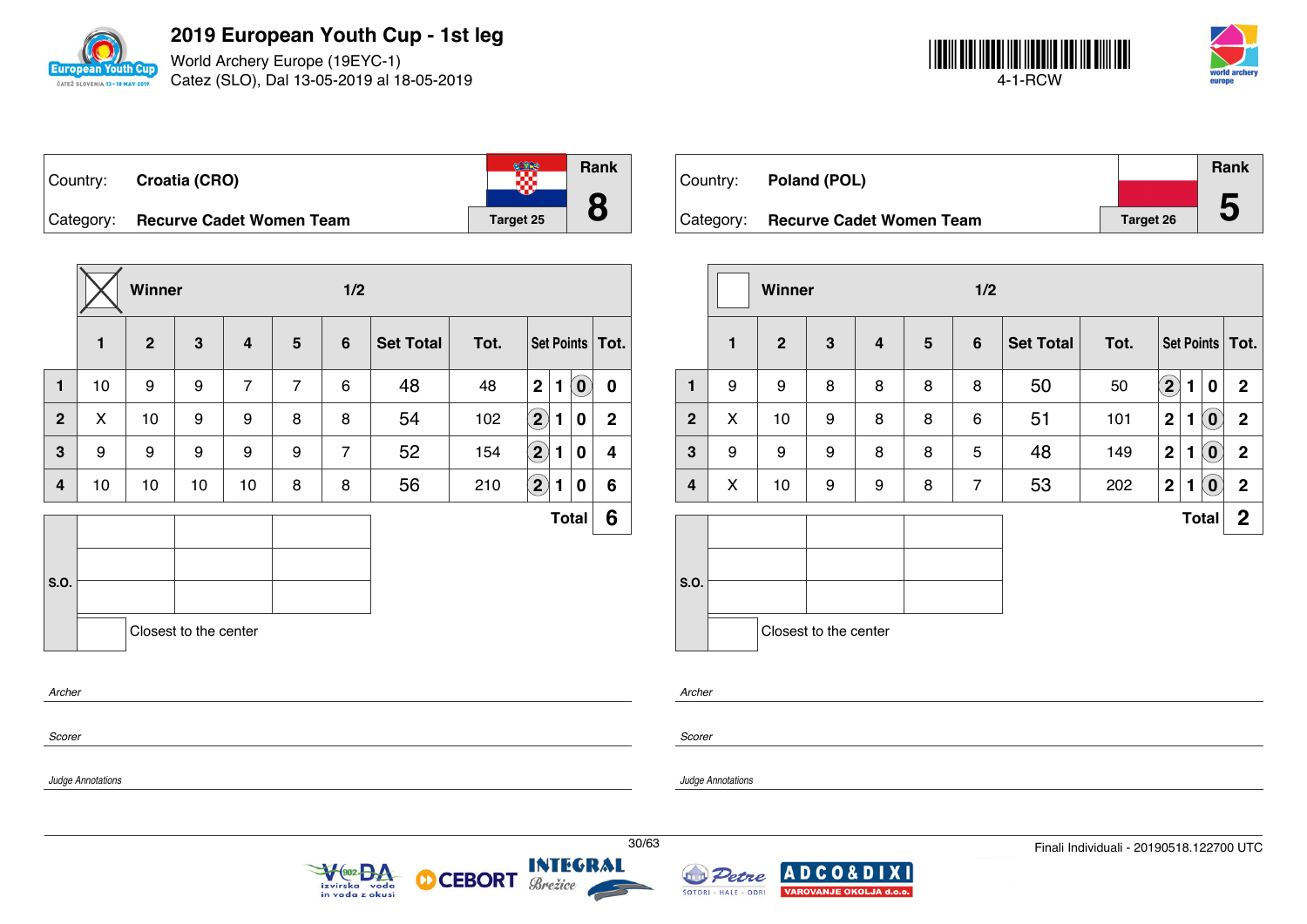

World Archery Europe (19EYC-1) Catez (SLO), Dal 13-05-2019 al 18-05-2019



| Country:  | <b>Ukraine (UKR)</b>            |                  | <b>Rank</b> |
|-----------|---------------------------------|------------------|-------------|
|           |                                 |                  |             |
| Category: | <b>Recurve Cadet Women Team</b> | <b>Target 28</b> |             |

|                |              | Winner         |                       |                |                | 1/2            |                  |      |                                                   |             |
|----------------|--------------|----------------|-----------------------|----------------|----------------|----------------|------------------|------|---------------------------------------------------|-------------|
|                | $\mathbf{1}$ | $\overline{2}$ | 3                     | $\overline{4}$ | $5\phantom{1}$ | $6\phantom{1}$ | <b>Set Total</b> | Tot. | Set Points   Tot.                                 |             |
| 1              | 9            | 9              | 9                     | 8              | 8              | 8              | 51               | 51   | $\mathbf 2$<br>$\left( \mathbf{0}\right)$<br>1    | 0           |
| $\overline{2}$ | X            | X              | 10                    | 9              | 9              | 9              | 57               | 108  | $\boxed{2}$<br>1<br>0                             | $\mathbf 2$ |
| $\mathbf{3}$   | 10           | 10             | 9                     | 9              | 9              | 9              | 56               | 164  | $\left( \mathbf{0}\right)$<br>2 <sup>1</sup><br>1 | $\mathbf 2$ |
| 4              | X            | X              | 10                    | 9              | 9              | 8              | 56               | 220  | $\mathbf{2}$<br>$\mathbf{1}$<br>0                 | $\mathbf 3$ |
|                |              |                |                       |                |                |                |                  |      | <b>Total</b>                                      | 3           |
|                |              |                |                       |                |                |                |                  |      |                                                   |             |
| S.O.           |              |                |                       |                |                |                |                  |      |                                                   |             |
|                |              |                | Closest to the center |                |                |                |                  |      |                                                   |             |
| Archer         |              |                |                       |                |                |                |                  |      |                                                   |             |
|                |              |                |                       |                |                |                |                  |      |                                                   |             |

|           |                                 |           | Rank |
|-----------|---------------------------------|-----------|------|
| Country:  | <b>Russia (RUS)</b>             |           |      |
|           |                                 |           | n    |
| Category: | <b>Recurve Cadet Women Team</b> | Target 29 |      |

|                |    | Winner         |                       |                |   | 1/2             |                  |      |                                                     |              |
|----------------|----|----------------|-----------------------|----------------|---|-----------------|------------------|------|-----------------------------------------------------|--------------|
|                | 1  | $\overline{2}$ | 3                     | $\overline{4}$ | 5 | $6\phantom{1}6$ | <b>Set Total</b> | Tot. | Set Points   Tot.                                   |              |
| $\mathbf{1}$   | X  | X              | 9                     | 9              | 9 | 8               | 55               | 55   | $\bf(2)$<br>1<br>0                                  | $\mathbf{2}$ |
| $\overline{2}$ | X  | 10             | 9                     | 9              | 9 | 8               | 55               | 110  | $\left( \mathbf{0}\right)$<br>$\boldsymbol{2}$<br>1 | $\mathbf{2}$ |
| 3              | 10 | 10             | 10                    | 9              | 9 | 9               | 57               | 167  | $\bf{(2)}$<br>$\mathbf 0$<br>1                      | 4            |
| 4              | X  | X              | 10                    | 10             | 9 | $\overline{7}$  | 56               | 223  | 2(1)<br>0                                           | 5            |
|                |    |                |                       |                |   |                 |                  |      | <b>Total</b>                                        | 5            |
| S.O.           |    |                | Closest to the center |                |   |                 |                  |      |                                                     |              |

*Archer*

*Scorer*

*Judge Annotations*

*Scorer*

*Judge Annotations*



М



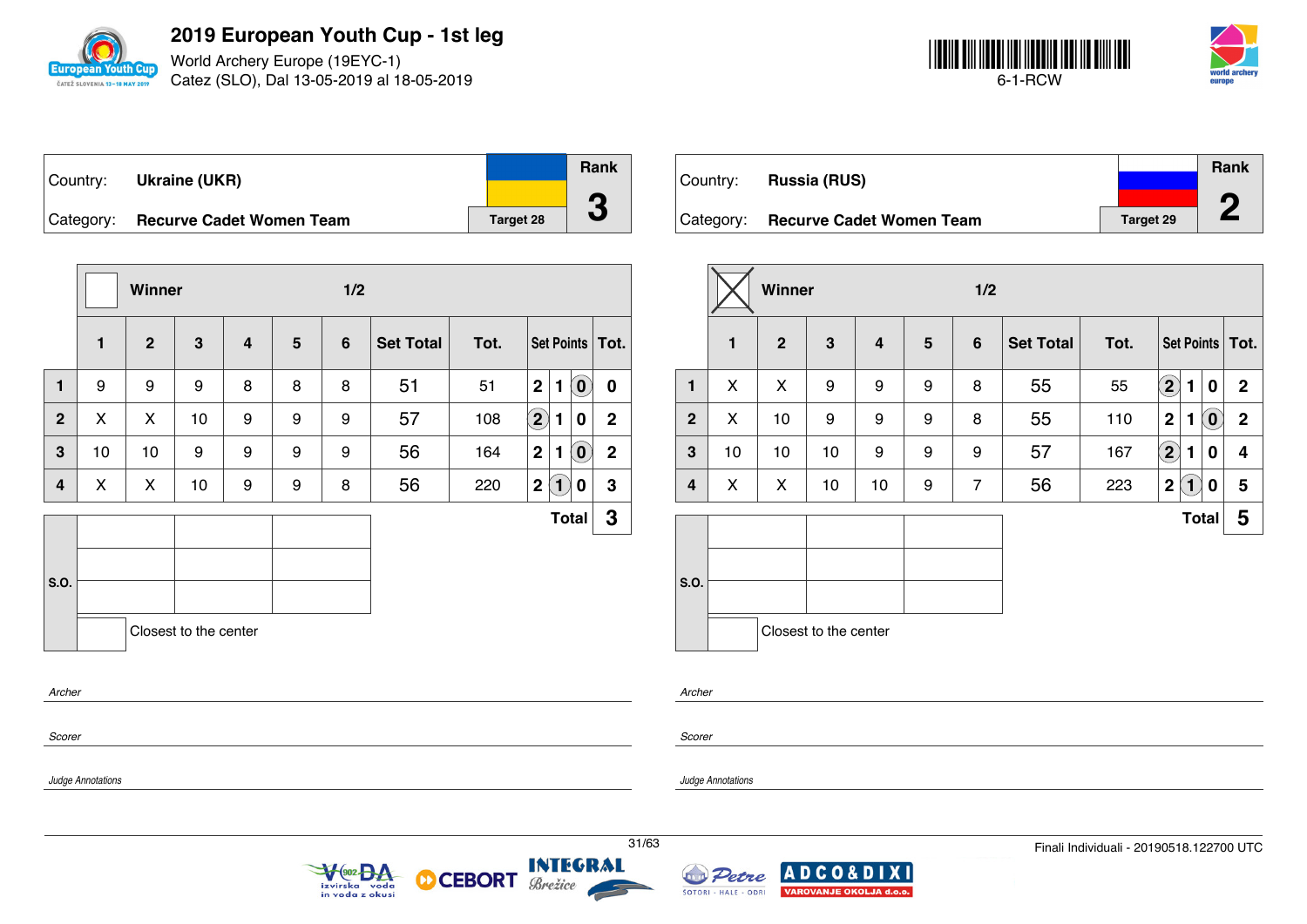

World Archery Europe (19EYC-1) Catez (SLO), Dal 13-05-2019 al 18-05-2019



|           | Country: Poland (POL)           |          | <b>Rank</b> |
|-----------|---------------------------------|----------|-------------|
|           |                                 |          |             |
| Category: | <b>Recurve Cadet Women Team</b> | Target 1 |             |

|                         |              | Winner         |                       |                         |                | <b>Bronze</b> |                  |      |                |              |                            |                   |
|-------------------------|--------------|----------------|-----------------------|-------------------------|----------------|---------------|------------------|------|----------------|--------------|----------------------------|-------------------|
|                         | $\mathbf{1}$ | $\overline{2}$ | $\mathbf{3}$          | $\overline{\mathbf{4}}$ | 5              | 6             | <b>Set Total</b> | Tot. |                |              |                            | Set Points   Tot. |
| $\mathbf{1}$            | 9            | $\overline{7}$ | $\overline{4}$        | 10                      | $\overline{7}$ | 6             | 43               | 43   | $\overline{2}$ | 1            | $\left( \mathbf{0}\right)$ | $\pmb{0}$         |
| 2 <sup>1</sup>          | 9            | 9              | $\overline{7}$        | 10                      | 8              | 9             | 52               | 95   | $\mathbf 2$    | 1            | $\left( 0\right)$          | 0                 |
| $3\phantom{a}$          | 8            | 9              | 10                    | 9                       | 9              | 8             | 53               | 148  | $\mathbf 2$    | 1            | $\left( \mathbf{0}\right)$ | 0                 |
| $\overline{\mathbf{4}}$ |              |                |                       |                         |                |               |                  |      | $\mathbf 2$    | 1            | 0                          |                   |
|                         |              |                |                       |                         |                |               |                  |      |                | <b>Total</b> |                            | $\boldsymbol{0}$  |
|                         |              |                |                       |                         |                |               |                  |      |                |              |                            |                   |
| S.O.                    |              |                |                       |                         |                |               |                  |      |                |              |                            |                   |
|                         |              |                | Closest to the center |                         |                |               |                  |      |                |              |                            |                   |
| Archer                  |              |                |                       |                         |                |               |                  |      |                |              |                            |                   |
| Scorer                  |              |                |                       |                         |                |               |                  |      |                |              |                            |                   |

Veoz BA

izvirska voda<br>in voda z okusi

**CEBORT** 

Brežice

М

| Country: _ | Ukraine (UKR)                   |                 | Rank                             |
|------------|---------------------------------|-----------------|----------------------------------|
| Category:  | <b>Recurve Cadet Women Team</b> | <b>Target 2</b> | $\sqrt{2}$<br>$\mathbf{\bullet}$ |

|                         |              | Winner         |                       |                |                 | <b>Bronze</b>  |                  |      |                        |              |   |                   |
|-------------------------|--------------|----------------|-----------------------|----------------|-----------------|----------------|------------------|------|------------------------|--------------|---|-------------------|
|                         | $\mathbf{1}$ | $\overline{2}$ | 3                     | $\overline{4}$ | $5\phantom{.0}$ | $6\phantom{1}$ | <b>Set Total</b> | Tot. |                        |              |   | Set Points   Tot. |
| 1                       | 10           | 9              | 8                     | 8              | 9               | 7              | 51               | 51   | $\mathbf{2}$           | 1            | 0 | $\mathbf{2}$      |
| $\overline{2}$          | 9            | 10             | 9                     | $\overline{7}$ | 10              | 9              | 54               | 105  | $\left( \bf{2}\right)$ | 1            | 0 | 4                 |
| $\mathbf{3}$            | 10           | 8              | 10                    | 10             | 9               | 9              | 56               | 161  | $\bf \Omega$           | 1            | 0 | 6                 |
| $\overline{\mathbf{4}}$ |              |                |                       |                |                 |                |                  |      | $\mathbf 2$            | 1            | 0 |                   |
|                         |              |                |                       |                |                 |                |                  |      |                        | <b>Total</b> |   | 6                 |
| S.O.                    |              |                |                       |                |                 |                |                  |      |                        |              |   |                   |
|                         |              |                | Closest to the center |                |                 |                |                  |      |                        |              |   |                   |

*Scorer*

*Scorer*

*Archer*

*Judge Annotations*

*Judge Annotations*



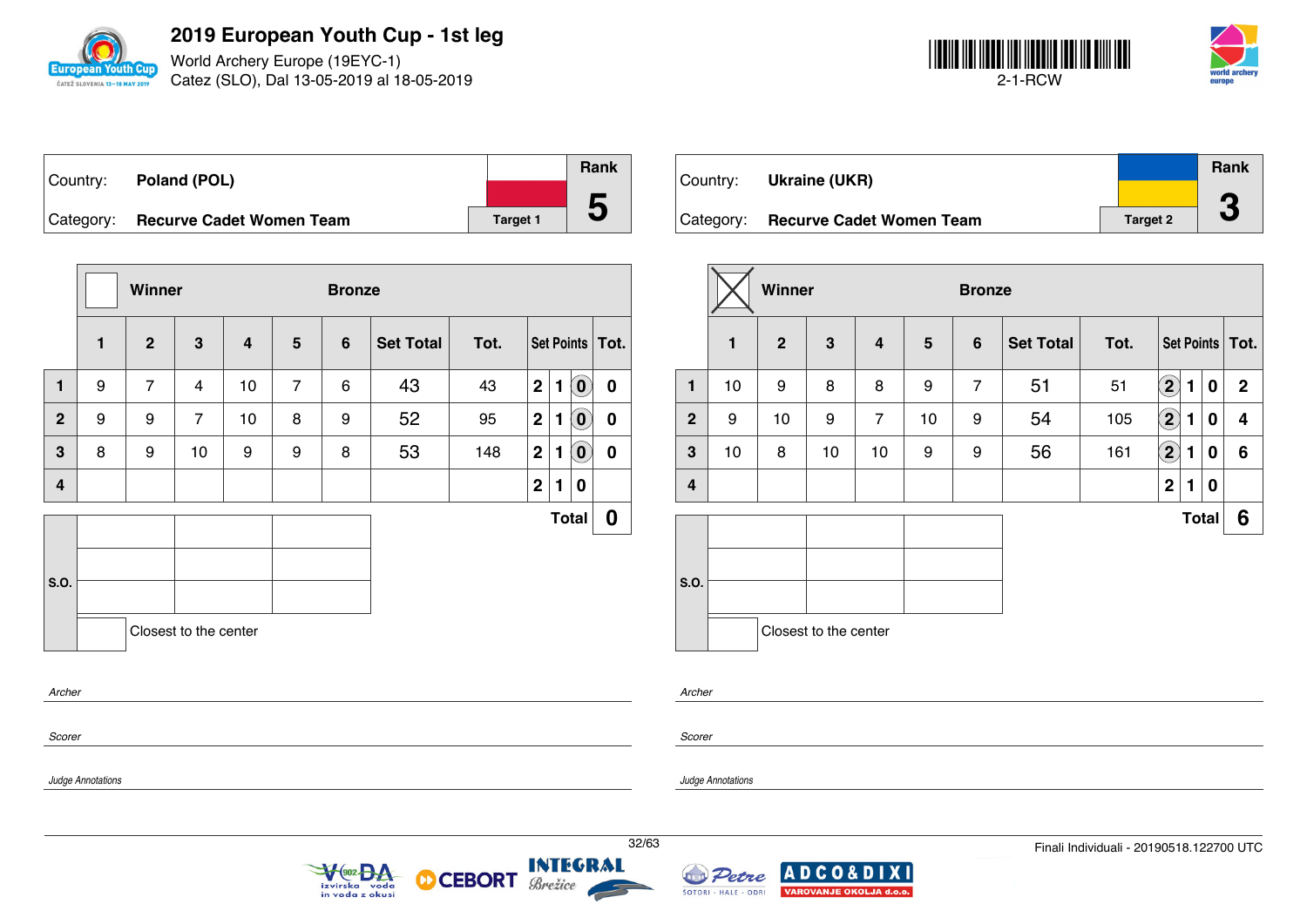

World Archery Europe (19EYC-1) Catez (SLO), Dal 13-05-2019 al 18-05-2019



| Country: Croatia (CRO)             |                 | Rank |
|------------------------------------|-----------------|------|
| Category: Recurve Cadet Women Team | <b>Target 1</b> | O    |

|                                 |    | Winner       |                |    |    | Gold |                  |      |             |              |                            |                   |
|---------------------------------|----|--------------|----------------|----|----|------|------------------|------|-------------|--------------|----------------------------|-------------------|
|                                 | 1  | $\mathbf{2}$ | 3              | 4  | 5  | 6    | <b>Set Total</b> | Tot. |             |              |                            | Set Points   Tot. |
| $\mathbf{1}$                    | 6  | 4            | 9              | 9  | 9  | 10   | 47               | 47   | $\mathbf 2$ | $\bf(1)$     | $\bf{0}$                   | 1                 |
| $\mathbf{2}$                    | 9  | 8            | 9              | 9  | 10 | 7    | 52               | 99   | $\mathbf 2$ | $\bf(1)$     | 0                          | $\mathbf 2$       |
| 3                               | 10 | 9            | $\overline{7}$ | 10 | 9  | 9    | 54               | 153  | $\mathbf 2$ | 1            | $\hat{\mathbf{0}}$         | $\mathbf 2$       |
| 4                               | 9  | 9            | 8              | 9  | 8  | 7    | 50               | 203  | $\mathbf 2$ | 1            | $\left[ \mathbf{0}\right]$ | $\mathbf 2$       |
|                                 |    |              |                |    |    |      |                  |      |             | <b>Total</b> |                            | $\mathbf 2$       |
| S.O.                            |    |              |                |    |    |      |                  |      |             |              |                            |                   |
| Closest to the center<br>Archer |    |              |                |    |    |      |                  |      |             |              |                            |                   |
| Scorer                          |    |              |                |    |    |      |                  |      |             |              |                            |                   |

|            |                                 |                 | Rank |
|------------|---------------------------------|-----------------|------|
| Country: _ | <b>Russia (RUS)</b>             |                 |      |
| Category:  | <b>Recurve Cadet Women Team</b> | <b>Target 2</b> |      |

|                         |              | Winner         |                       |    |                | Gold            |                  |      |                                    |             |
|-------------------------|--------------|----------------|-----------------------|----|----------------|-----------------|------------------|------|------------------------------------|-------------|
|                         | $\mathbf{1}$ | $\overline{2}$ | $\mathbf{3}$          | 4  | 5              | $6\phantom{1}6$ | <b>Set Total</b> | Tot. | Set Points   Tot.                  |             |
| $\mathbf{1}$            | 9            | 9              | $\overline{7}$        | 6  | 8              | 8               | 47               | 47   | $\mathbf 2$<br>$\mathbf{1}$<br>0   | 1           |
| $\overline{2}$          | 10           | 9              | 9                     | 8  | $\overline{7}$ | 9               | 52               | 99   | $\mathbf 2$<br>$\blacksquare$<br>0 | $\mathbf 2$ |
| 3                       | 9            | 9              | 8                     | 10 | 9              | 10              | 55               | 154  | $\Large{\textbf{2}}$<br>0<br>1     | 4           |
| $\overline{\mathbf{4}}$ | 9            | 9              | 9                     | 9  | 8              | 10              | 54               | 208  | $\mathbf{2}$<br>1<br>0             | 6           |
|                         |              |                |                       |    |                |                 |                  |      | <b>Total</b>                       | 6           |
|                         |              |                |                       |    |                |                 |                  |      |                                    |             |
| S.O.                    |              |                |                       |    |                |                 |                  |      |                                    |             |
|                         |              |                | Closest to the center |    |                |                 |                  |      |                                    |             |

| Arcn<br>۰.<br>×<br>v |  |
|----------------------|--|
|                      |  |

*Scorer*

*Judge Annotations*

*Judge Annotations*





**CEBORT** 

D

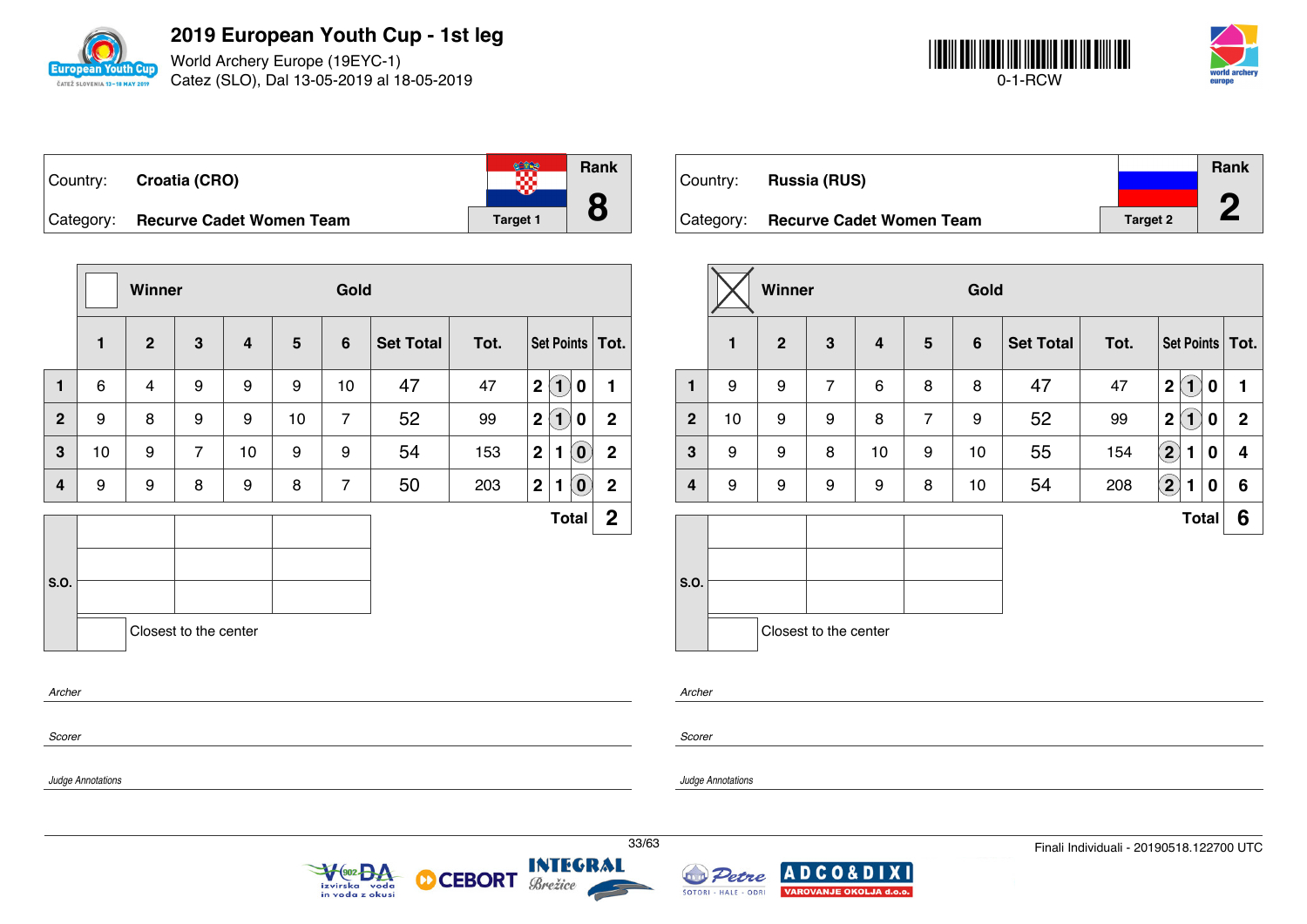

World Archery Europe (19EYC-1) Catez (SLO), Dal 13-05-2019 al 18-05-2019



| ∣Country: | Slovakia (SVK)                   | 中               | Rank |
|-----------|----------------------------------|-----------------|------|
| Category: | <b>Recurve Junior Mixed Team</b> | <b>Target 2</b> |      |

|                |    | Winner                |                | 1/8                     |                  |      |                        |                                   |                  |
|----------------|----|-----------------------|----------------|-------------------------|------------------|------|------------------------|-----------------------------------|------------------|
|                | 1  | $\mathbf{2}$          | $\mathbf{3}$   | $\overline{\mathbf{4}}$ | <b>Set Total</b> | Tot. | Set Points   Tot.      |                                   |                  |
| $\mathbf{1}$   | 10 | 9                     | 8              | $\overline{7}$          | 34               | 34   | $\mathbf{2}$<br>1      | $\left( \mathbf{0}\right)$        | $\boldsymbol{0}$ |
| $\overline{2}$ | 10 | 9                     | 9              | $\overline{7}$          | 35               | 69   | $\mathbf{1}$<br>2      | 0                                 | 1                |
| 3              | 9  | $\overline{7}$        | $\overline{7}$ | $\overline{7}$          | 30               | 99   | $\left( 2\right)$<br>1 | 0                                 | 3                |
| 4              | 9  | 9                     | 5              | 5                       | 28               | 127  | 2 <sup>1</sup><br>1    | $\left  \mathbf{0} \right\rangle$ | 3                |
|                |    |                       |                |                         |                  |      |                        | <b>Total</b>                      | 3                |
|                |    |                       |                |                         |                  |      |                        |                                   |                  |
| S.O.           |    |                       |                |                         |                  |      |                        |                                   |                  |
|                |    | Closest to the center |                |                         |                  |      |                        |                                   |                  |
|                |    |                       |                |                         |                  |      |                        |                                   |                  |

| Country: . | Slovenia (SLO)                   |          | <b>Rank</b> |
|------------|----------------------------------|----------|-------------|
| Category:  | <b>Recurve Junior Mixed Team</b> | Target 3 |             |

|              |    | Winner                | 1/8            |                |                  |      |                               |                            |                   |  |
|--------------|----|-----------------------|----------------|----------------|------------------|------|-------------------------------|----------------------------|-------------------|--|
|              | 1  | $\mathbf{2}$          | 3              | 4              | <b>Set Total</b> | Tot. |                               |                            | Set Points   Tot. |  |
| $\mathbf{1}$ | 10 | 10                    | 9              | $\overline{7}$ | 36               | 36   | $\bf(2)$<br>$\blacksquare$    | $\bf{0}$                   | $\mathbf{2}$      |  |
| $\mathbf{2}$ | 9  | 9                     | 9              | 8              | 35               | 71   | $\mathbf 2$<br>$\bf(1)$       | 0                          | 3                 |  |
| 3            | 10 | 9                     | 6              | 4              | 29               | 100  | $\mathbf 2$<br>1              | $\left( \mathbf{0}\right)$ | 3                 |  |
| 4            | 10 | 9                     | $\overline{7}$ | $\overline{7}$ | 33               | 133  | $\mathbf{2)}$<br>$\mathbf{1}$ | 0                          | 5                 |  |
|              |    |                       |                |                |                  |      |                               | <b>Total</b>               | 5                 |  |
| S.O.         |    | Closest to the center |                |                |                  |      |                               |                            |                   |  |

*Archer*

*Scorer*

*Scorer*

*Archer*

*Judge Annotations*

*Judge Annotations*



 $+(902 - 2)$ 



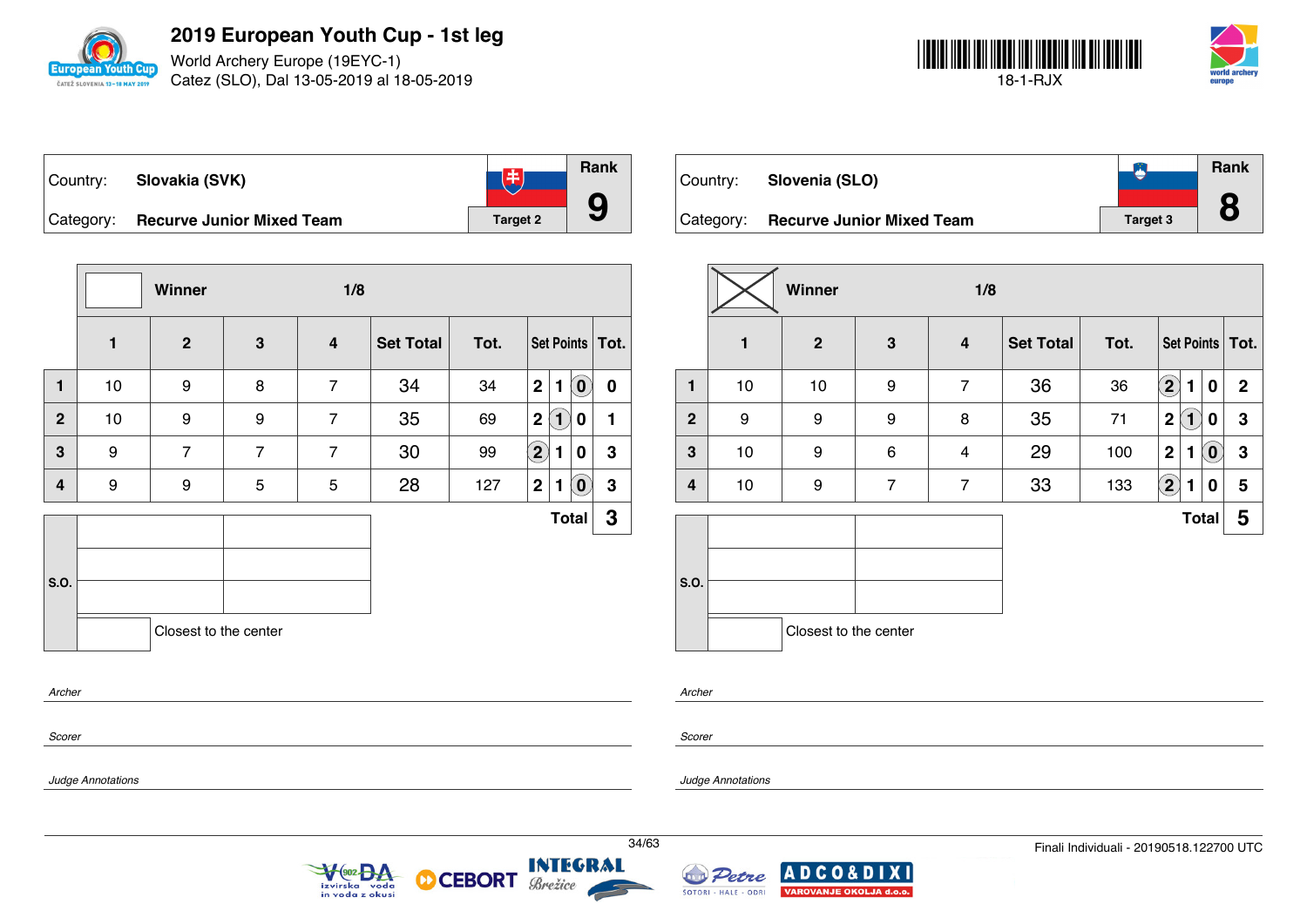

World Archery Europe (19EYC-1) Catez (SLO), Dal 13-05-2019 al 18-05-2019



| Country:  | Poland (POL)                     |           | Rank |
|-----------|----------------------------------|-----------|------|
|           |                                  |           |      |
| Category: | <b>Recurve Junior Mixed Team</b> | Target 13 |      |

|                |    | Winner                |                | 1/8                     |                  |      |                            |              |   |                |
|----------------|----|-----------------------|----------------|-------------------------|------------------|------|----------------------------|--------------|---|----------------|
|                | 1  | $\overline{2}$        | $\mathbf{3}$   | $\overline{\mathbf{4}}$ | <b>Set Total</b> | Tot. | Set Points   Tot.          |              |   |                |
| $\mathbf{1}$   | 10 | 9                     | $\overline{7}$ | $\overline{7}$          | 33               | 33   | $\left( 2\right)$          | 1            | 0 | $\overline{2}$ |
| $\overline{2}$ | X  | 9                     | 9              | 8                       | 36               | 69   | $\bf (2)$                  | 1            | 0 | 4              |
| 3              | 10 | 9                     | 8              | $\overline{7}$          | 34               | 103  | $\left( \mathbf{2}\right)$ | 1            | 0 | 6              |
| $\overline{4}$ |    |                       |                |                         |                  |      | $\overline{2}$             | 1            | 0 |                |
|                |    |                       |                |                         |                  |      |                            | <b>Total</b> |   | 6              |
|                |    |                       |                |                         |                  |      |                            |              |   |                |
| S.O.           |    |                       |                |                         |                  |      |                            |              |   |                |
|                |    | Closest to the center |                |                         |                  |      |                            |              |   |                |
| Archer         |    |                       |                |                         |                  |      |                            |              |   |                |
|                |    |                       |                |                         |                  |      |                            |              |   |                |

| Country:  | <b>Estonia (EST)</b>             |           | <b>Rank</b> |
|-----------|----------------------------------|-----------|-------------|
|           |                                  |           |             |
| Category: | <b>Recurve Junior Mixed Team</b> | Target 14 |             |

|                  |   | Winner                |                |                         |                  |      |                  |              |                            |                   |
|------------------|---|-----------------------|----------------|-------------------------|------------------|------|------------------|--------------|----------------------------|-------------------|
|                  | 1 | $\mathbf{2}$          | $\mathbf{3}$   | $\overline{\mathbf{4}}$ | <b>Set Total</b> | Tot. |                  |              |                            | Set Points   Tot. |
| $\mathbf{1}$     | 9 | 8                     | $\overline{7}$ | 5                       | 29               | 29   | $\mathbf 2$      | 1            | $\left( \mathbf{0}\right)$ | $\bf{0}$          |
| $\boldsymbol{2}$ | 9 | 9                     | 9              | $\overline{7}$          | 34               | 63   | $\mathbf{2}$     | 1            | $\tilde{(\mathbf{0})}$     | 0                 |
| $\mathbf 3$      | 9 | 9                     | $\overline{7}$ | 5                       | 30               | 93   | $\boldsymbol{2}$ | 1            | $\ddot{\mathbf{0}}$        | 0                 |
| 4                |   |                       |                |                         |                  |      | $\mathbf 2$      | 1            | 0                          |                   |
|                  |   |                       |                |                         |                  |      |                  | <b>Total</b> |                            | 0                 |
| S.O.             |   |                       |                |                         |                  |      |                  |              |                            |                   |
|                  |   | Closest to the center |                |                         |                  |      |                  |              |                            |                   |

*Archer*

*Scorer*

*Judge Annotations*

*Scorer*

*Judge Annotations*



**CEBORT** 

М





**XI**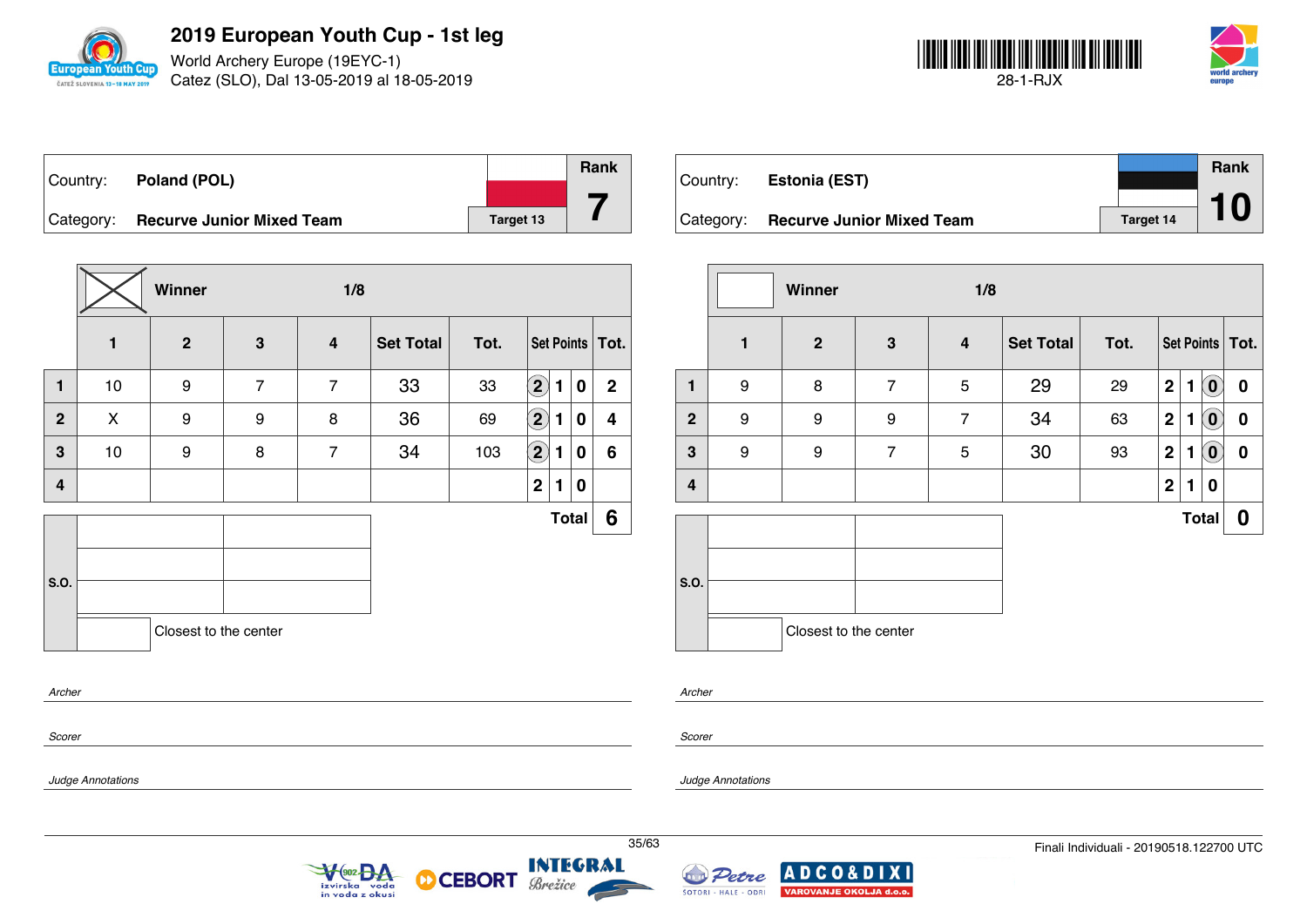

World Archery Europe (19EYC-1) Catez (SLO), Dal 13-05-2019 al 18-05-2019



| Country:  | France (FRA)                     |           | Rank |
|-----------|----------------------------------|-----------|------|
| Category: | <b>Recurve Junior Mixed Team</b> | Target 13 |      |

|              |              | Winner                |   | 1/4                     |                  |      |                            |   |              |                |
|--------------|--------------|-----------------------|---|-------------------------|------------------|------|----------------------------|---|--------------|----------------|
|              | $\mathbf{1}$ | $\mathbf{2}$          | 3 | $\overline{\mathbf{4}}$ | <b>Set Total</b> | Tot. | Set Points   Tot.          |   |              |                |
| $\mathbf{1}$ | 9            | 9                     | 9 | 9                       | 36               | 36   | $\left( \mathbf{2}\right)$ | 1 | $\bf{0}$     | $\overline{2}$ |
| $\mathbf{2}$ | X            | 8                     | 8 | 8                       | 34               | 70   | $\mathbf{2}$               | 1 | 0            | 4              |
| $\mathbf{3}$ | X            | 9                     | 9 | $\overline{7}$          | 35               | 105  | $\bigcirc$                 | 1 | 0            | 6              |
| 4            |              |                       |   |                         |                  |      | $\mathbf{2}$               | 1 | 0            |                |
|              |              |                       |   |                         |                  |      |                            |   | <b>Total</b> | 6              |
|              |              |                       |   |                         |                  |      |                            |   |              |                |
| S.O.         |              |                       |   |                         |                  |      |                            |   |              |                |
|              |              | Closest to the center |   |                         |                  |      |                            |   |              |                |
| Archer       |              |                       |   |                         |                  |      |                            |   |              |                |
|              |              |                       |   |                         |                  |      |                            |   |              |                |

| Country:  | Slovenia (SLO)                   |                  | Rank |
|-----------|----------------------------------|------------------|------|
| Category: | <b>Recurve Junior Mixed Team</b> | <b>Target 14</b> | 8    |

|              |              | <b>Winner</b>         |                | 1/4                     |                  |      |                |   |                            |                   |
|--------------|--------------|-----------------------|----------------|-------------------------|------------------|------|----------------|---|----------------------------|-------------------|
|              | $\mathbf{1}$ | $\mathbf{2}$          | $\mathbf{3}$   | $\overline{\mathbf{4}}$ | <b>Set Total</b> | Tot. |                |   |                            | Set Points   Tot. |
| 1            | 9            | $\overline{7}$        | $\overline{7}$ | $\overline{7}$          | 30               | 30   | $\mathbf 2$    | 1 | $\left( 0\right)$          | $\bf{0}$          |
| $\mathbf{2}$ | 9            | 8                     | $\overline{7}$ | $\overline{\mathbf{4}}$ | 28               | 58   | $\mathbf 2$    | 1 | $\left( \mathbf{0}\right)$ | 0                 |
| 3            | 9            | 9                     | $\overline{7}$ | 6                       | 31               | 89   | $\mathbf 2$    | 1 | $\left( \mathbf{0}\right)$ | $\boldsymbol{0}$  |
| 4            |              |                       |                |                         |                  |      | $\overline{2}$ | 1 | 0                          |                   |
|              |              |                       |                |                         |                  |      |                |   | <b>Total</b>               | 0                 |
| S.O.         |              |                       |                |                         |                  |      |                |   |                            |                   |
|              |              | Closest to the center |                |                         |                  |      |                |   |                            |                   |

*Archer*

*Scorer*

*Judge Annotations*

*Scorer*

*Judge Annotations*





**CEBORT** 

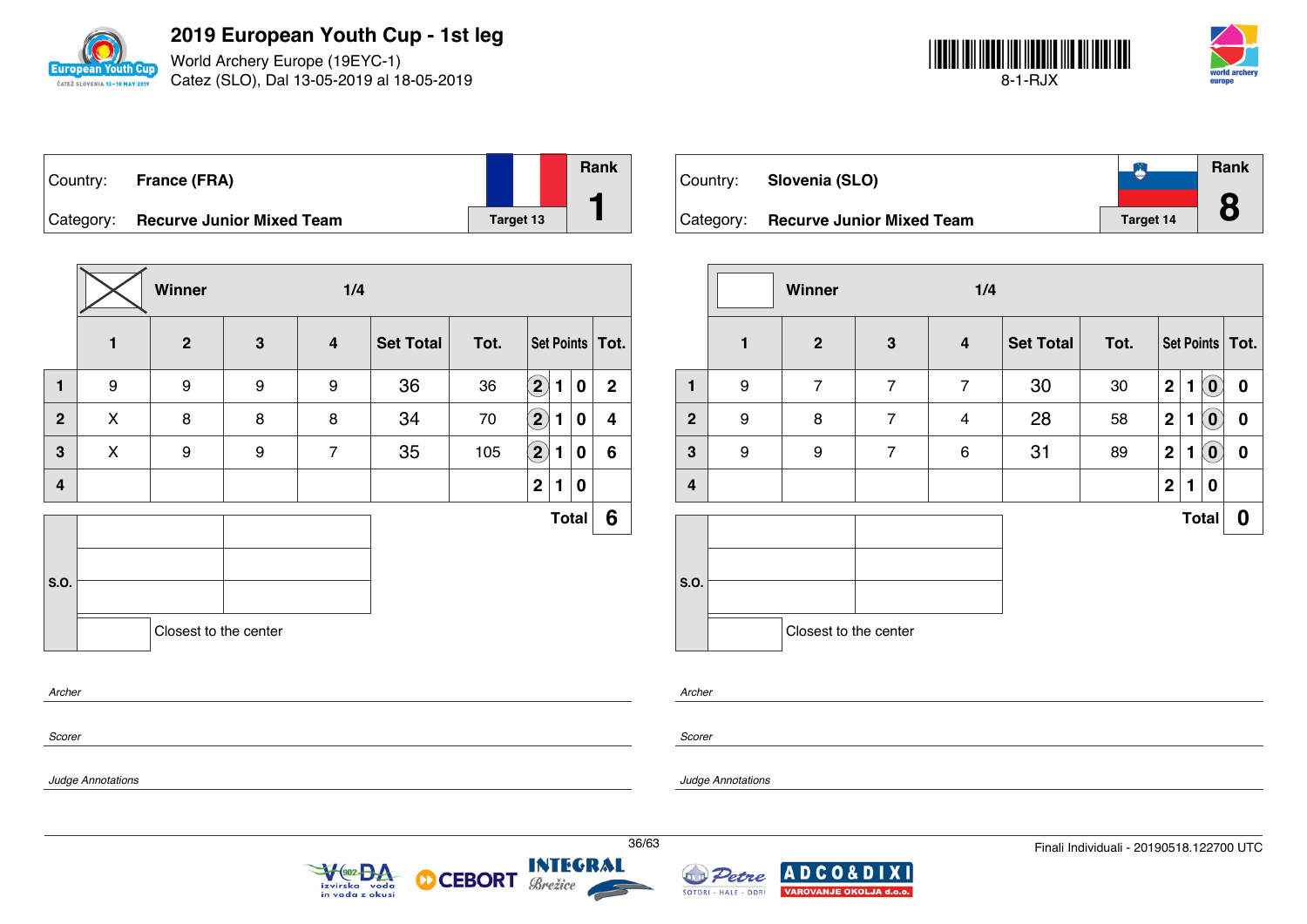

World Archery Europe (19EYC-1) Catez (SLO), Dal 13-05-2019 al 18-05-2019



| Country: _ | <b>Great Britain (GBR)</b>          | <b>No. 7 Rank</b>            |  |
|------------|-------------------------------------|------------------------------|--|
|            | Category: Recurve Junior Mixed Team | $\frac{1}{2}$ 5<br>Target 16 |  |

**Winner 1/4 1 2 3 4 Set Total Tot. Set Points Tot. 1** 9 9 8 8 34 34 **2 1 0 0 2** 9 9 7 M 25 59 **2 1 0 0 3** 9 9 9 7 34 93 **2 1 0 0 4 2 1 0 S.O. Total 0** Closest to the center

| Country:  | Italy (ITA)                      |           | Rank |
|-----------|----------------------------------|-----------|------|
| Category: | <b>Recurve Junior Mixed Team</b> | Target 17 |      |

|                         | Winner<br>1/4 |                       |    |                         |                  |      |                            |                   |   |                |
|-------------------------|---------------|-----------------------|----|-------------------------|------------------|------|----------------------------|-------------------|---|----------------|
|                         | $\mathbf{1}$  | $\overline{2}$        | 3  | $\overline{\mathbf{4}}$ | <b>Set Total</b> | Tot. |                            | Set Points   Tot. |   |                |
| 1                       | 10            | 9                     | 9  | 8                       | 36               | 36   | $\left( \mathbf{2}\right)$ | 1                 | 0 | $\mathbf{2}$   |
| $\overline{2}$          | X             | 10                    | 10 | 8                       | 38               | 74   | $\bf(2)$                   | 1                 | 0 | 4              |
| 3                       | 10            | 9                     | 8  | 8                       | 35               | 109  | $\bf \overline{2}$         | 1                 | 0 | $6\phantom{1}$ |
| $\overline{\mathbf{4}}$ |               |                       |    |                         |                  |      | $\mathbf 2$                | $\mathbf{1}$      | 0 |                |
|                         |               |                       |    |                         |                  |      |                            | <b>Total</b>      |   | 6              |
| S.O.                    |               |                       |    |                         |                  |      |                            |                   |   |                |
|                         |               | Closest to the center |    |                         |                  |      |                            |                   |   |                |

*Archer*

*Scorer*

*Scorer*

*Archer*

*Judge Annotations*

*Judge Annotations*





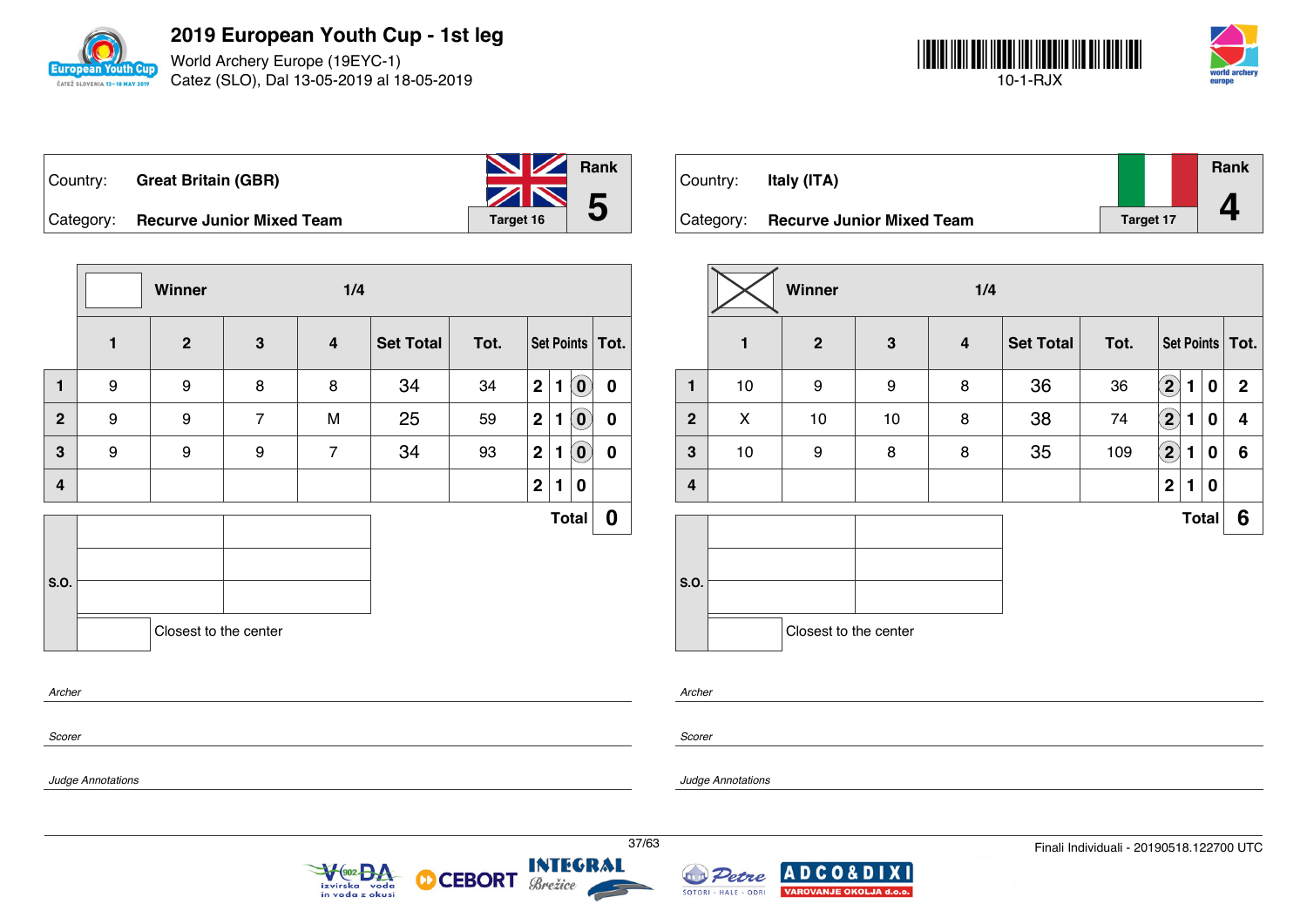

World Archery Europe (19EYC-1) Catez (SLO), Dal 13-05-2019 al 18-05-2019



| Country:  | <b>Russia (RUS)</b>              |                 | Rank |
|-----------|----------------------------------|-----------------|------|
|           |                                  |                 |      |
| Category: | <b>Recurve Junior Mixed Team</b> | <b>Target 2</b> |      |

**Winner 1/4 1 2 3 4 Set Total Tot. Set Points Tot. 1** | 10 | 9 | 8 | 8 | 35 | 35  $\boxed{2}$  **1** | 0 | 2 **2** 9 8 8 8 33 68 **2 1 0 2 3** X 10 9 9 38 106 **2 1 0 4 4** X 9 8 7 34 140 **2 1 0 4 S.O.** 8 9\* **Total 5** Closest to the center *Archer*

| Country:  | Ukraine (UKR)                    |                 | Rank |  |
|-----------|----------------------------------|-----------------|------|--|
| Category: | <b>Recurve Junior Mixed Team</b> | <b>Target 3</b> |      |  |

|              | <b>Winner</b><br>1/4 |                       |              |                |                  |                     |                   |              |                            |              |
|--------------|----------------------|-----------------------|--------------|----------------|------------------|---------------------|-------------------|--------------|----------------------------|--------------|
|              | 1                    | $\overline{2}$        | $\mathbf{3}$ | 4              | <b>Set Total</b> | Tot.                | Set Points   Tot. |              |                            |              |
| 1            | 9                    | 8                     | 8            | 8              | 33               | 33                  | $\mathbf 2$       | $\mathbf{1}$ | $\left( \mathbf{0}\right)$ | 0            |
| $\mathbf{2}$ | 10                   | $\boldsymbol{9}$      | 9            | 8              | 36               | 69                  | $\boxed{2}$       | 1            | $\bf{0}$                   | $\mathbf{2}$ |
| 3            | 9                    | 8                     | 8            | $\overline{7}$ | 32               | 101                 | $\mathbf 2$       | 1            | $\left( \mathbf{0}\right)$ | $\mathbf{2}$ |
| 4            | X                    | $\boldsymbol{9}$      | 8            | 8              | 35               | 136                 | $\left( 2\right)$ | 1            | 0                          | 4            |
|              |                      | 9                     |              | 8              |                  |                     |                   |              | <b>Total</b>               | 4            |
|              |                      |                       |              |                |                  | <b>Signed Total</b> |                   |              |                            | 4            |
| S.O.         |                      |                       |              |                |                  |                     |                   |              |                            |              |
|              |                      | Closest to the center |              |                |                  |                     |                   |              |                            |              |

*Scorer*

*Scorer*

*Archer*

*Judge Annotations*

*Judge Annotations*



**CEBORT** 

**INTEGRAL** Brežice

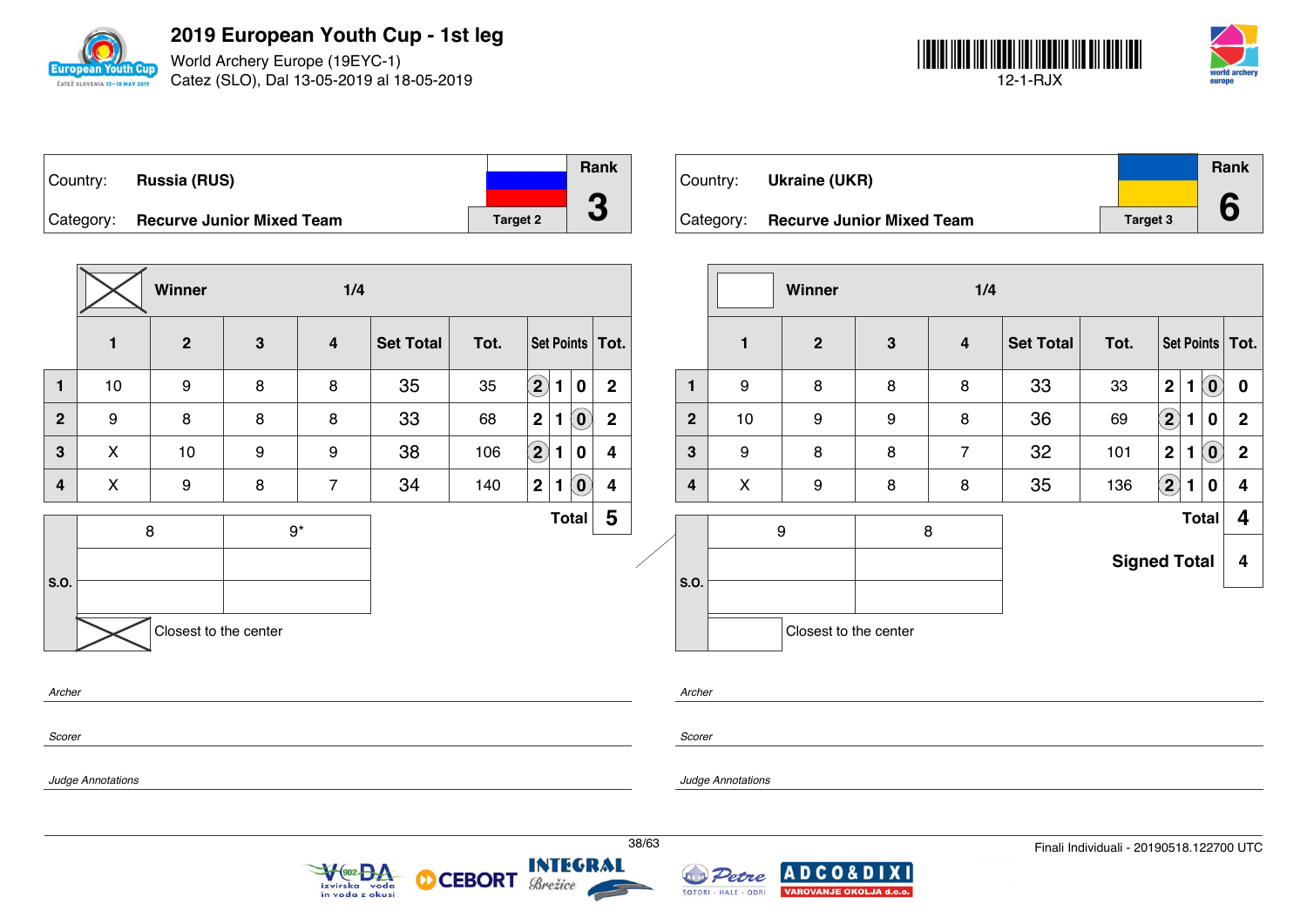

World Archery Europe (19EYC-1) Catez (SLO), Dal 13-05-2019 al 18-05-2019



| Country: Poland (POL)               |           | Rank |
|-------------------------------------|-----------|------|
|                                     |           |      |
| Category: Recurve Junior Mixed Team | Target 22 |      |

|                |              | Winner                |              | 1/4                     |                  |      |                   |                                          |              |
|----------------|--------------|-----------------------|--------------|-------------------------|------------------|------|-------------------|------------------------------------------|--------------|
|                | $\mathbf{1}$ | $\overline{2}$        | $\mathbf{3}$ | $\overline{\mathbf{4}}$ | <b>Set Total</b> | Tot. |                   | Set Points   Tot.                        |              |
| $\mathbf{1}$   | X            | 9                     | 9            | 6                       | 34               | 34   | $\mathbf 2$       | $\mathbf{O}$<br>1                        | $\mathbf 0$  |
| $\overline{2}$ | X            | 8                     | 6            | 6                       | 30               | 64   | 2                 | $\widetilde{\mathbf{0}}$<br>$\mathbf{1}$ | $\mathbf 0$  |
| 3              | 10           | 9                     | 9            | 9                       | 37               | 101  | $\left( 2\right)$ | 1<br>0                                   | $\mathbf{2}$ |
| 4              | 10           | 10                    | 9            | 8                       | 37               | 138  | $\mathbf{2}$      | $\left( 0 \right)$<br>1                  | $\mathbf{2}$ |
|                |              |                       |              |                         |                  |      |                   | <b>Total</b>                             | $\mathbf{2}$ |
|                |              |                       |              |                         |                  |      |                   |                                          |              |
| S.O.           |              |                       |              |                         |                  |      |                   |                                          |              |
|                |              | Closest to the center |              |                         |                  |      |                   |                                          |              |
| Archer         |              |                       |              |                         |                  |      |                   |                                          |              |

| Country: | Germany (GER)                       |                  | Rank |
|----------|-------------------------------------|------------------|------|
|          | Category: Recurve Junior Mixed Team | <b>Target 23</b> |      |

|              |    | Winner                |    | 1/4              |                  |      |                            |              |                            |                   |
|--------------|----|-----------------------|----|------------------|------------------|------|----------------------------|--------------|----------------------------|-------------------|
|              | 1  | $\boldsymbol{2}$      | 3  | $\boldsymbol{4}$ | <b>Set Total</b> | Tot. |                            |              |                            | Set Points   Tot. |
| 1            | 9  | 9                     | 9  | 9                | 36               | 36   | $\left( \mathbf{2}\right)$ | 1            | 0                          | $\mathbf{2}$      |
| $\mathbf{2}$ | X  | X                     | 10 | 9                | 39               | 75   | $\left( \mathbf{2}\right)$ | 1            | 0                          | 4                 |
| 3            | 9  | 9                     | 8  | 8                | 34               | 109  | $\mathbf 2$                | 1            | $\left( \mathbf{0}\right)$ | 4                 |
| 4            | 10 | 10                    | 10 | 9                | 39               | 148  | $\mathbf{2}$               | 1            | 0                          | 6                 |
|              |    |                       |    |                  |                  |      |                            | <b>Total</b> |                            | 6                 |
| S.O.         |    |                       |    |                  |                  |      |                            |              |                            |                   |
|              |    | Closest to the center |    |                  |                  |      |                            |              |                            |                   |

*Scorer*

*Scorer*

*Archer*

*Judge Annotations*

*Judge Annotations*



**CEBORT** 



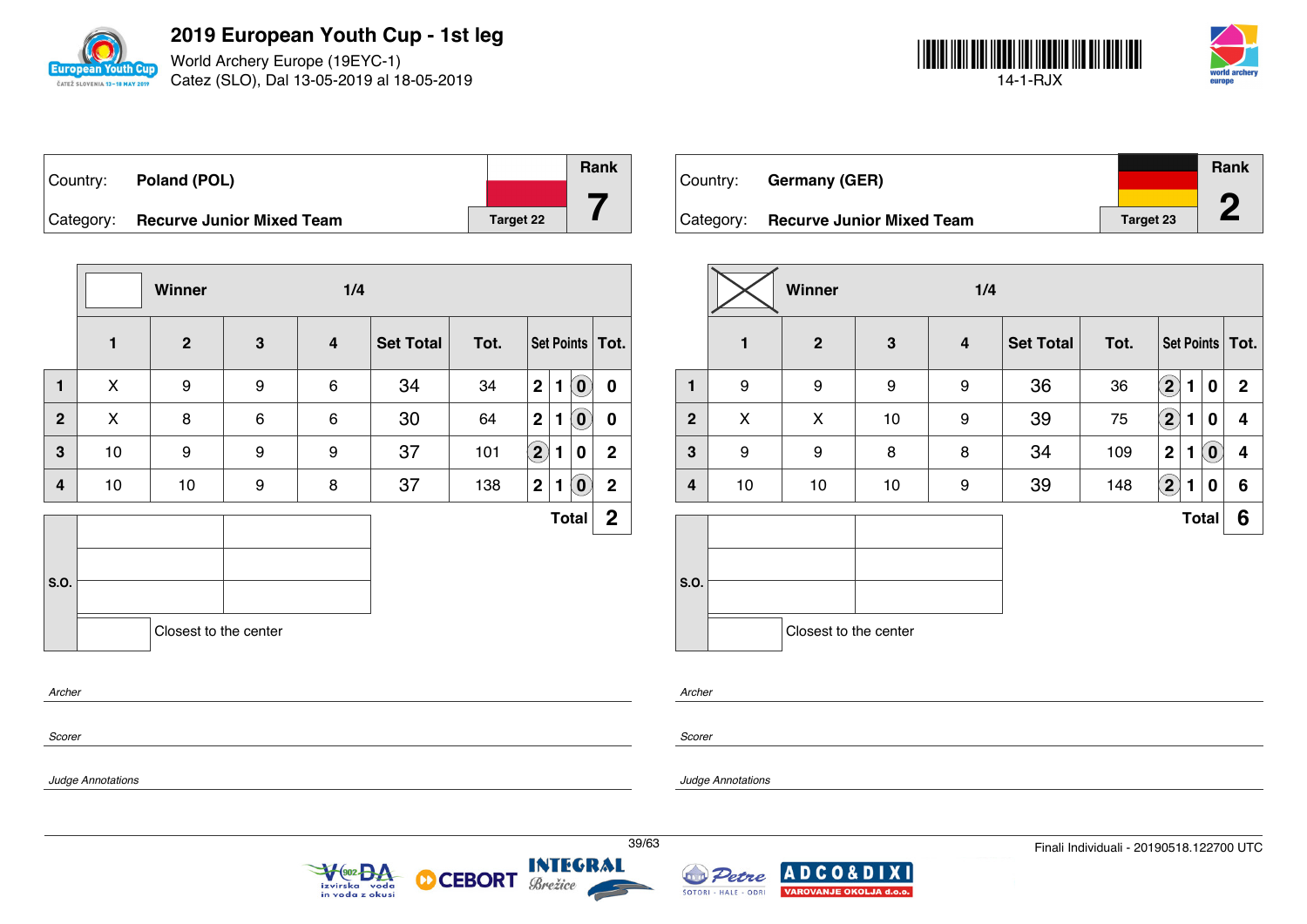

World Archery Europe (19EYC-1) Catez (SLO), Dal 13-05-2019 al 18-05-2019



| Country:  | France (FRA)                     |           | Rank |
|-----------|----------------------------------|-----------|------|
| Category: | <b>Recurve Junior Mixed Team</b> | Target 16 |      |

|                | Winner<br>1/2 |                       |              |                |                  |      |                             |                        |                         |
|----------------|---------------|-----------------------|--------------|----------------|------------------|------|-----------------------------|------------------------|-------------------------|
|                | 1             | $\mathbf{2}$          | $\mathbf{3}$ | 4              | <b>Set Total</b> | Tot. |                             |                        | Set Points   Tot.       |
| 1              | 10            | 9                     | 8            | 8              | 35               | 35   | $\left( 2\right)$<br>1      | 0                      | $\overline{2}$          |
| $\overline{2}$ | 10            | 10                    | 9            | $\overline{7}$ | 36               | 71   | 2(<br>$\bf(1)$              | 0                      | 3                       |
| 3              | 8             | 8                     | 8            | $\overline{7}$ | 31               | 102  | $\mathbf{2}$<br>1           | $\tilde{(\mathbf{0})}$ | $\mathbf 3$             |
| 4              | 9             | 9                     | 9            | 8              | 35               | 137  | $\left( \bf{2}\right)$<br>1 | 0                      | 5                       |
|                |               |                       |              |                |                  |      |                             | <b>Total</b>           | $\overline{\mathbf{5}}$ |
| S.O.           |               | Closest to the center |              |                |                  |      |                             |                        |                         |
| Archer         |               |                       |              |                |                  |      |                             |                        |                         |

 $\sqrt{\frac{902}{94}}$ 

izvirska voda<br>in voda z okusi

**CEBORT** 

Brežice

М

| Country:  | Italy (ITA)                      |                  | Rank |
|-----------|----------------------------------|------------------|------|
| Category: | <b>Recurve Junior Mixed Team</b> | <b>Target 17</b> |      |

|                | Winner<br>1/2 |                       |              |                |                  |      |                   |                         |                            |                   |
|----------------|---------------|-----------------------|--------------|----------------|------------------|------|-------------------|-------------------------|----------------------------|-------------------|
|                | 1             | $\boldsymbol{2}$      | $\mathbf{3}$ | 4              | <b>Set Total</b> | Tot. |                   |                         |                            | Set Points   Tot. |
| $\mathbf{1}$   | X             | 9                     | 8            | $\overline{7}$ | 34               | 34   | $\mathbf 2$       | 1                       | $\left[ \mathbf{0}\right]$ | 0                 |
| $\overline{2}$ | 10            | 9                     | 9            | 8              | 36               | 70   | $\mathbf 2$       | $\overline{\mathbf{1}}$ | 0                          | 1                 |
| 3              | 10            | 9                     | 8            | $\overline{7}$ | 34               | 104  | $\left( 2\right)$ | 1                       | 0                          | $\mathbf 3$       |
| 4              | 9             | 9                     | 8            | 8              | 34               | 138  | $\overline{2}$    | 1                       | $\left[ \mathbf{0}\right]$ | $\mathbf 3$       |
|                |               |                       |              |                |                  |      |                   |                         | <b>Total</b>               | 3                 |
| S.O.           |               | Closest to the center |              |                |                  |      |                   |                         |                            |                   |

*Archer*

*Scorer*

*Scorer*

*Archer*

*Judge Annotations*

*Judge Annotations*



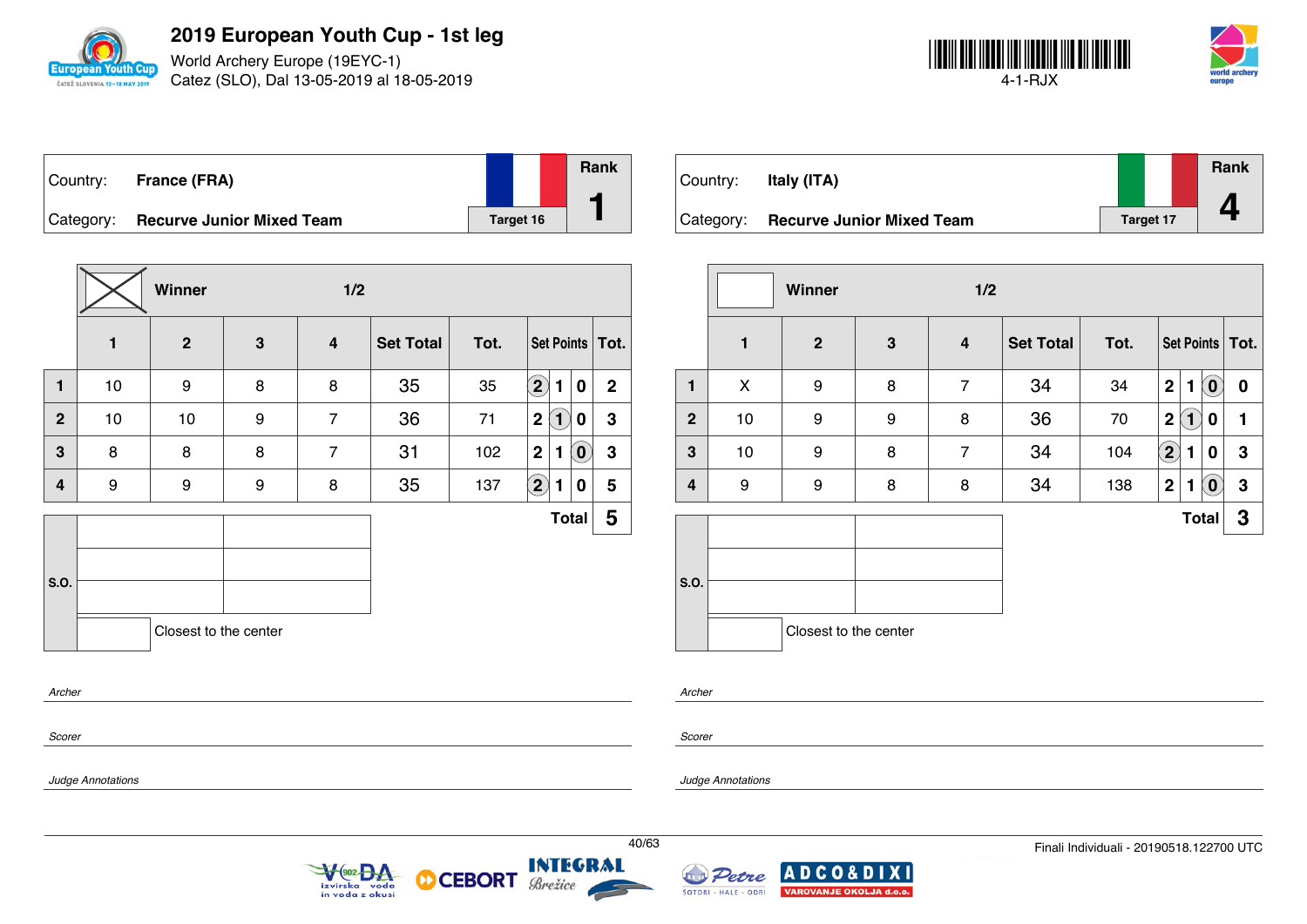

World Archery Europe (19EYC-1) Catez (SLO), Dal 13-05-2019 al 18-05-2019



|          |                                     |           | Rank |
|----------|-------------------------------------|-----------|------|
| Country: | <b>Russia (RUS)</b>                 |           |      |
|          | Category: Recurve Junior Mixed Team | Target 19 |      |

|                |              | Winner                |                         | 1/2                     |                  |      |                |              |                            |                   |
|----------------|--------------|-----------------------|-------------------------|-------------------------|------------------|------|----------------|--------------|----------------------------|-------------------|
|                | $\mathbf{1}$ | $\mathbf{2}$          | $\mathbf{3}$            | $\overline{\mathbf{4}}$ | <b>Set Total</b> | Tot. |                |              |                            | Set Points   Tot. |
| $\mathbf{1}$   | 10           | 10                    | 9                       | M                       | 29               | 29   | $\mathbf{2}$   | 1            | $\left( \mathbf{0}\right)$ | $\mathbf 0$       |
| $\mathbf{2}$   | 9            | 8                     | 6                       | 5                       | 28               | 57   | 2 <sup>1</sup> | $\mathbf{1}$ | $\left( \mathbf{0}\right)$ | $\mathbf 0$       |
| 3              | 10           | 8                     | $\overline{\mathbf{4}}$ | M                       | 22               | 79   | 2 <sup>1</sup> | $\mathbf{1}$ | $\left( \mathbf{0}\right)$ | $\mathbf 0$       |
| $\overline{4}$ |              |                       |                         |                         |                  |      | 2              | 1            | 0                          |                   |
|                |              |                       |                         |                         |                  |      |                |              | <b>Total</b>               | 0                 |
|                |              |                       |                         |                         |                  |      |                |              |                            |                   |
| S.O.           |              |                       |                         |                         |                  |      |                |              |                            |                   |
|                |              | Closest to the center |                         |                         |                  |      |                |              |                            |                   |
| $A$ values     |              |                       |                         |                         |                  |      |                |              |                            |                   |

| Country: | <b>Germany (GER)</b>                |           | Rank |  |
|----------|-------------------------------------|-----------|------|--|
|          | Category: Recurve Junior Mixed Team | Target 20 | T.   |  |

|                |    | Winner                |              | 1/2                     |                  |      |                            |   |              |                         |
|----------------|----|-----------------------|--------------|-------------------------|------------------|------|----------------------------|---|--------------|-------------------------|
|                | 1  | $\overline{2}$        | $\mathbf{3}$ | $\overline{\mathbf{4}}$ | <b>Set Total</b> | Tot. |                            |   |              | Set Points   Tot.       |
| 1              | 10 | 9                     | 9            | 8                       | 36               | 36   | $\boxed{2}$                | 1 | 0            | $\mathbf{2}$            |
| $\overline{2}$ | X  | 10                    | 9            | 8                       | 37               | 73   | $\left( \mathbf{2}\right)$ | 1 | 0            | $\overline{\mathbf{4}}$ |
| $\mathbf{3}$   | 10 | 10                    | 10           | $\overline{7}$          | 37               | 110  | $\left( 2\right)$          | 1 | 0            | $\boldsymbol{6}$        |
| 4              |    |                       |              |                         |                  |      | $\mathbf 2$                | 1 | 0            |                         |
|                |    |                       |              |                         |                  |      |                            |   | <b>Total</b> | 6                       |
| S.O.           |    | Closest to the center |              |                         |                  |      |                            |   |              |                         |

*Archer*

*Scorer*

*Scorer*

*Archer*

*Judge Annotations*

*Judge Annotations*





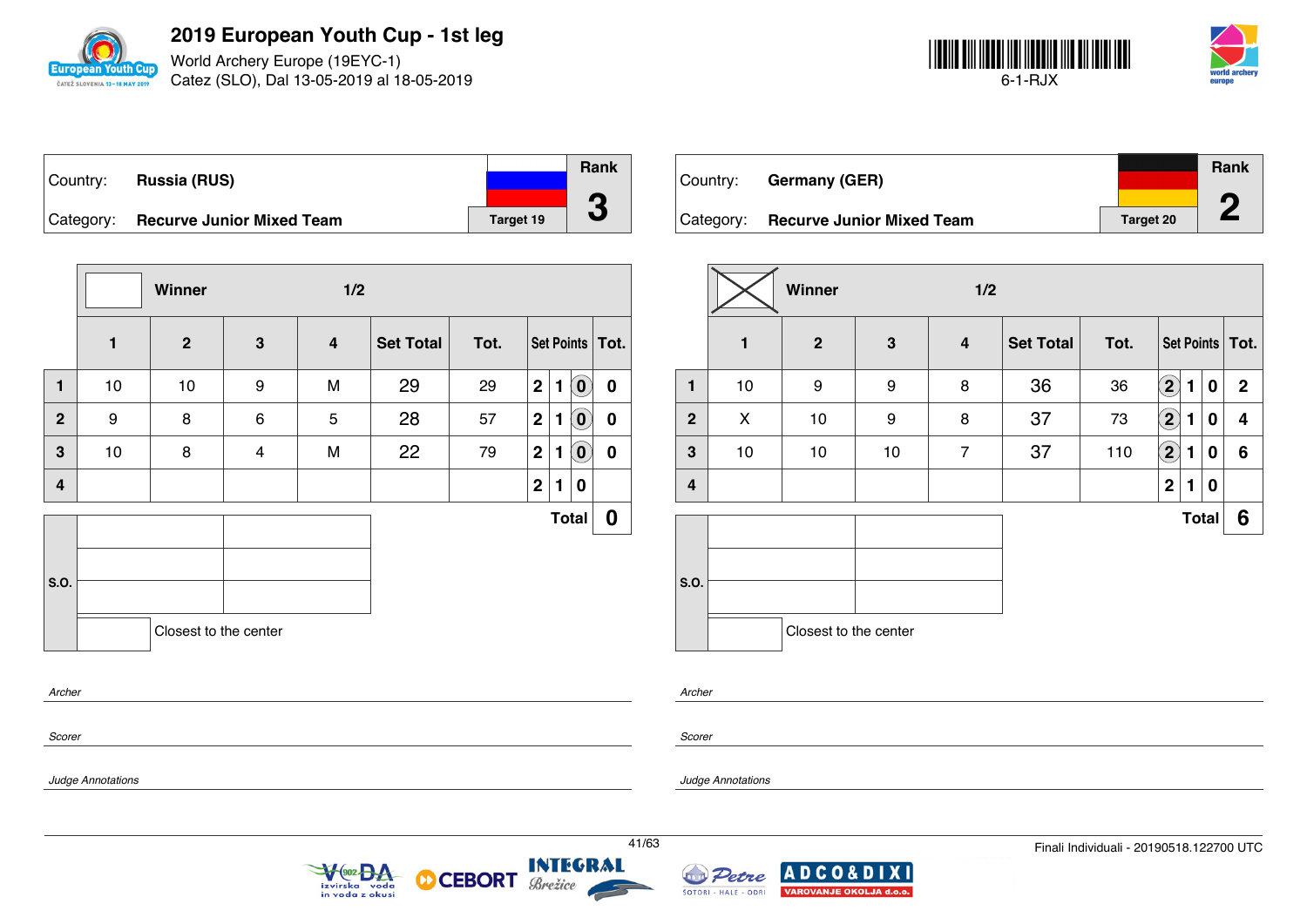

World Archery Europe (19EYC-1) Catez (SLO), Dal 13-05-2019 al 18-05-2019



| Country:  | Italy (ITA)                      |                 | Rank |
|-----------|----------------------------------|-----------------|------|
| Category: | <b>Recurve Junior Mixed Team</b> | <b>Target 1</b> |      |

|                |                | Winner                |   | <b>Bronze</b>           |                  |      |                            |   |              |                   |
|----------------|----------------|-----------------------|---|-------------------------|------------------|------|----------------------------|---|--------------|-------------------|
|                | 1              | $\overline{2}$        | 3 | $\overline{\mathbf{4}}$ | <b>Set Total</b> | Tot. |                            |   |              | Set Points   Tot. |
| $\blacksquare$ | 9              | 8                     | 9 | $\overline{7}$          | 33               | 33   | $\mathbf{2}$               | 1 | 0            | $\mathbf{2}$      |
| $\mathbf{2}$   | $\overline{7}$ | 9                     | 9 | 10                      | 35               | 68   | $\left( \mathbf{2}\right)$ | 1 | 0            | 4                 |
| 3              | 9              | $10$                  | 9 | 10                      | 38               | 106  | $\bf \overline{2}$         | 1 | 0            | 6                 |
| 4              |                |                       |   |                         |                  |      | $\mathbf{2}$               | 1 | 0            |                   |
|                |                |                       |   |                         |                  |      |                            |   | <b>Total</b> | 6                 |
|                |                |                       |   |                         |                  |      |                            |   |              |                   |
| S.O.           |                |                       |   |                         |                  |      |                            |   |              |                   |
|                |                | Closest to the center |   |                         |                  |      |                            |   |              |                   |
| Archer         |                |                       |   |                         |                  |      |                            |   |              |                   |
| Scorer         |                |                       |   |                         |                  |      |                            |   |              |                   |

| Country:  | <b>Russia (RUS)</b>              |                 | <b>Rank</b> |
|-----------|----------------------------------|-----------------|-------------|
|           |                                  |                 | ◚           |
| Category: | <b>Recurve Junior Mixed Team</b> | <b>Target 2</b> | J           |

|              |   | Winner                |                | <b>Bronze</b> |                  |      |                  |   |                            |                   |
|--------------|---|-----------------------|----------------|---------------|------------------|------|------------------|---|----------------------------|-------------------|
|              | 1 | $\overline{2}$        | $\mathbf{3}$   | 4             | <b>Set Total</b> | Tot. |                  |   |                            | Set Points   Tot. |
| 1            | 8 | M                     | 8              | 6             | 22               | 22   | $\boldsymbol{2}$ | 1 | $\left( \mathbf{0}\right)$ | 0                 |
| $\mathbf{2}$ | 6 | 9                     | $\overline{7}$ | 5             | 27               | 49   | $\mathbf 2$      | 1 | $\left( \mathbf{0}\right)$ | $\boldsymbol{0}$  |
| $\mathbf{3}$ | 8 | 8                     | 9              | 9             | 34               | 83   | $\mathbf 2$      | 1 | $\left( \textbf{0}\right)$ | $\boldsymbol{0}$  |
| 4            |   |                       |                |               |                  |      | $\mathbf 2$      | 1 | 0                          |                   |
|              |   |                       |                |               |                  |      |                  |   | <b>Total</b>               | 0                 |
| S.O.         |   |                       |                |               |                  |      |                  |   |                            |                   |
|              |   | Closest to the center |                |               |                  |      |                  |   |                            |                   |

*Archer*

*Scorer*

*Judge Annotations*

*Judge Annotations*



**CEBORT** 

М





**XI**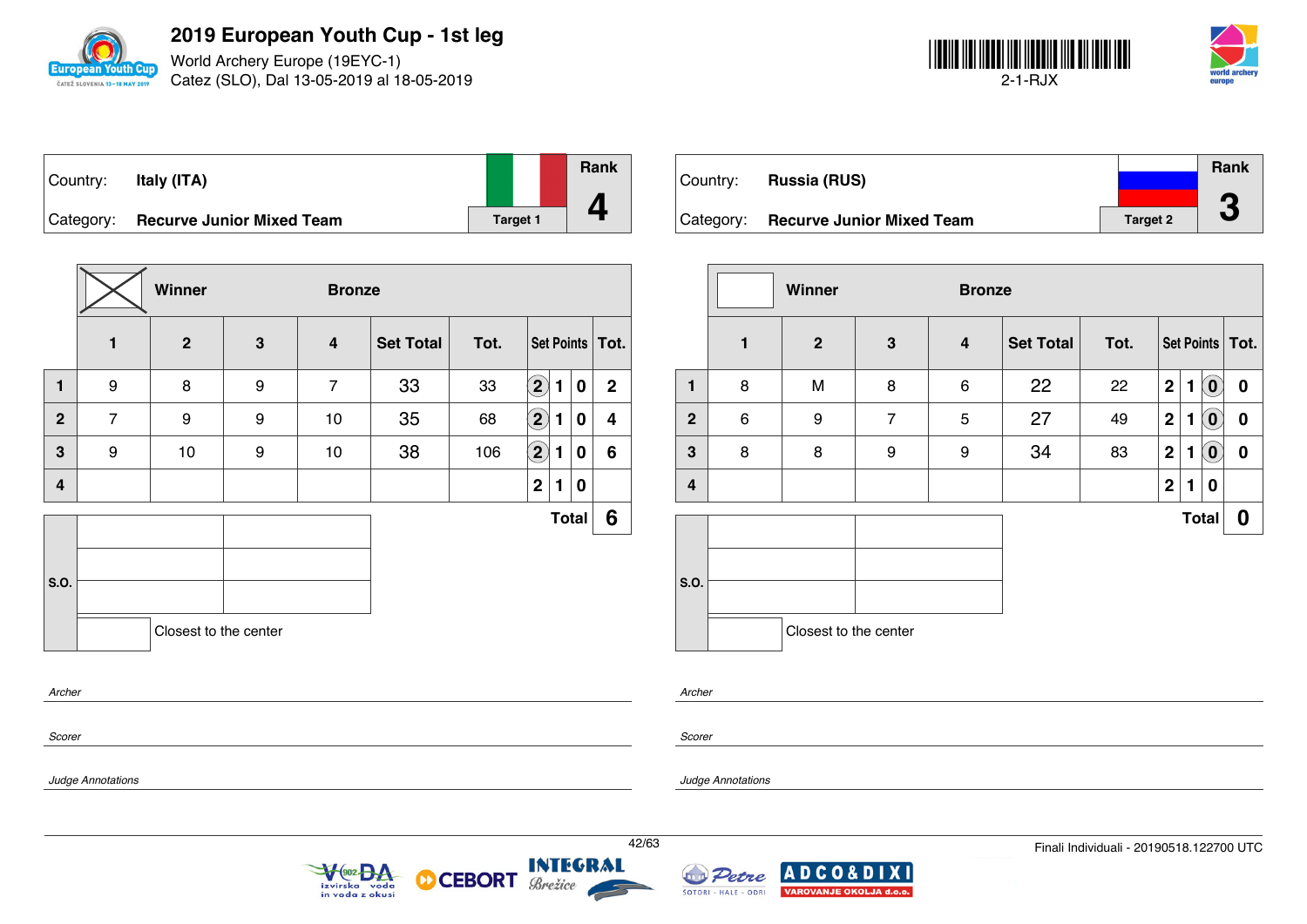

World Archery Europe (19EYC-1) Catez (SLO), Dal 13-05-2019 al 18-05-2019



| Country:  | <b>France (FRA)</b>              |                 | Rank |
|-----------|----------------------------------|-----------------|------|
| Category: | <b>Recurve Junior Mixed Team</b> | <b>Target 1</b> |      |

| ⊧Countrv:   | Germany (GER)                    |          | <b>Rank</b> |  |
|-------------|----------------------------------|----------|-------------|--|
| ' Categorv: | <b>Recurve Junior Mixed Team</b> | Target 2 |             |  |

|                         |                          | Winner                |                | Gold                        |                  |                         |                        |                                                         |                         |       |                |                      | Winner                                            |                | Gold                    |                  |                                          |                      |                                                              |                         |
|-------------------------|--------------------------|-----------------------|----------------|-----------------------------|------------------|-------------------------|------------------------|---------------------------------------------------------|-------------------------|-------|----------------|----------------------|---------------------------------------------------|----------------|-------------------------|------------------|------------------------------------------|----------------------|--------------------------------------------------------------|-------------------------|
|                         | $\mathbf{1}$             | $\overline{2}$        | $\mathbf{3}$   | $\overline{\mathbf{4}}$     | <b>Set Total</b> | Tot.                    |                        |                                                         | Set Points   Tot.       |       |                | 1                    | $\overline{2}$                                    | $3\phantom{a}$ | $\overline{\mathbf{4}}$ | <b>Set Total</b> | Tot.                                     |                      |                                                              | Set Points   Tot.       |
| $\mathbf{1}$            | 9                        | 8                     | 9              | 8                           | 34               | 34                      | $\bigcircled{2}$       | 1 0                                                     | $\overline{2}$          |       | $\mathbf{1}$   | 6                    | 10                                                | 9              | M                       | 25               | 25                                       | 2                    | $\left( \begin{matrix} \textbf{0} \end{matrix} \right)$<br>1 | $\mathbf 0$             |
| $\overline{2}$          | 8                        | 9                     | $\overline{7}$ | 9                           | 33               | 67                      | 2 <br>1                | $\left( \textbf{0} \right)$                             | $\overline{2}$          |       | $\overline{2}$ | 8                    | 10                                                | 8              | 10                      | 36               | 61                                       | $\Large{\textbf{2}}$ | 1<br>$\bf{0}$                                                | $\overline{2}$          |
| $\mathbf{3}$            | 9                        | 9                     | 10             | $\overline{7}$              | 35               | 102                     | $\bigcirc \!\! 2$<br>1 | $\mathbf 0$                                             | 4                       |       | $\mathbf{3}$   | 8                    | 8                                                 | 9              | $\overline{7}$          | 32               | 93                                       | 2 <sup>1</sup>       | $\left( \widehat{\mathbf{0}}\right)$<br>1                    | $\overline{2}$          |
| $\overline{\mathbf{4}}$ | 9                        | 9                     | 8              | 9                           | 35               | 137                     | 2 1                    | $\left( \begin{matrix} \textbf{0} \end{matrix} \right)$ | 4                       |       | 4              | 9                    | 10                                                | 10             | 9                       | 38               | 131                                      | $\Large{\textbf{2}}$ | $\mathbf 0$<br>1                                             | $\overline{\mathbf{4}}$ |
|                         |                          | 9                     | 10             |                             |                  |                         |                        | Total                                                   | $\overline{\mathbf{5}}$ |       |                |                      | 8                                                 |                | 10                      |                  |                                          |                      | <b>Total</b>                                                 | $\boldsymbol{4}$        |
| S.O.                    |                          |                       |                |                             |                  |                         |                        |                                                         |                         |       | S.O.           |                      |                                                   |                |                         |                  | <b>Signed Total</b>                      |                      |                                                              | $\overline{\mathbf{4}}$ |
|                         |                          | Closest to the center |                |                             |                  |                         |                        |                                                         |                         |       |                |                      | Closest to the center                             |                |                         |                  |                                          |                      |                                                              |                         |
| Archer                  |                          |                       |                |                             |                  |                         |                        |                                                         |                         |       | Archer         |                      |                                                   |                |                         |                  |                                          |                      |                                                              |                         |
| Scorer                  |                          |                       |                |                             |                  |                         |                        |                                                         |                         |       | Scorer         |                      |                                                   |                |                         |                  |                                          |                      |                                                              |                         |
|                         | <b>Judge Annotations</b> |                       |                |                             |                  |                         |                        |                                                         |                         |       |                | Judge Annotations    |                                                   |                |                         |                  |                                          |                      |                                                              |                         |
|                         |                          |                       |                | V 902 DA<br>in voda z okusi |                  | <b>O CEBORT Brezice</b> |                        |                                                         |                         | 43/63 |                | ŠOTORI - HALE - ODRI | Petre ADCO&DIXI<br><b>VAROVANJE OKOLJA d.o.o.</b> |                |                         |                  | Finali Individuali - 20190518.122700 UTC |                      |                                                              |                         |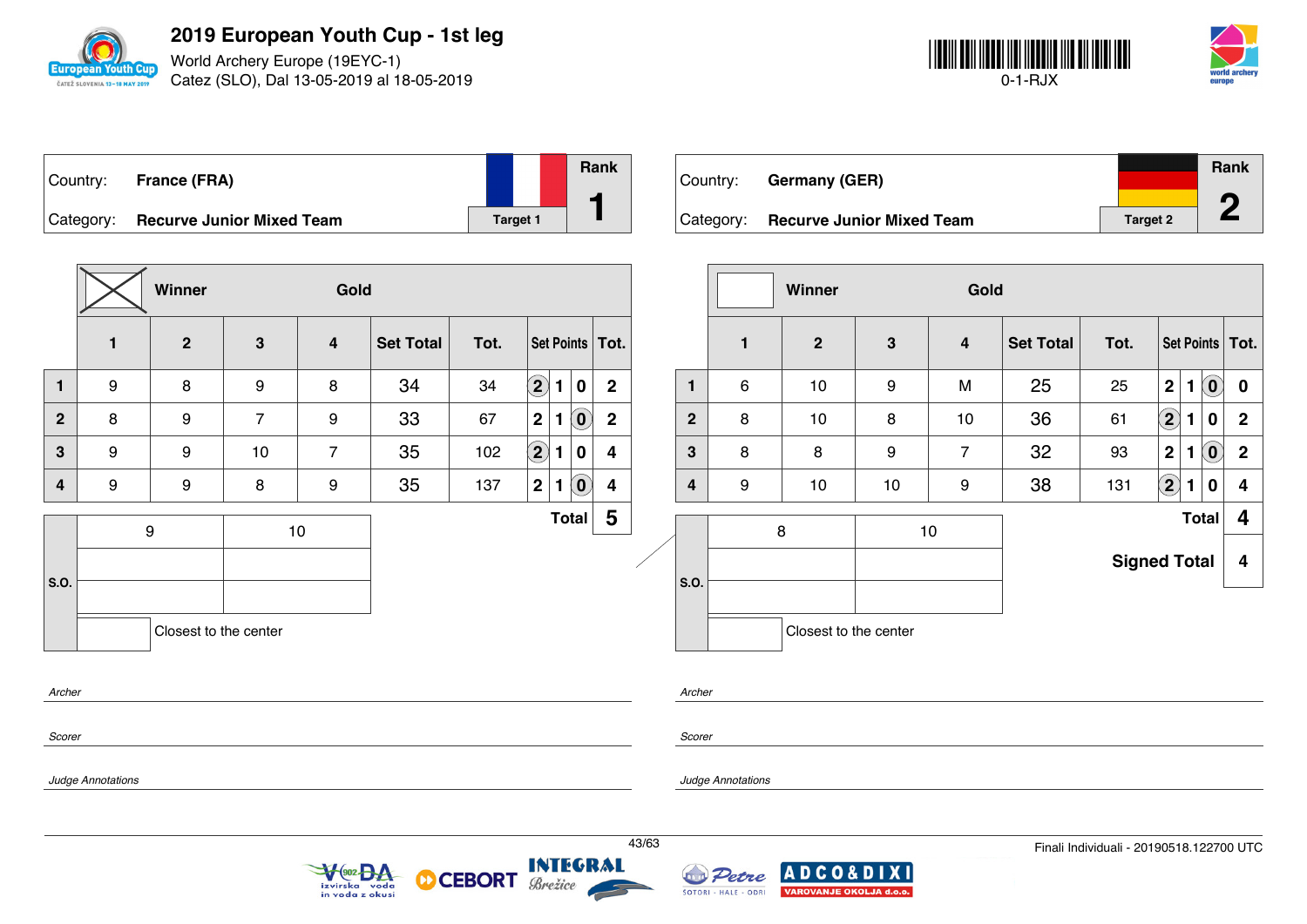

World Archery Europe (19EYC-1) Catez (SLO), Dal 13-05-2019 al 18-05-2019



| Country: Croatia (CRO)             |                 | <b>Rank</b> |
|------------------------------------|-----------------|-------------|
| Category: Recurve Cadet Mixed Team | <b>Target 7</b> |             |

|                |                | Winner                |                | 1/8                     |                  |      |                |              |                             |                   |
|----------------|----------------|-----------------------|----------------|-------------------------|------------------|------|----------------|--------------|-----------------------------|-------------------|
|                | $\blacksquare$ | $\mathbf{2}$          | 3              | $\overline{\mathbf{4}}$ | <b>Set Total</b> | Tot. |                |              |                             | Set Points   Tot. |
| $\blacksquare$ | 9              | 8                     | $\overline{7}$ | $\overline{7}$          | 31               | 31   | 2 <sup>1</sup> | $\mathbf{1}$ | $\left( \textbf{0} \right)$ | $\mathbf 0$       |
| $\overline{2}$ | 9              | 8                     | 8              | $\overline{7}$          | 32               | 63   | 2              | $\mathbf{1}$ | $\left( \mathbf{0}\right)$  | $\boldsymbol{0}$  |
| 3              | 9              | 8                     | 8              | $\overline{7}$          | 32               | 95   | $\boxed{2}$    | 1            | 0                           | $\mathbf{2}$      |
| $\overline{4}$ | X              | 10                    | 8              | 1                       | 29               | 124  | $\mathbf{2}$   | 1            | $\boxed{0}$                 | $\overline{2}$    |
|                |                |                       |                |                         |                  |      |                |              | <b>Total</b>                | 2 <sup>1</sup>    |
| S.O.           |                | Closest to the center |                |                         |                  |      |                |              |                             |                   |
| Archer         |                |                       |                |                         |                  |      |                |              |                             |                   |

 $\sqrt{\frac{902}{2}}$ 

izvirska voda<br>in voda z okusi

| Country:  | Greece (GRE)                    |                 | Rank |
|-----------|---------------------------------|-----------------|------|
|           |                                 |                 |      |
| Category: | <b>Recurve Cadet Mixed Team</b> | <b>Target 8</b> |      |

|                |    | Winner                |              | 1/8                     |                  |      |                   |   |                            |                   |
|----------------|----|-----------------------|--------------|-------------------------|------------------|------|-------------------|---|----------------------------|-------------------|
|                | 1  | $\overline{2}$        | $\mathbf{3}$ | 4                       | <b>Set Total</b> | Tot. |                   |   |                            | Set Points   Tot. |
| $\mathbf{1}$   | 9  | 9                     | 8            | 8                       | 34               | 34   | $\mathbf{2}$      | 1 | $\mathbf 0$                | $\mathbf{2}$      |
| $\overline{2}$ | 10 | 10                    | 9            | $\overline{7}$          | 36               | 70   | $\left( 2\right)$ | 1 | 0                          | 4                 |
| 3              | 9  | 8                     | 8            | $\overline{\mathbf{4}}$ | 29               | 99   | $\mathbf 2$       | 1 | $\left( \mathbf{0}\right)$ | 4                 |
| 4              | 10 | 10                    | 9            | 9                       | 38               | 137  | $\left( 2\right)$ | 1 | 0                          | 6                 |
|                |    |                       |              |                         |                  |      |                   |   | <b>Total</b>               | 6                 |
| S.O.           |    | Closest to the center |              |                         |                  |      |                   |   |                            |                   |

*Scorer*

*Scorer*

*Archer*

*Judge Annotations*

*Judge Annotations*



**INTEGRAL** 

Brežice

**CEBORT** 

D

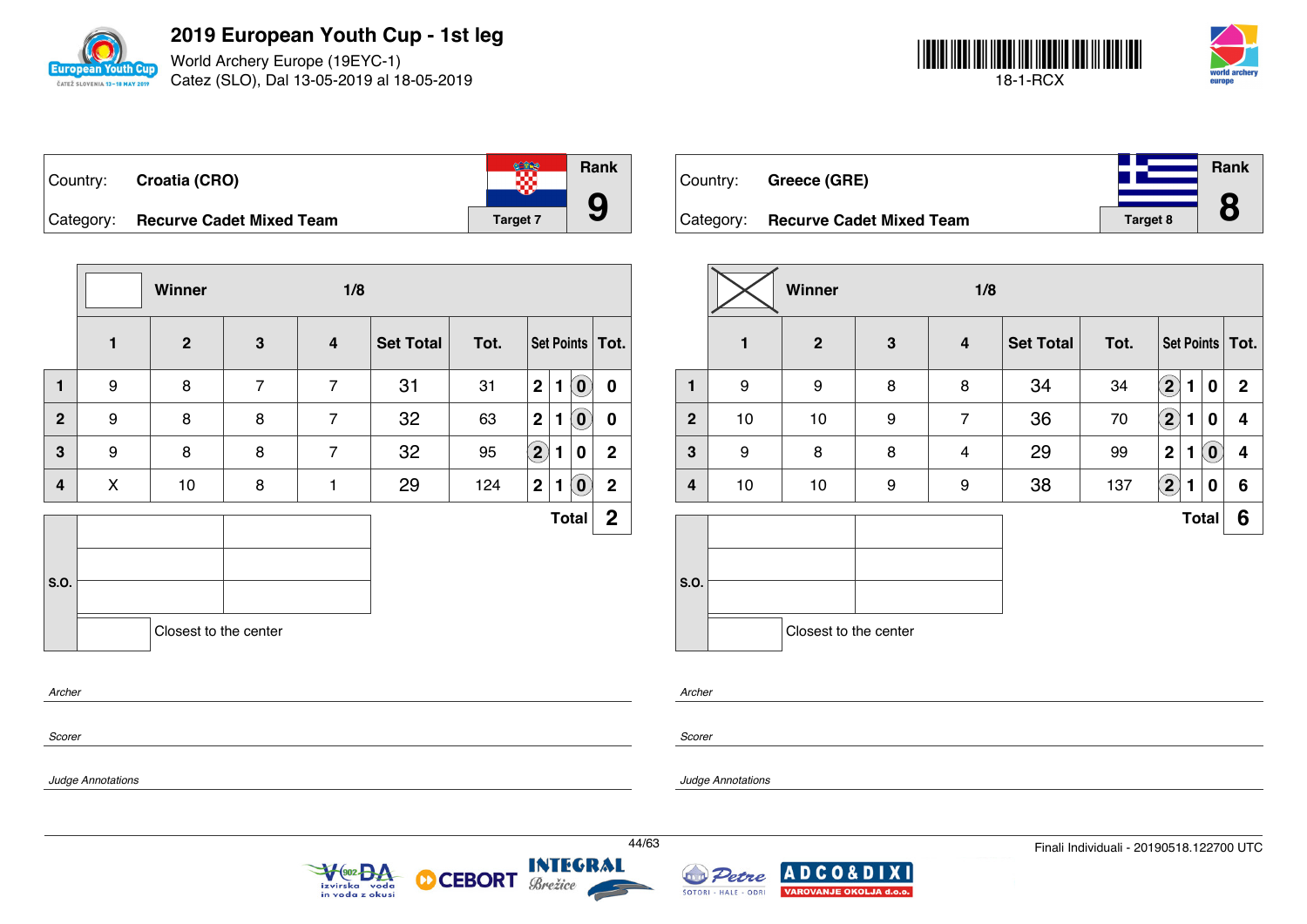

World Archery Europe (19EYC-1) Catez (SLO), Dal 13-05-2019 al 18-05-2019



| Country:  | Poland (POL)                    |           | <b>Rank</b>  |
|-----------|---------------------------------|-----------|--------------|
|           |                                 |           |              |
| Category: | <b>Recurve Cadet Mixed Team</b> | Target 10 | $\mathbf{D}$ |

|                |              | Winner                |              | 1/8                     |                  |      |                   |              |                            |                   |
|----------------|--------------|-----------------------|--------------|-------------------------|------------------|------|-------------------|--------------|----------------------------|-------------------|
|                | $\mathbf{1}$ | $\overline{2}$        | $\mathbf{3}$ | $\overline{\mathbf{4}}$ | <b>Set Total</b> | Tot. |                   |              |                            | Set Points   Tot. |
| $\mathbf{1}$   | 9            | 9                     | 8            | 8                       | 34               | 34   | 2                 | $\mathbf{1}$ | $\left( \mathbf{0}\right)$ | $\mathbf 0$       |
| $\overline{2}$ | 9            | 8                     | 8            | $\overline{7}$          | 32               | 66   | $\mathbf 2$       | 1            | $\mathbf{0}$               | $\boldsymbol{0}$  |
| 3              | 9            | 9                     | 9            | $\overline{7}$          | 34               | 100  | $\left( 2\right)$ | 1            | 0                          | $\mathbf 2$       |
| 4              | 9            | 9                     | 8            | $\overline{7}$          | 33               | 133  | 2                 | $\boxed{1}$  | 0                          | 3                 |
|                |              |                       |              |                         |                  |      |                   |              | <b>Total</b>               | $\mathbf 3$       |
| S.O.           |              |                       |              |                         |                  |      |                   |              |                            |                   |
|                |              | Closest to the center |              |                         |                  |      |                   |              |                            |                   |
| Archer         |              |                       |              |                         |                  |      |                   |              |                            |                   |

| Country:  | Slovakia (SVK)                  | EЗ        | <b>Rank</b> |
|-----------|---------------------------------|-----------|-------------|
| Category: | <b>Recurve Cadet Mixed Team</b> | Target 11 |             |

|                |                  | Winner                |                | 1/8                     |                  |      |                                    |                            |             |  |  |  |  |
|----------------|------------------|-----------------------|----------------|-------------------------|------------------|------|------------------------------------|----------------------------|-------------|--|--|--|--|
|                | $\mathbf{1}$     | $\mathbf{2}$          | $\mathbf{3}$   | $\overline{\mathbf{4}}$ | <b>Set Total</b> | Tot. | Set Points   Tot.                  |                            |             |  |  |  |  |
| 1              | $\boldsymbol{9}$ | 9                     | 9              | 9                       | 36               | 36   | $\left( \mathbf{2}\right)$<br>1    | $\mathbf 0$                | $\mathbf 2$ |  |  |  |  |
| $\overline{2}$ | 9                | 9                     | 9              | 8                       | 35               | 71   | $\left( \mathbf{2}\right)$<br>1    | 0                          | 4           |  |  |  |  |
| 3              | 8                | 8                     | $\overline{7}$ | 6                       | 29               | 100  | $\mathbf 2$<br>1                   | $\left( \mathbf{0}\right)$ | 4           |  |  |  |  |
| 4              | 9                | 8                     | 8              | 8                       | 33               | 133  | $\boldsymbol{2}$<br>$\blacksquare$ | 0                          | 5           |  |  |  |  |
|                |                  |                       |                |                         |                  |      |                                    | <b>Total</b>               | 5           |  |  |  |  |
| S.O.           |                  |                       |                |                         |                  |      |                                    |                            |             |  |  |  |  |
|                |                  | Closest to the center |                |                         |                  |      |                                    |                            |             |  |  |  |  |

*Archer*

*Scorer*

*Judge Annotations*

*Scorer*

*Judge Annotations*



**CEBORT** 



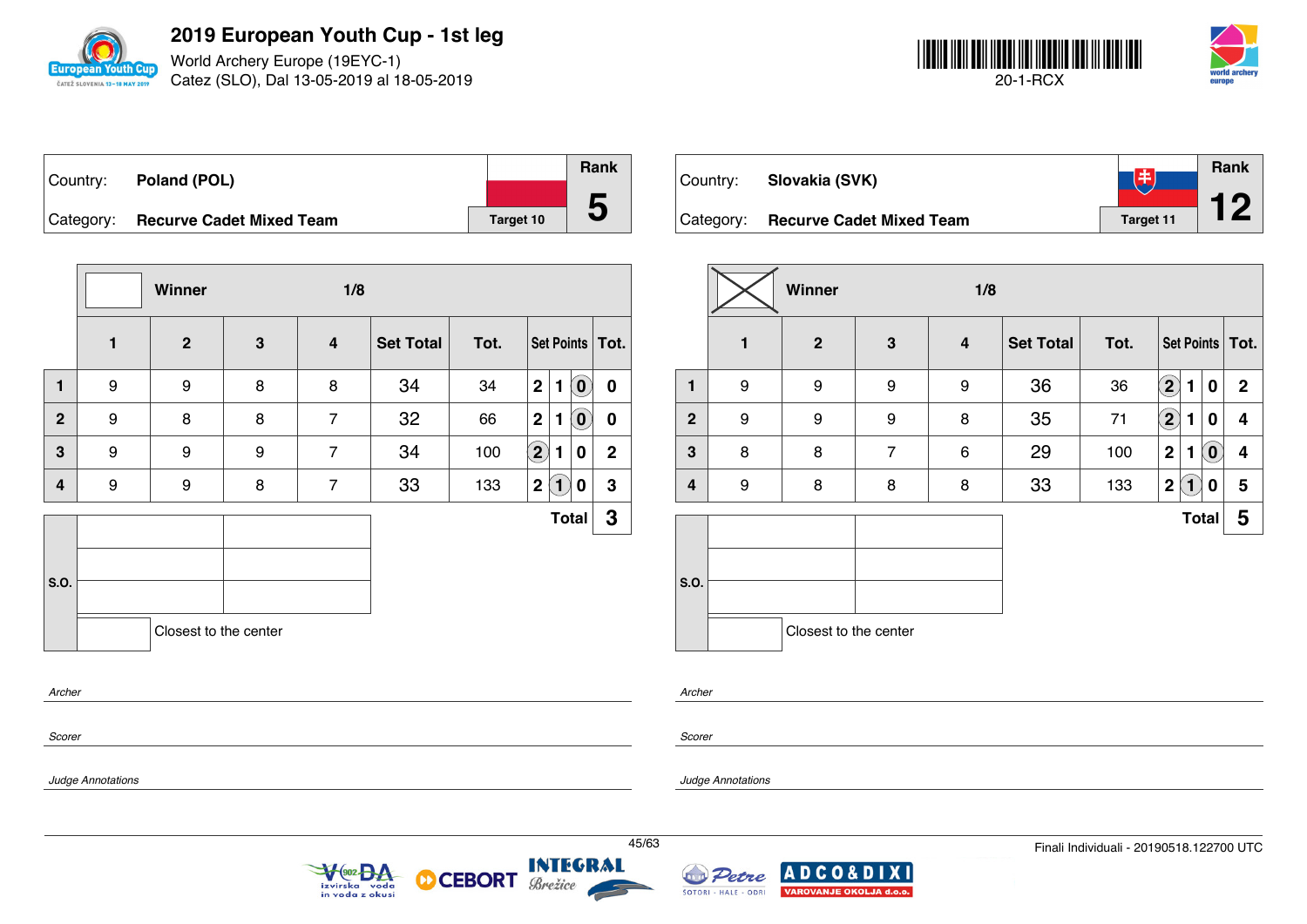

World Archery Europe (19EYC-1) Catez (SLO), Dal 13-05-2019 al 18-05-2019



|  | Country: Slovenia (SLO)            |                 | <b>Rank</b> |
|--|------------------------------------|-----------------|-------------|
|  | Category: Recurve Cadet Mixed Team | <b>Target 2</b> |             |

|                |                  | Winner                |              | 1/8                     |                  |      |                         |              |                            |                   |
|----------------|------------------|-----------------------|--------------|-------------------------|------------------|------|-------------------------|--------------|----------------------------|-------------------|
|                | $\blacksquare$   | $\overline{2}$        | $\mathbf{3}$ | $\overline{\mathbf{4}}$ | <b>Set Total</b> | Tot. |                         |              |                            | Set Points   Tot. |
| $\blacksquare$ | $\boldsymbol{9}$ | 9                     | 8            | $\overline{7}$          | 33               | 33   | 2                       | $\boxed{1}$  | 0                          | 1                 |
| $\overline{2}$ | 9                | 8                     | 8            | 8                       | 33               | 66   | 2                       | $\mathbf{1}$ | $\tilde{\mathbf{0}}$       | 1                 |
| 3              | 9                | 9                     | 9            | 5                       | 32               | 98   | 2 <sup>1</sup>          | 1            | $\left( \mathbf{0}\right)$ | 1                 |
| 4              |                  |                       |              |                         |                  |      | $\overline{\mathbf{2}}$ | 1            | 0                          |                   |
|                |                  |                       |              |                         |                  |      |                         |              | <b>Total</b>               | 1                 |
|                |                  |                       |              |                         |                  |      |                         |              |                            |                   |
| S.O.           |                  |                       |              |                         |                  |      |                         |              |                            |                   |
|                |                  | Closest to the center |              |                         |                  |      |                         |              |                            |                   |
| Archer         |                  |                       |              |                         |                  |      |                         |              |                            |                   |

| Country:  | Ukraine (UKR)                   |                 | Rank |
|-----------|---------------------------------|-----------------|------|
| Category: | <b>Recurve Cadet Mixed Team</b> | <b>Target 3</b> |      |

|              |      | Winner                |              | 1/8            |                  |      |                   |              |   |                   |  |  |
|--------------|------|-----------------------|--------------|----------------|------------------|------|-------------------|--------------|---|-------------------|--|--|
|              | 1    | $\mathbf{2}$          | $\mathbf{3}$ | 4              | <b>Set Total</b> | Tot. |                   |              |   | Set Points   Tot. |  |  |
| 1            | 10   | 8                     | 8            | $\overline{7}$ | 33               | 33   | $\mathbf 2$       | $\ket{1}$    | 0 | 1                 |  |  |
| $\mathbf{2}$ | 10   | 9                     | 9            | 9              | 37               | 70   | $\mathbf{2}$      | 1            | 0 | $\mathbf 3$       |  |  |
| 3            | $10$ | 9                     | 9            | 9              | 37               | 107  | $\left( 2\right)$ | 1            | 0 | 5                 |  |  |
| 4            |      |                       |              |                |                  |      | $\mathbf 2$       | 1            | 0 |                   |  |  |
|              |      |                       |              |                |                  |      |                   | <b>Total</b> |   | 5                 |  |  |
|              |      |                       |              |                |                  |      |                   |              |   |                   |  |  |
| S.O.         |      |                       |              |                |                  |      |                   |              |   |                   |  |  |
|              |      | Closest to the center |              |                |                  |      |                   |              |   |                   |  |  |

*Archer*

*Scorer*

*Judge Annotations*

*Scorer*

*Judge Annotations*



**CEBORT** 

М





**XI**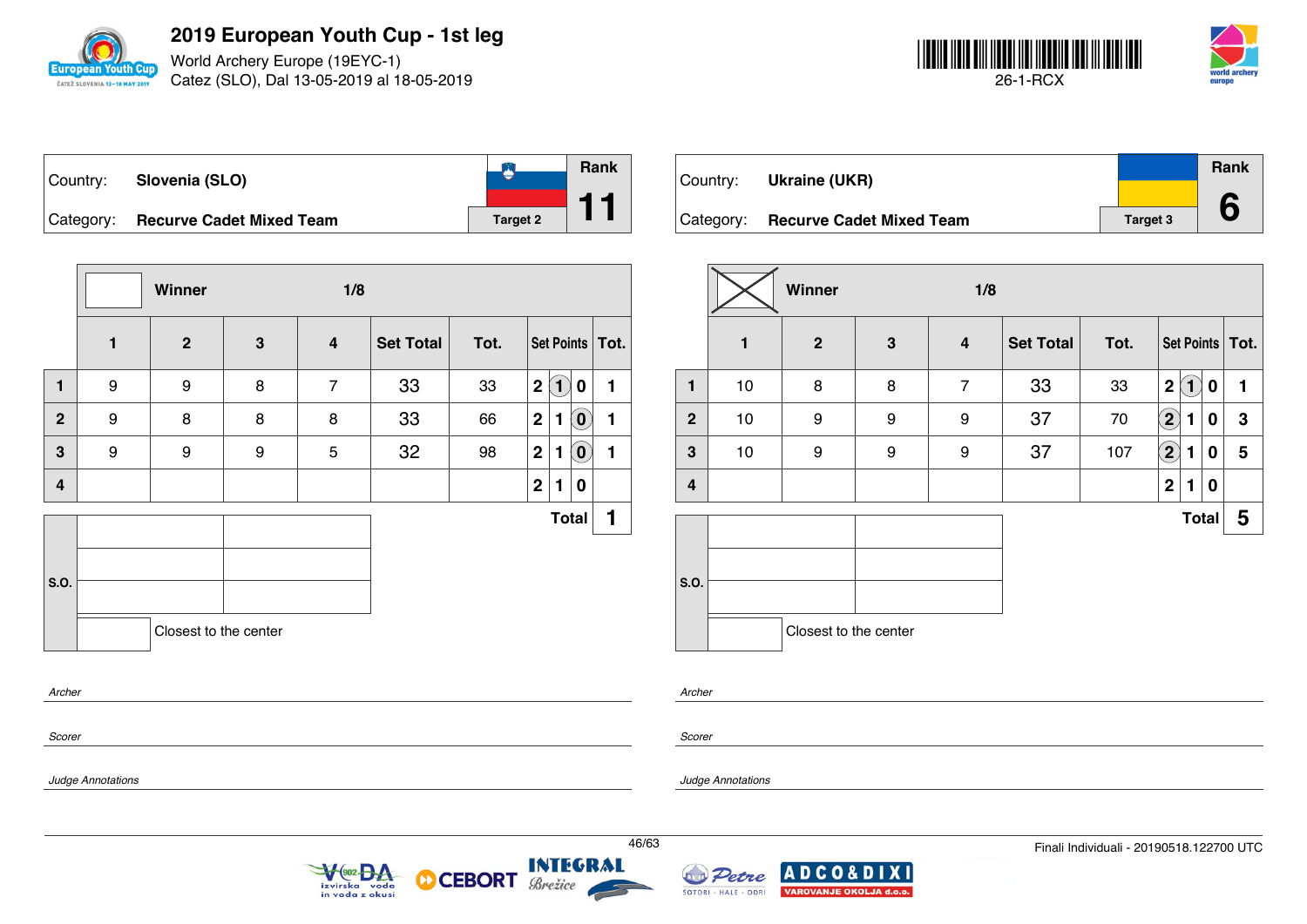

World Archery Europe (19EYC-1) Catez (SLO), Dal 13-05-2019 al 18-05-2019



| Country: | Italy (ITA)                        |           |  |
|----------|------------------------------------|-----------|--|
|          | Category: Recurve Cadet Mixed Team | Target 16 |  |

|              |    | Winner                |   | 1/8            |                  |      |                         |   |              |                   |
|--------------|----|-----------------------|---|----------------|------------------|------|-------------------------|---|--------------|-------------------|
|              | 1  | $\overline{2}$        | 3 | 4              | <b>Set Total</b> | Tot. |                         |   |              | Set Points   Tot. |
| $\mathbf{1}$ | 10 | 8                     | 8 | 5              | 31               | 31   | $\overline{\mathbf{2}}$ | 1 | $\mathbf{O}$ | $\mathbf 0$       |
| $\mathbf{2}$ | X  | 10                    | 9 | 8              | 37               | 68   | $\boxed{2}$             | 1 | 0            | $\mathbf{2}$      |
| 3            | 9  | 9                     | 9 | 8              | 35               | 103  | $\bf \overline{2}$      | 1 | 0            | 4                 |
| 4            | X  | 9                     | 8 | $\overline{7}$ | 34               | 137  | $\left( \bf{2}\right)$  | 1 | 0            | 6                 |
|              |    |                       |   |                |                  |      |                         |   | <b>Total</b> | 6                 |
|              |    |                       |   |                |                  |      |                         |   |              |                   |
| S.O.         |    |                       |   |                |                  |      |                         |   |              |                   |
|              |    | Closest to the center |   |                |                  |      |                         |   |              |                   |
| Archer       |    |                       |   |                |                  |      |                         |   |              |                   |

 $\sqrt{\frac{602}{2}}$ 

izvirska voda<br>in voda z okusi

**CEBORT** 

D

| Country:  | Romania (ROU)                   |                  | Rank |
|-----------|---------------------------------|------------------|------|
| Category: | <b>Recurve Cadet Mixed Team</b> | <b>Target 17</b> |      |

|              |              | Winner                |                | 1/8                     |                  |      |                            |   |                            |                   |  |  |  |
|--------------|--------------|-----------------------|----------------|-------------------------|------------------|------|----------------------------|---|----------------------------|-------------------|--|--|--|
|              | $\mathbf{1}$ | $\mathbf{2}$          | 3              | $\overline{\mathbf{4}}$ | <b>Set Total</b> | Tot. |                            |   |                            | Set Points   Tot. |  |  |  |
| 1            | X            | 10                    | 8              | $\overline{7}$          | 35               | 35   | $\left( \mathbf{2}\right)$ | 1 | $\bf{0}$                   | $\mathbf{2}$      |  |  |  |
| $\mathbf{2}$ | 9            | 8                     | 8              | $\overline{7}$          | 32               | 67   | $\mathbf 2$                | 1 | $\left( \mathbf{0}\right)$ | $\mathbf 2$       |  |  |  |
| $\mathbf 3$  | 10           | 9                     | $\overline{7}$ | 5                       | 31               | 98   | $\mathbf 2$                | 1 | $\left( \mathbf{0}\right)$ | $\mathbf 2$       |  |  |  |
| 4            | 9            | 9                     | 9              | 4                       | 31               | 129  | $\boldsymbol{2}$           | 1 | $(\mathbf{0})$             | $\boldsymbol{2}$  |  |  |  |
|              |              |                       |                |                         |                  |      |                            |   | <b>Total</b>               | $\mathbf{2}$      |  |  |  |
| S.O.         |              |                       |                |                         |                  |      |                            |   |                            |                   |  |  |  |
|              |              | Closest to the center |                |                         |                  |      |                            |   |                            |                   |  |  |  |

*Archer*

*Scorer*

*Scorer*

*Archer*

*Judge Annotations*

*Judge Annotations*



Brežice

**Rank**

**7**

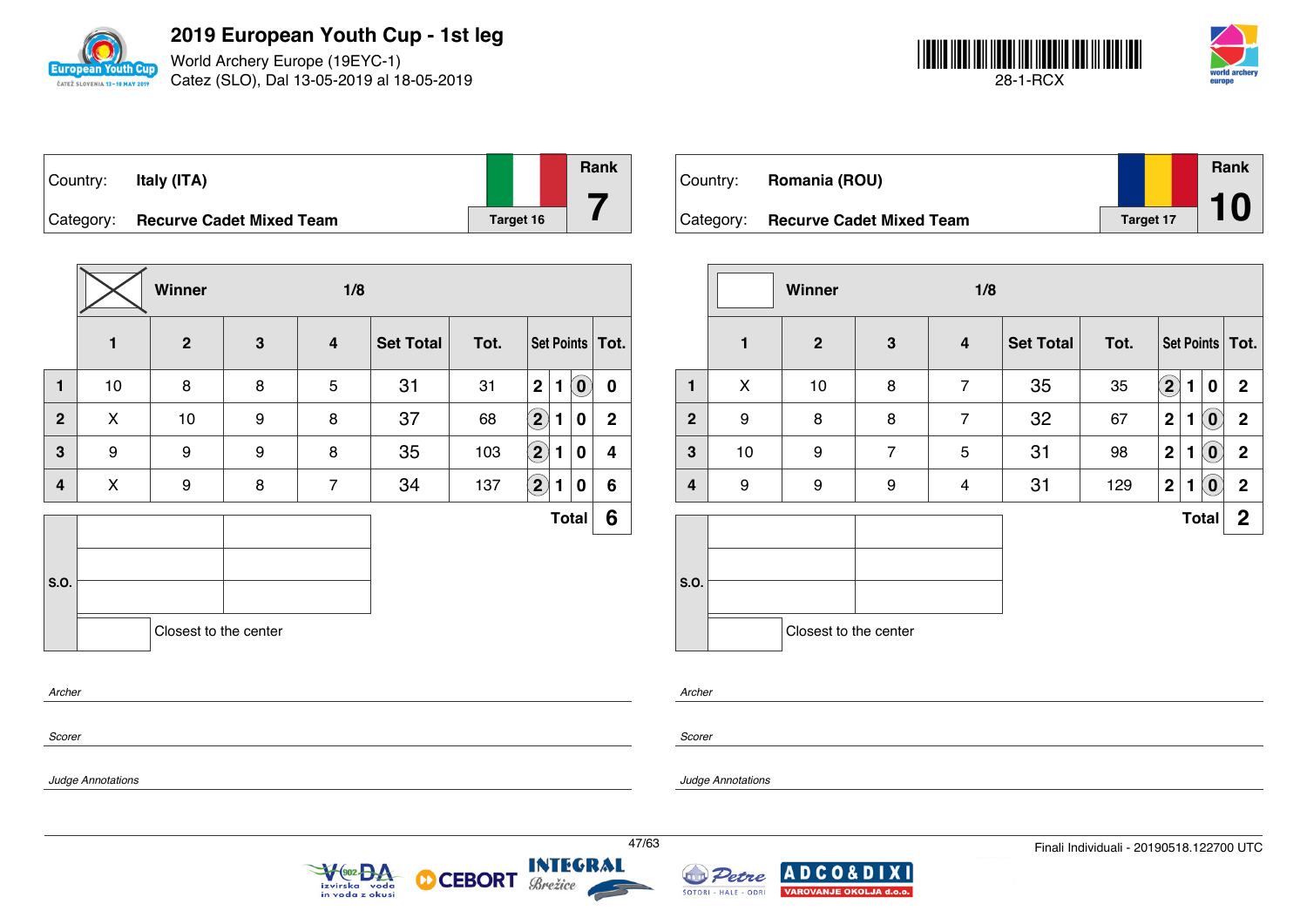

World Archery Europe (19EYC-1) Catez (SLO), Dal 13-05-2019 al 18-05-2019



| ∣Country: | <b>France (FRA)</b>             |           | <b>Rank</b> |
|-----------|---------------------------------|-----------|-------------|
| Category: | <b>Recurve Cadet Mixed Team</b> | Target 13 |             |

Country: **Greece (GRE)** Category: **Recurve Cadet Mixed Team Target 14 Rank 8**

|                         |                   | Winner                |              | 1/4                        |                  |                |                  |                                                              |                |       |                         |                               | Winner                                                 |    | 1/4                     |                  |                                          |                      |              |                                                         |                         |
|-------------------------|-------------------|-----------------------|--------------|----------------------------|------------------|----------------|------------------|--------------------------------------------------------------|----------------|-------|-------------------------|-------------------------------|--------------------------------------------------------|----|-------------------------|------------------|------------------------------------------|----------------------|--------------|---------------------------------------------------------|-------------------------|
|                         | $\mathbf{1}$      | $\mathbf{2}$          | $\mathbf{3}$ | $\overline{\mathbf{4}}$    | <b>Set Total</b> | Tot.           |                  | Set Points   Tot.                                            |                |       |                         | $\mathbf{1}$                  | $\overline{2}$                                         | 3  | $\overline{\mathbf{4}}$ | <b>Set Total</b> | Tot.                                     |                      |              |                                                         | Set Points Tot.         |
| $\mathbf{1}$            | 9                 | 9                     | 9            | 8                          | 35               | 35             | $\bigcircled{2}$ | $\overline{\mathbf{0}}$<br>1                                 | $\overline{2}$ |       | $\mathbf{1}$            | 9                             | 9                                                      | 8  | $\overline{7}$          | 33               | 33                                       | 2 1                  |              | $\left( \begin{matrix} \textbf{0} \end{matrix} \right)$ | $\mathbf 0$             |
| $\overline{2}$          | 9                 | 9                     | 9            | 9                          | 36               | 71             | $\bigcirc$       | $\mathbf 0$<br>1                                             | 4              |       | $\overline{2}$          | 9                             | 9                                                      | 9  | 8                       | 35               | 68                                       | 2 <sup>1</sup>       | 1            | $\left( \mathbf{0}\right)$                              | $\bf{0}$                |
| $\mathbf{3}$            | 9                 | 9                     | 9            | 8                          | 35               | 106            | 2                | $\left( \begin{matrix} 0 \end{matrix} \right)$<br>1          | 4              |       | 3                       | 10                            | 10                                                     | 10 | 8                       | 38               | 106                                      | $\bigcirc \!\! \! 2$ | 1            | $\bf{0}$                                                | $\overline{2}$          |
| $\overline{\mathbf{4}}$ | 10                | 8                     | 8            | 8                          | 34               | 140            | 2                | $\left( \begin{matrix} \textbf{0} \end{matrix} \right)$<br>1 | 4              |       | $\overline{\mathbf{4}}$ | 9                             | 9                                                      | 9  | 9                       | 36               | 142                                      | $\bigcircled{2}$     | $\mathbf{1}$ | $\bf{0}$                                                | $\overline{4}$          |
|                         |                   | 9                     |              | 9                          |                  |                |                  | Total                                                        | $5\phantom{1}$ |       |                         |                               | $\pmb{\mathsf{X}}$                                     |    | $\boldsymbol{7}$        |                  |                                          |                      | Total        |                                                         | $\overline{\mathbf{4}}$ |
| S.O.                    |                   |                       |              |                            |                  |                |                  |                                                              |                |       | so.                     |                               |                                                        |    |                         |                  | <b>Signed Total</b>                      |                      |              |                                                         | $\overline{\mathbf{4}}$ |
|                         |                   | Closest to the center |              |                            |                  |                |                  |                                                              |                |       |                         |                               | Closest to the center                                  |    |                         |                  |                                          |                      |              |                                                         |                         |
| Archer                  |                   |                       |              |                            |                  |                |                  |                                                              |                |       | Archer                  |                               |                                                        |    |                         |                  |                                          |                      |              |                                                         |                         |
| Scorer                  |                   |                       |              |                            |                  |                |                  |                                                              |                |       | Scorer                  |                               |                                                        |    |                         |                  |                                          |                      |              |                                                         |                         |
|                         | Judge Annotations |                       |              |                            |                  |                |                  |                                                              |                |       |                         | <b>Judge Annotations</b>      |                                                        |    |                         |                  |                                          |                      |              |                                                         |                         |
|                         |                   |                       |              | VOO2 DA<br>in voda z okusi | က                | CEBORT Brezice |                  |                                                              |                | 48/63 |                         | Petre<br>ŠOTORI - HALE - ODRI | <b>ADCO&amp;DIXI</b><br><b>VAROVANJE OKOLJA d.o.o.</b> |    |                         |                  | Finali Individuali - 20190518.122700 UTC |                      |              |                                                         |                         |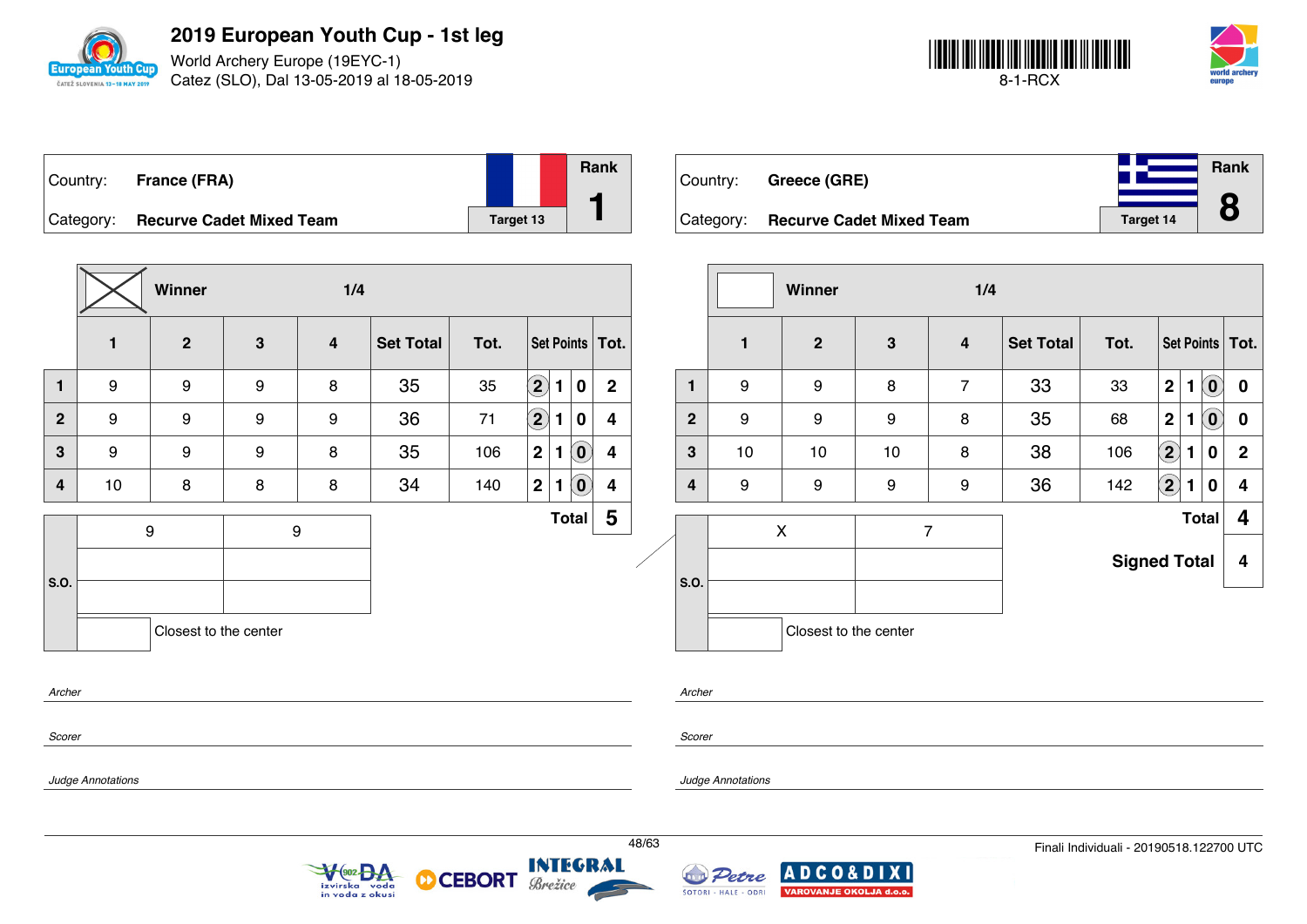

World Archery Europe (19EYC-1) Catez (SLO), Dal 13-05-2019 al 18-05-2019



| ∣Country: | Slovakia (SVK)                     | 圡         | <b>Rank</b> |
|-----------|------------------------------------|-----------|-------------|
|           | Category: Recurve Cadet Mixed Team | Target 16 |             |

|                |              | Winner                |                | 1/4                     |                  |      |                                                 |              |  |  |  |  |  |  |
|----------------|--------------|-----------------------|----------------|-------------------------|------------------|------|-------------------------------------------------|--------------|--|--|--|--|--|--|
|                | $\mathbf{1}$ | $\overline{2}$        | $\mathbf{3}$   | $\overline{\mathbf{4}}$ | <b>Set Total</b> | Tot. | Set Points   Tot.                               |              |  |  |  |  |  |  |
| $\mathbf{1}$   | X            | 10                    | 9              | 6                       | 35               | 35   | $\left( \mathbf{2}\right)$<br>1<br>$\bf{0}$     | $\mathbf{2}$ |  |  |  |  |  |  |
| $\overline{2}$ | 9            | 8                     | $\overline{7}$ | 6                       | 30               | 65   | $\mathbf{2}$<br>$\overline{\mathbf{0}}$<br>1    | $\mathbf{2}$ |  |  |  |  |  |  |
| 3              | 10           | 9                     | 8              | 6                       | 33               | 98   | $\left( 1\right)$<br>$\overline{2}$<br>0        | 3            |  |  |  |  |  |  |
| 4              | 10           | 9                     | 8              | 8                       | 35               | 133  | $\mathbf{2}$<br>$\left( \mathbf{0}\right)$<br>1 | 3            |  |  |  |  |  |  |
|                |              |                       |                |                         |                  |      | <b>Total</b>                                    | 3            |  |  |  |  |  |  |
| S.O.           |              |                       |                |                         |                  |      |                                                 |              |  |  |  |  |  |  |
|                |              |                       |                |                         |                  |      |                                                 |              |  |  |  |  |  |  |
|                |              | Closest to the center |                |                         |                  |      |                                                 |              |  |  |  |  |  |  |
|                |              |                       |                |                         |                  |      |                                                 |              |  |  |  |  |  |  |

 $\sqrt{\frac{602}{2}}$ 

izvirska voda<br>in voda z okusi

**CEBORT** 

Brežice

М

| Country:  | <b>Great Britain (GBR)</b>      | <b>No. 7 Rank</b> |  |
|-----------|---------------------------------|-------------------|--|
|           |                                 | ZN                |  |
| Category: | <b>Recurve Cadet Mixed Team</b> | Target 17         |  |

|              |              | Winner<br>1/4         |   |   |                  |      |                                        |                            |                   |  |  |
|--------------|--------------|-----------------------|---|---|------------------|------|----------------------------------------|----------------------------|-------------------|--|--|
|              | $\mathbf{1}$ | $\overline{2}$        | 3 | 4 | <b>Set Total</b> | Tot. |                                        |                            | Set Points   Tot. |  |  |
| 1            | 9            | 8                     | 8 | 8 | 33               | 33   | $\mathbf 2$<br>1                       | $\left( \mathbf{0}\right)$ | $\boldsymbol{0}$  |  |  |
| $\mathbf{2}$ | 10           | 9                     | 9 | 8 | 36               | 69   | $\bf (2)$<br>1                         | 0                          | $\mathbf 2$       |  |  |
| 3            | 9            | 8                     | 8 | 8 | 33               | 102  | $\mathbf 2$<br>$\overline{\mathbf{1}}$ | 0                          | $\mathbf 3$       |  |  |
| 4            | 10           | 9                     | 9 | 8 | 36               | 138  | $\mathbf{2}$<br>1                      | 0                          | 5                 |  |  |
|              |              |                       |   |   |                  |      |                                        | <b>Total</b>               | 5                 |  |  |
| S.O.         |              |                       |   |   |                  |      |                                        |                            |                   |  |  |
|              |              | Closest to the center |   |   |                  |      |                                        |                            |                   |  |  |

*Archer*

*Scorer*

*Scorer*

*Archer*

*Judge Annotations*

*Judge Annotations*



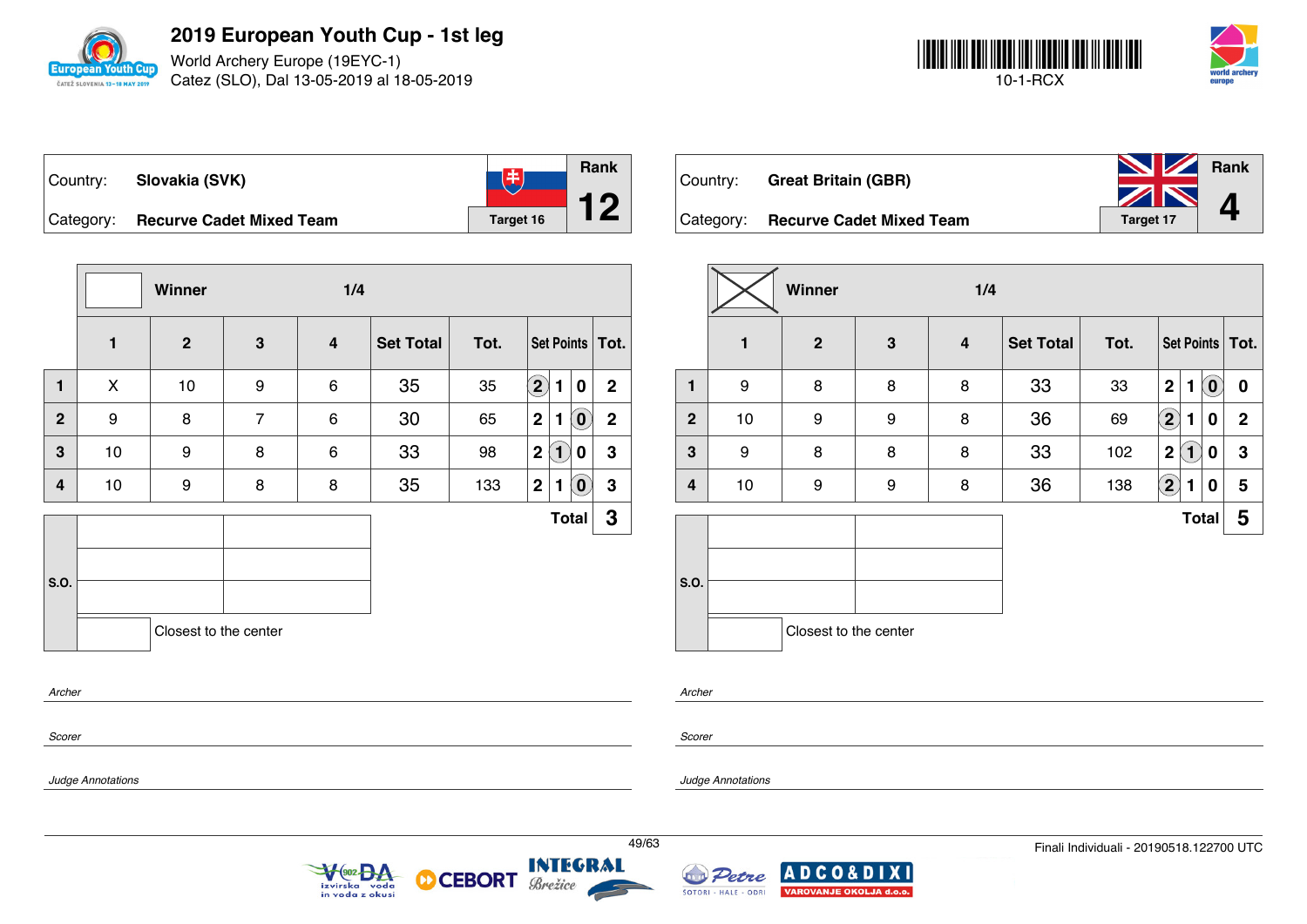

World Archery Europe (19EYC-1) Catez (SLO), Dal 13-05-2019 al 18-05-2019



| ∣Country: | <b>Germany (GER)</b>            |           | Rank       |
|-----------|---------------------------------|-----------|------------|
| Category: | <b>Recurve Cadet Mixed Team</b> | Target 19 | $\sqrt{2}$ |

Country: **Ukraine (UKR)** Category: **Recurve Cadet Mixed Team Target 20 Rank 6**

|                         | 1/4<br>Winner                          |                       |    |                            |                  |                          |                       |                                                         |                   |       |              |                      | Winner                                            |                 | 1/4                     |                     |                                          |                                   |                                                         |                         |
|-------------------------|----------------------------------------|-----------------------|----|----------------------------|------------------|--------------------------|-----------------------|---------------------------------------------------------|-------------------|-------|--------------|----------------------|---------------------------------------------------|-----------------|-------------------------|---------------------|------------------------------------------|-----------------------------------|---------------------------------------------------------|-------------------------|
|                         | $\mathbf{1}$                           | $\overline{2}$        | 3  | 4                          | <b>Set Total</b> | Tot.                     |                       |                                                         | Set Points   Tot. |       |              | $\mathbf{1}$         | $\overline{2}$                                    | $3\phantom{.0}$ | $\overline{\mathbf{4}}$ | <b>Set Total</b>    | Tot.                                     |                                   |                                                         | Set Points   Tot.       |
| $\mathbf{1}$            | X                                      | 10                    | 10 | 9                          | 39               | 39                       | $\odot$ 1             | $\bf{0}$                                                | $\mathbf{2}$      |       | $\mathbf{1}$ | 10                   | 9                                                 | 9               | 8                       | 36                  | 36                                       | 2 <sup>1</sup><br>$\mathbf{1}$    | $\cdot$ (0)                                             | $\mathbf 0$             |
| 2 <sup>2</sup>          | 10                                     | 9                     | 9  | 8                          | 36               | 75                       | $\bigcircled{2}$<br>1 | $\mathbf 0$                                             | 4                 |       | $\mathbf{2}$ | 9                    | 8                                                 | 6               | 5                       | 28                  | 64                                       | $\mathbf{2}$<br>1                 | $\left( \begin{matrix} \textbf{0} \end{matrix} \right)$ | $\mathbf 0$             |
| $\mathbf{3}$            | 10                                     | 8                     | 8  | 8                          | 34               | 109                      | 2 <sup>1</sup>        | $\left( \widehat{\mathbf{0}}\right)$                    | 4                 |       | $\mathbf{3}$ | 10                   | 10                                                | 9               | 9                       | 38                  | 102                                      | $\widehat{\mathbf{2}}$<br>-1      | $\mathbf 0$                                             | $\overline{2}$          |
| $\overline{\mathbf{4}}$ | $\mathsf{X}$                           | 9                     | 8  | M                          | 27               | 136                      | 2 <br>$\mathbf 1$     | $\left( \begin{matrix} \textbf{0} \end{matrix} \right)$ | 4                 |       | 4            | 10                   | 9                                                 | 8               | $\overline{7}$          | 34                  | 136                                      | $\left( 2\right)$<br>$\mathbf{1}$ | $\bf{0}$                                                | 4                       |
|                         |                                        | 10                    |    | 6                          |                  |                          |                       | Total                                                   | 4                 |       |              |                      | X                                                 |                 | 9                       |                     |                                          |                                   | Total                                                   | $\overline{\mathbf{5}}$ |
| <b>S.O.</b>             |                                        |                       |    |                            |                  |                          |                       |                                                         |                   |       | so.          |                      |                                                   |                 |                         | <b>Signed Total</b> |                                          |                                   |                                                         | $5\phantom{.0}$         |
|                         |                                        | Closest to the center |    |                            |                  |                          |                       |                                                         |                   |       |              |                      | Closest to the center                             |                 |                         |                     |                                          |                                   |                                                         |                         |
| Archer                  |                                        |                       |    |                            |                  |                          |                       |                                                         |                   |       | Archer       |                      |                                                   |                 |                         |                     |                                          |                                   |                                                         |                         |
| Scorer                  |                                        |                       |    |                            |                  |                          |                       |                                                         |                   |       | Scorer       |                      |                                                   |                 |                         |                     |                                          |                                   |                                                         |                         |
|                         | Judge Annotations<br>Judge Annotations |                       |    |                            |                  |                          |                       |                                                         |                   |       |              |                      |                                                   |                 |                         |                     |                                          |                                   |                                                         |                         |
|                         |                                        |                       |    | VOO2 DA<br>in voda z okusi |                  | <b>OD CEBORT Brežice</b> |                       |                                                         |                   | 50/63 |              | ŠOTORI - HALE - ODRI | Petre ADCO&DIXI<br><b>VAROVANJE OKOLJA d.o.o.</b> |                 |                         |                     | Finali Individuali - 20190518.122700 UTC |                                   |                                                         |                         |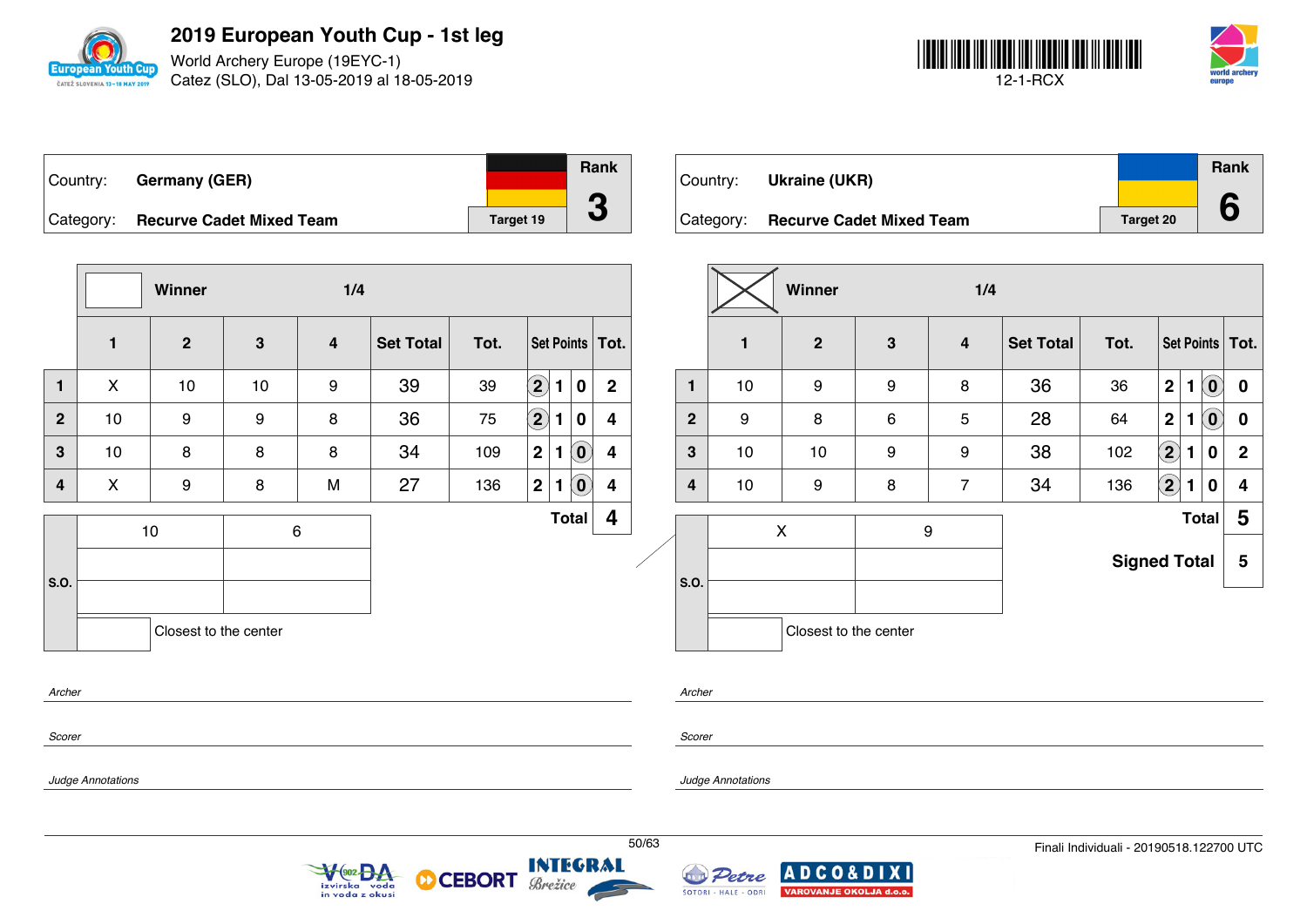

World Archery Europe (19EYC-1) Catez (SLO), Dal 13-05-2019 al 18-05-2019



| Country:  | Italy (ITA)                     |          | <b>Rank</b> |
|-----------|---------------------------------|----------|-------------|
| Category: | <b>Recurve Cadet Mixed Team</b> | Target 2 |             |

Country: **Russia (RUS)** Category: **Recurve Cadet Mixed Team Target 3 Rank 2**

|                         |                   | Winner                |              | 1/4                        |                  |                |                     |                                                         |                   |       |                |                               | Winner                                                 |   | 1/4              |                  |                                          |                  |              |             |                         |
|-------------------------|-------------------|-----------------------|--------------|----------------------------|------------------|----------------|---------------------|---------------------------------------------------------|-------------------|-------|----------------|-------------------------------|--------------------------------------------------------|---|------------------|------------------|------------------------------------------|------------------|--------------|-------------|-------------------------|
|                         | $\mathbf{1}$      | $\overline{2}$        | $\mathbf{3}$ | $\boldsymbol{4}$           | <b>Set Total</b> | Tot.           |                     |                                                         | Set Points   Tot. |       |                | $\mathbf{1}$                  | $\overline{2}$                                         | 3 | $\boldsymbol{4}$ | <b>Set Total</b> | Tot.                                     |                  |              |             | Set Points Tot.         |
| $\mathbf{1}$            | 10                | 9                     | 9            | 9                          | 37               | 37             | $\boxed{2}$ 1       | $\overline{\mathbf{0}}$                                 | $\overline{2}$    |       | $\mathbf{1}$   | 9                             | 9                                                      | 9 | 8                | 35               | 35                                       | 2 1 0            |              |             | $\mathbf 0$             |
| $\overline{2}$          | 9                 | 9                     | 9            | $\overline{7}$             | 34               | 71             | 2 <br>1             | $\left( \begin{matrix} \textbf{0} \end{matrix} \right)$ | $\mathbf{2}$      |       | 2 <sup>2</sup> | X                             | 9                                                      | 9 | 9                | 37               | 72                                       | $\bigcircled{2}$ | $\mathbf{1}$ | $\mathbf 0$ | $\overline{2}$          |
| $\mathbf{3}$            | 9                 | 9                     | 6            | 9                          | 33               | 104            | 2 <br>1             | $\left( \mathbf{0}\right)$                              | $\overline{2}$    |       | $\mathbf{3}$   | 10                            | 9                                                      | 8 | 10               | 37               | 109                                      | $\bigcirc$       | $\mathbf{1}$ | $\bf{0}$    | $\overline{\mathbf{4}}$ |
| $\overline{\mathbf{4}}$ | $\mathsf{X}$      | $\boldsymbol{X}$      | 10           | 9                          | 39               | 143            | $\left( 2\right) 1$ | $\overline{\mathbf{0}}$                                 | 4                 |       | 4              | 10                            | 9                                                      | 9 | 9                | 37               | 146                                      | 2                | 1(0)         |             | 4                       |
|                         |                   | 9                     |              | 9                          |                  |                |                     | Total                                                   | 4                 |       |                |                               | X                                                      |   | 9                |                  |                                          |                  | Total        |             | $5\phantom{1}$          |
| S.O.                    |                   |                       |              |                            |                  |                |                     |                                                         |                   |       | <b>S.O.</b>    |                               |                                                        |   |                  |                  | <b>Signed Total</b>                      |                  |              |             | $5\phantom{.0}$         |
|                         |                   | Closest to the center |              |                            |                  |                |                     |                                                         |                   |       |                |                               | Closest to the center                                  |   |                  |                  |                                          |                  |              |             |                         |
| Archer                  |                   |                       |              |                            |                  |                |                     |                                                         |                   |       | Archer         |                               |                                                        |   |                  |                  |                                          |                  |              |             |                         |
| Scorer                  |                   |                       |              |                            |                  |                |                     |                                                         |                   |       | Scorer         |                               |                                                        |   |                  |                  |                                          |                  |              |             |                         |
|                         | Judge Annotations |                       |              |                            |                  |                |                     |                                                         |                   |       |                | Judge Annotations             |                                                        |   |                  |                  |                                          |                  |              |             |                         |
|                         |                   |                       |              | VOO2 DA<br>in voda z okusi | စာ               | CEBORT Brezice |                     |                                                         |                   | 51/63 |                | Petre<br>ŠOTORI - HALE - ODRI | <b>ADCO&amp;DIXI</b><br><b>VAROVANJE OKOLJA d.o.o.</b> |   |                  |                  | Finali Individuali - 20190518.122700 UTC |                  |              |             |                         |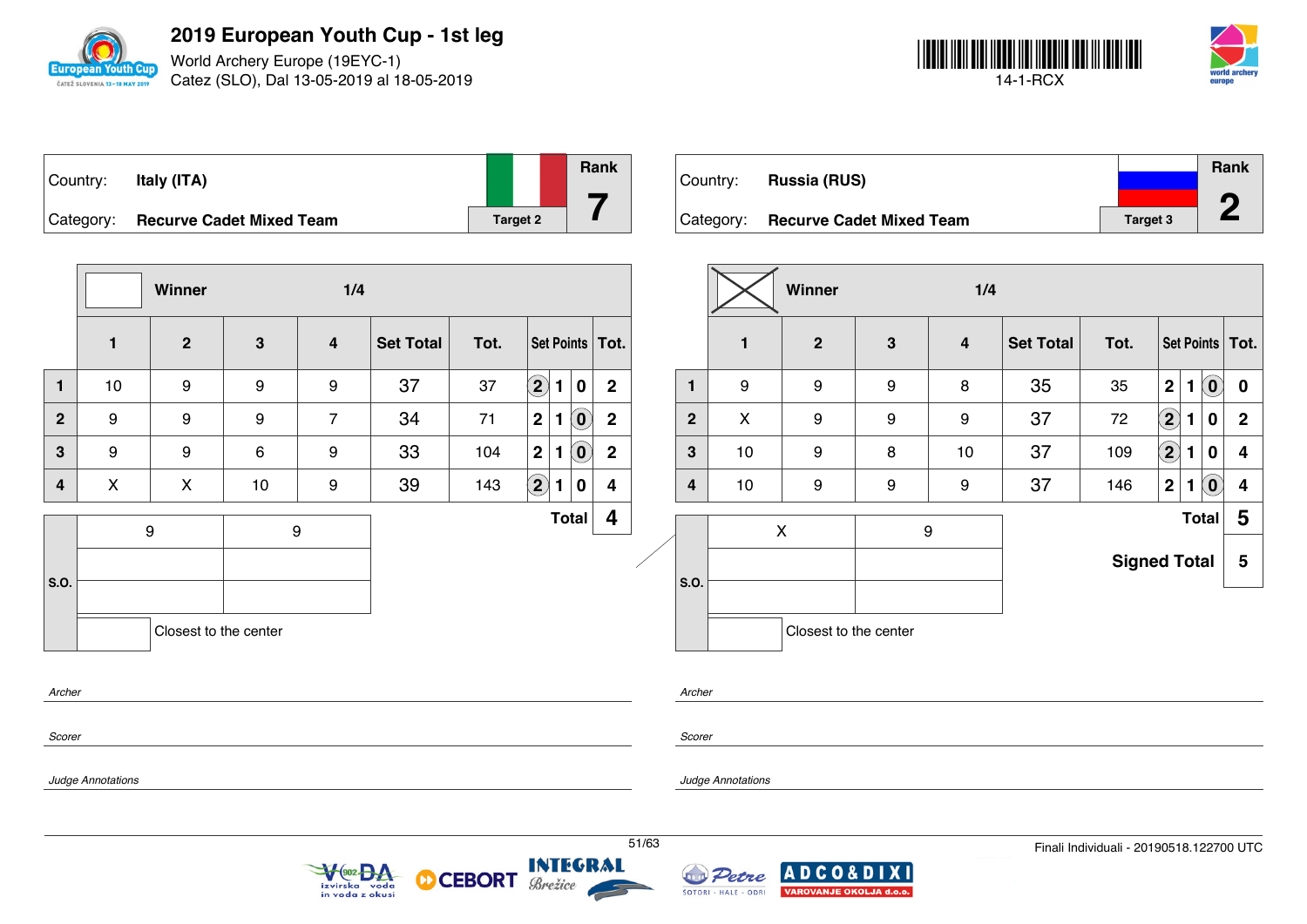

World Archery Europe (19EYC-1) Catez (SLO), Dal 13-05-2019 al 18-05-2019



|           | Country: France (FRA)           |           | <b>Rank</b> |
|-----------|---------------------------------|-----------|-------------|
|           |                                 |           |             |
| Category: | <b>Recurve Cadet Mixed Team</b> | Target 16 |             |

|              |              | Winner                |   | 1/2            |                  |      |                  |   |                            |                   |
|--------------|--------------|-----------------------|---|----------------|------------------|------|------------------|---|----------------------------|-------------------|
|              | $\mathbf{1}$ | $\mathbf{2}$          | 3 | 4              | <b>Set Total</b> | Tot. |                  |   |                            | Set Points   Tot. |
| $\mathbf{1}$ | X            | 9                     | 8 | 6              | 33               | 33   | $\mathbf{2}$     | 1 | $\left( \mathbf{0}\right)$ | $\mathbf 0$       |
| $\mathbf{2}$ | X            | 10                    | 9 | $\overline{7}$ | 36               | 69   | $\bigcircled{2}$ | 1 | 0                          | $\mathbf{2}$      |
| 3            | X            | 9                     | 9 | 8              | 36               | 105  | $\overline{2}$   | 1 | $\left( \mathbf{0}\right)$ | $\mathbf 2$       |
| 4            | X            | 10                    | 9 | 8              | 37               | 142  | $\mathbf{2}$     | 1 | $\mathbf{0}$               | $\overline{2}$    |
|              |              |                       |   |                |                  |      |                  |   | <b>Total</b>               | $\overline{2}$    |
|              |              |                       |   |                |                  |      |                  |   |                            |                   |
| S.O.         |              |                       |   |                |                  |      |                  |   |                            |                   |
|              |              | Closest to the center |   |                |                  |      |                  |   |                            |                   |
| Archer       |              |                       |   |                |                  |      |                  |   |                            |                   |

| Country: Great Britain (GBR)       | <b>NV</b> Rank |  |  |  |  |
|------------------------------------|----------------|--|--|--|--|
|                                    | ZN             |  |  |  |  |
| Category: Recurve Cadet Mixed Team | Target 17      |  |  |  |  |

|                |    | Winner                |   | 1/2            |                  |      |                                                            |              |
|----------------|----|-----------------------|---|----------------|------------------|------|------------------------------------------------------------|--------------|
|                | 1  | $\mathbf{2}$          | 3 | 4              | <b>Set Total</b> | Tot. | Set Points   Tot.                                          |              |
| $\mathbf{1}$   | 9  | 9                     | 9 | 9              | 36               | 36   | $\mathbf{2}$<br>$\mathbf{1}$<br>0                          | $\mathbf{2}$ |
| $\overline{2}$ | 10 | 9                     | 9 | $\overline{7}$ | 35               | 71   | $\mathbf{2}$<br>$\left( \mathbf{0}\right)$<br>$\mathbf{1}$ | $\mathbf 2$  |
| 3              | X  | X                     | 9 | 8              | 37               | 108  | $\bf(2)$<br>0<br>$\mathbf{1}$                              | 4            |
| 4              | 10 | 10                    | 9 | 9              | 38               | 146  | $\left( \mathbf{2}\right)$<br>0<br>$\mathbf{1}$            | 6            |
|                |    |                       |   |                |                  |      | <b>Total</b>                                               | 6            |
| S.O.           |    | Closest to the center |   |                |                  |      |                                                            |              |

*Scorer*

*Scorer*

*Archer*

*Judge Annotations*

*Judge Annotations*



М





**XI**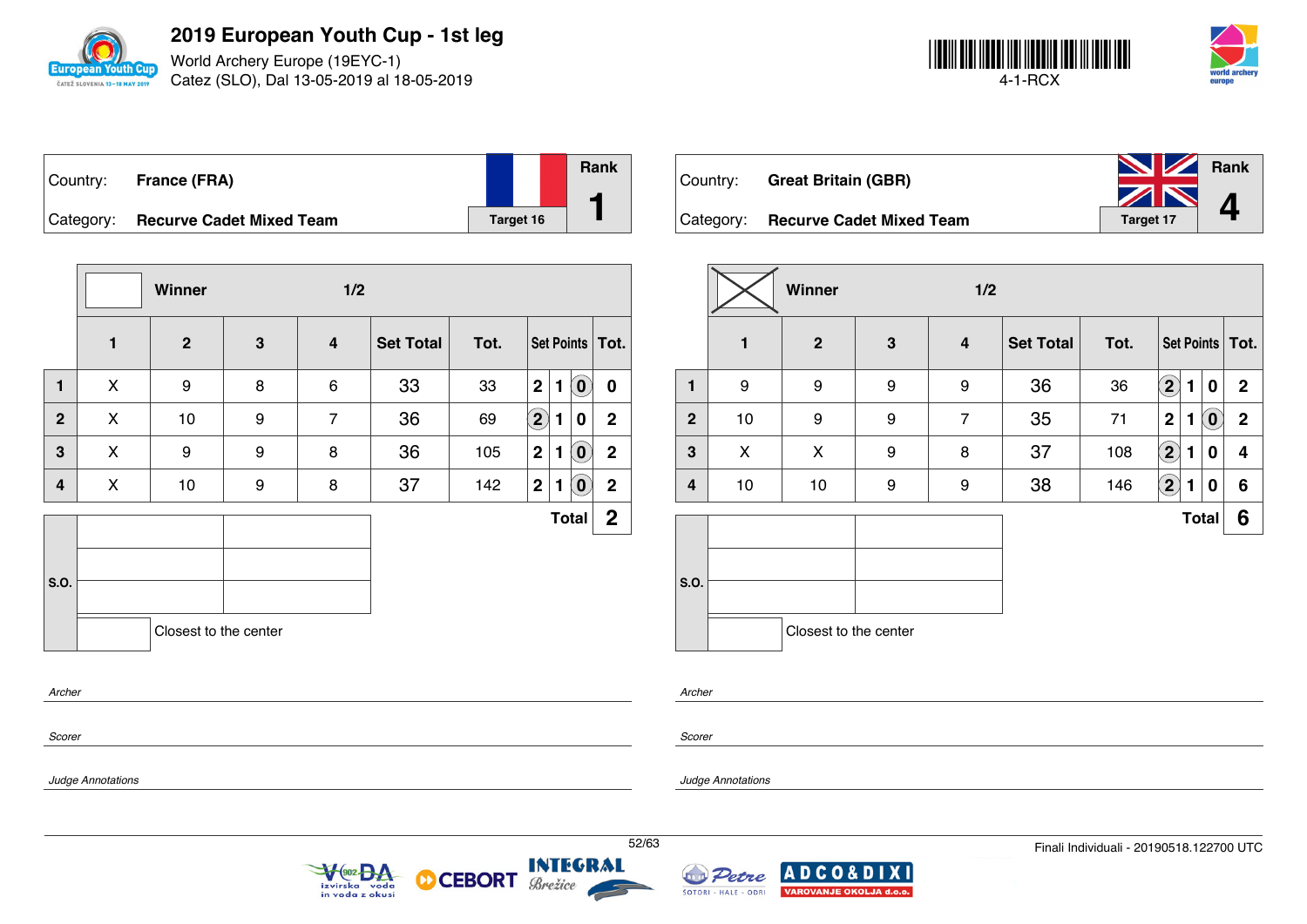

World Archery Europe (19EYC-1) Catez (SLO), Dal 13-05-2019 al 18-05-2019



| ∣Country: | <b>Ukraine (UKR)</b>               |           | Rank |
|-----------|------------------------------------|-----------|------|
|           | Category: Recurve Cadet Mixed Team | Target 19 |      |

|              |              | Winner                |   | 1/2                     |                  |      |                |              |                |                   |
|--------------|--------------|-----------------------|---|-------------------------|------------------|------|----------------|--------------|----------------|-------------------|
|              | $\mathbf{1}$ | $\mathbf{2}$          | 3 | $\overline{\mathbf{4}}$ | <b>Set Total</b> | Tot. |                |              |                | Set Points   Tot. |
| $\mathbf{1}$ | 10           | $\boldsymbol{9}$      | 9 | 8                       | 36               | 36   | 2              | $\mathbf{1}$ | $(\mathbf{0})$ | $\mathbf 0$       |
| $\mathbf{2}$ | 10           | 9                     | 8 | 8                       | 35               | 71   | $\mathbf{2}$   | 1            | $\bm{0}$       | 0                 |
| 3            | 10           | 9                     | 8 | 6                       | 33               | 104  | $\mathbf{2}$   | 1            | $\mathbf{0}$   | $\boldsymbol{0}$  |
| 4            |              |                       |   |                         |                  |      | 2 <sup>1</sup> | 1            | 0              |                   |
|              |              |                       |   |                         |                  |      |                |              | <b>Total</b>   | 0                 |
|              |              |                       |   |                         |                  |      |                |              |                |                   |
| S.O.         |              |                       |   |                         |                  |      |                |              |                |                   |
|              |              | Closest to the center |   |                         |                  |      |                |              |                |                   |
| Archer       |              |                       |   |                         |                  |      |                |              |                |                   |

|           |                                 |                  | <b>Rank</b> |  |
|-----------|---------------------------------|------------------|-------------|--|
| Country:  | <b>Russia (RUS)</b>             |                  | n           |  |
| Category: | <b>Recurve Cadet Mixed Team</b> | <b>Target 20</b> | -           |  |

|                | Winner<br>1/2 |                       |              |                  |           |      |                            |   |              |                   |
|----------------|---------------|-----------------------|--------------|------------------|-----------|------|----------------------------|---|--------------|-------------------|
|                | $\mathbf{1}$  | $\mathbf{2}$          | $\mathbf{3}$ | $\boldsymbol{4}$ | Set Total | Tot. |                            |   |              | Set Points   Tot. |
| 1              | X             | 10                    | 9            | 8                | 37        | 37   | $\left( \mathbf{2}\right)$ | 1 | 0            | $\mathbf{2}$      |
| $\overline{2}$ | X             | 9                     | 9            | 9                | 37        | 74   | $\bf (2)$                  | 1 | 0            | 4                 |
| 3              | 10            | 10                    | 10           | 9                | 39        | 113  | $\bf (2)$                  | 1 | 0            | 6                 |
| 4              |               |                       |              |                  |           |      | $\mathbf{2}$               | 1 | 0            |                   |
|                |               |                       |              |                  |           |      |                            |   | <b>Total</b> | 6                 |
| S.O.           |               | Closest to the center |              |                  |           |      |                            |   |              |                   |

*Archer*

*Scorer*

*Judge Annotations*

*Scorer*

*Judge Annotations*



**CEBORT** 

М



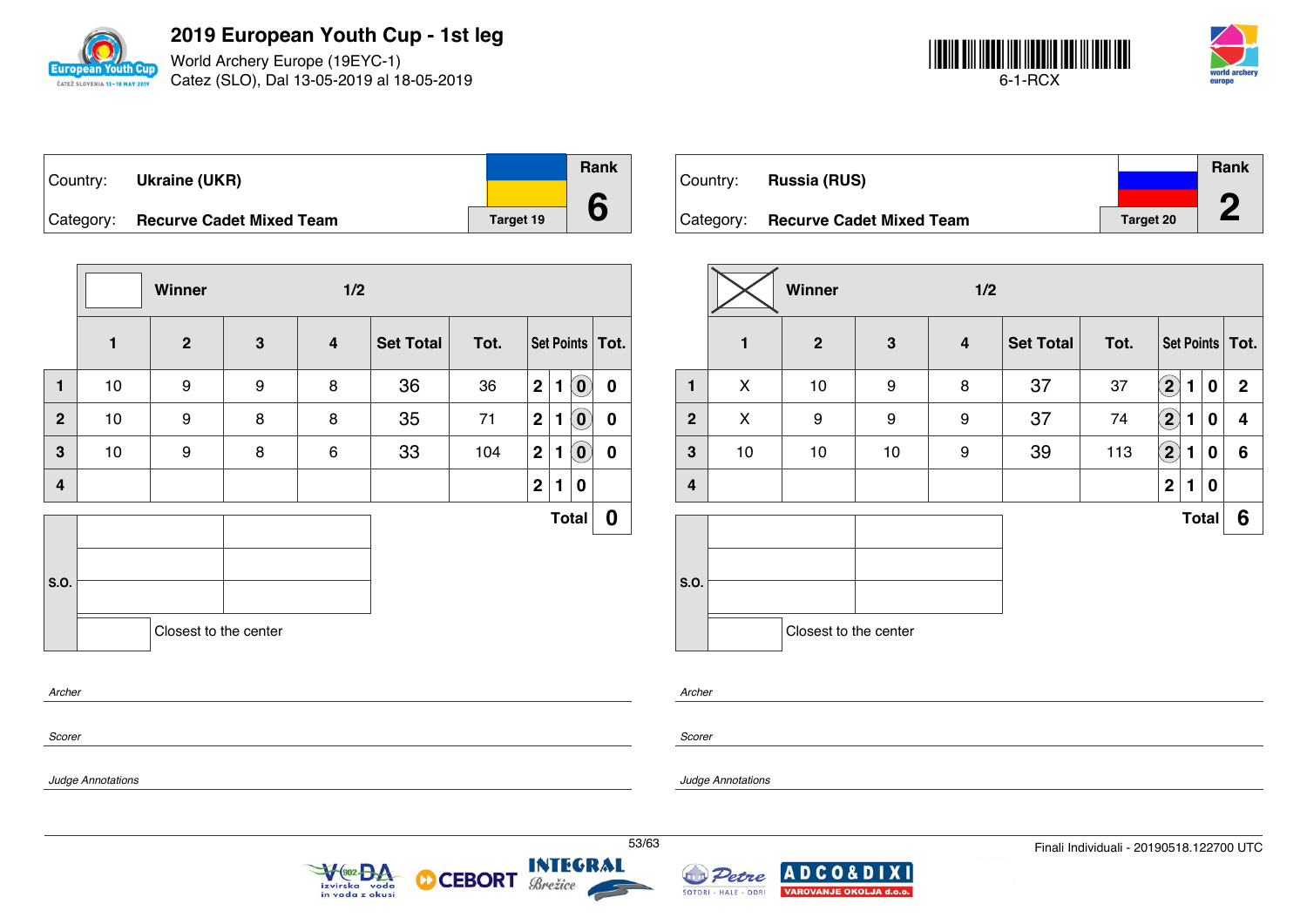

World Archery Europe (19EYC-1) Catez (SLO), Dal 13-05-2019 al 18-05-2019



| Country: France (FRA)              |                 | Rank |
|------------------------------------|-----------------|------|
| Category: Recurve Cadet Mixed Team | <b>Target 1</b> |      |

|                  |              | Winner                |   | <b>Bronze</b>           |                  |      |                                                 |              |
|------------------|--------------|-----------------------|---|-------------------------|------------------|------|-------------------------------------------------|--------------|
|                  | $\mathbf{1}$ | $\mathbf{2}$          | 3 | $\overline{\mathbf{4}}$ | <b>Set Total</b> | Tot. | Set Points   Tot.                               |              |
| $\mathbf{1}$     | 8            | 9                     | 9 | 10                      | 36               | 36   | $\mathbf{2}$<br>1<br>0                          | $\mathbf{2}$ |
| $\mathbf{2}$     | 9            | 8                     | 8 | 9                       | 34               | 70   | $\mathbf{2}$<br>$\left( \mathbf{0}\right)$<br>1 | $\mathbf 2$  |
| 3                | $10$         | 8                     | 9 | $10$                    | 37               | 107  | 2(1)<br>0                                       | $\mathbf 3$  |
| 4                | $10$         | 9                     | 9 | $10$                    | 38               | 145  | $\bigcirc$<br>1<br>0                            | 5            |
|                  |              |                       |   |                         |                  |      | <b>Total</b>                                    | 5            |
| S.O.             |              | Closest to the center |   |                         |                  |      |                                                 |              |
| Archer<br>Scorer |              |                       |   |                         |                  |      |                                                 |              |

| Country:  | Ukraine (UKR)                   |                 | Rank |
|-----------|---------------------------------|-----------------|------|
| Category: | <b>Recurve Cadet Mixed Team</b> | <b>Target 2</b> |      |

|                  |    | <b>Winner</b><br><b>Bronze</b> |    |   |                  |      |                            |              |                            |                   |
|------------------|----|--------------------------------|----|---|------------------|------|----------------------------|--------------|----------------------------|-------------------|
|                  | 1  | $\boldsymbol{2}$               | 3  | 4 | <b>Set Total</b> | Tot. |                            |              |                            | Set Points   Tot. |
| 1                | 9  | $\overline{7}$                 | 10 | 8 | 34               | 34   | $\mathbf 2$                | 1            | $\left( \mathbf{0}\right)$ | 0                 |
| $\boldsymbol{2}$ | 10 | 10                             | 9  | 9 | 38               | 72   | $\left( \mathbf{2}\right)$ | 1            | 0                          | $\mathbf{2}$      |
| 3                | 9  | 10                             | 9  | 9 | 37               | 109  | $\mathbf 2$                | $\mathbf{1}$ | 0                          | 3                 |
| 4                | 10 | 9                              | 9  | 8 | 36               | 145  | $\overline{2}$             | 1            | $\overline{0}$             | 3                 |
|                  |    |                                |    |   |                  |      |                            | <b>Total</b> |                            | 3                 |
| S.O.             |    | Closest to the center          |    |   |                  |      |                            |              |                            |                   |
|                  |    |                                |    |   |                  |      |                            |              |                            |                   |

*Archer*

*Scorer*

*Judge Annotations*

*Judge Annotations*



М



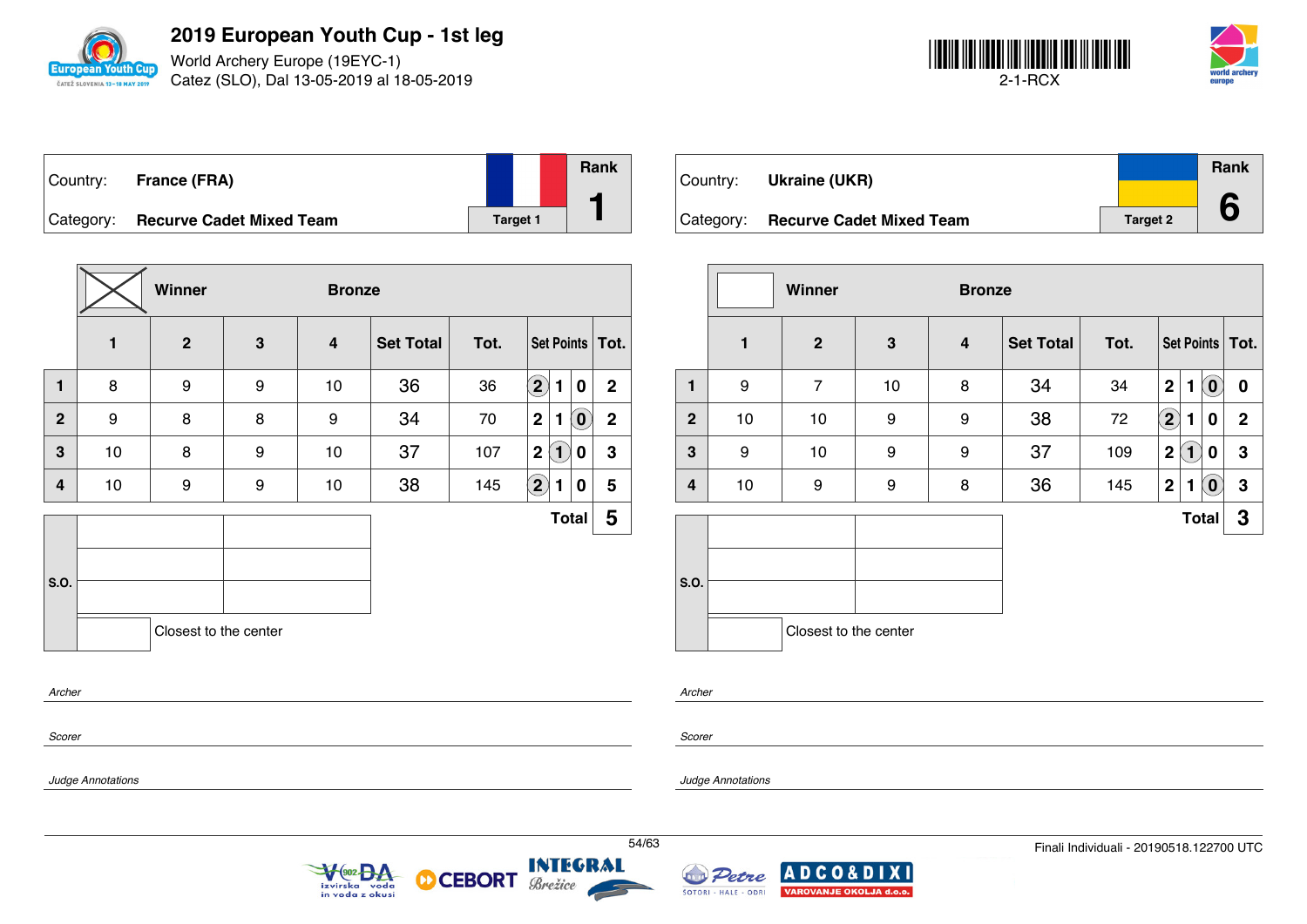

World Archery Europe (19EYC-1) Catez (SLO), Dal 13-05-2019 al 18-05-2019



| Country: Great Britain (GBR)       | <b>No. 7 Rank</b>          |  |
|------------------------------------|----------------------------|--|
|                                    | $\sum_{\text{Target 1}}$ 4 |  |
| Category: Recurve Cadet Mixed Team | Target 1                   |  |

**Winner Gold 1 2 3 4 Set Total Tot. Set Points Tot. 1** | 10 | 9 | 9 | 9 | 37 | 37  $\boxed{2}$  **1** | 0 | 2 **2** 9 10 8 10 37 74 **2 1 0 4 3** 7 8 9 10 34 108 **2 1 0 4 4** 10 9 10 9 38 146 **2 1 0 5 S.O. Total 5** Closest to the center

 $902<sub>0</sub>$ 

in voda z okusi

voda

izvirska

|          |                                    |                 | <b>Rank</b> |
|----------|------------------------------------|-----------------|-------------|
| Country: | <b>Russia (RUS)</b>                |                 |             |
|          | Category: Recurve Cadet Mixed Team | <b>Target 2</b> |             |

|                |    | Gold<br>Winner        |    |    |                  |      |                   |                             |                            |                   |
|----------------|----|-----------------------|----|----|------------------|------|-------------------|-----------------------------|----------------------------|-------------------|
|                | 1  | $\mathbf{2}$          | 3  | 4  | <b>Set Total</b> | Tot. |                   |                             |                            | Set Points   Tot. |
| $\mathbf{1}$   | 8  | 9                     | 9  | 10 | 36               | 36   | $\mathbf 2$       | 1                           | $\left( \mathbf{0}\right)$ | $\mathbf 0$       |
| $\overline{2}$ | 9  | 8                     | 9  | 9  | 35               | 71   | $\mathbf 2$       | 1                           | $\left( \mathbf{0}\right)$ | $\mathbf 0$       |
| 3              | 8  | 10                    | 9  | 9  | 36               | 107  | $\left( 2\right)$ | 1                           | 0                          | $\mathbf{2}$      |
| 4              | 10 | 9                     | 10 | 9  | 38               | 145  | $\mathbf 2$       | $\left  \mathbf{1} \right $ | 0                          | 3                 |
|                |    |                       |    |    |                  |      |                   | <b>Total</b>                |                            | $\mathbf{3}$      |
| S.O.           |    |                       |    |    |                  |      |                   |                             |                            |                   |
|                |    | Closest to the center |    |    |                  |      |                   |                             |                            |                   |

*Archer*

*Scorer*

*Scorer*

*Archer*

*Judge Annotations*

*Judge Annotations*



**INTEGRAL** 

Brežice

**CEBORT** 

М

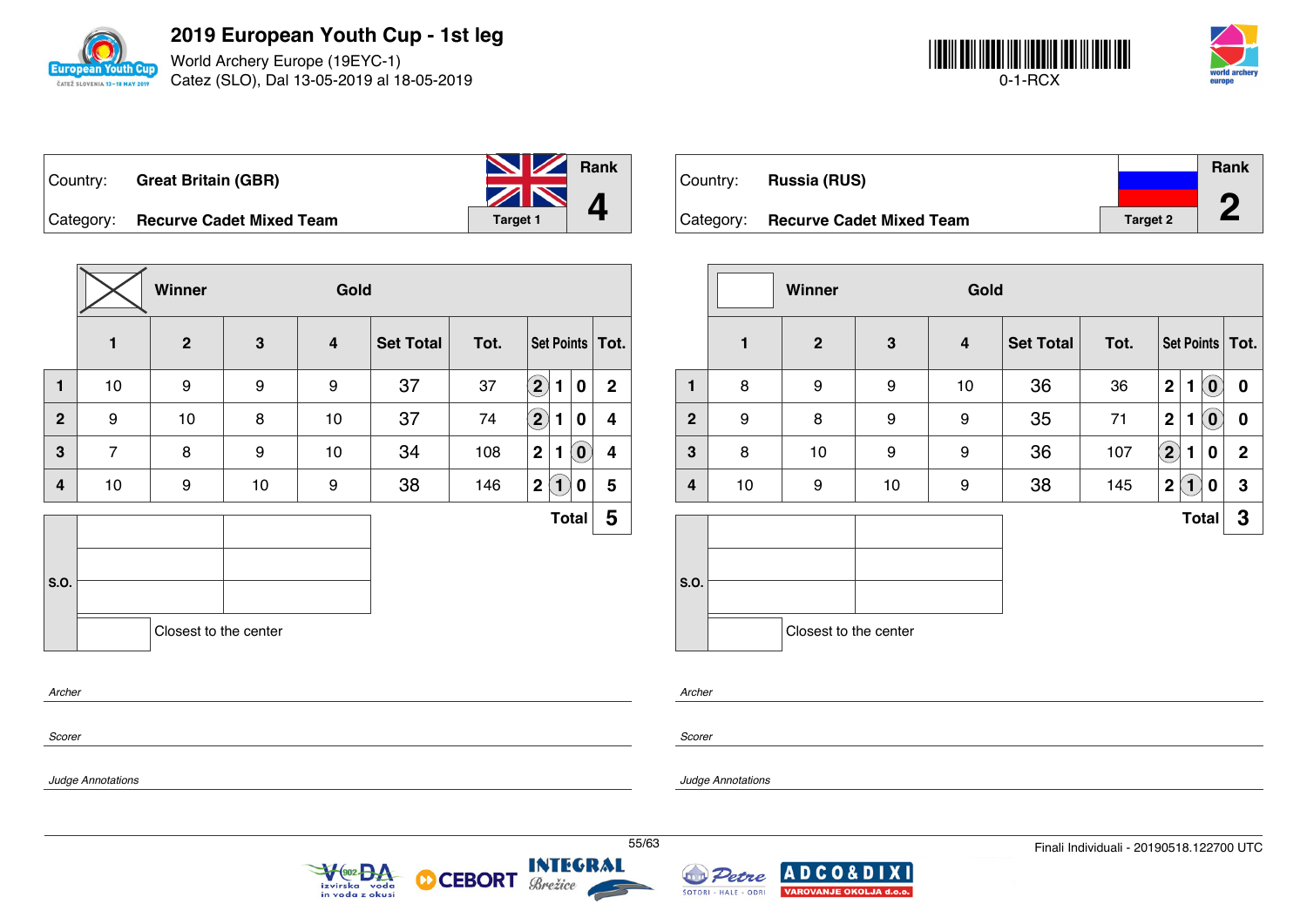

World Archery Europe (19EYC-1) Catez (SLO), Dal 13-05-2019 al 18-05-2019



| Country: | <b>Estonia (EST)</b>                 |           | <b>Rank</b> |
|----------|--------------------------------------|-----------|-------------|
|          | Category: Compound Junior Mixed Team | Target 25 |             |

|                         |      | Winner                |              | 1/2                     |              |      |                |             |
|-------------------------|------|-----------------------|--------------|-------------------------|--------------|------|----------------|-------------|
|                         | 1    | $\overline{2}$        | $\mathbf{3}$ | $\overline{\mathbf{4}}$ | <b>Sum</b>   | Tot. | $10+X$         | X           |
| $\blacksquare$          | $10$ | 10                    | 9            | $\boldsymbol{9}$        | 38           | 38   | $\overline{2}$ | $\mathbf 0$ |
| $\mathbf{2}$            | 10   | $10$                  | 10           | 9                       | 39           | 77   | 3              | 0           |
| $\mathbf{3}$            | 10   | 10                    | 9            | 9                       | 38           | 115  | $\overline{2}$ | $\mathbf 0$ |
| $\overline{\mathbf{4}}$ | X    | 9                     | 9            | 9                       | 37           | 152  | 1              | 1           |
|                         |      |                       |              |                         | <b>Total</b> | 152  | 8              | 1           |
| S.O.                    |      | Closest to the center |              |                         |              |      |                |             |
| Archer                  |      |                       |              |                         |              |      |                |             |

| Country: | <b>Switzerland (SUI)</b>             |                  | Rank |
|----------|--------------------------------------|------------------|------|
|          | Category: Compound Junior Mixed Team | <b>Target 26</b> |      |

|              |              | Winner                |              | 1/2              |              |      |                |                |
|--------------|--------------|-----------------------|--------------|------------------|--------------|------|----------------|----------------|
|              | $\mathbf{1}$ | $\overline{2}$        | $\mathbf{3}$ | $\boldsymbol{4}$ | <b>Sum</b>   | Tot. | $10+X$         | X              |
| 1            | X            | X                     | 9            | $\boldsymbol{9}$ | 38           | 38   | $\overline{2}$ | $\overline{2}$ |
| $\mathbf{2}$ | X            | X                     | $10$         | $10$             | 40           | 78   | 4              | $\overline{2}$ |
| $\mathbf{3}$ | X            | X                     | $10$         | 9                | 39           | 117  | 3              | $\overline{2}$ |
| 4            | X            | 10                    | 9            | 9                | 38           | 155  | $\overline{2}$ | 1              |
|              |              |                       |              |                  | <b>Total</b> | 155  | 11             | 7              |
| S.O.         |              |                       |              |                  |              |      |                |                |
|              |              | Closest to the center |              |                  |              |      |                |                |

*Scorer*

*Scorer*

*Archer*

*Judge Annotations*

*Judge Annotations*



М



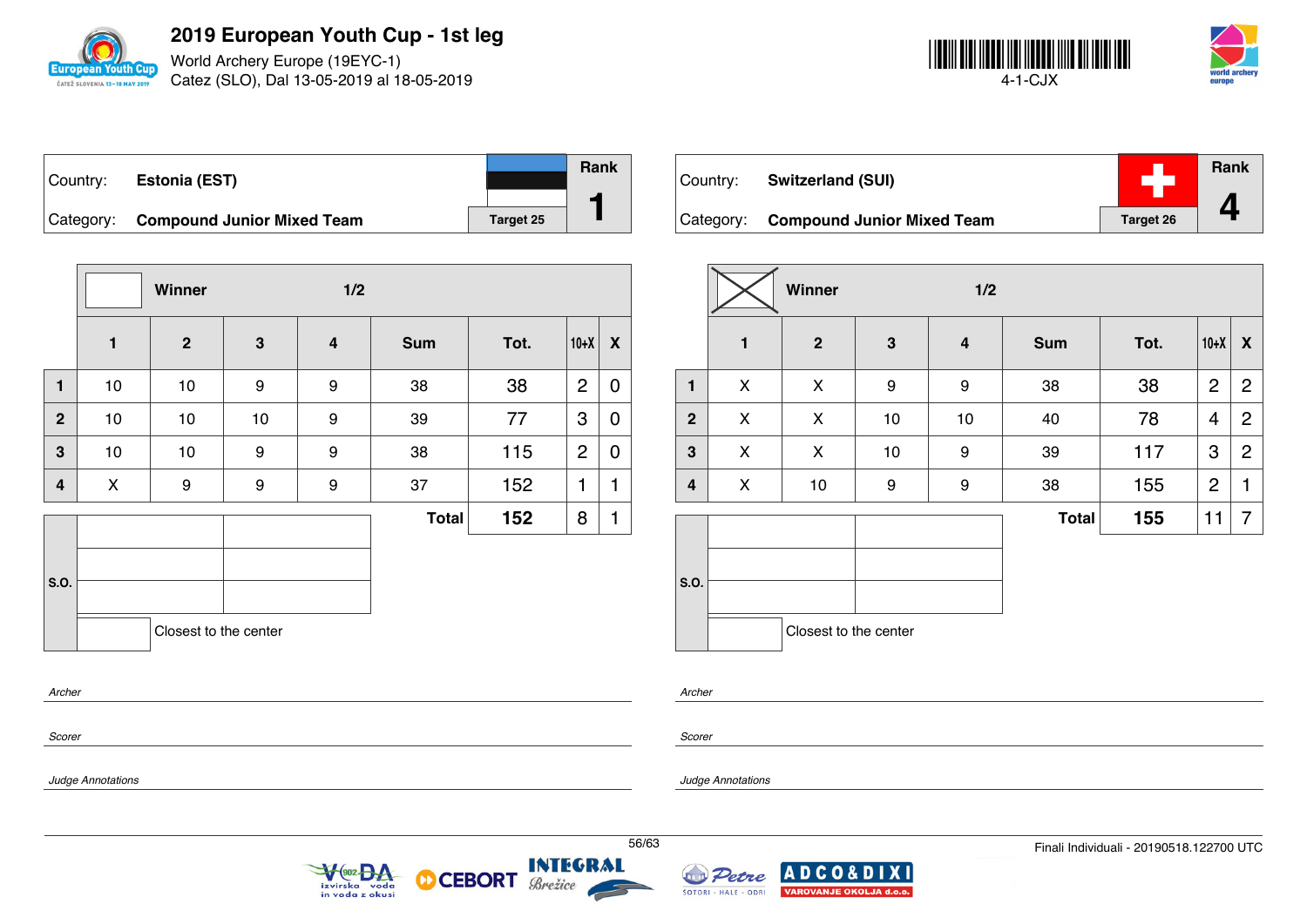

World Archery Europe (19EYC-1) Catez (SLO), Dal 13-05-2019 al 18-05-2019



| Country: | Italy (ITA)                          |                 | <b>Rank</b> |
|----------|--------------------------------------|-----------------|-------------|
|          |                                      |                 |             |
|          | Category: Compound Junior Mixed Team | <b>Target 2</b> |             |

|              |    | Winner                |             | 1/2 |              |      |                |                  |
|--------------|----|-----------------------|-------------|-----|--------------|------|----------------|------------------|
|              | 1  | $\overline{2}$        | $\mathbf 3$ | 4   | <b>Sum</b>   | Tot. | $10+X$         | X                |
| 1            | 10 | 9                     | 10          | 8   | 37           | 37   | $\overline{2}$ | $\boldsymbol{0}$ |
| $\mathbf{2}$ | 8  | 8                     | 10          | 10  | 36           | 73   | $\overline{2}$ | $\boldsymbol{0}$ |
| 3            | 10 | 9                     | 10          | 10  | 39           | 112  | 3              | 0                |
| 4            | 10 | 10                    | 9           | 9   | 38           | 150  | $\overline{c}$ | 0                |
|              |    |                       |             |     | <b>Total</b> | 150  | 9              | 0                |
| S.O.         |    | Closest to the center |             |     |              |      |                |                  |

 $\sqrt{\frac{602}{2}}$ 

izvirska voda<br>in voda z okusi

**CEBORT** 

М

|           |                                   |                 | <b>Rank</b> |
|-----------|-----------------------------------|-----------------|-------------|
| Country:  | <b>Russia (RUS)</b>               |                 |             |
|           |                                   |                 |             |
| Category: | <b>Compound Junior Mixed Team</b> | <b>Target 3</b> |             |

|                |              | Winner<br>1/2         |              |    |              |      |        |   |
|----------------|--------------|-----------------------|--------------|----|--------------|------|--------|---|
|                | $\mathbf{1}$ | $\boldsymbol{2}$      | $\mathbf{3}$ | 4  | <b>Sum</b>   | Tot. | $10+X$ | X |
| $\mathbf{1}$   | $10$         | 10                    | $10$         | 10 | 40           | 40   | 4      | 0 |
| $\overline{2}$ | $10$         | 10                    | $10$         | 10 | 40           | 80   | 4      | 0 |
| 3              | 10           | 10                    | 9            | 10 | 39           | 119  | 3      | 0 |
| 4              | $10$         | 10                    | $10$         | 10 | 40           | 159  | 4      | 0 |
|                |              |                       |              |    | <b>Total</b> | 159  | 15     | 0 |
| S.O.           |              |                       |              |    |              |      |        |   |
|                |              | Closest to the center |              |    |              |      |        |   |

*Archer*

*Scorer*

*Scorer*

*Archer*

*Judge Annotations*

*Judge Annotations*



Brežice

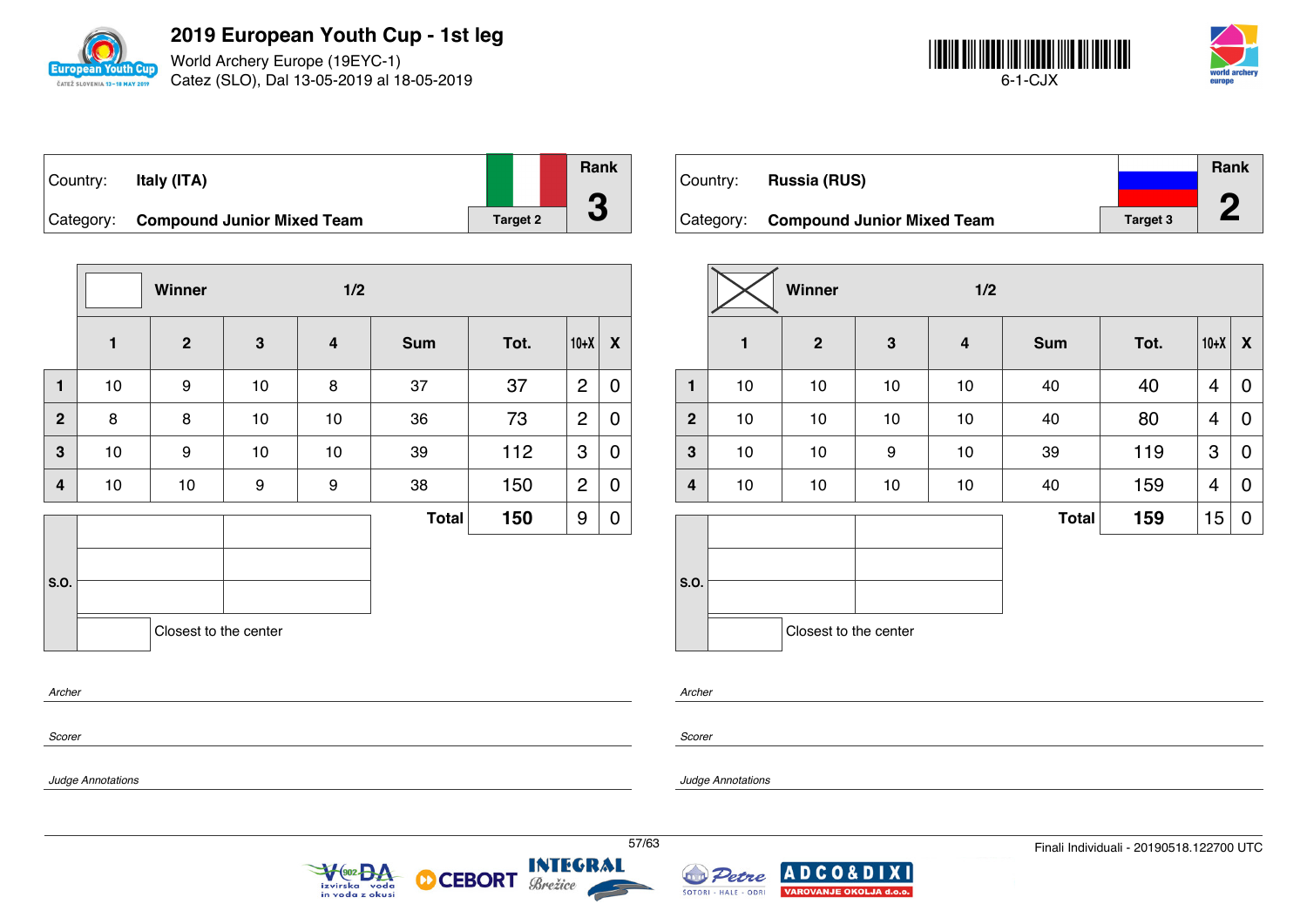

World Archery Europe (19EYC-1) Catez (SLO), Dal 13-05-2019 al 18-05-2019



| Country: | Estonia (EST)                        |                 | <b>Rank</b> |
|----------|--------------------------------------|-----------------|-------------|
|          | Category: Compound Junior Mixed Team | <b>Target 1</b> |             |

|                |    | Winner<br><b>Bronze</b> |              |                         |              |      |                |             |
|----------------|----|-------------------------|--------------|-------------------------|--------------|------|----------------|-------------|
|                | 1  | $\overline{2}$          | $\mathbf{3}$ | $\overline{\mathbf{4}}$ | <b>Sum</b>   | Tot. | $10+X$         | X           |
| 1              | 9  | 10                      | 10           | 10                      | 39           | 39   | 3              | 0           |
| $\overline{2}$ | 10 | 10                      | 9            | $\boldsymbol{9}$        | 38           | 77   | $\overline{2}$ | $\mathbf 0$ |
| 3              | 10 | 10                      | 10           | 10                      | 40           | 117  | 4              | 0           |
| 4              | 9  | 10                      | 9            | 10                      | 38           | 155  | $\overline{2}$ | 0           |
|                |    |                         |              |                         | <b>Total</b> | 155  | 11             | 0           |
| S.O.           |    | Closest to the center   |              |                         |              |      |                |             |
| Archer         |    |                         |              |                         |              |      |                |             |

| Country: | Italy (ITA)                          |                 | Rank<br>A |
|----------|--------------------------------------|-----------------|-----------|
|          | Category: Compound Junior Mixed Team | <b>Target 2</b> | J         |

|              | Winner       |                       |    | <b>Bronze</b>    |              |      |                |   |
|--------------|--------------|-----------------------|----|------------------|--------------|------|----------------|---|
|              | $\mathbf{1}$ | $\boldsymbol{2}$      | 3  | $\boldsymbol{4}$ | <b>Sum</b>   | Tot. | $10+X$         | X |
| 1            | 9            | 10                    | 10 | 10               | 39           | 39   | 3              | 0 |
| $\mathbf{2}$ | $10$         | 9                     | 9  | 10               | 38           | 77   | $\overline{2}$ | 0 |
| 3            | $10$         | 10                    | 8  | 9                | 37           | 114  | $\overline{2}$ | 0 |
| 4            | 9            | 8                     | 10 | 9                | 36           | 150  | 1              | 0 |
|              |              |                       |    |                  | <b>Total</b> | 150  | 8              | 0 |
| S.O.         |              | Closest to the center |    |                  |              |      |                |   |

*Scorer*

*Scorer*

*Archer*

*Judge Annotations*

*Judge Annotations*



М



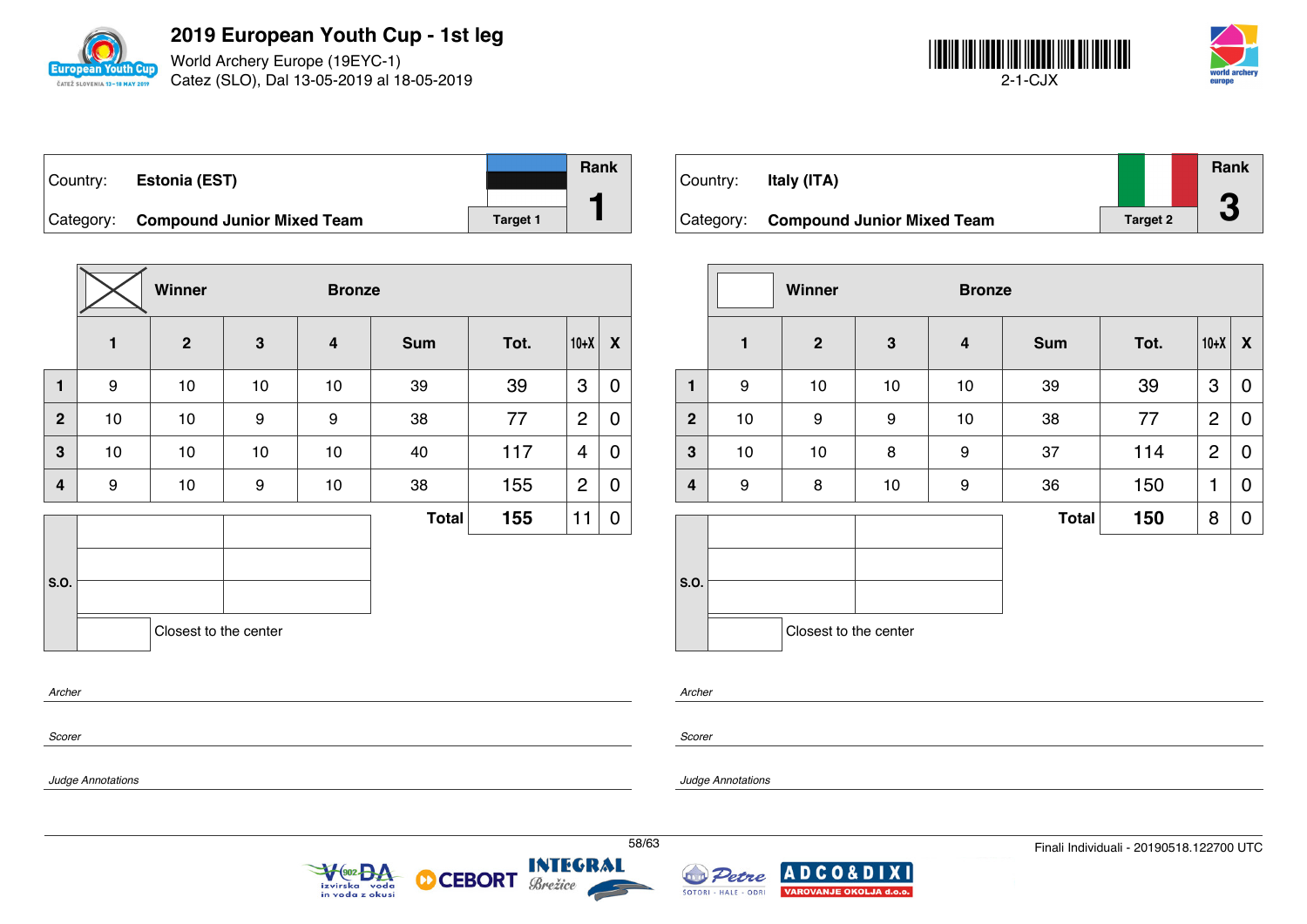

World Archery Europe (19EYC-1) Catez (SLO), Dal 13-05-2019 al 18-05-2019



| Country: | <b>Switzerland (SUI)</b>             |                 | Rank |
|----------|--------------------------------------|-----------------|------|
|          | Category: Compound Junior Mixed Team | <b>Target 1</b> |      |

|                |                       | Winner         |              | Gold                    |              |      |                |   |
|----------------|-----------------------|----------------|--------------|-------------------------|--------------|------|----------------|---|
|                | $\mathbf{1}$          | $\overline{2}$ | $\mathbf{3}$ | $\overline{\mathbf{4}}$ | <b>Sum</b>   | Tot. | $10+X$         | X |
| 1              | 10                    | 9              | 10           | 10                      | 39           | 39   | 3              | 0 |
| $\overline{2}$ | 10                    | 9              | $10$         | $\overline{7}$          | 36           | 75   | $\overline{c}$ | 0 |
| 3              | 9                     | 9              | 9            | 10                      | 37           | 112  | 1              | 0 |
| $\overline{4}$ | 9                     | 9              | 10           | 8                       | 36           | 148  | 1              | 0 |
|                | 9                     |                |              | 10                      | <b>Total</b> | 148  | 7              | 0 |
|                |                       |                |              |                         |              |      |                |   |
| S.O.           |                       |                |              |                         |              |      |                |   |
|                | Closest to the center |                |              |                         |              |      |                |   |
|                |                       |                |              |                         |              |      |                |   |

|          |                                      |                 | <b>Rank</b> |
|----------|--------------------------------------|-----------------|-------------|
| Country: | <b>Russia (RUS)</b>                  |                 |             |
|          |                                      |                 | ∕∩          |
|          | Category: Compound Junior Mixed Team | <b>Target 2</b> |             |

|                |              | Winner<br>Gold        |      |                         |              |      |                |             |
|----------------|--------------|-----------------------|------|-------------------------|--------------|------|----------------|-------------|
|                | $\mathbf{1}$ | $\boldsymbol{2}$      | 3    | $\overline{\mathbf{4}}$ | <b>Sum</b>   | Tot. | $10+X$         | X           |
| $\mathbf{1}$   | 10           | 9                     | $10$ | 10                      | 39           | 39   | 3              | $\mathbf 0$ |
| $\overline{2}$ | 9            | 10                    | $10$ | 8                       | 37           | 76   | $\overline{2}$ | 0           |
| 3              | 9            | $\overline{7}$        | 9    | 9                       | 34           | 110  | $\mathbf 0$    | 0           |
| 4              | 9            | 9                     | 10   | 10                      | 38           | 148  | $\overline{c}$ | 0           |
|                |              | $10$                  | 10   |                         | <b>Total</b> | 148  | 7              | 0           |
| S.O.           |              |                       |      |                         |              |      |                |             |
|                |              | Closest to the center |      |                         |              |      |                |             |

*Archer*

*Scorer*

*Scorer*

*Archer*

*Judge Annotations*

*Judge Annotations*





**CEBORT** 

D



**XI**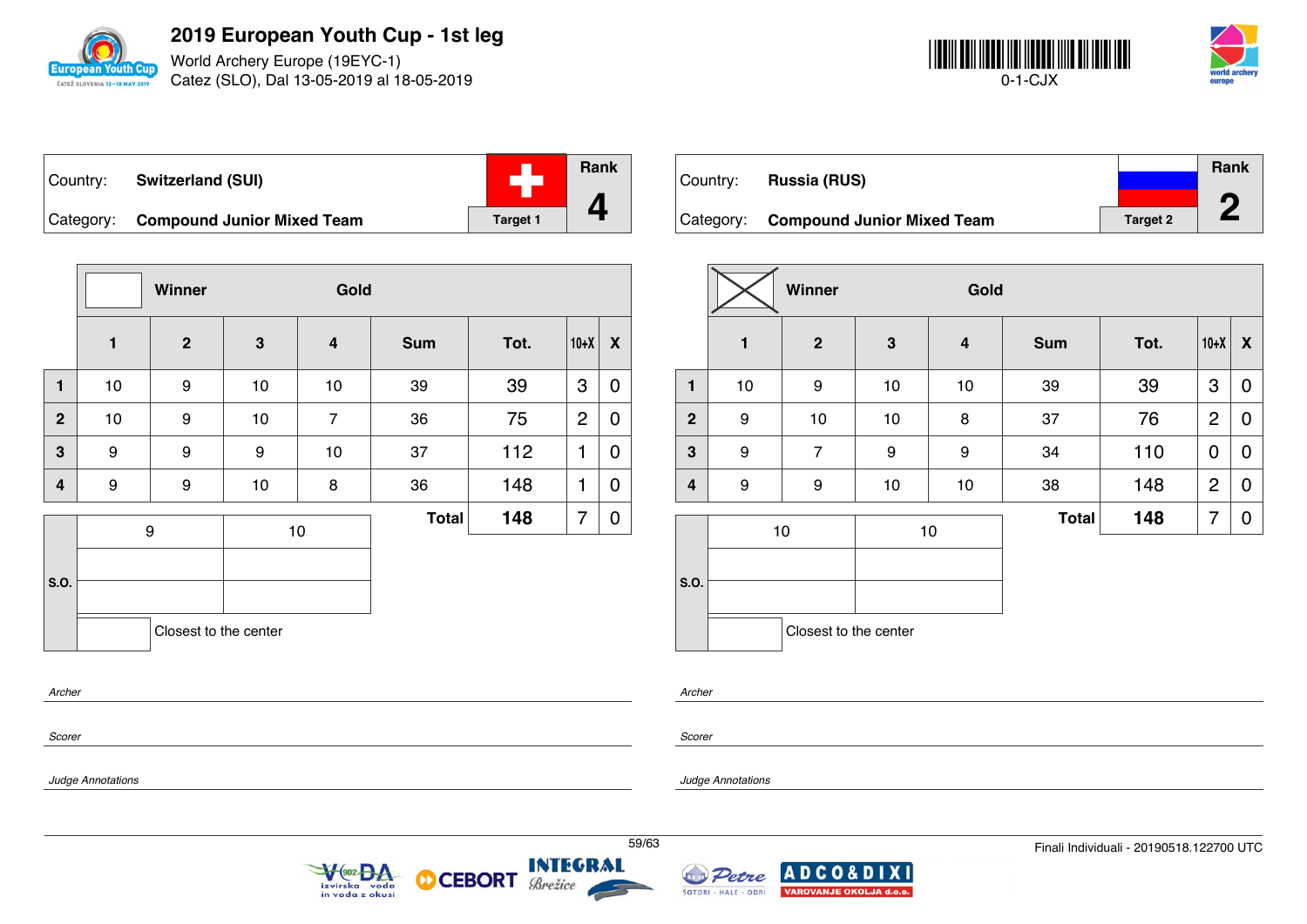

World Archery Europe (19EYC-1) Catez (SLO), Dal 13-05-2019 al 18-05-2019



| Country: | Italy (ITA)                         |           | <b>Rank</b> |
|----------|-------------------------------------|-----------|-------------|
|          | Category: Compound Cadet Mixed Team | Target 25 |             |

|                  |              | Winner                |    | 1/2 |              |      |                |             |
|------------------|--------------|-----------------------|----|-----|--------------|------|----------------|-------------|
|                  | $\mathbf{1}$ | $\overline{2}$        | 3  | 4   | <b>Sum</b>   | Tot. | $10+X$         | X           |
| $\mathbf{1}$     | 10           | 10                    | 9  | 9   | 38           | 38   | $\overline{2}$ | 0           |
| $\mathbf{2}$     | 10           | 10                    | 9  | 9   | 38           | 76   | $\overline{2}$ | $\mathbf 0$ |
| 3                | X            | 10                    | 10 | 9   | 39           | 115  | 3              | 1           |
| 4                | 9            | 9                     | 9  | 9   | 36           | 151  | $\mathbf 0$    | 0           |
|                  |              |                       |    |     | <b>Total</b> | 151  | 7              | 1           |
| S.O.             |              | Closest to the center |    |     |              |      |                |             |
| Archer<br>Scorer |              |                       |    |     |              |      |                |             |

| Country: | Croatia (CRO)                       |                  | <b>Rank</b> |
|----------|-------------------------------------|------------------|-------------|
|          | Category: Compound Cadet Mixed Team | <b>Target 26</b> |             |

|                         |              | Winner                |              | 1/2              |              |      |                |                    |
|-------------------------|--------------|-----------------------|--------------|------------------|--------------|------|----------------|--------------------|
|                         | $\mathbf{1}$ | $\mathbf{2}$          | $\mathbf{3}$ | $\boldsymbol{4}$ | <b>Sum</b>   | Tot. | $10+X$         | $\pmb{\mathsf{X}}$ |
| $\mathbf{1}$            | $10$         | 8                     | 8            | $\overline{7}$   | 33           | 33   | 1              | 0                  |
| $\overline{2}$          | 10           | 9                     | 9            | 8                | 36           | 69   | 1              | 0                  |
| 3                       | 9            | 8                     | 8            | 8                | 33           | 102  | $\mathbf 0$    | $\mathbf 0$        |
| $\overline{\mathbf{4}}$ | 9            | 9                     | 8            | 8                | 34           | 136  | 0              | 0                  |
|                         |              |                       |              |                  | <b>Total</b> | 136  | $\overline{2}$ | 0                  |
| S.O.                    |              |                       |              |                  |              |      |                |                    |
|                         |              | Closest to the center |              |                  |              |      |                |                    |

*Archer*

*Scorer*

*Judge Annotations*

*Judge Annotations*



М



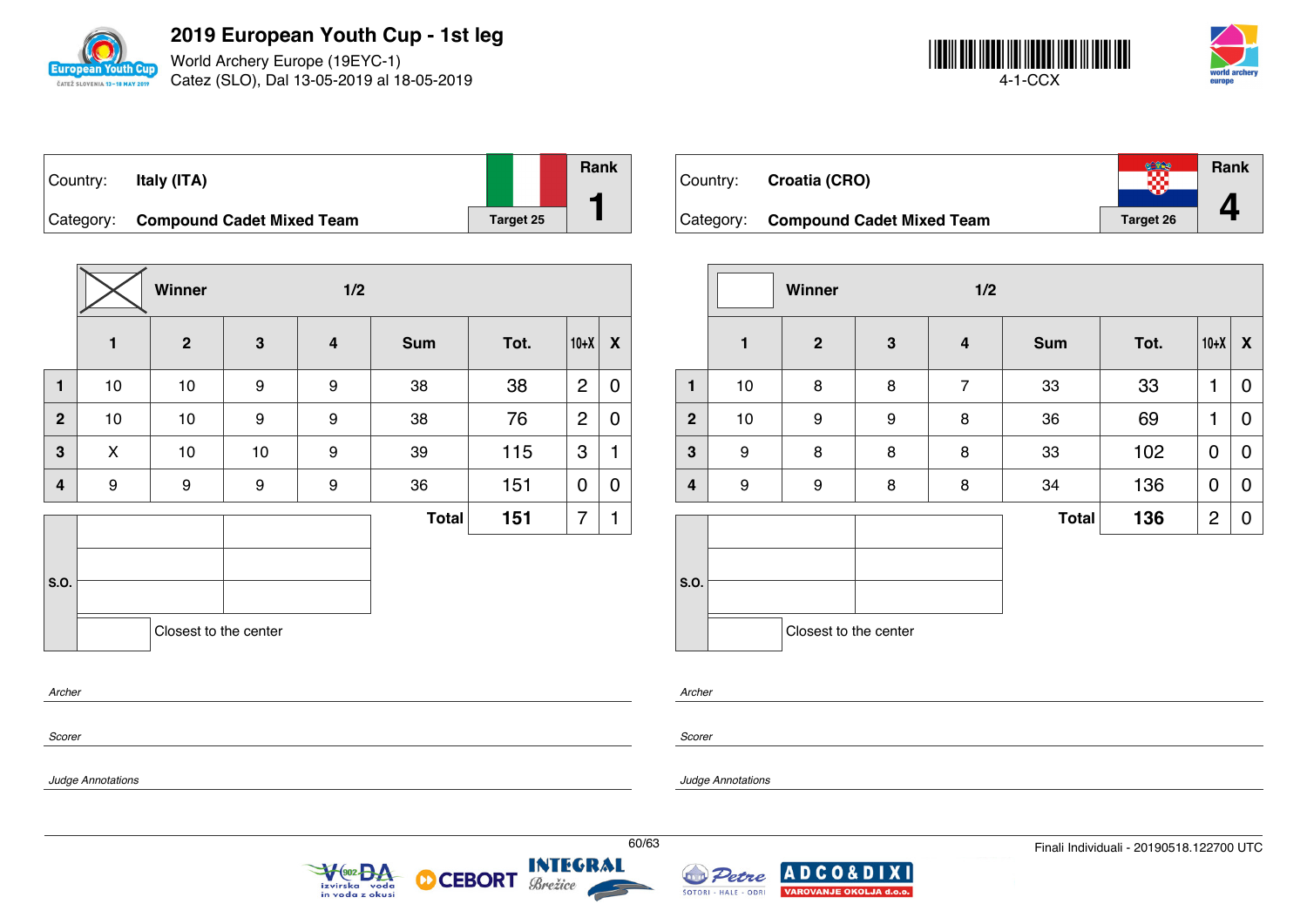

World Archery Europe (19EYC-1) Catez (SLO), Dal 13-05-2019 al 18-05-2019



| Country: | Slovenia (SLO)                      |                 | Rank |
|----------|-------------------------------------|-----------------|------|
|          |                                     |                 |      |
|          | Category: Compound Cadet Mixed Team | <b>Target 2</b> |      |

**Winner 1/2 1 2 3 4 Sum Tot. 10+X X 1** | 9 | 7 | 9 | 10 | 35 | 35 |1 | 0 **2** X 9 9 8 36 71 1 1 **3**  $\begin{array}{|c|c|c|c|c|c|}\n\hline\n\textbf{3} & \textbf{3} & \textbf{4} & \textbf{5} \\
\hline\n\textbf{4} & \textbf{5} & \textbf{6} & \textbf{7} & \textbf{8} \\
\hline\n\textbf{5} & \textbf{6} & \textbf{8} & \textbf{9} & \textbf{1} & \textbf{10} \\
\hline\n\textbf{6} & \textbf{7} & \textbf{8} & \textbf{1} & \textbf{10} & \textbf{10} \\
\hline\n\textbf{7} & \textbf{8} & \textbf{1} & \textbf{10$ **4** | X | 10 | 10 | 7 | 37 | 146 |3 |1 **S.O. Total 146**  $|7|3$ Closest to the center

| Country: | <b>Great Britain (GBR)</b>          | <b>No. 7 Rank</b><br>ZN 0 |  |
|----------|-------------------------------------|---------------------------|--|
|          | Category: Compound Cadet Mixed Team | <b>Target 3</b>           |  |

|                         | 1/2<br>Winner    |                       |    |                  |              |      |        |                           |
|-------------------------|------------------|-----------------------|----|------------------|--------------|------|--------|---------------------------|
|                         | $\mathbf{1}$     | $\boldsymbol{2}$      | 3  | $\boldsymbol{4}$ | <b>Sum</b>   | Tot. | $10+X$ | $\boldsymbol{\mathsf{X}}$ |
| $\mathbf{1}$            | $\boldsymbol{9}$ | 8                     | 9  | $\overline{7}$   | 33           | 33   | 0      | 0                         |
| $\overline{2}$          | X                | $10$                  | 10 | 9                | 39           | 72   | 3      | 1                         |
| 3                       | X                | 9                     | 9  | 9                | 37           | 109  | 1      | 1                         |
| $\overline{\mathbf{4}}$ | 10               | 9                     | 9  | 5                | 33           | 142  | 1      | 0                         |
|                         |                  |                       |    |                  | <b>Total</b> | 142  | 5      | $\overline{c}$            |
| S.O.                    |                  |                       |    |                  |              |      |        |                           |
|                         |                  | Closest to the center |    |                  |              |      |        |                           |

*Archer*

*Scorer*

*Judge Annotations*

*Archer*

*Scorer*

*Judge Annotations*





**CEBORT** 

м

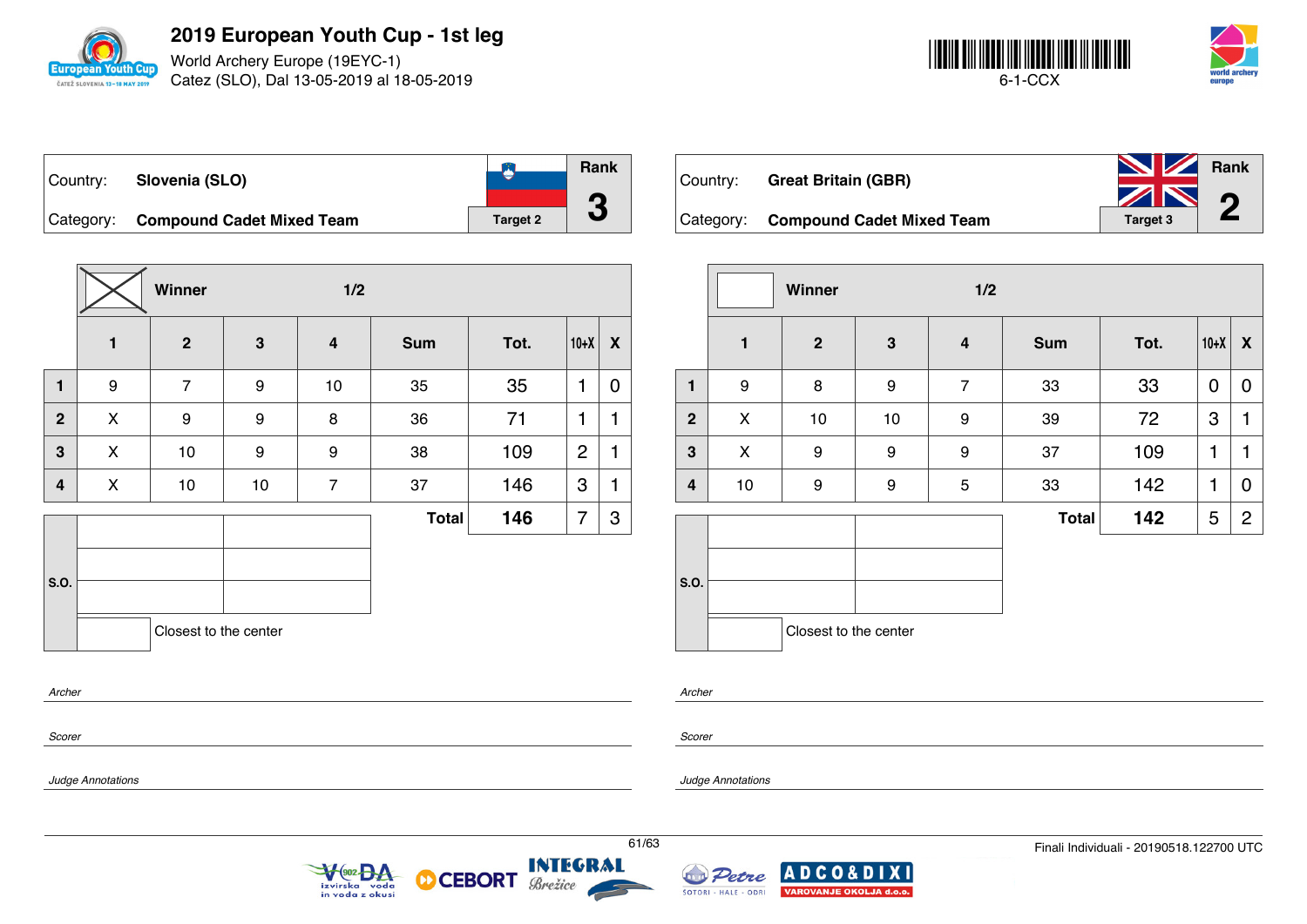

World Archery Europe (19EYC-1) Catez (SLO), Dal 13-05-2019 al 18-05-2019



| Country: Croatia (CRO)              |          | Rank |
|-------------------------------------|----------|------|
| Category: Compound Cadet Mixed Team | Target 1 |      |

|                |              | Winner                |                  | <b>Bronze</b>           |              |      |                |             |
|----------------|--------------|-----------------------|------------------|-------------------------|--------------|------|----------------|-------------|
|                | $\mathbf{1}$ | $\overline{2}$        | $\mathbf{3}$     | $\overline{\mathbf{4}}$ | <b>Sum</b>   | Tot. | $10+X$         | X           |
| $\mathbf{1}$   | 10           | $10$                  | $\boldsymbol{9}$ | 9                       | 38           | 38   | $\overline{2}$ | $\mathbf 0$ |
| $\overline{2}$ | 9            | 9                     | 9                | 10                      | 37           | 75   | 1              | 0           |
| 3              | 10           | 8                     | 8                | 8                       | 34           | 109  | 1              | 0           |
| 4              | 9            | 9                     | 9                | 10                      | 37           | 146  | 1              | 0           |
|                |              |                       |                  |                         | <b>Total</b> | 146  | 5              | 0           |
|                |              |                       |                  |                         |              |      |                |             |
| S.O.           |              |                       |                  |                         |              |      |                |             |
|                |              | Closest to the center |                  |                         |              |      |                |             |
| Archer         |              |                       |                  |                         |              |      |                |             |

| Country: | <b>Great Britain (GBR)</b>          | <b>No. 7 Rank</b><br>$\sqrt{N}$ | $\sqrt{2}$ |
|----------|-------------------------------------|---------------------------------|------------|
|          | Category: Compound Cadet Mixed Team | <b>Target 2</b>                 |            |

|                |                       | Winner       |                | <b>Bronze</b> |              |      |                |                           |
|----------------|-----------------------|--------------|----------------|---------------|--------------|------|----------------|---------------------------|
|                | $\mathbf{1}$          | $\mathbf{2}$ | 3              | 4             | <b>Sum</b>   | Tot. | $10+X$         | $\boldsymbol{\mathsf{X}}$ |
| $\mathbf{1}$   | 10                    | 9            | 10             | 10            | 39           | 39   | 3              | $\mathbf 0$               |
| $\overline{2}$ | 8                     | 10           | 8              | 10            | 36           | 75   | $\overline{2}$ | $\mathbf 0$               |
| 3              | 10                    | 10           | 9              | 9             | 38           | 113  | $\overline{2}$ | 0                         |
| 4              | 8                     | 10           | $\overline{7}$ | 9             | 34           | 147  | 1              | 0                         |
|                |                       |              |                |               | <b>Total</b> | 147  | 8              | 0                         |
| S.O.           |                       |              |                |               |              |      |                |                           |
|                | Closest to the center |              |                |               |              |      |                |                           |

*Scorer*

*Scorer*

*Archer*

*Judge Annotations*

*Judge Annotations*





**CEBORT** 

М



IX II